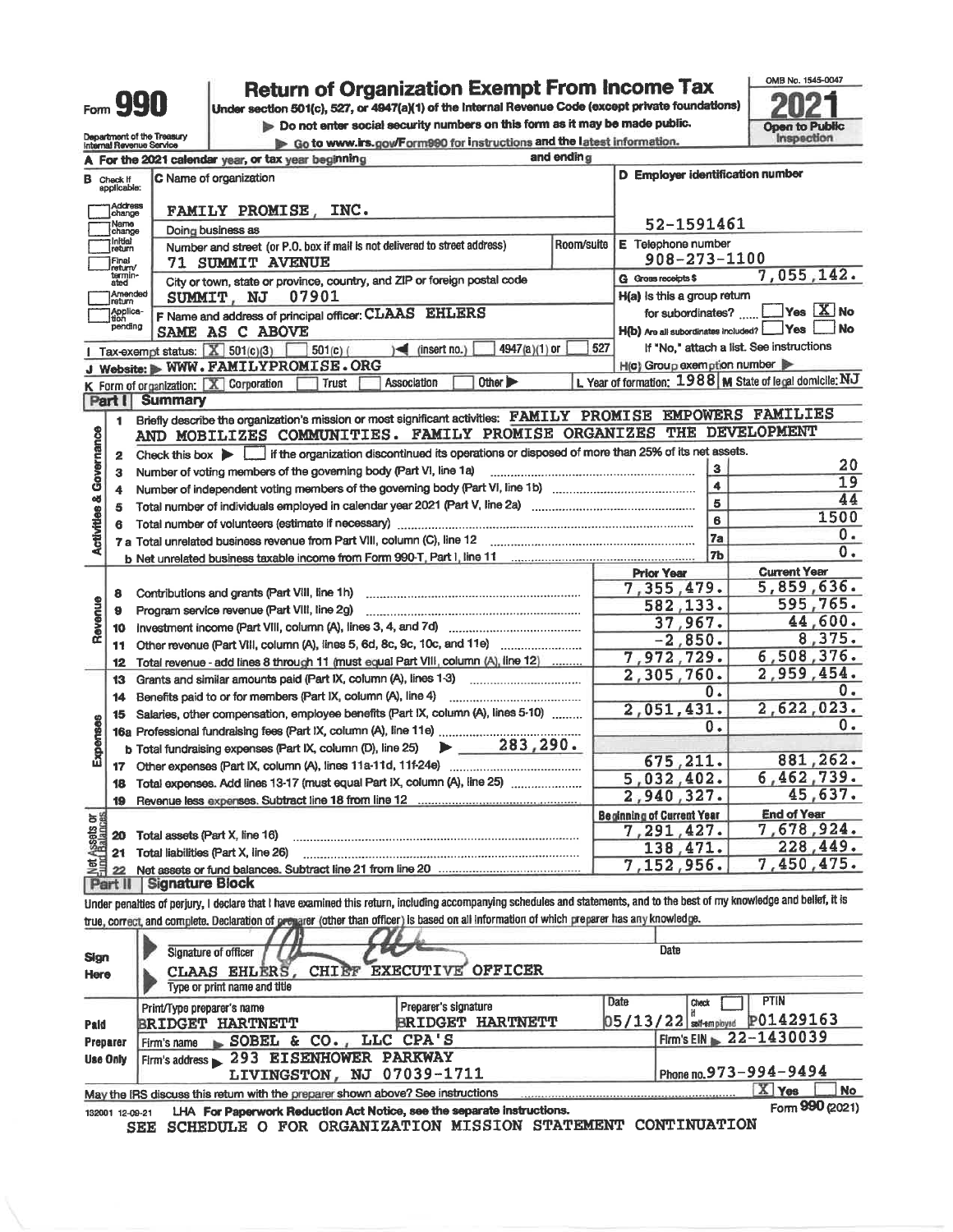| Briefly describe the organization's mission:<br>1<br>FAMILY PROMISE EMPOWERS FAMILIES AND MOBILIZES COMMUNITIES. FAMILY<br>PROMISE ORGANIZES THE DEVELOPMENT OF COMMUNITY-BASED AFFILIATE<br>PROGRAMS THAT SERVE CHILDREN AND FAMILIES EXPERIENCING AND AT RISK OF<br>HOMELESSNESS AND PROVIDES ONGOING SUPPORT FOR THESE AFFILIATES TO<br>Did the organization undertake any significant program services during the year which were not listed on the<br>$\mathbf{2}$<br>prior Form 990 or 990-EZ?<br>If "Yes," describe these new services on Schedule O.<br>Did the organization cease conducting, or make significant changes in how it conducts, any program services?<br>If "Yes," describe these changes on Schedule O.<br>Describe the organization's program service accomplishments for each of its three largest program services, as measured by expenses.<br>Section 501(c)(3) and 501(c)(4) organizations are required to report the amount of grants and allocations to others, the total expenses, and<br>revenue, if any, for each program service reported.<br>$1,685,310.$ (Revenue \$)<br>4, 186, 142. including grants of \$<br>(Expenses \$<br>(Code:<br>FAMILY PROMISE PROVIDES TECHNICAL ASSISTANCE TO COMMUNITY ORGANIZATIONS<br>IN DEVELOPING, IMPLEMENTING, AND OPERATING AFFILIATE PROGRAMS ACROSS<br>THE COUNTRY WHICH PROVIDE SHELTER, MEALS, AND COMPREHENSIVE SUPPORT<br>(INCLUDING PREVENTION AND STABILIZATION PROGRAMS)<br>TO CHILDREN<br><b>SERVICES</b><br>AND FAMILIES EXPERIENCING AND AT RISK OF HOMELESSNESS. OUR STAFF<br>ASSISTS AFFILIATES THROUGH ORGANIZING COMMUNITY EFFORTS, ASSISTS WITH<br>TRAINING/RECRUITING OF HOST SITES/VOLUNTEERS, PROVIDES GUIDANCE ON<br>OPERATIONS, AND PROVIDES TECHNICAL ASSISTANCE. IN 2021, AS THE COVID-19<br>PANDEMIC CONTINUED, WE SUPPORTED AFFILIATES BY PROVIDING INSTRUCTION ON<br>EXPANDING PREVENTION AND DIVERSION PROGRAMMING.<br>1,660,904.<br>$1, 274, 144.$ ) (Revenue \$<br>(Expenses \$<br>including grants of \$<br>(Code:<br>FAMILY PROMISE UNION COUNTY SERVES THE LOCAL UNION COUNTY, NJ COMMUNITY<br>THROUGH SHELTER, PREVENTION, AND STABILIZATION SERVICES. OVERNIGHT<br>ACCOMMODATIONS AND MEALS HAVE TRADITIONALLY BEEN PROVIDED ON A ROTATING<br>BASIS BY PARTICIPATING CONGREGATIONS.<br>IN RESPONSE TO THE COVID-19<br>PANDEMIC, FAMILY PROMISE UNION COUNTY BEGAN SHELTERING FAMILIES IN<br>TEMPORARY EMERGENCY SHELTER APARTMENTS AND ENGAGING<br>CONGREGATIONS/VOLUNTEERS THROUGH MEAL COLLECTION AND DISTRIBUTION AND<br>CONTINUES TO DO SO. A DAY CENTER IN ELIZABETH, NJ SERVES AS THE<br>PROGRAM'S CENTRAL LOCATION WHERE FAMILIES SPEND TIME DURING THE DAY AND<br>STAFF PROVIDES CASE MANAGEMENT. DURING FY2021, MANY CASE MANAGEMENT AND<br>OTHER SUPPORT SERVICES WERE PERFORMED REMOTELY. THE PROGRAM ALSO<br>INCLUDES PREVENTION AND DIVERSION SERVICES AND STABILIZATION PROGRAMS<br>(Expenses \$<br>) (Revenue \$<br>including grants of \$<br>5,847,046.<br><b>4e</b> Total program service expenses $\blacktriangleright$ | 52-1591461<br>$Page$ 2                 |
|--------------------------------------------------------------------------------------------------------------------------------------------------------------------------------------------------------------------------------------------------------------------------------------------------------------------------------------------------------------------------------------------------------------------------------------------------------------------------------------------------------------------------------------------------------------------------------------------------------------------------------------------------------------------------------------------------------------------------------------------------------------------------------------------------------------------------------------------------------------------------------------------------------------------------------------------------------------------------------------------------------------------------------------------------------------------------------------------------------------------------------------------------------------------------------------------------------------------------------------------------------------------------------------------------------------------------------------------------------------------------------------------------------------------------------------------------------------------------------------------------------------------------------------------------------------------------------------------------------------------------------------------------------------------------------------------------------------------------------------------------------------------------------------------------------------------------------------------------------------------------------------------------------------------------------------------------------------------------------------------------------------------------------------------------------------------------------------------------------------------------------------------------------------------------------------------------------------------------------------------------------------------------------------------------------------------------------------------------------------------------------------------------------------------------------------------------------------------------------------------------------------------------------------------------------------------------------------------------------------------------------------------------------------------------------------------------------------------------------------------------------------------------------------------------------------------------------------------------------------------------------------------------------------------------------------------------------------------------------------------------------------------------------------------------------|----------------------------------------|
|                                                                                                                                                                                                                                                                                                                                                                                                                                                                                                                                                                                                                                                                                                                                                                                                                                                                                                                                                                                                                                                                                                                                                                                                                                                                                                                                                                                                                                                                                                                                                                                                                                                                                                                                                                                                                                                                                                                                                                                                                                                                                                                                                                                                                                                                                                                                                                                                                                                                                                                                                                                                                                                                                                                                                                                                                                                                                                                                                                                                                                                        | $\overline{\mathbf{x}}$                |
|                                                                                                                                                                                                                                                                                                                                                                                                                                                                                                                                                                                                                                                                                                                                                                                                                                                                                                                                                                                                                                                                                                                                                                                                                                                                                                                                                                                                                                                                                                                                                                                                                                                                                                                                                                                                                                                                                                                                                                                                                                                                                                                                                                                                                                                                                                                                                                                                                                                                                                                                                                                                                                                                                                                                                                                                                                                                                                                                                                                                                                                        |                                        |
|                                                                                                                                                                                                                                                                                                                                                                                                                                                                                                                                                                                                                                                                                                                                                                                                                                                                                                                                                                                                                                                                                                                                                                                                                                                                                                                                                                                                                                                                                                                                                                                                                                                                                                                                                                                                                                                                                                                                                                                                                                                                                                                                                                                                                                                                                                                                                                                                                                                                                                                                                                                                                                                                                                                                                                                                                                                                                                                                                                                                                                                        |                                        |
| 3<br>4<br>4a<br>4b<br>4d Other program services (Describe on Schedule O.)                                                                                                                                                                                                                                                                                                                                                                                                                                                                                                                                                                                                                                                                                                                                                                                                                                                                                                                                                                                                                                                                                                                                                                                                                                                                                                                                                                                                                                                                                                                                                                                                                                                                                                                                                                                                                                                                                                                                                                                                                                                                                                                                                                                                                                                                                                                                                                                                                                                                                                                                                                                                                                                                                                                                                                                                                                                                                                                                                                              | $Yes \ \boxed{X}$ No                   |
|                                                                                                                                                                                                                                                                                                                                                                                                                                                                                                                                                                                                                                                                                                                                                                                                                                                                                                                                                                                                                                                                                                                                                                                                                                                                                                                                                                                                                                                                                                                                                                                                                                                                                                                                                                                                                                                                                                                                                                                                                                                                                                                                                                                                                                                                                                                                                                                                                                                                                                                                                                                                                                                                                                                                                                                                                                                                                                                                                                                                                                                        | $\sqrt{}$ Yes $\sqrt{}$ X $\sqrt{}$ No |
|                                                                                                                                                                                                                                                                                                                                                                                                                                                                                                                                                                                                                                                                                                                                                                                                                                                                                                                                                                                                                                                                                                                                                                                                                                                                                                                                                                                                                                                                                                                                                                                                                                                                                                                                                                                                                                                                                                                                                                                                                                                                                                                                                                                                                                                                                                                                                                                                                                                                                                                                                                                                                                                                                                                                                                                                                                                                                                                                                                                                                                                        |                                        |
|                                                                                                                                                                                                                                                                                                                                                                                                                                                                                                                                                                                                                                                                                                                                                                                                                                                                                                                                                                                                                                                                                                                                                                                                                                                                                                                                                                                                                                                                                                                                                                                                                                                                                                                                                                                                                                                                                                                                                                                                                                                                                                                                                                                                                                                                                                                                                                                                                                                                                                                                                                                                                                                                                                                                                                                                                                                                                                                                                                                                                                                        | 604, 140.                              |
|                                                                                                                                                                                                                                                                                                                                                                                                                                                                                                                                                                                                                                                                                                                                                                                                                                                                                                                                                                                                                                                                                                                                                                                                                                                                                                                                                                                                                                                                                                                                                                                                                                                                                                                                                                                                                                                                                                                                                                                                                                                                                                                                                                                                                                                                                                                                                                                                                                                                                                                                                                                                                                                                                                                                                                                                                                                                                                                                                                                                                                                        | $0 \cdot$                              |
|                                                                                                                                                                                                                                                                                                                                                                                                                                                                                                                                                                                                                                                                                                                                                                                                                                                                                                                                                                                                                                                                                                                                                                                                                                                                                                                                                                                                                                                                                                                                                                                                                                                                                                                                                                                                                                                                                                                                                                                                                                                                                                                                                                                                                                                                                                                                                                                                                                                                                                                                                                                                                                                                                                                                                                                                                                                                                                                                                                                                                                                        |                                        |
|                                                                                                                                                                                                                                                                                                                                                                                                                                                                                                                                                                                                                                                                                                                                                                                                                                                                                                                                                                                                                                                                                                                                                                                                                                                                                                                                                                                                                                                                                                                                                                                                                                                                                                                                                                                                                                                                                                                                                                                                                                                                                                                                                                                                                                                                                                                                                                                                                                                                                                                                                                                                                                                                                                                                                                                                                                                                                                                                                                                                                                                        |                                        |
|                                                                                                                                                                                                                                                                                                                                                                                                                                                                                                                                                                                                                                                                                                                                                                                                                                                                                                                                                                                                                                                                                                                                                                                                                                                                                                                                                                                                                                                                                                                                                                                                                                                                                                                                                                                                                                                                                                                                                                                                                                                                                                                                                                                                                                                                                                                                                                                                                                                                                                                                                                                                                                                                                                                                                                                                                                                                                                                                                                                                                                                        |                                        |
| SEE SCHEDULE O FOR CONTINUATION(S)<br>132002 12-09-21                                                                                                                                                                                                                                                                                                                                                                                                                                                                                                                                                                                                                                                                                                                                                                                                                                                                                                                                                                                                                                                                                                                                                                                                                                                                                                                                                                                                                                                                                                                                                                                                                                                                                                                                                                                                                                                                                                                                                                                                                                                                                                                                                                                                                                                                                                                                                                                                                                                                                                                                                                                                                                                                                                                                                                                                                                                                                                                                                                                                  | Form 990 (2021)                        |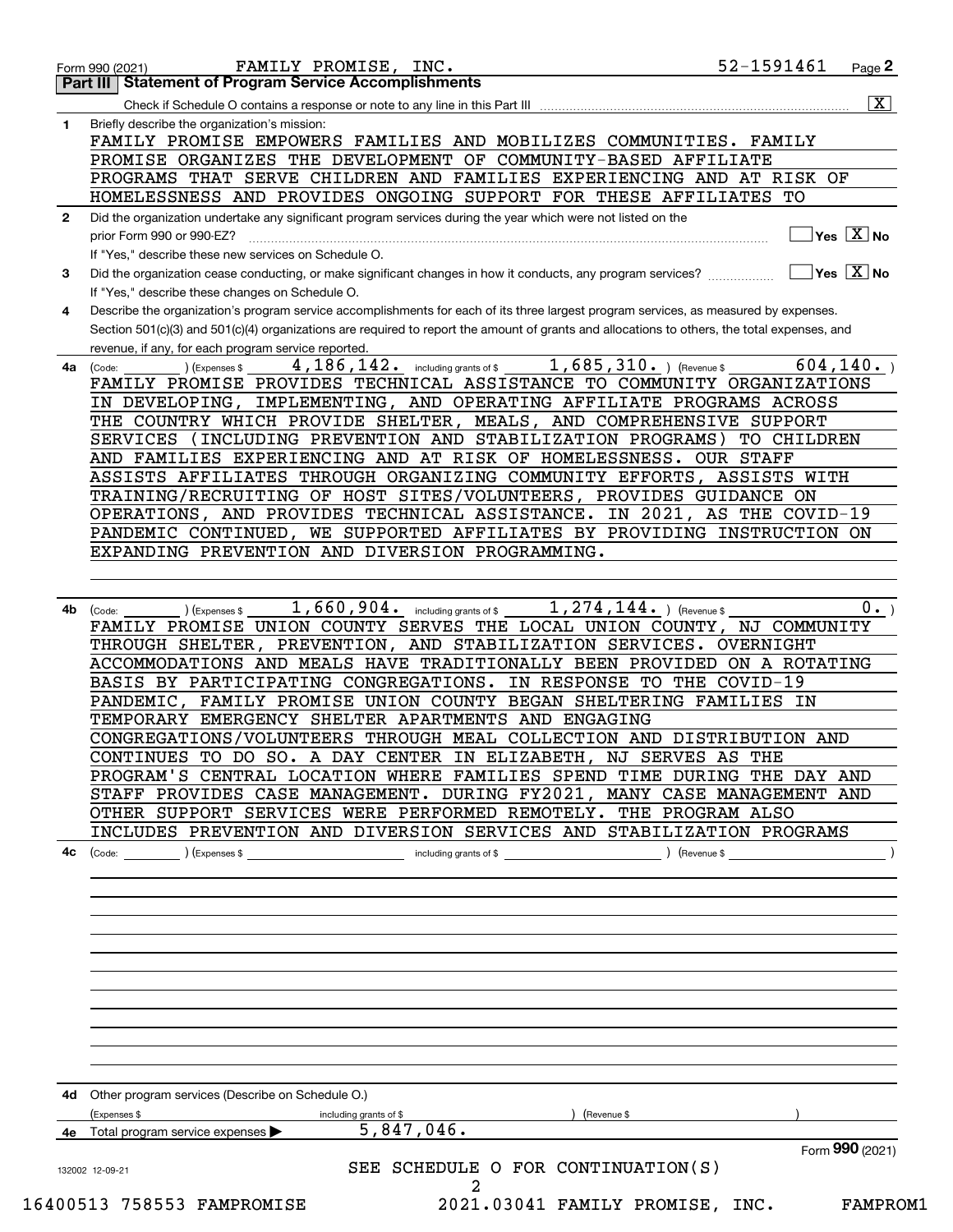| Form 990 (2021 |  |
|----------------|--|

Form 990 (2021) FAMILY PROMISE,INC. 52-1591461 <sub>Page</sub> 3<br>**Part IV | Checklist of Required Schedules** 

|    |                                                                                                                                                                                                                                                   |                 | Yes         | No     |
|----|---------------------------------------------------------------------------------------------------------------------------------------------------------------------------------------------------------------------------------------------------|-----------------|-------------|--------|
| 1  | Is the organization described in section $501(c)(3)$ or $4947(a)(1)$ (other than a private foundation)?                                                                                                                                           |                 |             |        |
|    |                                                                                                                                                                                                                                                   | 1               | X           |        |
| 2  |                                                                                                                                                                                                                                                   | $\overline{2}$  | $\mathbf X$ |        |
| 3  | Did the organization engage in direct or indirect political campaign activities on behalf of or in opposition to candidates for                                                                                                                   |                 |             |        |
|    |                                                                                                                                                                                                                                                   | 3               |             | x      |
| 4  | Section 501(c)(3) organizations. Did the organization engage in lobbying activities, or have a section 501(h) election in effect                                                                                                                  |                 |             |        |
|    |                                                                                                                                                                                                                                                   | 4               | X           |        |
| 5  | Is the organization a section 501(c)(4), 501(c)(5), or 501(c)(6) organization that receives membership dues, assessments, or                                                                                                                      |                 |             |        |
|    |                                                                                                                                                                                                                                                   | 5               |             | x      |
| 6  | Did the organization maintain any donor advised funds or any similar funds or accounts for which donors have the right to                                                                                                                         |                 |             |        |
|    | provide advice on the distribution or investment of amounts in such funds or accounts? If "Yes," complete Schedule D, Part I                                                                                                                      | 6               |             | x      |
| 7  | Did the organization receive or hold a conservation easement, including easements to preserve open space,                                                                                                                                         |                 |             |        |
|    |                                                                                                                                                                                                                                                   | $\overline{7}$  |             | x      |
| 8  | Did the organization maintain collections of works of art, historical treasures, or other similar assets? If "Yes," complete                                                                                                                      |                 |             |        |
|    |                                                                                                                                                                                                                                                   | 8               |             | x      |
| 9  | Did the organization report an amount in Part X, line 21, for escrow or custodial account liability, serve as a custodian for                                                                                                                     |                 |             |        |
|    | amounts not listed in Part X; or provide credit counseling, debt management, credit repair, or debt negotiation services?                                                                                                                         |                 |             |        |
|    |                                                                                                                                                                                                                                                   | 9               |             | x      |
| 10 | Did the organization, directly or through a related organization, hold assets in donor-restricted endowments                                                                                                                                      |                 |             |        |
|    |                                                                                                                                                                                                                                                   | 10              |             | x      |
| 11 | If the organization's answer to any of the following questions is "Yes," then complete Schedule D, Parts VI, VII, VIII, IX, or X,                                                                                                                 |                 |             |        |
|    | as applicable.                                                                                                                                                                                                                                    |                 |             |        |
|    | a Did the organization report an amount for land, buildings, and equipment in Part X, line 10? If "Yes." complete Schedule D.                                                                                                                     |                 |             |        |
|    |                                                                                                                                                                                                                                                   | 11a             | X           |        |
|    | <b>b</b> Did the organization report an amount for investments - other securities in Part X, line 12, that is 5% or more of its total                                                                                                             |                 |             | x      |
|    |                                                                                                                                                                                                                                                   | 11 <sub>b</sub> |             |        |
|    | c Did the organization report an amount for investments - program related in Part X, line 13, that is 5% or more of its total                                                                                                                     |                 |             | x      |
|    |                                                                                                                                                                                                                                                   | 11c             |             |        |
|    | d Did the organization report an amount for other assets in Part X, line 15, that is 5% or more of its total assets reported in                                                                                                                   |                 |             | x      |
|    |                                                                                                                                                                                                                                                   | <b>11d</b>      |             | X      |
|    | e Did the organization report an amount for other liabilities in Part X, line 25? If "Yes," complete Schedule D, Part X                                                                                                                           | <b>11e</b>      |             |        |
| f  | Did the organization's separate or consolidated financial statements for the tax year include a footnote that addresses                                                                                                                           |                 | X           |        |
|    | the organization's liability for uncertain tax positions under FIN 48 (ASC 740)? If "Yes," complete Schedule D, Part X<br>12a Did the organization obtain separate, independent audited financial statements for the tax year? If "Yes," complete | 11f             |             |        |
|    |                                                                                                                                                                                                                                                   |                 | х           |        |
|    | <b>b</b> Was the organization included in consolidated, independent audited financial statements for the tax year?                                                                                                                                | 12a             |             |        |
|    |                                                                                                                                                                                                                                                   |                 |             |        |
|    | If "Yes," and if the organization answered "No" to line 12a, then completing Schedule D, Parts XI and XII is optional                                                                                                                             | 12b<br>13       |             | ▵<br>X |
| 13 | 14a Did the organization maintain an office, employees, or agents outside of the United States?                                                                                                                                                   | 14a             |             | X      |
|    | <b>b</b> Did the organization have aggregate revenues or expenses of more than \$10,000 from grantmaking, fundraising, business,                                                                                                                  |                 |             |        |
|    | investment, and program service activities outside the United States, or aggregate foreign investments valued at \$100,000                                                                                                                        |                 |             |        |
|    |                                                                                                                                                                                                                                                   | 14b             |             | x      |
| 15 | Did the organization report on Part IX, column (A), line 3, more than \$5,000 of grants or other assistance to or for any                                                                                                                         |                 |             |        |
|    |                                                                                                                                                                                                                                                   | 15              |             | x      |
| 16 | Did the organization report on Part IX, column (A), line 3, more than \$5,000 of aggregate grants or other assistance to                                                                                                                          |                 |             |        |
|    |                                                                                                                                                                                                                                                   | 16              |             | X.     |
| 17 | Did the organization report a total of more than \$15,000 of expenses for professional fundraising services on Part IX,                                                                                                                           |                 |             |        |
|    |                                                                                                                                                                                                                                                   | 17              |             | x      |
| 18 | Did the organization report more than \$15,000 total of fundraising event gross income and contributions on Part VIII, lines                                                                                                                      |                 |             |        |
|    |                                                                                                                                                                                                                                                   | 18              |             | x      |
| 19 | Did the organization report more than \$15,000 of gross income from gaming activities on Part VIII, line 9a? If "Yes."                                                                                                                            |                 |             |        |
|    |                                                                                                                                                                                                                                                   | 19              |             | х      |
|    |                                                                                                                                                                                                                                                   | 20a             |             | X      |
|    | <b>b</b> If "Yes" to line 20a, did the organization attach a copy of its audited financial statements to this return?                                                                                                                             | 20 <sub>b</sub> |             |        |
| 21 | Did the organization report more than \$5,000 of grants or other assistance to any domestic organization or                                                                                                                                       |                 |             |        |
|    |                                                                                                                                                                                                                                                   | 21              | х           |        |
|    |                                                                                                                                                                                                                                                   |                 |             |        |

132003 12-09-21

Form (2021) **990**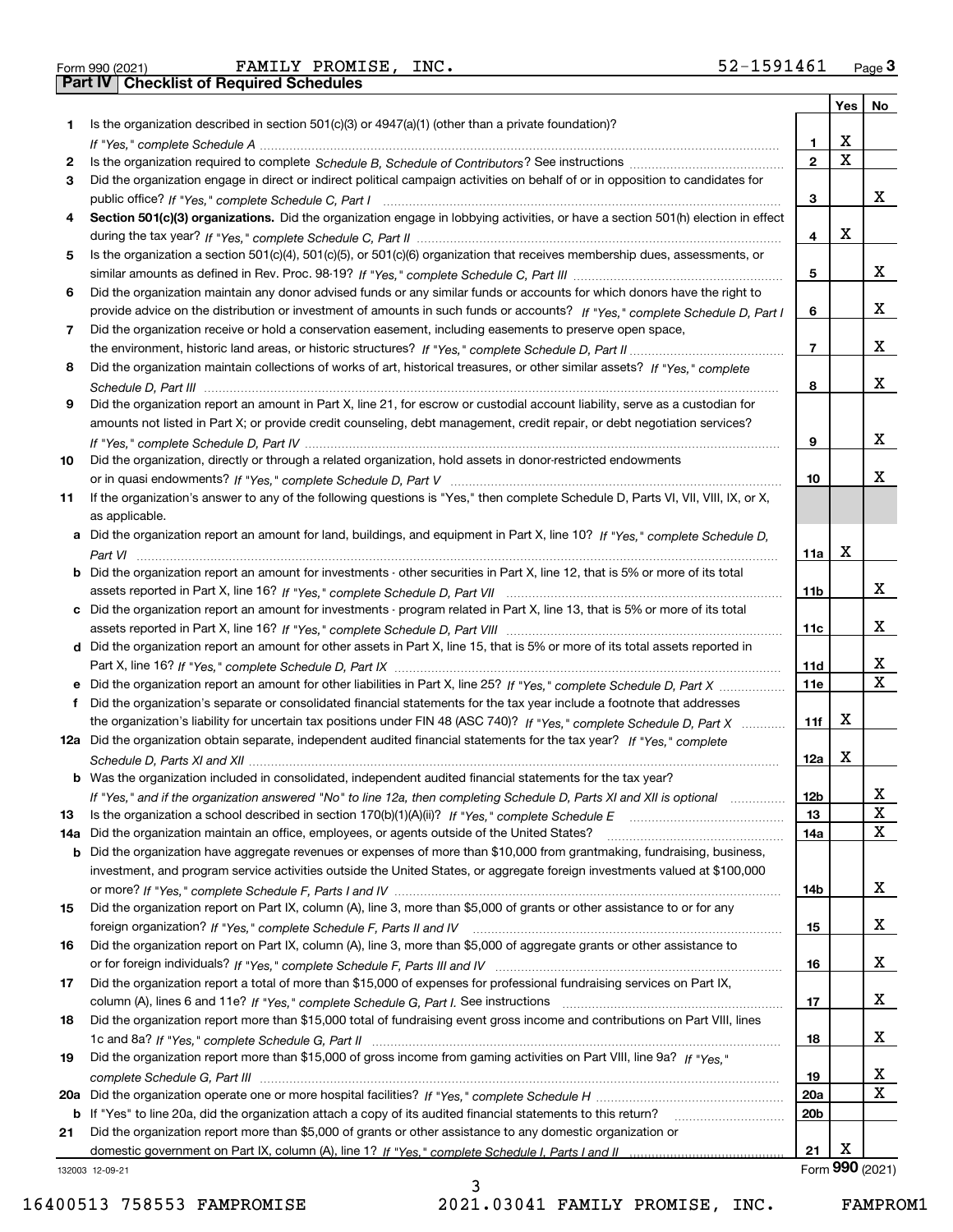|  | Form 990 (2021) |  |
|--|-----------------|--|
|  |                 |  |

Form 990 (2021) FAMILY PROMISE,INC. 52-1591461 <sub>Page</sub> 4<br>**Part IV | Checklist of Required Schedules** <sub>(continued)</sub>

*(continued)*

|               |                                                                                                                                   |                 | Yes | ∣ No            |
|---------------|-----------------------------------------------------------------------------------------------------------------------------------|-----------------|-----|-----------------|
| 22            | Did the organization report more than \$5,000 of grants or other assistance to or for domestic individuals on                     |                 |     |                 |
|               |                                                                                                                                   | 22              | X   |                 |
| 23            | Did the organization answer "Yes" to Part VII, Section A, line 3, 4, or 5, about compensation of the organization's current       |                 |     |                 |
|               | and former officers, directors, trustees, key employees, and highest compensated employees? If "Yes," complete                    |                 |     |                 |
|               |                                                                                                                                   | 23              | х   |                 |
|               | 24a Did the organization have a tax-exempt bond issue with an outstanding principal amount of more than \$100,000 as of the       |                 |     |                 |
|               | last day of the year, that was issued after December 31, 2002? If "Yes," answer lines 24b through 24d and complete                |                 |     |                 |
|               |                                                                                                                                   | 24a             |     | x               |
|               | <b>b</b> Did the organization invest any proceeds of tax-exempt bonds beyond a temporary period exception?                        | 24b             |     |                 |
|               | c Did the organization maintain an escrow account other than a refunding escrow at any time during the year to defease            |                 |     |                 |
|               |                                                                                                                                   | 24c             |     |                 |
|               |                                                                                                                                   | 24d             |     |                 |
|               | 25a Section 501(c)(3), 501(c)(4), and 501(c)(29) organizations. Did the organization engage in an excess benefit                  |                 |     |                 |
|               |                                                                                                                                   | 25a             |     | x               |
|               | b Is the organization aware that it engaged in an excess benefit transaction with a disqualified person in a prior year, and      |                 |     |                 |
|               | that the transaction has not been reported on any of the organization's prior Forms 990 or 990-EZ? If "Yes," complete             |                 |     |                 |
|               | Schedule L. Part I                                                                                                                | 25b             |     | x               |
| 26            | Did the organization report any amount on Part X, line 5 or 22, for receivables from or payables to any current                   |                 |     |                 |
|               | or former officer, director, trustee, key employee, creator or founder, substantial contributor, or 35%                           |                 |     |                 |
|               |                                                                                                                                   | 26              |     | x               |
| 27            | Did the organization provide a grant or other assistance to any current or former officer, director, trustee, key employee,       |                 |     |                 |
|               | creator or founder, substantial contributor or employee thereof, a grant selection committee member, or to a 35% controlled       |                 |     |                 |
|               | entity (including an employee thereof) or family member of any of these persons? If "Yes," complete Schedule L, Part III          | 27              |     | х               |
| 28            | Was the organization a party to a business transaction with one of the following parties (see the Schedule L, Part IV,            |                 |     |                 |
|               | instructions for applicable filing thresholds, conditions, and exceptions):                                                       |                 |     |                 |
|               | a A current or former officer, director, trustee, key employee, creator or founder, or substantial contributor? If                |                 |     |                 |
|               |                                                                                                                                   | 28a             |     | x               |
|               |                                                                                                                                   | 28 <sub>b</sub> |     | X               |
|               | c A 35% controlled entity of one or more individuals and/or organizations described in line 28a or 28b? If                        |                 |     |                 |
|               |                                                                                                                                   | 28c             |     | х               |
| 29            |                                                                                                                                   | 29              | X   |                 |
| 30            | Did the organization receive contributions of art, historical treasures, or other similar assets, or qualified conservation       |                 |     |                 |
|               |                                                                                                                                   | 30              |     | x               |
| 31            | Did the organization liquidate, terminate, or dissolve and cease operations? If "Yes," complete Schedule N, Part I                | 31              |     | $\mathbf x$     |
| 32            | Did the organization sell, exchange, dispose of, or transfer more than 25% of its net assets? If "Yes," complete                  |                 |     |                 |
|               | Schedule N, Part II                                                                                                               | 32              |     | х               |
| 33            | Did the organization own 100% of an entity disregarded as separate from the organization under Regulations                        |                 |     |                 |
|               |                                                                                                                                   | 33              |     | х               |
| 34            | Was the organization related to any tax-exempt or taxable entity? If "Yes," complete Schedule R, Part II, III, or IV, and         |                 |     |                 |
|               |                                                                                                                                   | 34              |     | X               |
|               | 35a Did the organization have a controlled entity within the meaning of section 512(b)(13)?                                       | 35a             |     | X               |
|               | b If "Yes" to line 35a, did the organization receive any payment from or engage in any transaction with a controlled entity       |                 |     |                 |
|               |                                                                                                                                   | 35b             |     |                 |
| 36            | Section 501(c)(3) organizations. Did the organization make any transfers to an exempt non-charitable related organization?        |                 |     |                 |
|               |                                                                                                                                   | 36              |     | x               |
| 37            | Did the organization conduct more than 5% of its activities through an entity that is not a related organization                  |                 |     |                 |
|               |                                                                                                                                   |                 |     | x               |
|               |                                                                                                                                   | 37              |     |                 |
| 38            | Did the organization complete Schedule O and provide explanations on Schedule O for Part VI, lines 11b and 19?                    |                 | X   |                 |
| <b>Part V</b> | Note: All Form 990 filers are required to complete Schedule O<br><b>Statements Regarding Other IRS Filings and Tax Compliance</b> | 38              |     |                 |
|               | Check if Schedule O contains a response or note to any line in this Part V                                                        |                 |     |                 |
|               |                                                                                                                                   |                 |     |                 |
|               | 128                                                                                                                               |                 | Yes | No              |
|               | <b>1a</b> Enter the number reported in box 3 of Form 1096. Enter 0 if not applicable <i>mummumumum</i><br>1a<br>0                 |                 |     |                 |
|               | <b>b</b> Enter the number of Forms W-2G included on line 1a. Enter -0- if not applicable <i>manumumum</i><br>1b                   |                 |     |                 |
|               | c Did the organization comply with backup withholding rules for reportable payments to vendors and reportable gaming              |                 |     |                 |
|               | (gambling) winnings to prize winners?                                                                                             | 1c              | х   |                 |
|               | 132004 12-09-21                                                                                                                   |                 |     | Form 990 (2021) |
|               |                                                                                                                                   |                 |     |                 |

16400513 758553 FAMPROMISE 2021.03041 FAMILY PROMISE, INC. FAMPROM1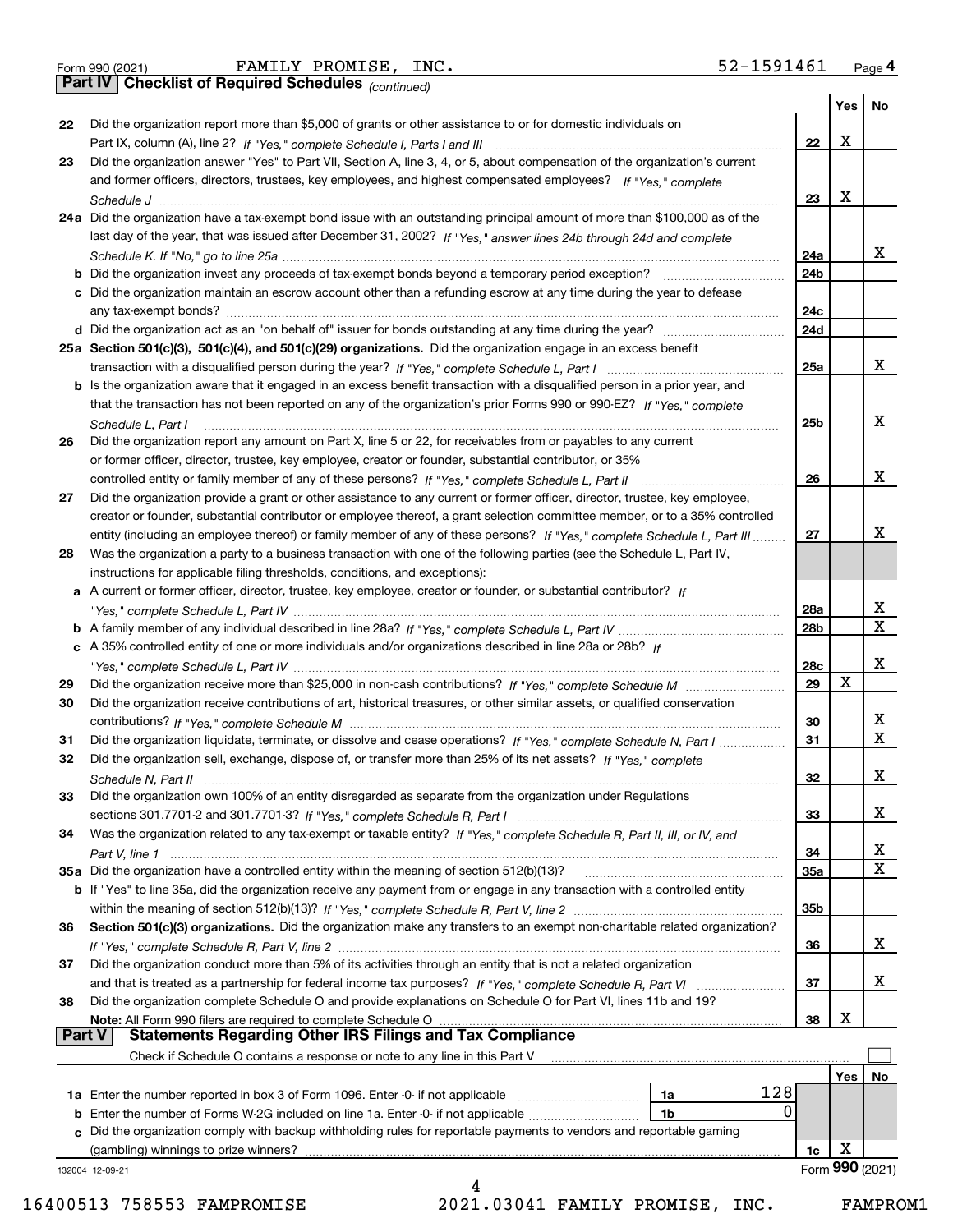|    | Statements Regarding Other IRS Filings and Tax Compliance (continued)                                                                           |          |                | Yes             | No                      |
|----|-------------------------------------------------------------------------------------------------------------------------------------------------|----------|----------------|-----------------|-------------------------|
|    | 2a Enter the number of employees reported on Form W-3, Transmittal of Wage and Tax Statements,                                                  |          |                |                 |                         |
|    | filed for the calendar year ending with or within the year covered by this return                                                               | 44<br>2a |                |                 |                         |
|    |                                                                                                                                                 |          | 2 <sub>b</sub> | х               |                         |
|    |                                                                                                                                                 |          |                |                 |                         |
|    | 3a Did the organization have unrelated business gross income of \$1,000 or more during the year?                                                |          | 3a             |                 | X                       |
|    |                                                                                                                                                 |          | 3 <sub>b</sub> |                 |                         |
|    | 4a At any time during the calendar year, did the organization have an interest in, or a signature or other authority over, a                    |          |                |                 |                         |
|    | financial account in a foreign country (such as a bank account, securities account, or other financial account)?                                |          | 4a             |                 | х                       |
|    | <b>b</b> If "Yes," enter the name of the foreign country $\blacktriangleright$                                                                  |          |                |                 |                         |
|    | See instructions for filing requirements for FinCEN Form 114, Report of Foreign Bank and Financial Accounts (FBAR).                             |          |                |                 |                         |
|    |                                                                                                                                                 |          | 5a             |                 | х                       |
| b  |                                                                                                                                                 |          | 5b             |                 | $\overline{\mathbf{X}}$ |
|    |                                                                                                                                                 |          | 5c             |                 |                         |
|    | 6a Does the organization have annual gross receipts that are normally greater than \$100,000, and did the organization solicit                  |          |                |                 |                         |
|    | any contributions that were not tax deductible as charitable contributions?                                                                     |          | 6a             |                 | X                       |
|    | <b>b</b> If "Yes," did the organization include with every solicitation an express statement that such contributions or gifts                   |          |                |                 |                         |
|    |                                                                                                                                                 |          | 6b             |                 |                         |
| 7  | Organizations that may receive deductible contributions under section 170(c).                                                                   |          |                |                 |                         |
| а  | Did the organization receive a payment in excess of \$75 made partly as a contribution and partly for goods and services provided to the payor? |          | 7a             |                 | х                       |
| b  | If "Yes," did the organization notify the donor of the value of the goods or services provided?                                                 |          | 7b             |                 |                         |
|    | c Did the organization sell, exchange, or otherwise dispose of tangible personal property for which it was required                             |          |                |                 |                         |
|    |                                                                                                                                                 |          | 7c             |                 | X                       |
|    | d If "Yes," indicate the number of Forms 8282 filed during the year [11] [11] No. 2010 [12] Henry Manuscones (                                  | 7d       |                |                 |                         |
| е  | Did the organization receive any funds, directly or indirectly, to pay premiums on a personal benefit contract?                                 |          | 7e             |                 | х                       |
| f  | Did the organization, during the year, pay premiums, directly or indirectly, on a personal benefit contract?                                    |          | 7f             |                 | $\mathbf X$             |
| g  | If the organization received a contribution of qualified intellectual property, did the organization file Form 8899 as required?                |          | 7g             |                 |                         |
| h  | If the organization received a contribution of cars, boats, airplanes, or other vehicles, did the organization file a Form 1098-C?              |          | 7h             |                 |                         |
| 8  | Sponsoring organizations maintaining donor advised funds. Did a donor advised fund maintained by the                                            |          |                |                 |                         |
|    | sponsoring organization have excess business holdings at any time during the year?                                                              |          | 8              |                 |                         |
| 9  | Sponsoring organizations maintaining donor advised funds.                                                                                       |          |                |                 |                         |
| а  | Did the sponsoring organization make any taxable distributions under section 4966?                                                              |          | 9a             |                 |                         |
| b  | Did the sponsoring organization make a distribution to a donor, donor advisor, or related person? [[[[[[[[[[[                                   |          | 9b             |                 |                         |
| 10 | Section 501(c)(7) organizations. Enter:                                                                                                         |          |                |                 |                         |
|    |                                                                                                                                                 | 10a      |                |                 |                         |
|    | Gross receipts, included on Form 990, Part VIII, line 12, for public use of club facilities                                                     | 10b      |                |                 |                         |
| 11 | Section 501(c)(12) organizations. Enter:                                                                                                        |          |                |                 |                         |
|    |                                                                                                                                                 | 11a      |                |                 |                         |
|    | b Gross income from other sources. (Do not net amounts due or paid to other sources against                                                     |          |                |                 |                         |
|    |                                                                                                                                                 | 11b      |                |                 |                         |
|    | 12a Section 4947(a)(1) non-exempt charitable trusts. Is the organization filing Form 990 in lieu of Form 1041?                                  |          | 12a            |                 |                         |
|    | <b>b</b> If "Yes," enter the amount of tax-exempt interest received or accrued during the year                                                  | 12b      |                |                 |                         |
| 13 | Section 501(c)(29) qualified nonprofit health insurance issuers.                                                                                |          |                |                 |                         |
|    | a Is the organization licensed to issue qualified health plans in more than one state?                                                          |          | 13а            |                 |                         |
|    | Note: See the instructions for additional information the organization must report on Schedule O.                                               |          |                |                 |                         |
|    | <b>b</b> Enter the amount of reserves the organization is required to maintain by the states in which the                                       |          |                |                 |                         |
|    |                                                                                                                                                 | 13b      |                |                 |                         |
|    |                                                                                                                                                 | 13с      |                |                 |                         |
|    | 14a Did the organization receive any payments for indoor tanning services during the tax year?                                                  |          | 14a            |                 | X                       |
|    |                                                                                                                                                 |          | 14b            |                 |                         |
| 15 | Is the organization subject to the section 4960 tax on payment(s) of more than \$1,000,000 in remuneration or                                   |          |                |                 |                         |
|    |                                                                                                                                                 |          |                |                 | x                       |
|    |                                                                                                                                                 |          | 15             |                 |                         |
|    | If "Yes," see the instructions and file Form 4720, Schedule N.                                                                                  |          |                |                 | х                       |
| 16 | Is the organization an educational institution subject to the section 4968 excise tax on net investment income?                                 |          | 16             |                 |                         |
|    | If "Yes," complete Form 4720, Schedule O.                                                                                                       |          |                |                 |                         |
| 17 | Section 501(c)(21) organizations. Did the trust, any disqualified person, or mine operator engage in any                                        |          |                |                 |                         |
|    |                                                                                                                                                 |          | 17             |                 |                         |
|    | If "Yes," complete Form 6069.                                                                                                                   |          |                | Form 990 (2021) |                         |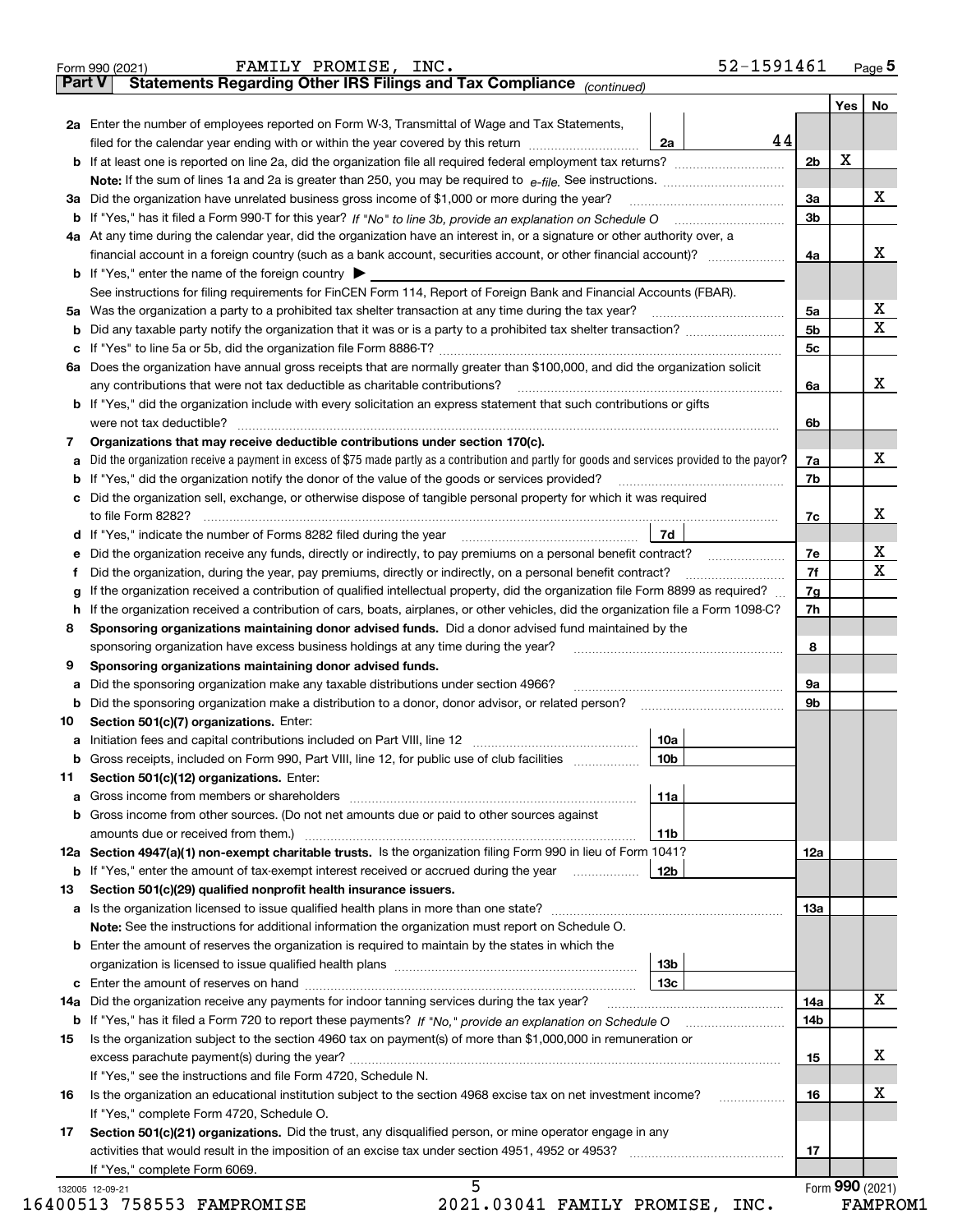|  | Form 990 (2021) |
|--|-----------------|
|  |                 |

*For each "Yes" response to lines 2 through 7b below, and for a "No" response to line 8a, 8b, or 10b below, describe the circumstances, processes, or changes on Schedule O. See instructions.* Form 990 (2021) **FAMILY PROMISE, INC.**<br>**Part VI Governance, Management, and Disclosure.** For each "Yes" response to lines 2 through 7b below, and for a "No" response

|              |                                                                                                                                                                            |    |    |                 | Yes   No    |                         |
|--------------|----------------------------------------------------------------------------------------------------------------------------------------------------------------------------|----|----|-----------------|-------------|-------------------------|
|              | <b>1a</b> Enter the number of voting members of the governing body at the end of the tax year <i>manumum</i>                                                               | 1a | 20 |                 |             |                         |
|              | If there are material differences in voting rights among members of the governing body, or if the governing                                                                |    |    |                 |             |                         |
|              | body delegated broad authority to an executive committee or similar committee, explain on Schedule O.                                                                      |    |    |                 |             |                         |
|              |                                                                                                                                                                            | 1b | 19 |                 |             |                         |
| $\mathbf{2}$ | Did any officer, director, trustee, or key employee have a family relationship or a business relationship with any other                                                   |    |    |                 |             |                         |
|              | officer, director, trustee, or key employee?                                                                                                                               |    |    | $\mathbf{2}$    | X           |                         |
| 3            | Did the organization delegate control over management duties customarily performed by or under the direct supervision                                                      |    |    |                 |             |                         |
|              |                                                                                                                                                                            |    |    | 3               |             | X                       |
| 4            | Did the organization make any significant changes to its governing documents since the prior Form 990 was filed?                                                           |    |    | 4               |             | $\overline{\textbf{x}}$ |
| 5            |                                                                                                                                                                            |    |    | 5               |             | $\mathbf X$             |
| 6            | Did the organization have members or stockholders?                                                                                                                         |    |    | 6               |             | $\mathbf{x}$            |
|              | 7a Did the organization have members, stockholders, or other persons who had the power to elect or appoint one or                                                          |    |    |                 |             |                         |
|              |                                                                                                                                                                            |    |    | 7a              |             | X                       |
|              | <b>b</b> Are any governance decisions of the organization reserved to (or subject to approval by) members, stockholders, or                                                |    |    |                 |             |                         |
|              | persons other than the governing body?                                                                                                                                     |    |    | 7b              |             | Х                       |
| 8            | Did the organization contemporaneously document the meetings held or written actions undertaken during the year by the following:                                          |    |    |                 |             |                         |
| a            |                                                                                                                                                                            |    |    | 8a              | X           |                         |
|              |                                                                                                                                                                            |    |    | 8b              | $\mathbf X$ |                         |
| 9            | Is there any officer, director, trustee, or key employee listed in Part VII, Section A, who cannot be reached at the                                                       |    |    |                 |             |                         |
|              |                                                                                                                                                                            |    |    | 9               |             | X                       |
|              | Section B. Policies <sub>(This</sub> Section B requests information about policies not required by the Internal Revenue Code.)                                             |    |    |                 |             |                         |
|              |                                                                                                                                                                            |    |    |                 | Yes         | No                      |
|              |                                                                                                                                                                            |    |    | 10a             | $\mathbf X$ |                         |
|              | <b>b</b> If "Yes," did the organization have written policies and procedures governing the activities of such chapters, affiliates,                                        |    |    |                 |             |                         |
|              |                                                                                                                                                                            |    |    | 10 <sub>b</sub> | X           |                         |
|              | 11a Has the organization provided a complete copy of this Form 990 to all members of its governing body before filing the form?                                            |    |    | 11a             | $\mathbf X$ |                         |
|              | <b>b</b> Describe on Schedule O the process, if any, used by the organization to review this Form 990.                                                                     |    |    |                 |             |                         |
|              |                                                                                                                                                                            |    |    | 12a             | X           |                         |
| b            |                                                                                                                                                                            |    |    | 12 <sub>b</sub> | X           |                         |
|              | c Did the organization regularly and consistently monitor and enforce compliance with the policy? If "Yes," describe                                                       |    |    |                 |             |                         |
|              |                                                                                                                                                                            |    |    | 12c             | X           |                         |
| 13           |                                                                                                                                                                            |    |    | 13              | $\mathbf X$ |                         |
| 14           | Did the organization have a written document retention and destruction policy? manufactured and the organization have a written document retention and destruction policy? |    |    | 14              | $\mathbf X$ |                         |
| 15           | Did the process for determining compensation of the following persons include a review and approval by independent                                                         |    |    |                 |             |                         |
|              | persons, comparability data, and contemporaneous substantiation of the deliberation and decision?                                                                          |    |    |                 |             |                         |
|              |                                                                                                                                                                            |    |    | 15a             | X           |                         |
|              | <b>b</b> Other officers or key employees of the organization                                                                                                               |    |    | 15 <sub>b</sub> |             | X                       |
|              | If "Yes" to line 15a or 15b, describe the process on Schedule O. See instructions.                                                                                         |    |    |                 |             |                         |
|              | 16a Did the organization invest in, contribute assets to, or participate in a joint venture or similar arrangement with a                                                  |    |    |                 |             |                         |
|              | taxable entity during the year?                                                                                                                                            |    |    | 16a             |             | х                       |
|              | b If "Yes," did the organization follow a written policy or procedure requiring the organization to evaluate its participation                                             |    |    |                 |             |                         |
|              | in joint venture arrangements under applicable federal tax law, and take steps to safequard the organization's                                                             |    |    |                 |             |                         |
|              | exempt status with respect to such arrangements?                                                                                                                           |    |    | <b>16b</b>      |             |                         |
|              | <b>Section C. Disclosure</b>                                                                                                                                               |    |    |                 |             |                         |
| 17           | List the states with which a copy of this Form 990 is required to be filed NJ, AL, AR, CA, FL, GA, HI, IL, KS, KY, MD, MA                                                  |    |    |                 |             |                         |
| 18           | Section 6104 requires an organization to make its Forms 1023 (1024 or 1024-A, if applicable), 990, and 990-T (section 501(c)(3)s only) available                           |    |    |                 |             |                         |
|              | for public inspection. Indicate how you made these available. Check all that apply.                                                                                        |    |    |                 |             |                         |
|              | $\boxed{\text{X}}$ Upon request<br>$ X $ Own website<br>Another's website<br>Other (explain on Schedule O)                                                                 |    |    |                 |             |                         |
| 19           | Describe on Schedule O whether (and if so, how) the organization made its governing documents, conflict of interest policy, and financial                                  |    |    |                 |             |                         |
|              | statements available to the public during the tax year.                                                                                                                    |    |    |                 |             |                         |
| 20           | State the name, address, and telephone number of the person who possesses the organization's books and records                                                             |    |    |                 |             |                         |
|              | THE ORGANIZATION - 908-273-1100                                                                                                                                            |    |    |                 |             |                         |
|              | 07901<br>71 SUMMIT AVENUE, SUMMIT, NJ                                                                                                                                      |    |    |                 |             |                         |
|              |                                                                                                                                                                            |    |    |                 |             |                         |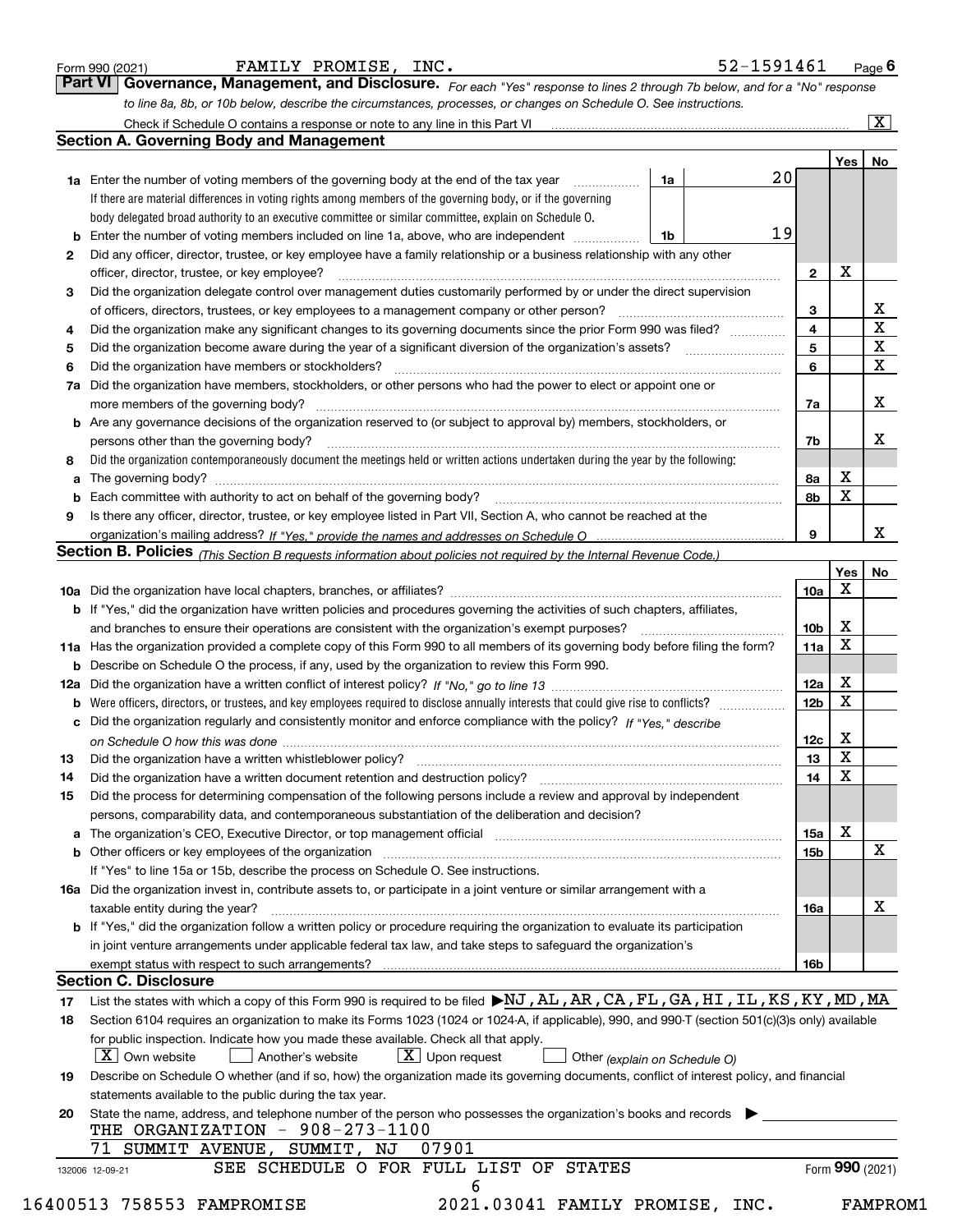| Form 990 (2021) | FAMILY PROMISE, INC.                                                                                                                                       | 52-1591461<br>Page |
|-----------------|------------------------------------------------------------------------------------------------------------------------------------------------------------|--------------------|
|                 | Part VII Compensation of Officers, Directors, Trustees, Key Employees, Highest Compensated                                                                 |                    |
|                 | <b>Employees, and Independent Contractors</b>                                                                                                              |                    |
|                 | Check if Schedule O contains a response or note to any line in this Part VII                                                                               |                    |
| Section A.      | Officers, Directors, Trustees, Key Employees, and Highest Compensated Employees                                                                            |                    |
|                 | 1a Complete this table for all persons required to be listed. Report compensation for the calendar year ending with or within the organization's tax year. |                    |

**•** List all of the organization's current officers, directors, trustees (whether individuals or organizations), regardless of amount of compensation. Enter -0- in columns (D), (E), and (F) if no compensation was paid.

 $\bullet$  List all of the organization's  $\sf current$  key employees, if any. See the instructions for definition of "key employee."

**•** List the organization's five current highest compensated employees (other than an officer, director, trustee, or key employee) who received reportable compensation (box 5 of Form W-2, Form 1099-MISC, and/or box 1 of Form 1099-NEC) of more than \$100,000 from the organization and any related organizations.

**•** List all of the organization's former officers, key employees, and highest compensated employees who received more than \$100,000 of reportable compensation from the organization and any related organizations.

**former directors or trustees**  ¥ List all of the organization's that received, in the capacity as a former director or trustee of the organization, more than \$10,000 of reportable compensation from the organization and any related organizations.

See the instructions for the order in which to list the persons above.

Check this box if neither the organization nor any related organization compensated any current officer, director, or trustee.  $\mathcal{L}^{\text{max}}$ 

| (A)                      | (B)                    | (C)                                     |                                                                  |         |              |                                   |              | (D)                 | (E)                              | (F)                            |
|--------------------------|------------------------|-----------------------------------------|------------------------------------------------------------------|---------|--------------|-----------------------------------|--------------|---------------------|----------------------------------|--------------------------------|
| Name and title           | Average                | Position<br>(do not check more than one |                                                                  |         |              | Reportable                        | Reportable   | Estimated           |                                  |                                |
|                          | hours per              |                                         | box, unless person is both an<br>officer and a director/trustee) |         |              | compensation                      | compensation | amount of           |                                  |                                |
|                          | week                   |                                         |                                                                  |         |              |                                   |              | from                | from related                     | other                          |
|                          | (list any<br>hours for | ndividual trustee or director           |                                                                  |         |              |                                   |              | the<br>organization | organizations<br>(W-2/1099-MISC/ | compensation<br>from the       |
|                          | related                |                                         |                                                                  |         |              |                                   |              | (W-2/1099-MISC/     | 1099-NEC)                        | organization                   |
|                          | organizations          |                                         |                                                                  |         |              |                                   |              | 1099-NEC)           |                                  | and related                    |
|                          | below                  |                                         | nstitutional trustee                                             |         | key employee |                                   |              |                     |                                  | organizations                  |
|                          | line)                  |                                         |                                                                  | Officer |              | Highest compensated<br>  employee | Former       |                     |                                  |                                |
| CLAAS EHLERS<br>(1)      | 40.00                  |                                         |                                                                  |         |              |                                   |              |                     |                                  |                                |
| CHIEF EXECUTIVE OFFICER  |                        | $\mathbf X$                             |                                                                  | X       |              |                                   |              | 173,784.            | 0.                               | 40,503.                        |
| CARA BRADSHAW<br>(2)     | 40.00                  |                                         |                                                                  |         |              |                                   |              |                     |                                  |                                |
| CHIEF IMPACT OFFICER     |                        |                                         |                                                                  |         |              | $\overline{\textbf{X}}$           |              | 114,267.            | 0.                               | 22,078.                        |
| SANDRA MINIUTTI<br>(3)   | 40.00                  |                                         |                                                                  |         |              |                                   |              |                     |                                  |                                |
| CHIEF OPERATING OFFICER  |                        |                                         |                                                                  |         |              | $\overline{\textbf{X}}$           |              | 121, 173.           | 0.                               | 5,496.                         |
| NADIM AHMED<br>(4)       | 1.00                   |                                         |                                                                  |         |              |                                   |              |                     |                                  |                                |
| TRUSTEE                  |                        | $\mathbf x$                             |                                                                  |         |              |                                   |              | $\mathbf 0$ .       | $\mathbf 0$ .                    | $0_{.}$                        |
| <b>JOSH BARER</b><br>(5) | 1.00                   |                                         |                                                                  |         |              |                                   |              |                     |                                  |                                |
| <b>SECRETARY</b>         |                        | $\mathbf X$                             |                                                                  | X       |              |                                   |              | $\mathbf 0$ .       | $\mathbf 0$ .                    | $\mathbf 0$ .                  |
| KEVIN BARRETT<br>(6)     | 1.00                   |                                         |                                                                  |         |              |                                   |              |                     |                                  |                                |
| TRUSTEE                  |                        | $\overline{\textbf{X}}$                 |                                                                  |         |              |                                   |              | $\mathbf 0$ .       | $\mathbf 0$ .                    | $\mathbf 0$ .                  |
| (7)<br>BETSY BERNARD     | 1.00                   |                                         |                                                                  |         |              |                                   |              |                     |                                  |                                |
| TRUSTEE                  |                        | $\mathbf X$                             |                                                                  |         |              |                                   |              | 0.                  | 0.                               | $\mathbf 0$ .                  |
| (8)<br>SARAH BIRD        | 1.00                   |                                         |                                                                  |         |              |                                   |              |                     |                                  |                                |
| TRUSTEE                  |                        | $\mathbf x$                             |                                                                  |         |              |                                   |              | $\mathbf 0$ .       | $\mathbf 0$ .                    | $\mathbf 0$ .                  |
| VICTOR ALOYO<br>(9)      | 1.00                   |                                         |                                                                  |         |              |                                   |              |                     |                                  |                                |
| TRUSTEE                  |                        | $\mathbf X$                             |                                                                  |         |              |                                   |              | $\mathbf 0$ .       | $\mathbf 0$ .                    | $0_{.}$                        |
| (10) ALEX ENGLISH        | 1.00                   |                                         |                                                                  |         |              |                                   |              |                     |                                  |                                |
| TRUSTEE                  |                        | $\mathbf x$                             |                                                                  |         |              |                                   |              | $\mathbf 0$ .       | $\mathbf 0$ .                    | $\mathbf 0$ .                  |
| (11) OMAR MINAYA         | 1.00                   |                                         |                                                                  |         |              |                                   |              |                     |                                  |                                |
| <b>TRUSTEE</b>           |                        | $\mathbf X$                             |                                                                  |         |              |                                   |              | 0.                  | $\mathbf 0$ .                    | $\mathbf 0$ .                  |
| (12) DAVID FLECK         | 1.00                   |                                         |                                                                  |         |              |                                   |              |                     |                                  |                                |
| TRUSTEE                  |                        | $\mathbf x$                             |                                                                  |         |              |                                   |              | $\mathbf 0$ .       | $\mathbf 0$ .                    | $\mathbf 0$ .                  |
| (13) TIM GAMORY          | 1.00                   |                                         |                                                                  |         |              |                                   |              |                     |                                  |                                |
| TRUSTEE                  |                        | $\mathbf X$                             |                                                                  |         |              |                                   |              | $\mathbf 0$ .       | $\mathbf 0$ .                    | $\mathbf 0$ .                  |
| (14) LEAH GRIFFITH       | 1.00                   |                                         |                                                                  |         |              |                                   |              |                     |                                  |                                |
| <b>BOARD CHAIR</b>       |                        | $\mathbf X$                             |                                                                  | X       |              |                                   |              | 0.                  | $\mathbf 0$ .                    | $\mathbf 0$ .                  |
| (15) STEPHEN WALLACE     | 1.00                   |                                         |                                                                  |         |              |                                   |              |                     |                                  |                                |
| TRUSTEE                  |                        | $\mathbf x$                             |                                                                  |         |              |                                   |              | 0.                  | 0.                               | $\mathbf 0$ .                  |
| (16) SUSAN HARDWICK      | 1.00                   |                                         |                                                                  |         |              |                                   |              |                     |                                  |                                |
| TREASURER                |                        | $\mathbf X$                             |                                                                  | X       |              |                                   |              | 0.                  | $\mathbf 0$ .                    | $0_{.}$                        |
| (17) LINDA HENRY         | 1.00                   |                                         |                                                                  |         |              |                                   |              |                     |                                  |                                |
| TRUSTEE                  |                        | $\mathbf x$                             |                                                                  |         |              |                                   |              | $\mathbf 0$ .       | 0.                               | 0.<br>$\overline{\phantom{a}}$ |

7

132007 12-09-21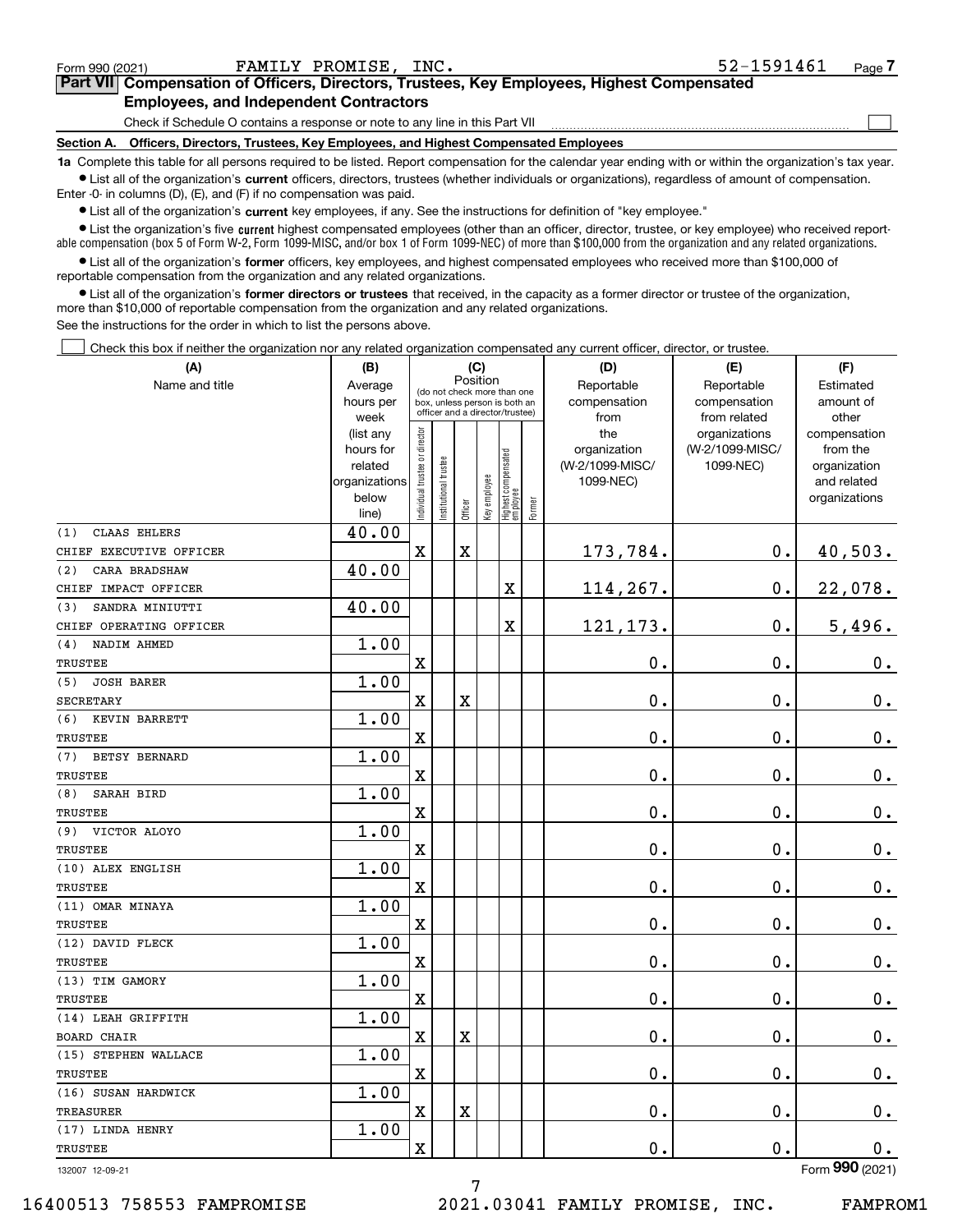|  | Form 990 (2021) |
|--|-----------------|
|  |                 |

Form 990 (2021) **FAMILY PROMISE, INC.** 52-1591461 Page

**8** 52-1591461

|                | ∣Part VII ∣<br>Section A. Officers, Directors, Trustees, Key Employees, and Highest Compensated Employees (continued)                                                                    |                          |                                         |                                 |             |              |                                  |        |                         |                 |                  |              |                              |    |
|----------------|------------------------------------------------------------------------------------------------------------------------------------------------------------------------------------------|--------------------------|-----------------------------------------|---------------------------------|-------------|--------------|----------------------------------|--------|-------------------------|-----------------|------------------|--------------|------------------------------|----|
|                | (A)                                                                                                                                                                                      | (B)                      |                                         |                                 |             | (C)          |                                  |        | (D)                     | (E)             |                  |              | (F)                          |    |
|                | Name and title                                                                                                                                                                           | Average                  | Position<br>(do not check more than one |                                 |             |              |                                  |        | Reportable              | Reportable      |                  |              | Estimated                    |    |
|                |                                                                                                                                                                                          | hours per                |                                         | box, unless person is both an   |             |              |                                  |        | compensation            | compensation    |                  |              | amount of                    |    |
|                |                                                                                                                                                                                          | week                     |                                         | officer and a director/trustee) |             |              |                                  |        | from                    | from related    |                  |              | other                        |    |
|                |                                                                                                                                                                                          | (list any                |                                         |                                 |             |              |                                  |        | the                     | organizations   |                  |              | compensation                 |    |
|                |                                                                                                                                                                                          | hours for                |                                         |                                 |             |              |                                  |        | organization            | (W-2/1099-MISC/ |                  |              | from the                     |    |
|                |                                                                                                                                                                                          | related<br>organizations |                                         |                                 |             |              |                                  |        | (W-2/1099-MISC/         | 1099-NEC)       |                  |              | organization                 |    |
|                |                                                                                                                                                                                          | below                    |                                         |                                 |             |              |                                  |        | 1099-NEC)               |                 |                  |              | and related<br>organizations |    |
|                |                                                                                                                                                                                          | line)                    | Individual trustee or director          | Institutional trustee           | Officer     | Key employee | Highest compensated<br> employee | Former |                         |                 |                  |              |                              |    |
|                | (18) ROBERT J. HUGIN                                                                                                                                                                     | 1.00                     |                                         |                                 |             |              |                                  |        |                         |                 |                  |              |                              |    |
| <b>TRUSTEE</b> |                                                                                                                                                                                          |                          | $\mathbf X$                             |                                 |             |              |                                  |        | Ο.                      |                 | 0.               |              |                              | 0. |
|                | (19) ANDREW PIERCE                                                                                                                                                                       | 1.00                     |                                         |                                 |             |              |                                  |        |                         |                 |                  |              |                              |    |
|                | VICE CHAIR                                                                                                                                                                               |                          | X                                       |                                 | $\mathbf X$ |              |                                  |        | 0.                      |                 | 0.               |              |                              | 0. |
|                | (20) STACEY SLATER SACKS                                                                                                                                                                 | 1.00                     |                                         |                                 |             |              |                                  |        |                         |                 |                  |              |                              |    |
| TRUSTEE        |                                                                                                                                                                                          |                          | X                                       |                                 |             |              |                                  |        | Ο.                      |                 | 0.               |              |                              | 0. |
|                | (21) EILEEN SERRA                                                                                                                                                                        | 1.00                     |                                         |                                 |             |              |                                  |        |                         |                 |                  |              |                              |    |
| TRUSTEE        |                                                                                                                                                                                          |                          | X                                       |                                 |             |              |                                  |        | Ο.                      |                 | 0.               |              |                              | 0. |
|                | (22) SHERINA SMITH                                                                                                                                                                       | 1.00                     |                                         |                                 |             |              |                                  |        |                         |                 |                  |              |                              |    |
| TRUSTEE        |                                                                                                                                                                                          |                          | X                                       |                                 |             |              |                                  |        | Ο.                      |                 | 0.               |              |                              | 0. |
|                | (23) RICHARD VICENS                                                                                                                                                                      | 1.00                     |                                         |                                 |             |              |                                  |        |                         |                 |                  |              |                              |    |
| <b>TRUSTEE</b> |                                                                                                                                                                                          |                          | X                                       |                                 |             |              |                                  |        | Ο.                      |                 | 0.               |              |                              | 0. |
|                | (24) DAN TINKOFF                                                                                                                                                                         | 1.00                     |                                         |                                 |             |              |                                  |        |                         |                 |                  |              |                              |    |
| <b>TRUSTEE</b> |                                                                                                                                                                                          |                          | X                                       |                                 |             |              |                                  |        | 0.                      |                 | 0.               |              |                              | 0. |
|                |                                                                                                                                                                                          |                          |                                         |                                 |             |              |                                  |        |                         |                 |                  |              |                              |    |
|                |                                                                                                                                                                                          |                          |                                         |                                 |             |              |                                  |        |                         |                 |                  |              |                              |    |
|                |                                                                                                                                                                                          |                          |                                         |                                 |             |              |                                  |        |                         |                 |                  |              |                              |    |
|                |                                                                                                                                                                                          |                          |                                         |                                 |             |              |                                  |        |                         |                 |                  |              |                              |    |
|                | 1b Subtotal                                                                                                                                                                              |                          |                                         |                                 |             |              |                                  |        | 409, 224.               |                 | 0.<br>0.         |              | 68,077.                      | 0. |
|                | c Total from continuation sheets to Part VII, Section A manufactured in the Total from continuum                                                                                         |                          |                                         |                                 |             |              |                                  |        | ο.<br>409,224.          |                 | $\overline{0}$ . | 68,077.      |                              |    |
|                |                                                                                                                                                                                          |                          |                                         |                                 |             |              |                                  |        |                         |                 |                  |              |                              |    |
| $\mathbf{2}$   | Total number of individuals (including but not limited to those listed above) who received more than \$100,000 of reportable<br>compensation from the organization $\blacktriangleright$ |                          |                                         |                                 |             |              |                                  |        |                         |                 |                  |              |                              | 3  |
|                |                                                                                                                                                                                          |                          |                                         |                                 |             |              |                                  |        |                         |                 |                  |              | Yes                          | No |
| 3              | Did the organization list any former officer, director, trustee, key employee, or highest compensated employee on                                                                        |                          |                                         |                                 |             |              |                                  |        |                         |                 |                  |              |                              |    |
|                | line 1a? If "Yes," complete Schedule J for such individual manufactured contains and the Yes," complete Schedule J for such individual                                                   |                          |                                         |                                 |             |              |                                  |        |                         |                 |                  | 3            |                              | X  |
| 4              | For any individual listed on line 1a, is the sum of reportable compensation and other compensation from the organization                                                                 |                          |                                         |                                 |             |              |                                  |        |                         |                 |                  |              |                              |    |
|                |                                                                                                                                                                                          |                          |                                         |                                 |             |              |                                  |        |                         |                 |                  | 4            | X                            |    |
| 5              | Did any person listed on line 1a receive or accrue compensation from any unrelated organization or individual for services                                                               |                          |                                         |                                 |             |              |                                  |        |                         |                 |                  |              |                              |    |
|                |                                                                                                                                                                                          |                          |                                         |                                 |             |              |                                  |        |                         |                 |                  | 5            |                              | X  |
|                | <b>Section B. Independent Contractors</b>                                                                                                                                                |                          |                                         |                                 |             |              |                                  |        |                         |                 |                  |              |                              |    |
| 1.             | Complete this table for your five highest compensated independent contractors that received more than \$100,000 of compensation from                                                     |                          |                                         |                                 |             |              |                                  |        |                         |                 |                  |              |                              |    |
|                | the organization. Report compensation for the calendar year ending with or within the organization's tax year.                                                                           |                          |                                         |                                 |             |              |                                  |        |                         |                 |                  |              |                              |    |
|                | (A)                                                                                                                                                                                      |                          |                                         |                                 |             |              |                                  |        | (B)                     |                 |                  | (C)          |                              |    |
|                | Name and business address                                                                                                                                                                |                          |                                         | <b>NONE</b>                     |             |              |                                  |        | Description of services |                 |                  | Compensation |                              |    |
|                |                                                                                                                                                                                          |                          |                                         |                                 |             |              |                                  |        |                         |                 |                  |              |                              |    |
|                |                                                                                                                                                                                          |                          |                                         |                                 |             |              |                                  |        |                         |                 |                  |              |                              |    |
|                |                                                                                                                                                                                          |                          |                                         |                                 |             |              |                                  |        |                         |                 |                  |              |                              |    |
|                |                                                                                                                                                                                          |                          |                                         |                                 |             |              |                                  |        |                         |                 |                  |              |                              |    |
|                |                                                                                                                                                                                          |                          |                                         |                                 |             |              |                                  |        |                         |                 |                  |              |                              |    |
|                |                                                                                                                                                                                          |                          |                                         |                                 |             |              |                                  |        |                         |                 |                  |              |                              |    |
|                |                                                                                                                                                                                          |                          |                                         |                                 |             |              |                                  |        |                         |                 |                  |              |                              |    |
|                |                                                                                                                                                                                          |                          |                                         |                                 |             |              |                                  |        |                         |                 |                  |              |                              |    |
| 2              | Total number of independent contractors (including but not limited to those listed above) who received more than                                                                         |                          |                                         |                                 |             |              |                                  |        |                         |                 |                  |              |                              |    |
|                | \$100,000 of compensation from the organization                                                                                                                                          |                          |                                         |                                 |             | 0            |                                  |        |                         |                 |                  |              |                              |    |

Form (2021) **990**

132008 12-09-21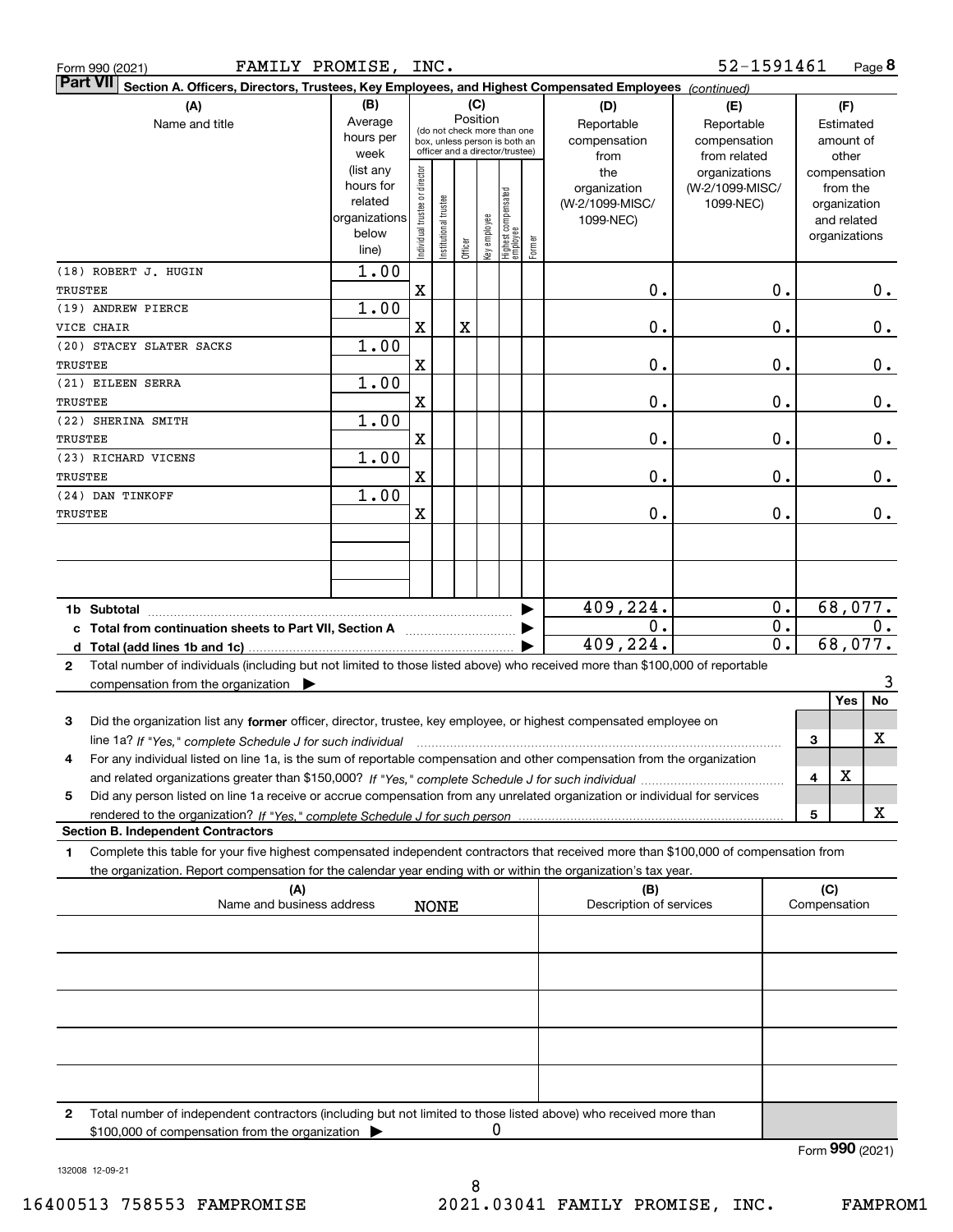|                                                                                         | <b>Part VIII</b> |                                       | <b>Statement of Revenue</b>                                                                                                                                                                                                                                                                                                                                                                                                          |                                                                                            |                      |                                                                                 |                                    |                                       |                                                  |                                                                 |
|-----------------------------------------------------------------------------------------|------------------|---------------------------------------|--------------------------------------------------------------------------------------------------------------------------------------------------------------------------------------------------------------------------------------------------------------------------------------------------------------------------------------------------------------------------------------------------------------------------------------|--------------------------------------------------------------------------------------------|----------------------|---------------------------------------------------------------------------------|------------------------------------|---------------------------------------|--------------------------------------------------|-----------------------------------------------------------------|
|                                                                                         |                  |                                       | Check if Schedule O contains a response or note to any line in this Part VIII                                                                                                                                                                                                                                                                                                                                                        |                                                                                            |                      |                                                                                 |                                    | (B)                                   |                                                  |                                                                 |
|                                                                                         |                  |                                       |                                                                                                                                                                                                                                                                                                                                                                                                                                      |                                                                                            |                      |                                                                                 | (A)<br>Total revenue               | Related or exempt<br>function revenue | $\overline{C}$<br>Unrelated<br> business revenue | (D)<br>Revenue excluded<br>from tax under<br>sections 512 - 514 |
| Contributions, Gifts, Grants<br>and Other Similar Amounts<br>Program Service<br>Revenue |                  | b<br>c<br>d<br>f<br>h.<br>b<br>c<br>d | 1 a Federated campaigns<br>Membership dues<br>Fundraising events<br>Related organizations<br>Government grants (contributions)<br>All other contributions, gifts, grants, and<br>similar amounts not included above<br>Noncash contributions included in lines 1a-1f<br>2 a NETWORK FEES<br>CONFERENCE FEES<br><u> 1989 - Johann Stein, marwolaethau a bhann an t-Amhainn an t-Amhainn an t-Amhainn an t-Amhainn an t-Amhainn an</u> | 1a<br>1 <sub>b</sub><br>1 <sub>c</sub><br>1 <sub>d</sub><br>1e<br>1f<br>$1g$ $\frac{1}{3}$ |                      | 863,298.<br>4,996,338.<br>690, 122.<br><b>Business Code</b><br>900099<br>900099 | 5,859,636.<br>576, 812.<br>18,953. | 576,812.<br>18,953.                   |                                                  |                                                                 |
|                                                                                         |                  | f                                     |                                                                                                                                                                                                                                                                                                                                                                                                                                      |                                                                                            |                      |                                                                                 |                                    |                                       |                                                  |                                                                 |
|                                                                                         | 3<br>4           |                                       | Investment income (including dividends, interest, and<br>Income from investment of tax-exempt bond proceeds                                                                                                                                                                                                                                                                                                                          |                                                                                            |                      | $\blacktriangleright$                                                           | 595,765.<br>46,981.                |                                       |                                                  | 46,981.                                                         |
|                                                                                         | 5                | 6а<br>b<br>c                          | Gross rents<br>.<br>Less: rental expenses<br>Rental income or (loss)                                                                                                                                                                                                                                                                                                                                                                 | (i) Real<br>6a<br>6b<br>6c                                                                 |                      | (ii) Personal                                                                   |                                    |                                       |                                                  |                                                                 |
|                                                                                         |                  | d                                     | Net rental income or (loss)<br>7 a Gross amount from sales of<br>assets other than inventory<br><b>b</b> Less: cost or other basis                                                                                                                                                                                                                                                                                                   | (i) Securities<br>7a 544, 385.<br>7ь 546, 766.                                             |                      | (ii) Other                                                                      |                                    |                                       |                                                  |                                                                 |
| Revenue<br><b>Other</b>                                                                 |                  |                                       | and sales expenses<br>c Gain or (loss)<br>8 a Gross income from fundraising events (not<br>including \$                                                                                                                                                                                                                                                                                                                              | $ 7c  - 2,381.$                                                                            |                      | ▶                                                                               | $-2,381.$                          |                                       |                                                  | $-2,381.$                                                       |
|                                                                                         |                  |                                       | contributions reported on line 1c). See<br>c Net income or (loss) from fundraising events                                                                                                                                                                                                                                                                                                                                            |                                                                                            | 8a<br>8b             |                                                                                 |                                    |                                       |                                                  |                                                                 |
|                                                                                         |                  |                                       | 9 a Gross income from gaming activities. See<br><b>b</b> Less: direct expenses <b>manually</b>                                                                                                                                                                                                                                                                                                                                       |                                                                                            | 9a<br>9 <sub>b</sub> |                                                                                 |                                    |                                       |                                                  |                                                                 |
|                                                                                         |                  |                                       | c Net income or (loss) from gaming activities<br>10 a Gross sales of inventory, less returns<br><b>b</b> Less: cost of goods sold                                                                                                                                                                                                                                                                                                    |                                                                                            | 10a<br>10bl          | .<br>8,375.<br>0.                                                               |                                    |                                       |                                                  |                                                                 |
|                                                                                         |                  |                                       | c Net income or (loss) from sales of inventory                                                                                                                                                                                                                                                                                                                                                                                       |                                                                                            |                      | <b>Business Code</b>                                                            | 8,375.                             | 8,375.                                |                                                  |                                                                 |
| Miscellaneous<br>Revenue                                                                | 11 a             | b<br>с                                | the contract of the contract of the contract of the contract of the<br><u> 1980 - Jan Sterling and Sterling and Sterling and Sterling and Sterling and Sterling and Sterling and Sterling</u>                                                                                                                                                                                                                                        |                                                                                            |                      |                                                                                 |                                    |                                       |                                                  |                                                                 |
|                                                                                         |                  |                                       |                                                                                                                                                                                                                                                                                                                                                                                                                                      |                                                                                            |                      | ▶                                                                               |                                    |                                       |                                                  |                                                                 |
|                                                                                         | 12               |                                       |                                                                                                                                                                                                                                                                                                                                                                                                                                      |                                                                                            |                      |                                                                                 | $\triangleright$ 6,508,376.        | 604, 140.                             | $0$ .                                            | 44,600.<br>Form 990 (2021)                                      |
| 132009 12-09-21                                                                         |                  |                                       |                                                                                                                                                                                                                                                                                                                                                                                                                                      |                                                                                            |                      |                                                                                 |                                    |                                       |                                                  |                                                                 |

Form 990 (2021) **FAMILY PROMISE,INC.** 52-I59I46I Page

 $\tt{FAMILY}$   $\tt{PROMISE}$ ,  $\tt{INC.}$   $\tt{52-1591461}$ 

## 16400513 758553 FAMPROMISE 2021.03041 FAMILY PROMISE, INC. FAMPROM1

9

**9**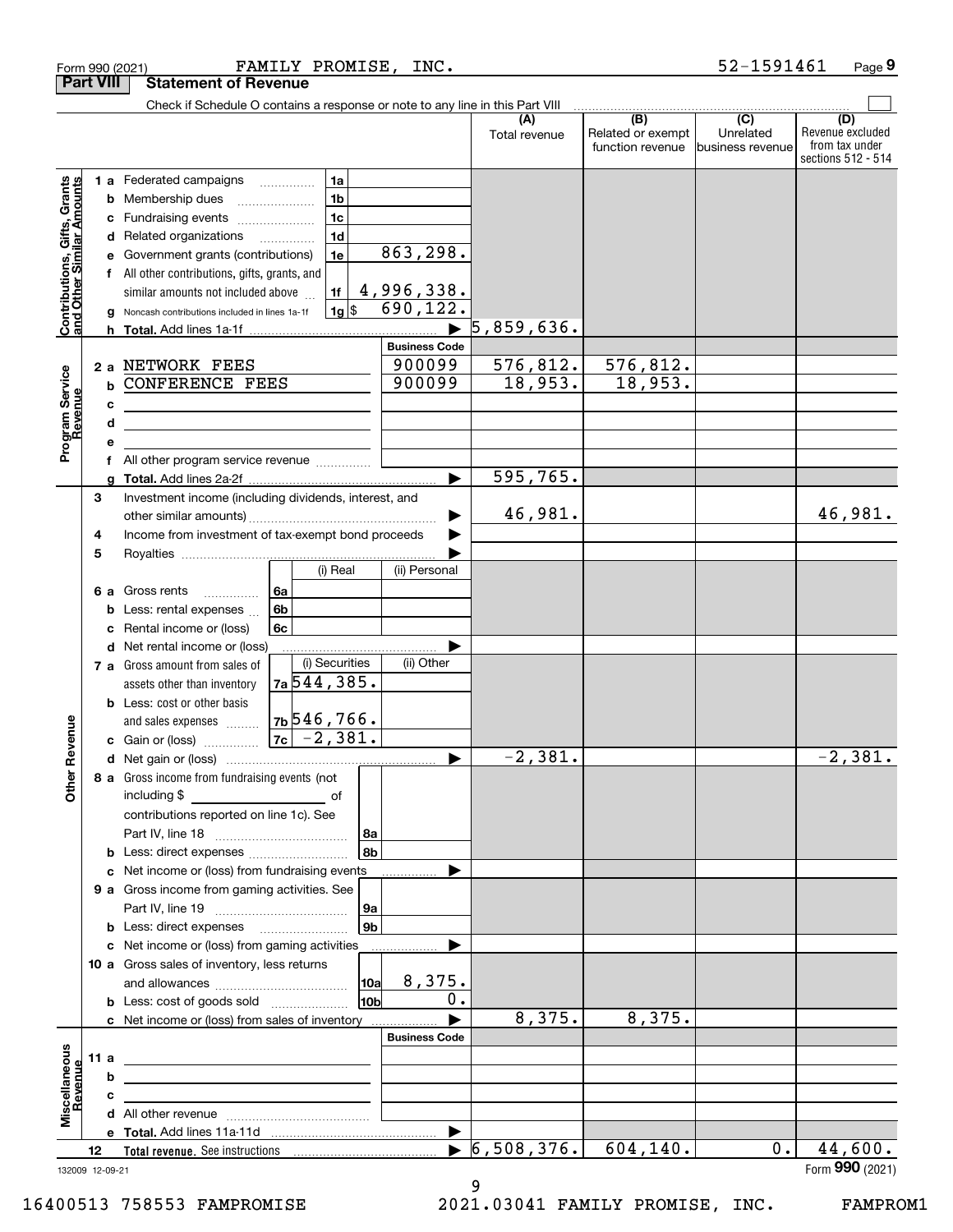Form 990 (2021) Page FAMILY PROMISE, INC. 52-1591461 **Part IX Statement of Functional Expenses**

|              | Section 501(c)(3) and 501(c)(4) organizations must complete all columns. All other organizations must complete column (A).                                                                                   |                    |                             |                                    |                                    |
|--------------|--------------------------------------------------------------------------------------------------------------------------------------------------------------------------------------------------------------|--------------------|-----------------------------|------------------------------------|------------------------------------|
|              | Check if Schedule O contains a response or note to any line in this Part IX                                                                                                                                  | (A)                | (B)                         | (C)                                | (D)                                |
|              | Do not include amounts reported on lines 6b,<br>7b, 8b, 9b, and 10b of Part VIII.                                                                                                                            | Total expenses     | Program service<br>expenses | Management and<br>general expenses | Fundraising<br>expenses            |
| $\mathbf 1$  | Grants and other assistance to domestic organizations                                                                                                                                                        |                    |                             |                                    |                                    |
|              | and domestic governments. See Part IV, line 21                                                                                                                                                               | 1,685,310.         | 1,685,310.                  |                                    |                                    |
| $\mathbf{2}$ | Grants and other assistance to domestic                                                                                                                                                                      |                    |                             |                                    |                                    |
|              | individuals. See Part IV, line 22                                                                                                                                                                            | 1, 274, 144.       | 1, 274, 144.                |                                    |                                    |
| 3            | Grants and other assistance to foreign                                                                                                                                                                       |                    |                             |                                    |                                    |
|              | organizations, foreign governments, and foreign                                                                                                                                                              |                    |                             |                                    |                                    |
|              | individuals. See Part IV, lines 15 and 16                                                                                                                                                                    |                    |                             |                                    |                                    |
| 4            | Benefits paid to or for members                                                                                                                                                                              |                    |                             |                                    |                                    |
| 5            | Compensation of current officers, directors,                                                                                                                                                                 |                    |                             |                                    |                                    |
|              | trustees, and key employees                                                                                                                                                                                  | 214,287.           | 176,208.                    | 19,970.                            | 18, 109.                           |
| 6            | Compensation not included above to disqualified                                                                                                                                                              |                    |                             |                                    |                                    |
|              | persons (as defined under section 4958(f)(1)) and                                                                                                                                                            |                    |                             |                                    |                                    |
|              | persons described in section 4958(c)(3)(B)                                                                                                                                                                   |                    |                             |                                    |                                    |
| 7            |                                                                                                                                                                                                              | 2,051,720.         | 1,687,126.                  | 191,201.                           | 173,393.                           |
| 8            | Pension plan accruals and contributions (include                                                                                                                                                             |                    |                             |                                    |                                    |
|              | section 401(k) and 403(b) employer contributions)                                                                                                                                                            | $55,353$ .         | 45,516.                     | 5,158.                             | $\frac{4,679.}{9,609.}$<br>15,801. |
| 9            |                                                                                                                                                                                                              | 113,701.           | 93,496.                     | 10,596.                            |                                    |
| 10           |                                                                                                                                                                                                              | 186,962.           | 153,738.                    | 17,423.                            |                                    |
| 11           | Fees for services (nonemployees):                                                                                                                                                                            |                    |                             |                                    |                                    |
|              |                                                                                                                                                                                                              |                    |                             |                                    |                                    |
| b            |                                                                                                                                                                                                              |                    |                             |                                    |                                    |
| c            |                                                                                                                                                                                                              |                    |                             |                                    |                                    |
| d            |                                                                                                                                                                                                              |                    |                             |                                    |                                    |
| e            | Professional fundraising services. See Part IV, line 17                                                                                                                                                      |                    |                             |                                    |                                    |
| f            | Investment management fees                                                                                                                                                                                   | 16, 104.           |                             | 16, 104.                           |                                    |
| g            | Other. (If line 11g amount exceeds 10% of line 25,                                                                                                                                                           |                    |                             |                                    |                                    |
|              | column (A), amount, list line 11g expenses on Sch O.)                                                                                                                                                        | 354,266.           | 295,426.                    | 30,857.                            | <u>27,983.</u>                     |
| 12           |                                                                                                                                                                                                              |                    |                             |                                    |                                    |
| 13           |                                                                                                                                                                                                              | 208,096.           | 167,207.                    | 18,948.                            | $\frac{21,941.7}{7,127.}$          |
| 14           |                                                                                                                                                                                                              | 84,326.            | 69,340.                     | 7,859.                             |                                    |
| 15           |                                                                                                                                                                                                              |                    |                             |                                    |                                    |
| 16           |                                                                                                                                                                                                              | 25, 178.           | 22, 346.                    | 1,572.                             | 1,260.                             |
| 17           |                                                                                                                                                                                                              | 34,294.            | 34,025.                     | 141.                               | 128.                               |
| 18           | Payments of travel or entertainment expenses                                                                                                                                                                 |                    |                             |                                    |                                    |
|              | for any federal, state, or local public officials                                                                                                                                                            |                    |                             |                                    |                                    |
| 19           | Conferences, conventions, and meetings                                                                                                                                                                       | 12,559.            | 12,559.                     |                                    |                                    |
| 20           | Interest                                                                                                                                                                                                     |                    |                             |                                    |                                    |
| 21           |                                                                                                                                                                                                              |                    |                             |                                    |                                    |
| 22           | Depreciation, depletion, and amortization                                                                                                                                                                    | 17,711.<br>20,861. | 14,564.<br>17, 154.         | 1,650.<br>1,944.                   | $\frac{1,497.}{1,763.}$            |
| 23           | Insurance                                                                                                                                                                                                    |                    |                             |                                    |                                    |
| 24           | Other expenses. Itemize expenses not covered<br>above. (List miscellaneous expenses on line 24e. If<br>line 24e amount exceeds 10% of line 25, column (A),<br>amount, list line 24e expenses on Schedule 0.) |                    |                             |                                    |                                    |
| a            | INTERNS AND REGIONAL RE                                                                                                                                                                                      | 45,584.            | 45,584.                     |                                    |                                    |
| b            | <b>TRANSPORTATION</b>                                                                                                                                                                                        | 44,133.            | 44,133.                     |                                    |                                    |
| C            | TRAINING                                                                                                                                                                                                     | 9,170.             | 9,170.                      |                                    |                                    |
| d            | LOSS ON DISPOSAL OF FIX                                                                                                                                                                                      | 8,980.             |                             | 8,980.                             |                                    |
|              | e All other expenses                                                                                                                                                                                         |                    |                             |                                    |                                    |
| 25           | Total functional expenses. Add lines 1 through 24e                                                                                                                                                           | 6,462,739.         | 5,847,046.                  | 332,403.                           | 283, 290.                          |
| 26           | Joint costs. Complete this line only if the organization                                                                                                                                                     |                    |                             |                                    |                                    |
|              | reported in column (B) joint costs from a combined                                                                                                                                                           |                    |                             |                                    |                                    |
|              | educational campaign and fundraising solicitation.                                                                                                                                                           |                    |                             |                                    |                                    |

132010 12-09-21

Check here

 $\mathcal{L}^{\text{max}}$ 

if following SOP 98-2 (ASC 958-720)

16400513 758553 FAMPROMISE 2021.03041 FAMILY PROMISE, INC. FAMPROM1

10

Form (2021) **990**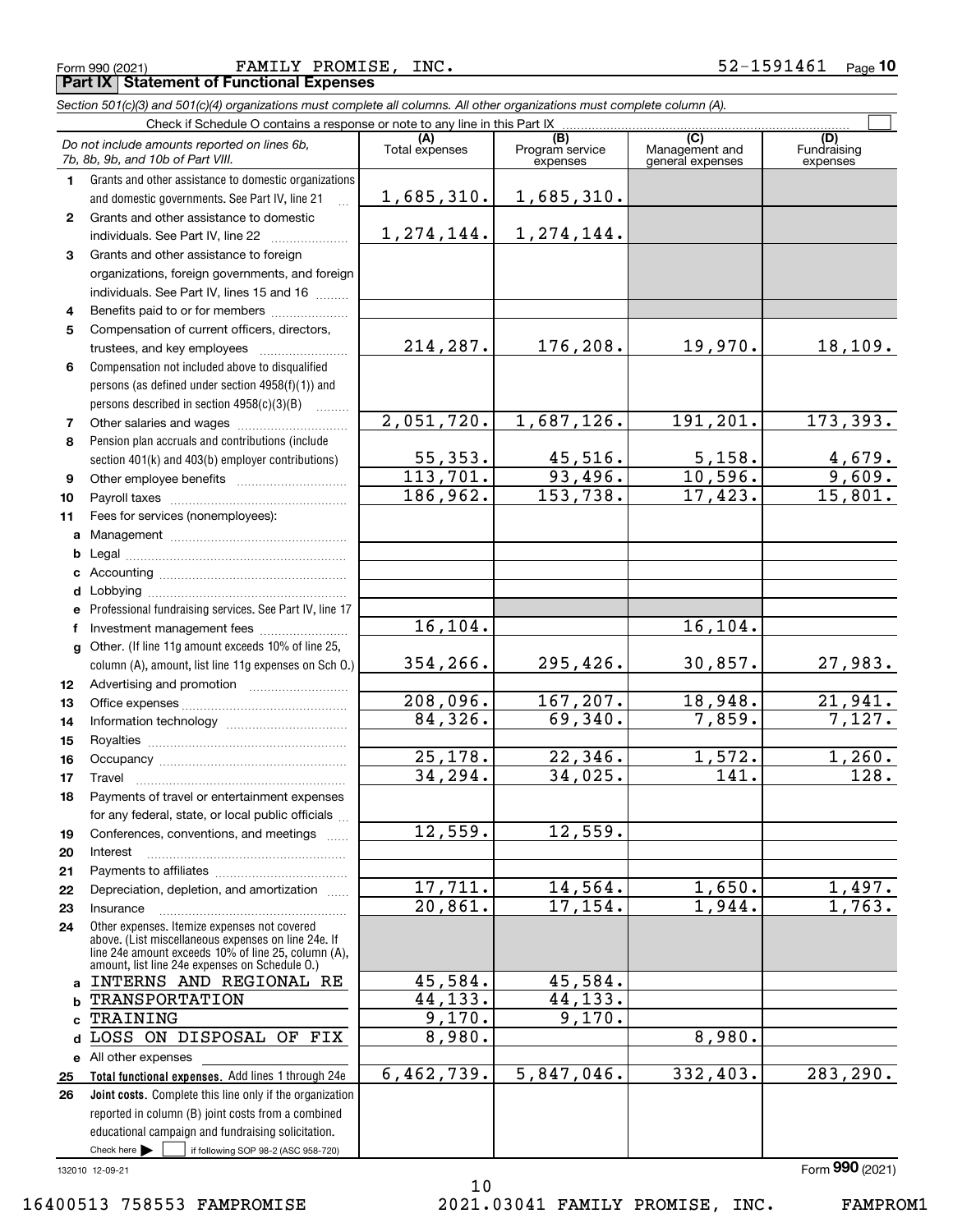Form 990 (2021) Page FAMILY PROMISE, INC. 52-1591461 **11**

 $\overline{\Box}$ 

| heet:                                                          |  |  |
|----------------------------------------------------------------|--|--|
| edule O contains a response or note to any line in this Part X |  |  |

|                      |    | Check if Schedule O contains a response or note to any line in this Part X                                                                                                                                                     |                          |                         |                               |
|----------------------|----|--------------------------------------------------------------------------------------------------------------------------------------------------------------------------------------------------------------------------------|--------------------------|-------------------------|-------------------------------|
|                      |    |                                                                                                                                                                                                                                | (A)<br>Beginning of year |                         | (B)<br>End of year            |
|                      | 1. |                                                                                                                                                                                                                                | 280.                     | 1                       | 280.                          |
|                      | 2  |                                                                                                                                                                                                                                | 4,591,533.               | $\mathbf{2}$            | 4,820,052.                    |
|                      | з  |                                                                                                                                                                                                                                | 189,701.                 | $\mathbf{3}$            | 347,808.                      |
|                      | 4  |                                                                                                                                                                                                                                | 591,577.                 | $\overline{\mathbf{4}}$ | 291,239.                      |
|                      | 5  | Loans and other receivables from any current or former officer, director,                                                                                                                                                      |                          |                         |                               |
|                      |    | trustee, key employee, creator or founder, substantial contributor, or 35%                                                                                                                                                     |                          |                         |                               |
|                      |    | controlled entity or family member of any of these persons                                                                                                                                                                     |                          | 5                       |                               |
|                      | 6  | Loans and other receivables from other disqualified persons (as defined                                                                                                                                                        |                          |                         |                               |
|                      |    | under section $4958(f)(1)$ , and persons described in section $4958(c)(3)(B)$<br><b>Section</b>                                                                                                                                |                          | 6                       |                               |
|                      | 7  |                                                                                                                                                                                                                                |                          | $\overline{7}$          |                               |
| Assets               | 8  |                                                                                                                                                                                                                                |                          | 8                       |                               |
|                      | 9  | Prepaid expenses and deferred charges                                                                                                                                                                                          | 21,278.                  | 9                       | 63, 117.                      |
|                      |    | 10a Land, buildings, and equipment: cost or other                                                                                                                                                                              |                          |                         |                               |
|                      |    | 1,276,638.<br>basis. Complete Part VI of Schedule D  10a                                                                                                                                                                       |                          |                         |                               |
|                      |    | 1,228,288.                                                                                                                                                                                                                     | 59,477.                  | 10 <sub>c</sub>         | 48,350.                       |
|                      | 11 |                                                                                                                                                                                                                                | $\overline{1,837},581.$  | 11                      | 2,108,078.                    |
|                      | 12 |                                                                                                                                                                                                                                |                          | 12                      |                               |
|                      | 13 |                                                                                                                                                                                                                                |                          | 13                      |                               |
|                      | 14 | Intangible assets [111] material contracts are also assets an intermediate assets and all contracts and all contracts are all contracts and an international contracts and all contracts are all contracts and all contracts a |                          | 14                      |                               |
|                      | 15 |                                                                                                                                                                                                                                |                          | 15                      |                               |
|                      | 16 |                                                                                                                                                                                                                                | 7,291,427.               | 16                      | 7,678,924.                    |
|                      | 17 |                                                                                                                                                                                                                                | 137,971.                 | 17                      | 227,949.                      |
|                      | 18 |                                                                                                                                                                                                                                |                          | 18                      |                               |
|                      | 19 | Deferred revenue <b>construction and construction</b> construction and construction and construction and construction                                                                                                          | 500.                     | 19                      | 500.                          |
|                      | 20 |                                                                                                                                                                                                                                |                          | 20                      |                               |
|                      | 21 | Escrow or custodial account liability. Complete Part IV of Schedule D                                                                                                                                                          |                          | 21                      |                               |
|                      | 22 | Loans and other payables to any current or former officer, director,                                                                                                                                                           |                          |                         |                               |
| Liabilities          |    | trustee, key employee, creator or founder, substantial contributor, or 35%                                                                                                                                                     |                          |                         |                               |
|                      |    | controlled entity or family member of any of these persons                                                                                                                                                                     |                          | 22                      |                               |
|                      | 23 | Secured mortgages and notes payable to unrelated third parties                                                                                                                                                                 |                          | 23                      |                               |
|                      | 24 | Unsecured notes and loans payable to unrelated third parties                                                                                                                                                                   |                          | 24                      |                               |
|                      | 25 | Other liabilities (including federal income tax, payables to related third                                                                                                                                                     |                          |                         |                               |
|                      |    | parties, and other liabilities not included on lines 17-24). Complete Part X<br>of Schedule D                                                                                                                                  |                          |                         |                               |
|                      |    | Total liabilities. Add lines 17 through 25                                                                                                                                                                                     | 138,471.                 | 25<br>26                | 228,449.                      |
|                      | 26 | Organizations that follow FASB ASC 958, check here $\triangleright \lfloor X \rfloor$                                                                                                                                          |                          |                         |                               |
|                      |    | and complete lines 27, 28, 32, and 33.                                                                                                                                                                                         |                          |                         |                               |
|                      | 27 | Net assets without donor restrictions                                                                                                                                                                                          | 6,528,681.               | 27                      |                               |
|                      | 28 |                                                                                                                                                                                                                                | 624,275.                 | 28                      | $\frac{7,170,377.}{280,098.}$ |
|                      |    | Organizations that do not follow FASB ASC 958, check here ▶ □                                                                                                                                                                  |                          |                         |                               |
| <b>Fund Balances</b> |    | and complete lines 29 through 33.                                                                                                                                                                                              |                          |                         |                               |
|                      | 29 |                                                                                                                                                                                                                                |                          | 29                      |                               |
|                      | 30 | Paid-in or capital surplus, or land, building, or equipment fund                                                                                                                                                               |                          | 30                      |                               |
|                      | 31 | Retained earnings, endowment, accumulated income, or other funds                                                                                                                                                               |                          | 31                      |                               |
| Net Assets or        | 32 |                                                                                                                                                                                                                                | 7,152,956.               | 32                      | 7,450,475.                    |
|                      | 33 |                                                                                                                                                                                                                                | 7,291,427.               | 33                      | 7,678,924.                    |
|                      |    |                                                                                                                                                                                                                                |                          |                         | Form 990 (2021)               |

11

**Part X Balance Sheet**<br>**Part X Balance Sheet**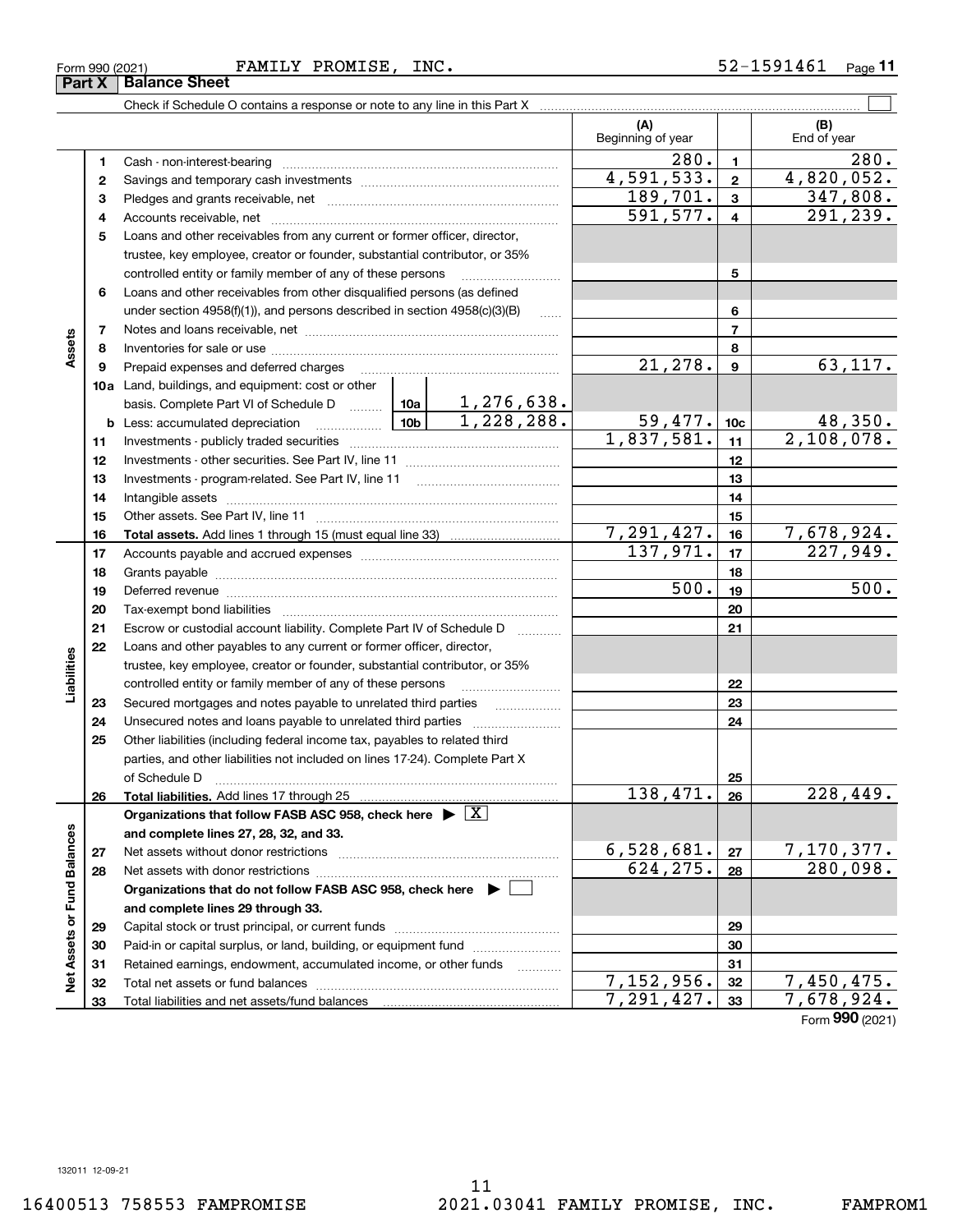|    | FAMILY PROMISE,<br>INC.<br>Form 990 (2021)                                                                                                                                              |                | 52-1591461     |            | Page 12                 |
|----|-----------------------------------------------------------------------------------------------------------------------------------------------------------------------------------------|----------------|----------------|------------|-------------------------|
|    | Part XI<br><b>Reconciliation of Net Assets</b>                                                                                                                                          |                |                |            |                         |
|    |                                                                                                                                                                                         |                |                |            | $\overline{\mathbf{X}}$ |
|    |                                                                                                                                                                                         |                |                |            |                         |
| 1  |                                                                                                                                                                                         | $\mathbf{1}$   | 6,508,376.     |            |                         |
| 2  | Total expenses (must equal Part IX, column (A), line 25)                                                                                                                                | $\overline{2}$ | 6,462,739.     |            |                         |
| з  | Revenue less expenses. Subtract line 2 from line 1                                                                                                                                      | 3              |                | 45,637.    |                         |
| 4  | Net assets or fund balances at beginning of year (must equal Part X, line 32, column (A)) <i>massets</i> or fund balances at beginning of year (must equal Part X, line 32, column (A)) | $\overline{4}$ | 7, 152, 956.   |            |                         |
| 5  |                                                                                                                                                                                         | 5              | 251,953.       |            |                         |
| 6  |                                                                                                                                                                                         | 6              |                |            |                         |
| 7  | Investment expenses                                                                                                                                                                     | $\overline{7}$ |                |            |                         |
| 8  |                                                                                                                                                                                         | 8              |                |            |                         |
| 9  | Other changes in net assets or fund balances (explain on Schedule O)                                                                                                                    | $\mathbf{9}$   |                |            | $-71.$                  |
| 10 | Net assets or fund balances at end of year. Combine lines 3 through 9 (must equal Part X, line 32,                                                                                      |                |                |            |                         |
|    |                                                                                                                                                                                         | 10             | 7,450,475.     |            |                         |
|    | Part XII Financial Statements and Reporting                                                                                                                                             |                |                |            |                         |
|    |                                                                                                                                                                                         |                |                |            | $\overline{\mathbf{x}}$ |
|    |                                                                                                                                                                                         |                |                | <b>Yes</b> | <b>No</b>               |
| 1. | $\boxed{\text{X}}$ Accrual<br>Accounting method used to prepare the Form 990: <u>[</u> Cash<br>Other                                                                                    |                |                |            |                         |
|    | If the organization changed its method of accounting from a prior year or checked "Other," explain on Schedule O.                                                                       |                |                |            |                         |
|    | 2a Were the organization's financial statements compiled or reviewed by an independent accountant?                                                                                      |                | 2a             |            | $\mathbf X$             |
|    | If "Yes," check a box below to indicate whether the financial statements for the year were compiled or reviewed on a                                                                    |                |                |            |                         |
|    | separate basis, consolidated basis, or both:                                                                                                                                            |                |                |            |                         |
|    | Both consolidated and separate basis<br>Separate basis<br><b>Consolidated basis</b>                                                                                                     |                |                |            |                         |
|    | <b>b</b> Were the organization's financial statements audited by an independent accountant?                                                                                             |                | 2 <sub>b</sub> | х          |                         |
|    | If "Yes," check a box below to indicate whether the financial statements for the year were audited on a separate basis,                                                                 |                |                |            |                         |
|    | consolidated basis, or both:                                                                                                                                                            |                |                |            |                         |
|    | $X$ Separate basis<br><b>Consolidated basis</b><br>Both consolidated and separate basis                                                                                                 |                |                |            |                         |
|    | c If "Yes" to line 2a or 2b, does the organization have a committee that assumes responsibility for oversight of the audit,                                                             |                |                |            |                         |
|    |                                                                                                                                                                                         |                | 2c             | х          |                         |
|    | If the organization changed either its oversight process or selection process during the tax year, explain on Schedule O.                                                               |                |                |            |                         |
|    | 3a As a result of a federal award, was the organization required to undergo an audit or audits as set forth in the Single Audit                                                         |                |                |            |                         |
|    |                                                                                                                                                                                         |                | За             |            | X                       |
|    | <b>b</b> If "Yes," did the organization undergo the required audit or audits? If the organization did not undergo the required audit                                                    |                |                |            |                         |
|    | or audits, explain why on Schedule O and describe any steps taken to undergo such audits [11] our manuscription why on Schedule O and describe any steps taken to undergo such audits   |                | 3b             |            |                         |
|    |                                                                                                                                                                                         |                |                |            |                         |

Form (2021) **990**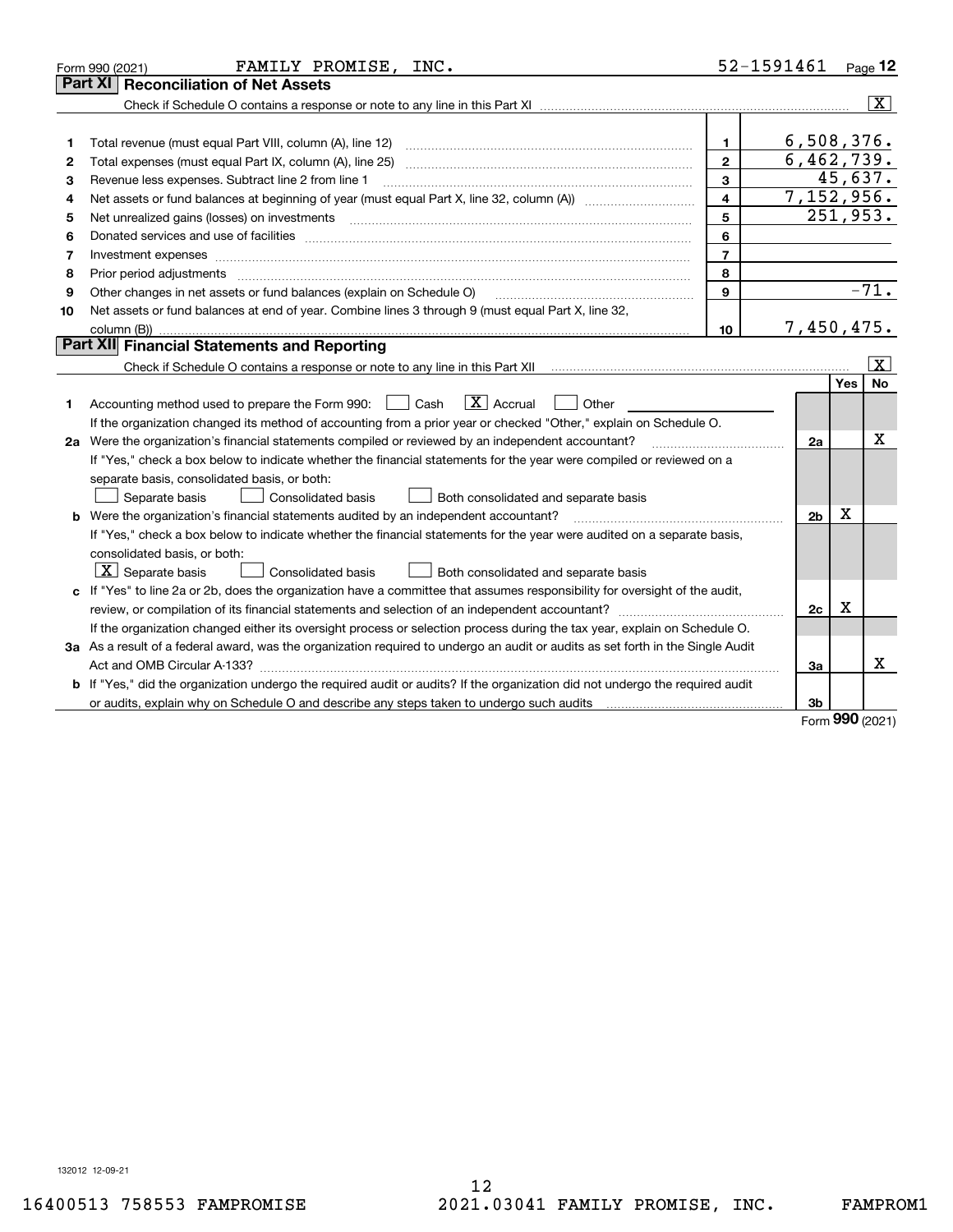Department of the Treasury Internal Revenue Service

**(Form 990)**

**Total**

## **Public Charity Status and Public Support**

**Complete if the organization is a section 501(c)(3) organization or a section 4947(a)(1) nonexempt charitable trust.**

**| Attach to Form 990 or Form 990-EZ.** 

**| Go to www.irs.gov/Form990 for instructions and the latest information.**

| OMB No 1545-0047                    |
|-------------------------------------|
| 202                                 |
| <b>Open to Public</b><br>Inspection |

|    |                                                                                                                                | Name of the organization                                                                                                                      |                      |                                                        |     |                                                                |                            | <b>Employer identification number</b><br>52-1591461 |                            |  |
|----|--------------------------------------------------------------------------------------------------------------------------------|-----------------------------------------------------------------------------------------------------------------------------------------------|----------------------|--------------------------------------------------------|-----|----------------------------------------------------------------|----------------------------|-----------------------------------------------------|----------------------------|--|
|    | Part I                                                                                                                         | Reason for Public Charity Status. (All organizations must complete this part.) See instructions.                                              | FAMILY PROMISE, INC. |                                                        |     |                                                                |                            |                                                     |                            |  |
|    |                                                                                                                                |                                                                                                                                               |                      |                                                        |     |                                                                |                            |                                                     |                            |  |
|    |                                                                                                                                | The organization is not a private foundation because it is: (For lines 1 through 12, check only one box.)                                     |                      |                                                        |     |                                                                |                            |                                                     |                            |  |
| 1  |                                                                                                                                | A church, convention of churches, or association of churches described in section 170(b)(1)(A)(i).                                            |                      |                                                        |     |                                                                |                            |                                                     |                            |  |
| 2  |                                                                                                                                | A school described in section 170(b)(1)(A)(ii). (Attach Schedule E (Form 990).)                                                               |                      |                                                        |     |                                                                |                            |                                                     |                            |  |
| 3  |                                                                                                                                | A hospital or a cooperative hospital service organization described in section 170(b)(1)(A)(iii).                                             |                      |                                                        |     |                                                                |                            |                                                     |                            |  |
| 4  |                                                                                                                                | A medical research organization operated in conjunction with a hospital described in section 170(b)(1)(A)(iii). Enter the hospital's name,    |                      |                                                        |     |                                                                |                            |                                                     |                            |  |
|    |                                                                                                                                | city, and state:                                                                                                                              |                      |                                                        |     |                                                                |                            |                                                     |                            |  |
|    | An organization operated for the benefit of a college or university owned or operated by a governmental unit described in<br>5 |                                                                                                                                               |                      |                                                        |     |                                                                |                            |                                                     |                            |  |
|    |                                                                                                                                | section 170(b)(1)(A)(iv). (Complete Part II.)                                                                                                 |                      |                                                        |     |                                                                |                            |                                                     |                            |  |
| 6  |                                                                                                                                | A federal, state, or local government or governmental unit described in section 170(b)(1)(A)(v).                                              |                      |                                                        |     |                                                                |                            |                                                     |                            |  |
| 7  |                                                                                                                                | $X$ An organization that normally receives a substantial part of its support from a governmental unit or from the general public described in |                      |                                                        |     |                                                                |                            |                                                     |                            |  |
|    |                                                                                                                                | section 170(b)(1)(A)(vi). (Complete Part II.)                                                                                                 |                      |                                                        |     |                                                                |                            |                                                     |                            |  |
| 8  |                                                                                                                                | A community trust described in section 170(b)(1)(A)(vi). (Complete Part II.)                                                                  |                      |                                                        |     |                                                                |                            |                                                     |                            |  |
| 9  |                                                                                                                                | An agricultural research organization described in section 170(b)(1)(A)(ix) operated in conjunction with a land-grant college                 |                      |                                                        |     |                                                                |                            |                                                     |                            |  |
|    |                                                                                                                                | or university or a non-land-grant college of agriculture (see instructions). Enter the name, city, and state of the college or                |                      |                                                        |     |                                                                |                            |                                                     |                            |  |
|    |                                                                                                                                | university:                                                                                                                                   |                      |                                                        |     |                                                                |                            |                                                     |                            |  |
| 10 |                                                                                                                                | An organization that normally receives (1) more than 33 1/3% of its support from contributions, membership fees, and gross receipts from      |                      |                                                        |     |                                                                |                            |                                                     |                            |  |
|    |                                                                                                                                | activities related to its exempt functions, subject to certain exceptions; and (2) no more than 33 1/3% of its support from gross investment  |                      |                                                        |     |                                                                |                            |                                                     |                            |  |
|    |                                                                                                                                | income and unrelated business taxable income (less section 511 tax) from businesses acquired by the organization after June 30, 1975.         |                      |                                                        |     |                                                                |                            |                                                     |                            |  |
|    |                                                                                                                                | See section 509(a)(2). (Complete Part III.)                                                                                                   |                      |                                                        |     |                                                                |                            |                                                     |                            |  |
| 11 |                                                                                                                                | An organization organized and operated exclusively to test for public safety. See section 509(a)(4).                                          |                      |                                                        |     |                                                                |                            |                                                     |                            |  |
| 12 |                                                                                                                                | An organization organized and operated exclusively for the benefit of, to perform the functions of, or to carry out the purposes of one or    |                      |                                                        |     |                                                                |                            |                                                     |                            |  |
|    |                                                                                                                                | more publicly supported organizations described in section 509(a)(1) or section 509(a)(2). See section 509(a)(3). Check the box on            |                      |                                                        |     |                                                                |                            |                                                     |                            |  |
|    |                                                                                                                                | lines 12a through 12d that describes the type of supporting organization and complete lines 12e, 12f, and 12g.                                |                      |                                                        |     |                                                                |                            |                                                     |                            |  |
| а  |                                                                                                                                | Type I. A supporting organization operated, supervised, or controlled by its supported organization(s), typically by giving                   |                      |                                                        |     |                                                                |                            |                                                     |                            |  |
|    |                                                                                                                                | the supported organization(s) the power to regularly appoint or elect a majority of the directors or trustees of the supporting               |                      |                                                        |     |                                                                |                            |                                                     |                            |  |
|    |                                                                                                                                | organization. You must complete Part IV, Sections A and B.                                                                                    |                      |                                                        |     |                                                                |                            |                                                     |                            |  |
| b  |                                                                                                                                | Type II. A supporting organization supervised or controlled in connection with its supported organization(s), by having                       |                      |                                                        |     |                                                                |                            |                                                     |                            |  |
|    |                                                                                                                                | control or management of the supporting organization vested in the same persons that control or manage the supported                          |                      |                                                        |     |                                                                |                            |                                                     |                            |  |
|    |                                                                                                                                | organization(s). You must complete Part IV, Sections A and C.                                                                                 |                      |                                                        |     |                                                                |                            |                                                     |                            |  |
| с  |                                                                                                                                | Type III functionally integrated. A supporting organization operated in connection with, and functionally integrated with,                    |                      |                                                        |     |                                                                |                            |                                                     |                            |  |
|    |                                                                                                                                | its supported organization(s) (see instructions). You must complete Part IV, Sections A, D, and E.                                            |                      |                                                        |     |                                                                |                            |                                                     |                            |  |
| d  |                                                                                                                                | Type III non-functionally integrated. A supporting organization operated in connection with its supported organization(s)                     |                      |                                                        |     |                                                                |                            |                                                     |                            |  |
|    |                                                                                                                                | that is not functionally integrated. The organization generally must satisfy a distribution requirement and an attentiveness                  |                      |                                                        |     |                                                                |                            |                                                     |                            |  |
|    |                                                                                                                                | requirement (see instructions). You must complete Part IV, Sections A and D, and Part V.                                                      |                      |                                                        |     |                                                                |                            |                                                     |                            |  |
|    |                                                                                                                                | Check this box if the organization received a written determination from the IRS that it is a Type I, Type II, Type III                       |                      |                                                        |     |                                                                |                            |                                                     |                            |  |
|    |                                                                                                                                | functionally integrated, or Type III non-functionally integrated supporting organization.                                                     |                      |                                                        |     |                                                                |                            |                                                     |                            |  |
| f  |                                                                                                                                | Enter the number of supported organizations                                                                                                   |                      |                                                        |     |                                                                |                            |                                                     |                            |  |
|    |                                                                                                                                | g Provide the following information about the supported organization(s).                                                                      |                      |                                                        |     |                                                                |                            |                                                     |                            |  |
|    |                                                                                                                                | (i) Name of supported                                                                                                                         | (ii) EIN             | (iii) Type of organization<br>(described on lines 1-10 |     | (iv) Is the organization listed<br>in your governing document? | (v) Amount of monetary     |                                                     | (vi) Amount of other       |  |
|    |                                                                                                                                | organization                                                                                                                                  |                      | above (see instructions))                              | Yes | No                                                             | support (see instructions) |                                                     | support (see instructions) |  |
|    |                                                                                                                                |                                                                                                                                               |                      |                                                        |     |                                                                |                            |                                                     |                            |  |
|    |                                                                                                                                |                                                                                                                                               |                      |                                                        |     |                                                                |                            |                                                     |                            |  |
|    |                                                                                                                                |                                                                                                                                               |                      |                                                        |     |                                                                |                            |                                                     |                            |  |
|    |                                                                                                                                |                                                                                                                                               |                      |                                                        |     |                                                                |                            |                                                     |                            |  |
|    |                                                                                                                                |                                                                                                                                               |                      |                                                        |     |                                                                |                            |                                                     |                            |  |
|    |                                                                                                                                |                                                                                                                                               |                      |                                                        |     |                                                                |                            |                                                     |                            |  |
|    |                                                                                                                                |                                                                                                                                               |                      |                                                        |     |                                                                |                            |                                                     |                            |  |
|    |                                                                                                                                |                                                                                                                                               |                      |                                                        |     |                                                                |                            |                                                     |                            |  |
|    |                                                                                                                                |                                                                                                                                               |                      |                                                        |     |                                                                |                            |                                                     |                            |  |
|    |                                                                                                                                |                                                                                                                                               |                      |                                                        |     |                                                                |                            |                                                     |                            |  |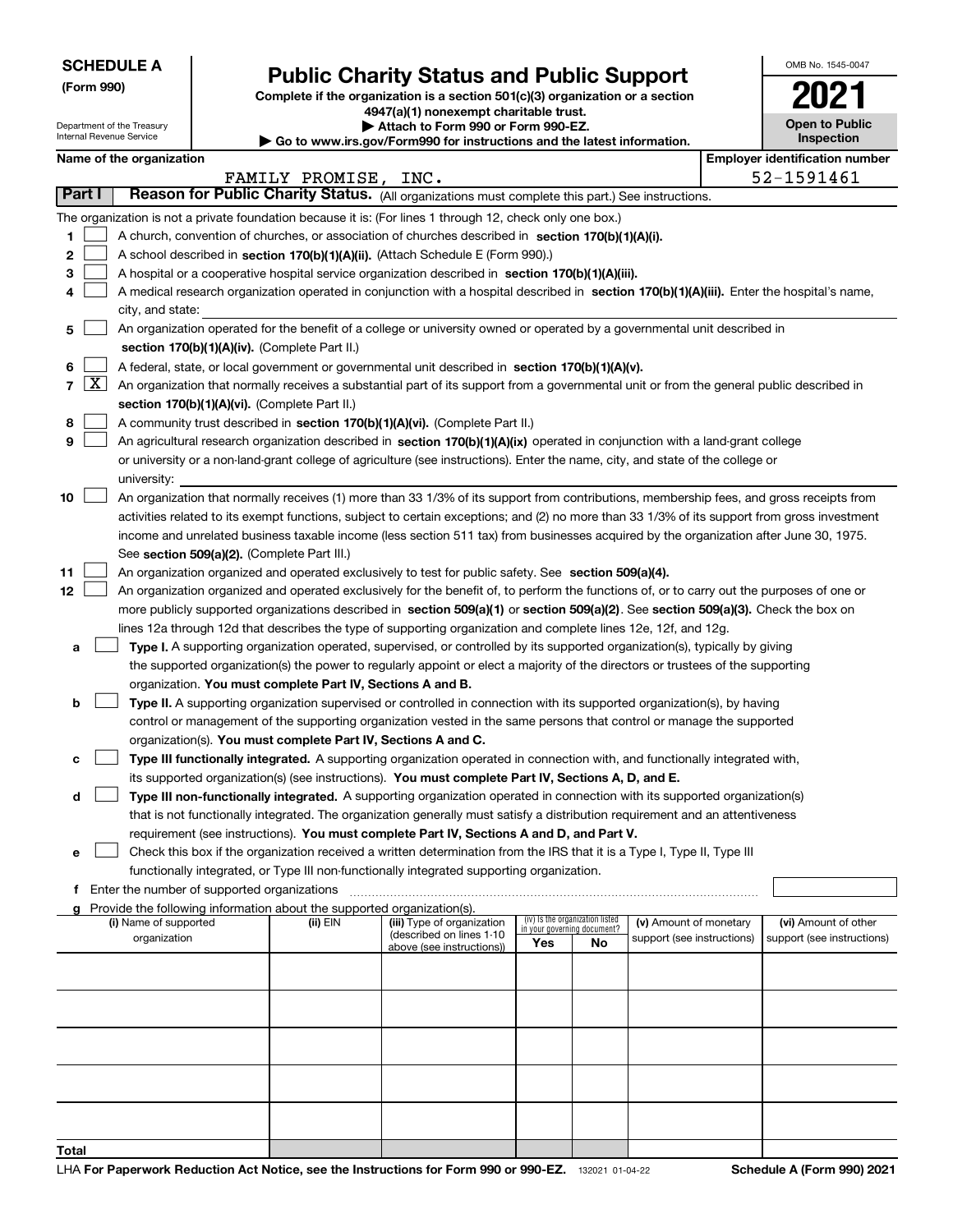| Schedule A (Form 990) 202 <sup>-</sup> |  |  |
|----------------------------------------|--|--|
|                                        |  |  |

FAMILY PROMISE, INC.

| FAMILY PROMISE,<br>INC.<br>Schedule A (Form 990) 2021 | 52-1591461 | Page 2 |
|-------------------------------------------------------|------------|--------|
|-------------------------------------------------------|------------|--------|

**Part II Support Schedule for Organizations Described in Sections 170(b)(1)(A)(iv) and 170(b)(1)(A)(vi)**

(Complete only if you checked the box on line 5, 7, or 8 of Part I or if the organization failed to qualify under Part III. If the organization fails to qualify under the tests listed below, please complete Part III.)

|    | <b>Section A. Public Support</b>                                                                                                               |          |          |            |            |          |                                          |
|----|------------------------------------------------------------------------------------------------------------------------------------------------|----------|----------|------------|------------|----------|------------------------------------------|
|    | Calendar year (or fiscal year beginning in)                                                                                                    | (a) 2017 | (b) 2018 | $(c)$ 2019 | $(d)$ 2020 | (e) 2021 | (f) Total                                |
|    | 1 Gifts, grants, contributions, and                                                                                                            |          |          |            |            |          |                                          |
|    | membership fees received. (Do not                                                                                                              |          |          |            |            |          |                                          |
|    | include any "unusual grants.")                                                                                                                 | 1607438. | 2858686. | 3541729.   | 7355479.   |          | 5859636.21222968.                        |
|    | 2 Tax revenues levied for the organ-                                                                                                           |          |          |            |            |          |                                          |
|    | ization's benefit and either paid to                                                                                                           |          |          |            |            |          |                                          |
|    | or expended on its behalf                                                                                                                      |          |          |            |            |          |                                          |
|    | 3 The value of services or facilities                                                                                                          |          |          |            |            |          |                                          |
|    | furnished by a governmental unit to                                                                                                            |          |          |            |            |          |                                          |
|    | the organization without charge                                                                                                                |          |          |            |            |          |                                          |
|    | 4 Total. Add lines 1 through 3                                                                                                                 | 1607438. | 2858686. | 3541729.   | 7355479.   |          | 5859636.21222968.                        |
| 5. | The portion of total contributions                                                                                                             |          |          |            |            |          |                                          |
|    | by each person (other than a                                                                                                                   |          |          |            |            |          |                                          |
|    | governmental unit or publicly                                                                                                                  |          |          |            |            |          |                                          |
|    | supported organization) included                                                                                                               |          |          |            |            |          |                                          |
|    | on line 1 that exceeds 2% of the                                                                                                               |          |          |            |            |          |                                          |
|    | amount shown on line 11,                                                                                                                       |          |          |            |            |          |                                          |
|    | column (f)                                                                                                                                     |          |          |            |            |          | 4154563.                                 |
|    | 6 Public support. Subtract line 5 from line 4.                                                                                                 |          |          |            |            |          | 17068405.                                |
|    | <b>Section B. Total Support</b>                                                                                                                |          |          |            |            |          |                                          |
|    | Calendar year (or fiscal year beginning in)                                                                                                    | (a) 2017 | (b) 2018 | $(c)$ 2019 | $(d)$ 2020 | (e) 2021 | (f) Total                                |
|    | <b>7</b> Amounts from line 4                                                                                                                   | 1607438. | 2858686. | 3541729.   | 7355479.   |          | 5859636.21222968.                        |
|    | 8 Gross income from interest,                                                                                                                  |          |          |            |            |          |                                          |
|    | dividends, payments received on                                                                                                                |          |          |            |            |          |                                          |
|    | securities loans, rents, royalties,                                                                                                            |          |          |            |            |          |                                          |
|    | and income from similar sources                                                                                                                | 73,069.  | 60, 315. | 61,270.    | 46,012.    | 46,981.  | 287,647.                                 |
|    | <b>9</b> Net income from unrelated business                                                                                                    |          |          |            |            |          |                                          |
|    | activities, whether or not the                                                                                                                 |          |          |            |            |          |                                          |
|    | business is regularly carried on                                                                                                               |          |          |            |            |          |                                          |
|    | 10 Other income. Do not include gain                                                                                                           |          |          |            |            |          |                                          |
|    | or loss from the sale of capital                                                                                                               |          |          |            |            |          |                                          |
|    | assets (Explain in Part VI.)                                                                                                                   |          |          |            |            |          |                                          |
|    | 11 Total support. Add lines 7 through 10                                                                                                       |          |          |            |            |          | 21510615.                                |
|    | 12 Gross receipts from related activities, etc. (see instructions)                                                                             |          |          |            |            | 12       | 2,960,392.                               |
|    | 13 First 5 years. If the Form 990 is for the organization's first, second, third, fourth, or fifth tax year as a section 501(c)(3)             |          |          |            |            |          |                                          |
|    |                                                                                                                                                |          |          |            |            |          |                                          |
|    | <b>Section C. Computation of Public Support Percentage</b>                                                                                     |          |          |            |            |          |                                          |
|    |                                                                                                                                                |          |          |            |            | 14       | 79.35<br>%                               |
|    |                                                                                                                                                |          |          |            |            | 15       | 75.09<br>%                               |
|    | 16a 33 1/3% support test - 2021. If the organization did not check the box on line 13, and line 14 is 33 1/3% or more, check this box and      |          |          |            |            |          |                                          |
|    | stop here. The organization qualifies as a publicly supported organization                                                                     |          |          |            |            |          | $\blacktriangleright$ $\boxed{\text{X}}$ |
|    | b 33 1/3% support test - 2020. If the organization did not check a box on line 13 or 16a, and line 15 is 33 1/3% or more, check this box       |          |          |            |            |          |                                          |
|    | and stop here. The organization qualifies as a publicly supported organization                                                                 |          |          |            |            |          |                                          |
|    | 17a 10% -facts-and-circumstances test - 2021. If the organization did not check a box on line 13, 16a, or 16b, and line 14 is 10% or more,     |          |          |            |            |          |                                          |
|    | and if the organization meets the facts-and-circumstances test, check this box and stop here. Explain in Part VI how the organization          |          |          |            |            |          |                                          |
|    | meets the facts-and-circumstances test. The organization qualifies as a publicly supported organization                                        |          |          |            |            |          |                                          |
|    | <b>b 10% -facts-and-circumstances test - 2020.</b> If the organization did not check a box on line 13, 16a, 16b, or 17a, and line 15 is 10% or |          |          |            |            |          |                                          |
|    | more, and if the organization meets the facts-and-circumstances test, check this box and stop here. Explain in Part VI how the                 |          |          |            |            |          |                                          |
|    | organization meets the facts-and-circumstances test. The organization qualifies as a publicly supported organization                           |          |          |            |            |          |                                          |
|    | 18 Private foundation. If the organization did not check a box on line 13, 16a, 16b, 17a, or 17b, check this box and see instructions          |          |          |            |            |          |                                          |
|    |                                                                                                                                                |          |          |            |            |          | Schedule A (Form 990) 2021               |

**Schedule A (Form 990) 2021**

132022 01-04-22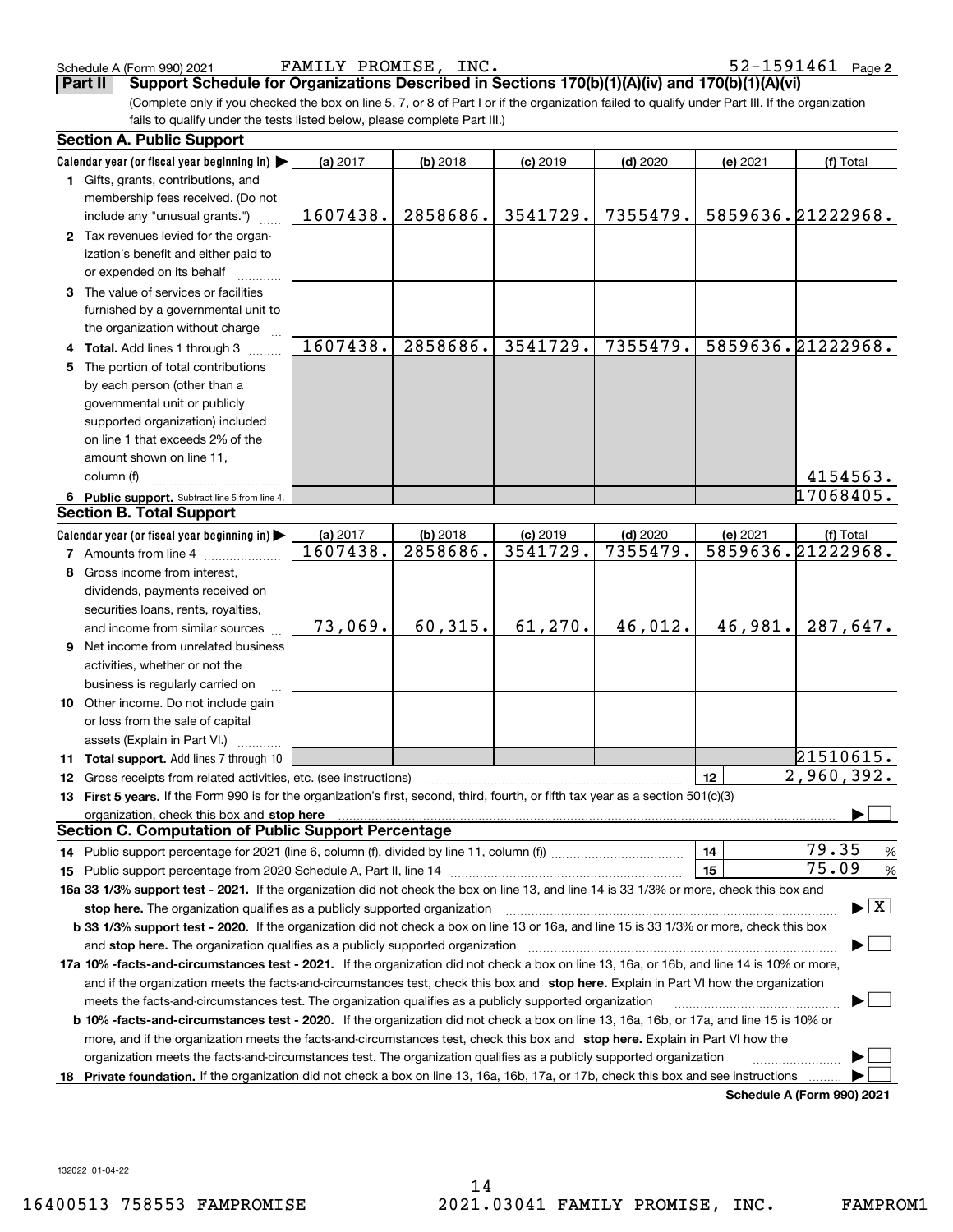| Schedule A (Form 990) 2021 |  |  |
|----------------------------|--|--|
|                            |  |  |

**Part III Support Schedule for Organizations Described in Section 509(a)(2)** 

(Complete only if you checked the box on line 10 of Part I or if the organization failed to qualify under Part II. If the organization fails to qualify under the tests listed below, please complete Part II.)

|    | <b>Section A. Public Support</b>                                                                                                                                                                |            |          |            |            |          |                            |
|----|-------------------------------------------------------------------------------------------------------------------------------------------------------------------------------------------------|------------|----------|------------|------------|----------|----------------------------|
|    | Calendar year (or fiscal year beginning in) $\blacktriangleright$                                                                                                                               | (a) 2017   | (b) 2018 | $(c)$ 2019 | $(d)$ 2020 | (e) 2021 | (f) Total                  |
|    | 1 Gifts, grants, contributions, and                                                                                                                                                             |            |          |            |            |          |                            |
|    | membership fees received. (Do not                                                                                                                                                               |            |          |            |            |          |                            |
|    | include any "unusual grants.")                                                                                                                                                                  |            |          |            |            |          |                            |
|    | <b>2</b> Gross receipts from admissions,<br>merchandise sold or services per-<br>formed, or facilities furnished in<br>any activity that is related to the<br>organization's tax-exempt purpose |            |          |            |            |          |                            |
|    | 3 Gross receipts from activities that                                                                                                                                                           |            |          |            |            |          |                            |
|    | are not an unrelated trade or bus-                                                                                                                                                              |            |          |            |            |          |                            |
|    | iness under section 513                                                                                                                                                                         |            |          |            |            |          |                            |
|    | 4 Tax revenues levied for the organ-<br>ization's benefit and either paid to                                                                                                                    |            |          |            |            |          |                            |
|    | or expended on its behalf                                                                                                                                                                       |            |          |            |            |          |                            |
|    | 5 The value of services or facilities                                                                                                                                                           |            |          |            |            |          |                            |
|    | furnished by a governmental unit to                                                                                                                                                             |            |          |            |            |          |                            |
|    | the organization without charge                                                                                                                                                                 |            |          |            |            |          |                            |
|    | <b>6 Total.</b> Add lines 1 through 5                                                                                                                                                           |            |          |            |            |          |                            |
|    | 7a Amounts included on lines 1, 2, and<br>3 received from disqualified persons                                                                                                                  |            |          |            |            |          |                            |
|    | <b>b</b> Amounts included on lines 2 and 3 received<br>from other than disqualified persons that<br>exceed the greater of \$5,000 or 1% of the<br>amount on line 13 for the year                |            |          |            |            |          |                            |
|    | c Add lines 7a and 7b                                                                                                                                                                           |            |          |            |            |          |                            |
|    | 8 Public support. (Subtract line 7c from line 6.)<br><b>Section B. Total Support</b>                                                                                                            |            |          |            |            |          |                            |
|    | Calendar year (or fiscal year beginning in)                                                                                                                                                     | (a) $2017$ | (b) 2018 | $(c)$ 2019 | $(d)$ 2020 | (e) 2021 | (f) Total                  |
|    | 9 Amounts from line 6                                                                                                                                                                           |            |          |            |            |          |                            |
|    | 10a Gross income from interest,<br>dividends, payments received on<br>securities loans, rents, royalties,<br>and income from similar sources                                                    |            |          |            |            |          |                            |
|    | <b>b</b> Unrelated business taxable income                                                                                                                                                      |            |          |            |            |          |                            |
|    | (less section 511 taxes) from businesses                                                                                                                                                        |            |          |            |            |          |                            |
|    | acquired after June 30, 1975                                                                                                                                                                    |            |          |            |            |          |                            |
|    | c Add lines 10a and 10b                                                                                                                                                                         |            |          |            |            |          |                            |
|    | <b>11</b> Net income from unrelated business<br>activities not included on line 10b.<br>whether or not the business is<br>regularly carried on                                                  |            |          |            |            |          |                            |
|    | <b>12</b> Other income. Do not include gain<br>or loss from the sale of capital<br>assets (Explain in Part VI.)                                                                                 |            |          |            |            |          |                            |
|    | <b>13 Total support.</b> (Add lines 9, 10c, 11, and 12.)                                                                                                                                        |            |          |            |            |          |                            |
|    | 14 First 5 years. If the Form 990 is for the organization's first, second, third, fourth, or fifth tax year as a section 501(c)(3) organization,                                                |            |          |            |            |          |                            |
|    | check this box and stop here with the continuum control to the state of the state of the state of the state of<br><b>Section C. Computation of Public Support Percentage</b>                    |            |          |            |            |          |                            |
|    |                                                                                                                                                                                                 |            |          |            |            | 15       | %                          |
|    | 16 Public support percentage from 2020 Schedule A, Part III, line 15                                                                                                                            |            |          |            |            | 16       | %                          |
|    | <b>Section D. Computation of Investment Income Percentage</b>                                                                                                                                   |            |          |            |            |          |                            |
|    | 17 Investment income percentage for 2021 (line 10c, column (f), divided by line 13, column (f))                                                                                                 |            |          |            |            | 17       | %                          |
|    | 18 Investment income percentage from 2020 Schedule A, Part III, line 17                                                                                                                         |            |          |            |            | 18       | %                          |
|    | 19a 33 1/3% support tests - 2021. If the organization did not check the box on line 14, and line 15 is more than 33 1/3%, and line 17 is not                                                    |            |          |            |            |          |                            |
|    | more than 33 1/3%, check this box and stop here. The organization qualifies as a publicly supported organization                                                                                |            |          |            |            |          |                            |
|    | b 33 1/3% support tests - 2020. If the organization did not check a box on line 14 or line 19a, and line 16 is more than 33 1/3%, and                                                           |            |          |            |            |          |                            |
|    | line 18 is not more than 33 1/3%, check this box and stop here. The organization qualifies as a publicly supported organization                                                                 |            |          |            |            |          |                            |
| 20 | Private foundation. If the organization did not check a box on line 14, 19a, or 19b, check this box and see instructions                                                                        |            |          |            |            |          |                            |
|    | 132023 01-04-22                                                                                                                                                                                 |            | 15       |            |            |          | Schedule A (Form 990) 2021 |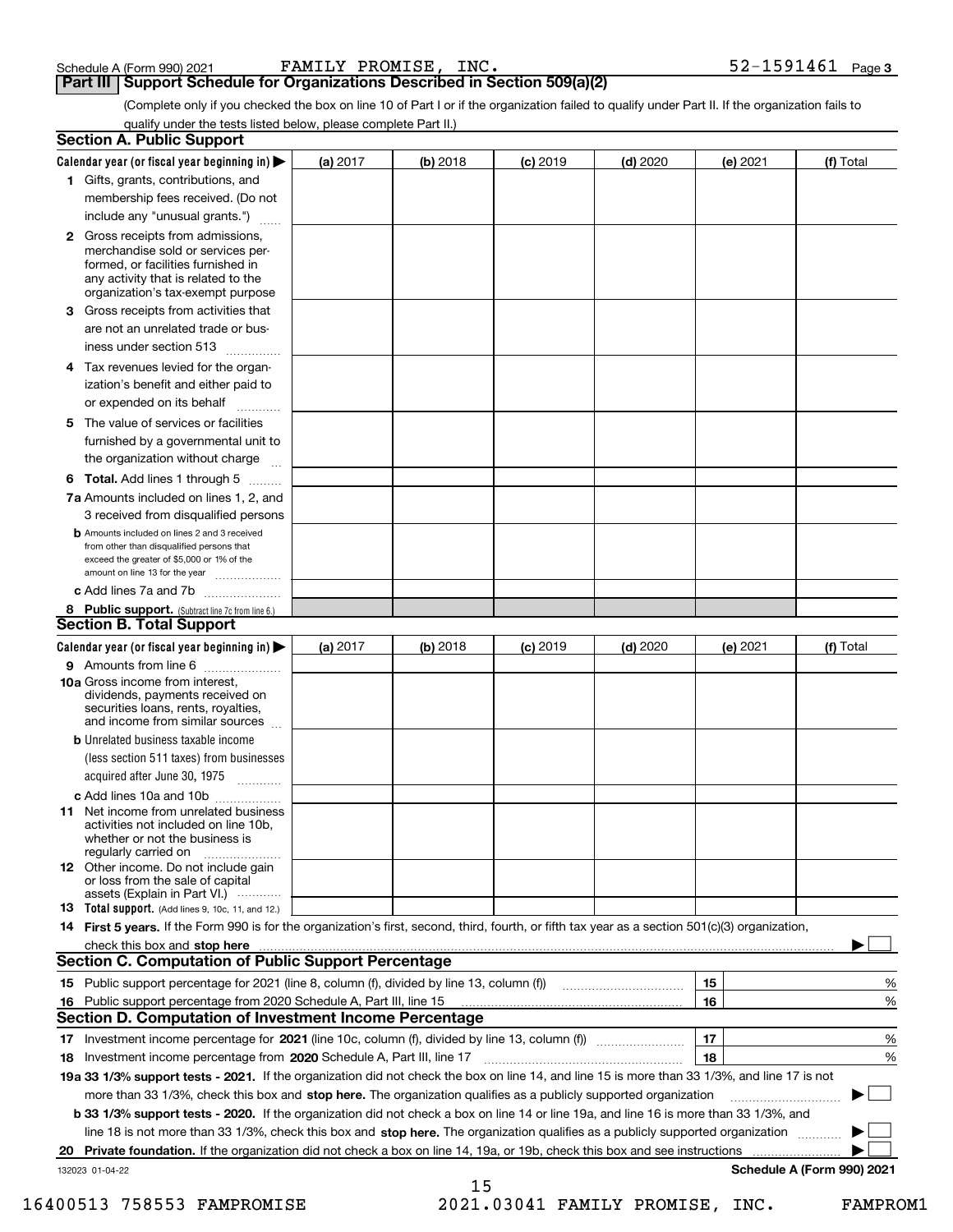**1**

**2**

**3a**

**3b**

**3c**

**4a**

**4b**

**4c**

**5a**

**5b5c**

**6**

**7**

**8**

**9a**

**9b**

**9c**

**10a**

**YesNo**

## **Part IV Supporting Organizations**

(Complete only if you checked a box in line 12 on Part I. If you checked box 12a, Part I, complete Sections A and B. If you checked box 12b, Part I, complete Sections A and C. If you checked box 12c, Part I, complete Sections A, D, and E. If you checked box 12d, Part I, complete Sections A and D, and complete Part V.)

### **Section A. All Supporting Organizations**

- **1** Are all of the organization's supported organizations listed by name in the organization's governing documents? If "No," describe in **Part VI** how the supported organizations are designated. If designated by *class or purpose, describe the designation. If historic and continuing relationship, explain.*
- **2** Did the organization have any supported organization that does not have an IRS determination of status under section 509(a)(1) or (2)? If "Yes," explain in Part VI how the organization determined that the supported *organization was described in section 509(a)(1) or (2).*
- **3a** Did the organization have a supported organization described in section 501(c)(4), (5), or (6)? If "Yes," answer *lines 3b and 3c below.*
- **b** Did the organization confirm that each supported organization qualified under section 501(c)(4), (5), or (6) and satisfied the public support tests under section 509(a)(2)? If "Yes," describe in **Part VI** when and how the *organization made the determination.*
- **c**Did the organization ensure that all support to such organizations was used exclusively for section 170(c)(2)(B) purposes? If "Yes," explain in **Part VI** what controls the organization put in place to ensure such use.
- **4a***If* Was any supported organization not organized in the United States ("foreign supported organization")? *"Yes," and if you checked box 12a or 12b in Part I, answer lines 4b and 4c below.*
- **b** Did the organization have ultimate control and discretion in deciding whether to make grants to the foreign supported organization? If "Yes," describe in **Part VI** how the organization had such control and discretion *despite being controlled or supervised by or in connection with its supported organizations.*
- **c** Did the organization support any foreign supported organization that does not have an IRS determination under sections 501(c)(3) and 509(a)(1) or (2)? If "Yes," explain in **Part VI** what controls the organization used *to ensure that all support to the foreign supported organization was used exclusively for section 170(c)(2)(B) purposes.*
- **5a** Did the organization add, substitute, or remove any supported organizations during the tax year? If "Yes," answer lines 5b and 5c below (if applicable). Also, provide detail in **Part VI,** including (i) the names and EIN *numbers of the supported organizations added, substituted, or removed; (ii) the reasons for each such action; (iii) the authority under the organization's organizing document authorizing such action; and (iv) how the action was accomplished (such as by amendment to the organizing document).*
- **b** Type I or Type II only. Was any added or substituted supported organization part of a class already designated in the organization's organizing document?
- **cSubstitutions only.**  Was the substitution the result of an event beyond the organization's control?
- **6** Did the organization provide support (whether in the form of grants or the provision of services or facilities) to **Part VI.** *If "Yes," provide detail in* support or benefit one or more of the filing organization's supported organizations? anyone other than (i) its supported organizations, (ii) individuals that are part of the charitable class benefited by one or more of its supported organizations, or (iii) other supporting organizations that also
- **7**Did the organization provide a grant, loan, compensation, or other similar payment to a substantial contributor *If "Yes," complete Part I of Schedule L (Form 990).* regard to a substantial contributor? (as defined in section 4958(c)(3)(C)), a family member of a substantial contributor, or a 35% controlled entity with
- **8** Did the organization make a loan to a disqualified person (as defined in section 4958) not described on line 7? *If "Yes," complete Part I of Schedule L (Form 990).*
- **9a** Was the organization controlled directly or indirectly at any time during the tax year by one or more in section 509(a)(1) or (2))? If "Yes," *provide detail in* <code>Part VI.</code> disqualified persons, as defined in section 4946 (other than foundation managers and organizations described
- **b** Did one or more disqualified persons (as defined on line 9a) hold a controlling interest in any entity in which the supporting organization had an interest? If "Yes," provide detail in P**art VI**.
- **c**Did a disqualified person (as defined on line 9a) have an ownership interest in, or derive any personal benefit from, assets in which the supporting organization also had an interest? If "Yes," provide detail in P**art VI.**
- **10a** Was the organization subject to the excess business holdings rules of section 4943 because of section supporting organizations)? If "Yes," answer line 10b below. 4943(f) (regarding certain Type II supporting organizations, and all Type III non-functionally integrated
- **b** Did the organization have any excess business holdings in the tax year? (Use Schedule C, Form 4720, to *determine whether the organization had excess business holdings.)*

132024 01-04-21

**10bSchedule A (Form 990) 2021**

16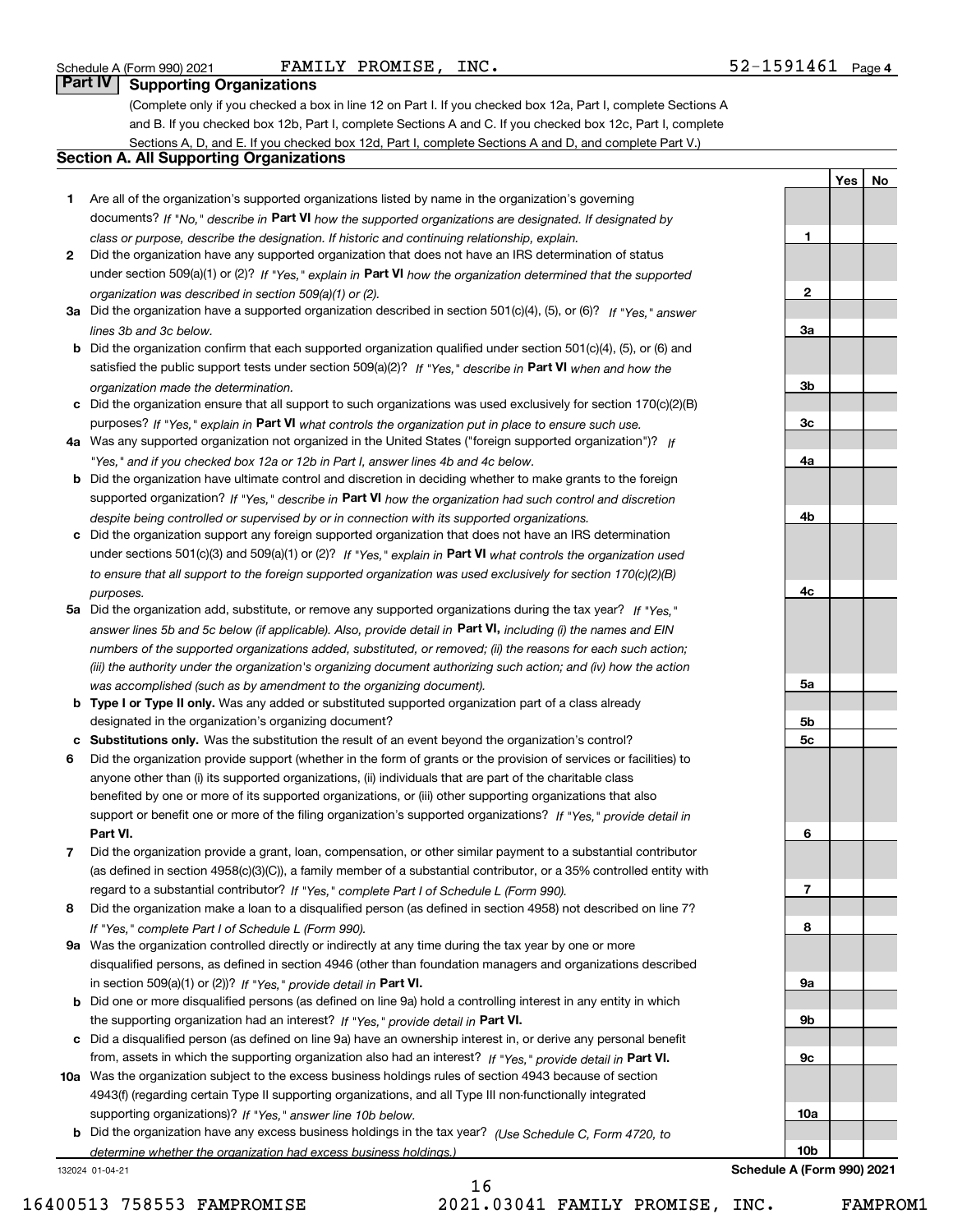| 52-1591461<br>FAMILY PROMISE,<br>INC.<br>Schedule A (Form 990) 2021 | Page 5 |  |
|---------------------------------------------------------------------|--------|--|
|---------------------------------------------------------------------|--------|--|

|              | Part IV<br><b>Supporting Organizations (continued)</b>                                                                                                                                                                                                   |                 |            |    |
|--------------|----------------------------------------------------------------------------------------------------------------------------------------------------------------------------------------------------------------------------------------------------------|-----------------|------------|----|
|              |                                                                                                                                                                                                                                                          |                 | Yes        | No |
| 11           | Has the organization accepted a gift or contribution from any of the following persons?                                                                                                                                                                  |                 |            |    |
|              | a A person who directly or indirectly controls, either alone or together with persons described on lines 11b and                                                                                                                                         |                 |            |    |
|              | 11c below, the governing body of a supported organization?                                                                                                                                                                                               | 11a             |            |    |
|              | <b>b</b> A family member of a person described on line 11a above?                                                                                                                                                                                        | 11 <sub>b</sub> |            |    |
|              | c A 35% controlled entity of a person described on line 11a or 11b above? If "Yes" to line 11a, 11b, or 11c, provide                                                                                                                                     |                 |            |    |
|              | detail in Part VI.                                                                                                                                                                                                                                       | 11c             |            |    |
|              | <b>Section B. Type I Supporting Organizations</b>                                                                                                                                                                                                        |                 |            |    |
|              |                                                                                                                                                                                                                                                          |                 | Yes        | No |
| 1            | Did the governing body, members of the governing body, officers acting in their official capacity, or membership of one or                                                                                                                               |                 |            |    |
|              | more supported organizations have the power to regularly appoint or elect at least a majority of the organization's officers,<br>directors, or trustees at all times during the tax year? If "No," describe in Part VI how the supported organization(s) |                 |            |    |
|              | effectively operated, supervised, or controlled the organization's activities. If the organization had more than one supported                                                                                                                           |                 |            |    |
|              | organization, describe how the powers to appoint and/or remove officers, directors, or trustees were allocated among the                                                                                                                                 |                 |            |    |
|              | supported organizations and what conditions or restrictions, if any, applied to such powers during the tax year.                                                                                                                                         | 1               |            |    |
| $\mathbf{2}$ | Did the organization operate for the benefit of any supported organization other than the supported                                                                                                                                                      |                 |            |    |
|              | organization(s) that operated, supervised, or controlled the supporting organization? If "Yes," explain in                                                                                                                                               |                 |            |    |
|              | Part VI how providing such benefit carried out the purposes of the supported organization(s) that operated,                                                                                                                                              |                 |            |    |
|              | supervised, or controlled the supporting organization.                                                                                                                                                                                                   | $\overline{2}$  |            |    |
|              | <b>Section C. Type II Supporting Organizations</b>                                                                                                                                                                                                       |                 |            |    |
|              |                                                                                                                                                                                                                                                          |                 | Yes        | No |
| 1            | Were a majority of the organization's directors or trustees during the tax year also a majority of the directors                                                                                                                                         |                 |            |    |
|              | or trustees of each of the organization's supported organization(s)? If "No," describe in Part VI how control                                                                                                                                            |                 |            |    |
|              | or management of the supporting organization was vested in the same persons that controlled or managed                                                                                                                                                   |                 |            |    |
|              | the supported organization(s).                                                                                                                                                                                                                           | 1               |            |    |
|              | Section D. All Type III Supporting Organizations                                                                                                                                                                                                         |                 |            |    |
|              |                                                                                                                                                                                                                                                          |                 | Yes        | No |
| 1            | Did the organization provide to each of its supported organizations, by the last day of the fifth month of the                                                                                                                                           |                 |            |    |
|              | organization's tax year, (i) a written notice describing the type and amount of support provided during the prior tax                                                                                                                                    |                 |            |    |
|              | year, (ii) a copy of the Form 990 that was most recently filed as of the date of notification, and (iii) copies of the                                                                                                                                   |                 |            |    |
|              | organization's governing documents in effect on the date of notification, to the extent not previously provided?                                                                                                                                         | 1               |            |    |
| 2            | Were any of the organization's officers, directors, or trustees either (i) appointed or elected by the supported                                                                                                                                         |                 |            |    |
|              | organization(s) or (ii) serving on the governing body of a supported organization? If "No," explain in Part VI how                                                                                                                                       |                 |            |    |
|              | the organization maintained a close and continuous working relationship with the supported organization(s).                                                                                                                                              | 2               |            |    |
| 3            | By reason of the relationship described on line 2, above, did the organization's supported organizations have a                                                                                                                                          |                 |            |    |
|              | significant voice in the organization's investment policies and in directing the use of the organization's                                                                                                                                               |                 |            |    |
|              | income or assets at all times during the tax year? If "Yes," describe in Part VI the role the organization's                                                                                                                                             |                 |            |    |
|              | supported organizations played in this regard.                                                                                                                                                                                                           | 3               |            |    |
|              | Section E. Type III Functionally Integrated Supporting Organizations                                                                                                                                                                                     |                 |            |    |
| 1            | Check the box next to the method that the organization used to satisfy the Integral Part Test during the year (see instructions).                                                                                                                        |                 |            |    |
| a            | The organization satisfied the Activities Test. Complete line 2 below.                                                                                                                                                                                   |                 |            |    |
| b            | The organization is the parent of each of its supported organizations. Complete line 3 below.                                                                                                                                                            |                 |            |    |
| c            | The organization supported a governmental entity. Describe in Part VI how you supported a governmental entity (see instructions)                                                                                                                         |                 |            |    |
| 2            | Activities Test. Answer lines 2a and 2b below.                                                                                                                                                                                                           |                 | <b>Yes</b> | No |
| а            | Did substantially all of the organization's activities during the tax year directly further the exempt purposes of                                                                                                                                       |                 |            |    |
|              | the supported organization(s) to which the organization was responsive? If "Yes," then in Part VI identify                                                                                                                                               |                 |            |    |
|              | those supported organizations and explain how these activities directly furthered their exempt purposes,                                                                                                                                                 |                 |            |    |
|              | how the organization was responsive to those supported organizations, and how the organization determined                                                                                                                                                |                 |            |    |
|              | that these activities constituted substantially all of its activities.                                                                                                                                                                                   | 2a              |            |    |

- **b** Did the activities described on line 2a, above, constitute activities that, but for the organization's involvement, **Part VI**  *the reasons for the organization's position that its supported organization(s) would have engaged in* one or more of the organization's supported organization(s) would have been engaged in? If "Yes," e*xplain in these activities but for the organization's involvement.*
- **3** Parent of Supported Organizations. Answer lines 3a and 3b below.

**a** Did the organization have the power to regularly appoint or elect a majority of the officers, directors, or trustees of each of the supported organizations? If "Yes" or "No" provide details in **Part VI.** 

132025 01-04-22 **b** Did the organization exercise a substantial degree of direction over the policies, programs, and activities of each of its supported organizations? If "Yes," describe in Part VI the role played by the organization in this regard.

**3bSchedule A (Form 990) 2021**

**2b**

**3a**

16400513 758553 FAMPROMISE 2021.03041 FAMILY PROMISE, INC. FAMPROM1

17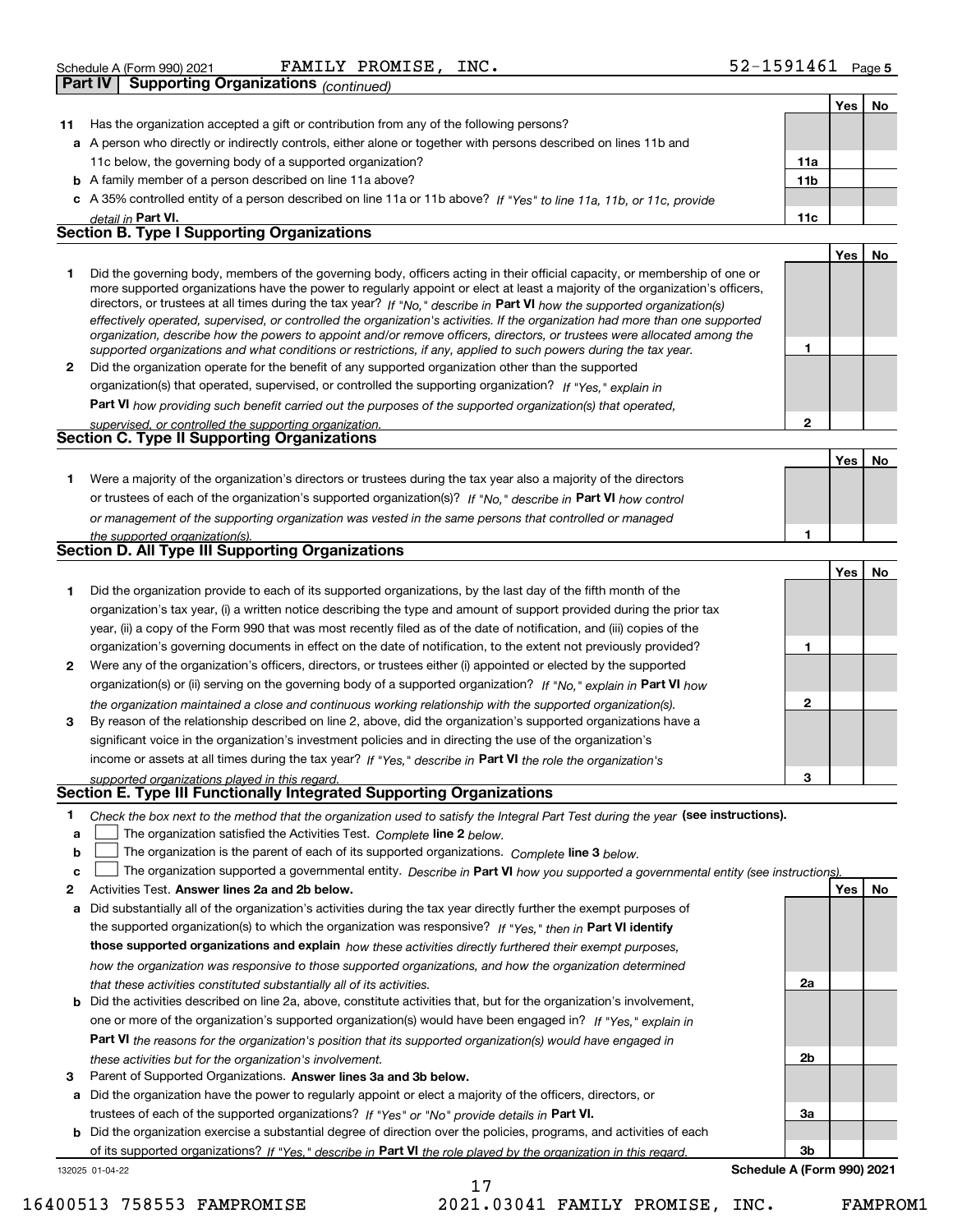| collection of gross income or for management, conservation, or           |                                                                          |   |                |
|--------------------------------------------------------------------------|--------------------------------------------------------------------------|---|----------------|
|                                                                          | maintenance of property held for production of income (see instructions) | 6 |                |
|                                                                          | Other expenses (see instructions)                                        |   |                |
| <b>Adjusted Net Income</b> (subtract lines 5, 6, and 7 from line 4)<br>8 |                                                                          | 8 |                |
|                                                                          | Section B - Minimum Asset Amount                                         |   | (A) Prior Year |
|                                                                          | Aggregate fair market value of all non-exempt-use assets (see            |   |                |
|                                                                          | instructions for short tax year or assets held for part of year).        |   |                |

#### **Section**

**Section A - Adjusted Net Income**

Net short-term capital gain

Depreciation and depletion

Recoveries of prior-year distributions Other gross income (see instructions)

Portion of operating expenses paid or incurred for production or

**4** Add lines 1 through 3.

**1**

**123**

> **56**

|              | $\frac{1}{2}$ . The detection of the case of the decoded from the part of your $\mu$                                              |    |                     |
|--------------|-----------------------------------------------------------------------------------------------------------------------------------|----|---------------------|
|              | a Average monthly value of securities                                                                                             | 1a |                     |
|              | <b>b</b> Average monthly cash balances                                                                                            | 1b |                     |
|              | c Fair market value of other non-exempt-use assets                                                                                | 1c |                     |
|              | d Total (add lines 1a, 1b, and 1c)                                                                                                | 1d |                     |
| е            | <b>Discount</b> claimed for blockage or other factors                                                                             |    |                     |
|              | (explain in detail in Part VI):                                                                                                   |    |                     |
| $\mathbf{2}$ | Acquisition indebtedness applicable to non-exempt-use assets                                                                      | 2  |                     |
| 3            | Subtract line 2 from line 1d.                                                                                                     | 3  |                     |
| 4            | Cash deemed held for exempt use. Enter 0.015 of line 3 (for greater amount,                                                       |    |                     |
|              | see instructions).                                                                                                                | 4  |                     |
| -5           | Net value of non-exempt-use assets (subtract line 4 from line 3)                                                                  | 5  |                     |
| 6            | Multiply line 5 by 0.035.                                                                                                         | 6  |                     |
|              | Recoveries of prior-year distributions                                                                                            |    |                     |
| 8            | Minimum Asset Amount (add line 7 to line 6)                                                                                       | 8  |                     |
|              | <b>Section C - Distributable Amount</b>                                                                                           |    | <b>Current Year</b> |
|              | Adjusted net income for prior year (from Section A, line 8, column A)                                                             | 1  |                     |
| 2            | Enter 0.85 of line 1.                                                                                                             | 2  |                     |
| 3            | Minimum asset amount for prior year (from Section B, line 8, column A)                                                            | 3  |                     |
| 4            | Enter greater of line 2 or line 3.                                                                                                | 4  |                     |
| 5            | Income tax imposed in prior year                                                                                                  | 5  |                     |
| 6            | <b>Distributable Amount.</b> Subtract line 5 from line 4, unless subject to                                                       |    |                     |
|              | emergency temporary reduction (see instructions).                                                                                 | 6  |                     |
| 7            | Check here if the current year is the organization's first as a non-functionally integrated Type III supporting organization (see |    |                     |
|              | instructions).                                                                                                                    |    |                     |

**Schedule A (Form 990) 2021**

(B) Current Year (optional)

(B) Current Year (optional)

Schedule A (Form 990) 2021 Page FAMILY PROMISE, INC. 52-1591461

**Part V Type III Non-Functionally Integrated 509(a)(3) Supporting Organizations** 

1 Check here if the organization satisfied the Integral Part Test as a qualifying trust on Nov. 20, 1970 (explain in Part VI). See instructions.

All other Type III non-functionally integrated supporting organizations must complete Sections A through E.

(A) Prior Year

132026 01-04-22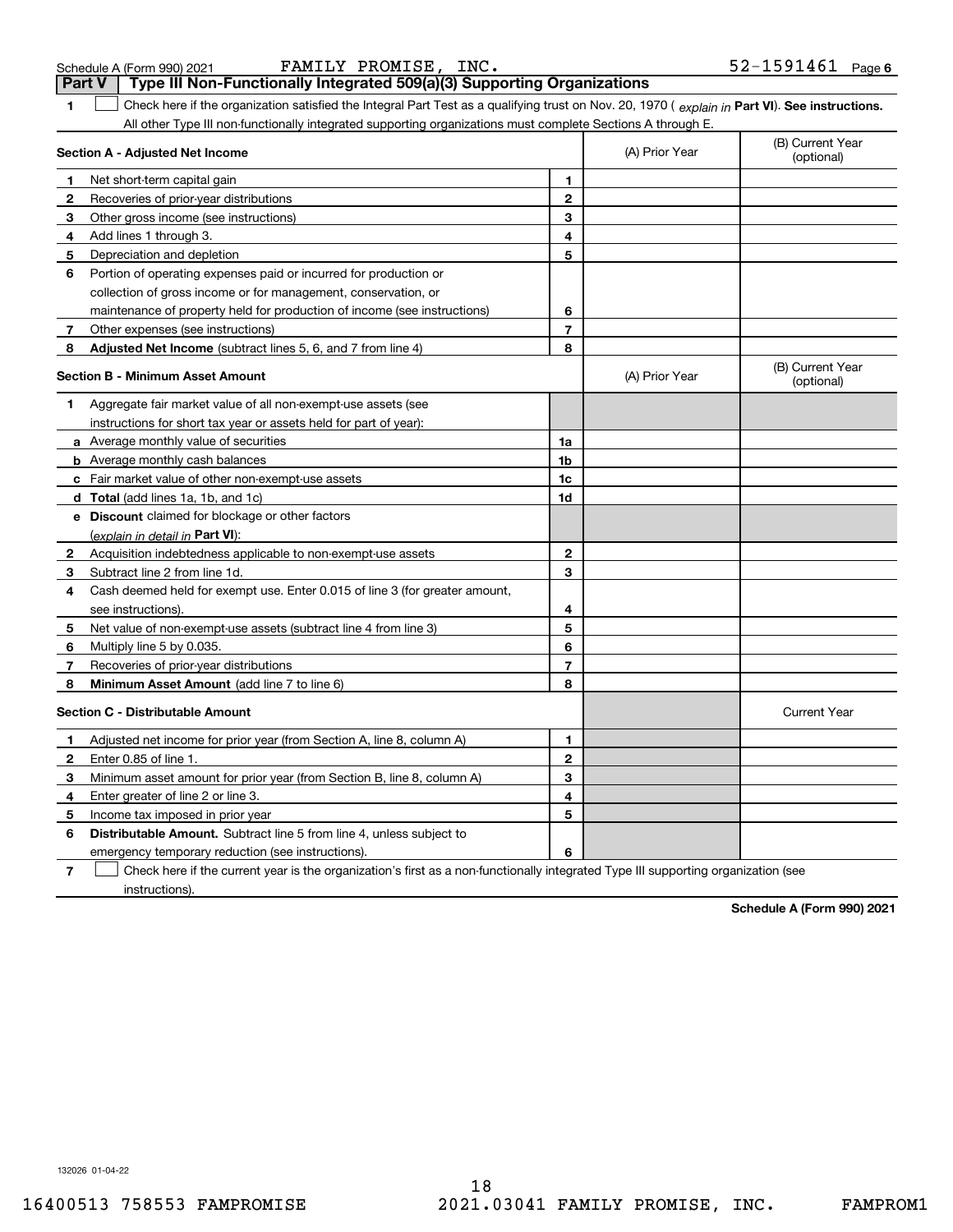**e**

**8**Breakdown of line 7:

and 4c.

**a** Excess from 2017 **b** Excess from 2018 **c**Excess from 2019 **d**Excess from 2020

Excess from 2021

**7Excess distributions carryover to 2022.**  Add lines 3j

**234892**Other distributions ( *describe in* Part VI). See instructions. **Total annual distributions.** Add lines 1 through 6. (*provide details in* Part VI). See instructions. **(i)Excess Distributions (ii) Underdistributions Pre-202112**Underdistributions, if any, for years prior to 2021 (reason-**3**Excess distributions carryover, if any, to 2021 <u>able cause required - *explain in* Part VI). See instructions.</u> **a** From 2016 **b** From 2017 **c**From 2018 **d**From 2019 **e**From 2020 **fTotal**  of lines 3a through 3e Amounts paid to perform activity that directly furthers exempt purposes of supported organizations, in excess of income from activity Administrative expenses paid to accomplish exempt purposes of supported organizations Amounts paid to acquire exempt-use assets Distributions to attentive supported organizations to which the organization is responsive Distributable amount for 2021 from Section C, line 6 Line 8 amount divided by line 9 amount Distributable amount for 2021 from Section C, line 6

## Schedule A (Form 990) 2021 Page FAMILY PROMISE, INC. 52-1591461 **Part V Type III Non-Functionally Integrated 509(a)(3) Supporting Organizations** *(continued)*

**1**Amounts paid to supported organizations to accomplish exempt purposes

**5** Qualified set-aside amounts (prior IRS approval required - *provide details in* Part VI) **6710345678910(iii) Distributable Amount for 2021 Section E - Distribution Allocations**  (see instructions) **4**Distributions for 2021 from Section D, **5** Remaining underdistributions for years prior to 2021, if **6** Remaining underdistributions for 2021. Subtract lines 3h **g**Applied to underdistributions of prior years **h** Applied to 2021 distributable amount **ij** Remainder. Subtract lines 3g, 3h, and 3i from line 3f. **a** Applied to underdistributions of prior years **b** Applied to 2021 distributable amount **c** Remainder. Subtract lines 4a and 4b from line 4. <u>than zero, *explain in* Part VI. See instructions.</u> **Part VI** . See instructions. and 4b from line 1. For result greater than zero, *explain in* i Carryover from 2016 not applied (see instructions)  $line 7:$   $\frac{1}{2}$ any. Subtract lines 3g and 4a from line 2. For result greater

**Section D - Distributions Current Year**

**Schedule A (Form 990) 2021**

**1**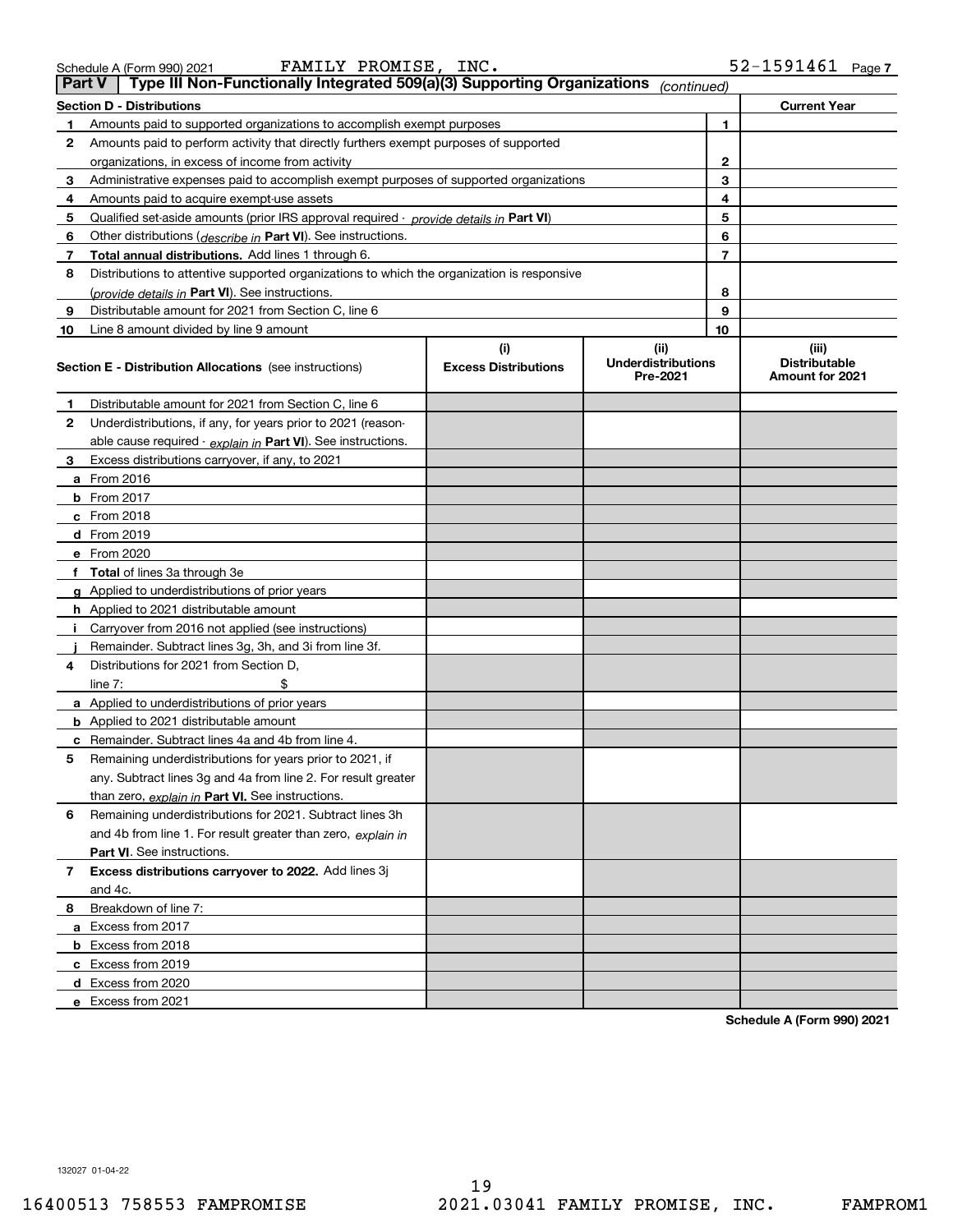| (See instructions.) | <b>Supplemental Information.</b> Provide the explanations required by Part II, line 10; Part II, line 17a or 17b; Part III, line 12;<br>Part IV, Section A, lines 1, 2, 3b, 3c, 4b, 4c, 5a, 6, 9a, 9b, 9c, 11a, 11b, and 11c; Part IV,<br>line 1; Part IV, Section D, lines 2 and 3; Part IV, Section E, lines 1c, 2a, 2b, 3a, and 3b; Part V, line 1; Part V, Section B, line 1e; Part V,<br>Section D, lines 5, 6, and 8; and Part V, Section E, lines 2, 5, and 6. Also complete this part for any additional information. |                 |
|---------------------|-------------------------------------------------------------------------------------------------------------------------------------------------------------------------------------------------------------------------------------------------------------------------------------------------------------------------------------------------------------------------------------------------------------------------------------------------------------------------------------------------------------------------------|-----------------|
|                     |                                                                                                                                                                                                                                                                                                                                                                                                                                                                                                                               |                 |
|                     |                                                                                                                                                                                                                                                                                                                                                                                                                                                                                                                               |                 |
|                     |                                                                                                                                                                                                                                                                                                                                                                                                                                                                                                                               |                 |
|                     |                                                                                                                                                                                                                                                                                                                                                                                                                                                                                                                               |                 |
|                     |                                                                                                                                                                                                                                                                                                                                                                                                                                                                                                                               |                 |
|                     |                                                                                                                                                                                                                                                                                                                                                                                                                                                                                                                               |                 |
|                     |                                                                                                                                                                                                                                                                                                                                                                                                                                                                                                                               |                 |
|                     |                                                                                                                                                                                                                                                                                                                                                                                                                                                                                                                               |                 |
|                     |                                                                                                                                                                                                                                                                                                                                                                                                                                                                                                                               |                 |
|                     |                                                                                                                                                                                                                                                                                                                                                                                                                                                                                                                               |                 |
|                     |                                                                                                                                                                                                                                                                                                                                                                                                                                                                                                                               |                 |
|                     |                                                                                                                                                                                                                                                                                                                                                                                                                                                                                                                               |                 |
|                     |                                                                                                                                                                                                                                                                                                                                                                                                                                                                                                                               |                 |
|                     |                                                                                                                                                                                                                                                                                                                                                                                                                                                                                                                               |                 |
|                     |                                                                                                                                                                                                                                                                                                                                                                                                                                                                                                                               |                 |
|                     |                                                                                                                                                                                                                                                                                                                                                                                                                                                                                                                               |                 |
|                     |                                                                                                                                                                                                                                                                                                                                                                                                                                                                                                                               |                 |
|                     |                                                                                                                                                                                                                                                                                                                                                                                                                                                                                                                               |                 |
|                     |                                                                                                                                                                                                                                                                                                                                                                                                                                                                                                                               |                 |
|                     |                                                                                                                                                                                                                                                                                                                                                                                                                                                                                                                               |                 |
|                     |                                                                                                                                                                                                                                                                                                                                                                                                                                                                                                                               |                 |
|                     |                                                                                                                                                                                                                                                                                                                                                                                                                                                                                                                               |                 |
|                     |                                                                                                                                                                                                                                                                                                                                                                                                                                                                                                                               |                 |
|                     |                                                                                                                                                                                                                                                                                                                                                                                                                                                                                                                               |                 |
|                     |                                                                                                                                                                                                                                                                                                                                                                                                                                                                                                                               |                 |
|                     |                                                                                                                                                                                                                                                                                                                                                                                                                                                                                                                               |                 |
|                     |                                                                                                                                                                                                                                                                                                                                                                                                                                                                                                                               |                 |
|                     |                                                                                                                                                                                                                                                                                                                                                                                                                                                                                                                               |                 |
|                     |                                                                                                                                                                                                                                                                                                                                                                                                                                                                                                                               |                 |
|                     |                                                                                                                                                                                                                                                                                                                                                                                                                                                                                                                               |                 |
|                     |                                                                                                                                                                                                                                                                                                                                                                                                                                                                                                                               |                 |
|                     |                                                                                                                                                                                                                                                                                                                                                                                                                                                                                                                               |                 |
|                     |                                                                                                                                                                                                                                                                                                                                                                                                                                                                                                                               |                 |
|                     |                                                                                                                                                                                                                                                                                                                                                                                                                                                                                                                               |                 |
|                     |                                                                                                                                                                                                                                                                                                                                                                                                                                                                                                                               |                 |
|                     |                                                                                                                                                                                                                                                                                                                                                                                                                                                                                                                               |                 |
|                     |                                                                                                                                                                                                                                                                                                                                                                                                                                                                                                                               |                 |
|                     |                                                                                                                                                                                                                                                                                                                                                                                                                                                                                                                               |                 |
|                     |                                                                                                                                                                                                                                                                                                                                                                                                                                                                                                                               |                 |
|                     |                                                                                                                                                                                                                                                                                                                                                                                                                                                                                                                               |                 |
|                     |                                                                                                                                                                                                                                                                                                                                                                                                                                                                                                                               |                 |
|                     |                                                                                                                                                                                                                                                                                                                                                                                                                                                                                                                               |                 |
|                     |                                                                                                                                                                                                                                                                                                                                                                                                                                                                                                                               |                 |
|                     |                                                                                                                                                                                                                                                                                                                                                                                                                                                                                                                               |                 |
|                     |                                                                                                                                                                                                                                                                                                                                                                                                                                                                                                                               |                 |
| 132028 01-04-22     | Schedule A (Form 990) 2021                                                                                                                                                                                                                                                                                                                                                                                                                                                                                                    |                 |
|                     | 20<br>2021.03041 FAMILY PROMISE, INC.                                                                                                                                                                                                                                                                                                                                                                                                                                                                                         | <b>FAMPROM1</b> |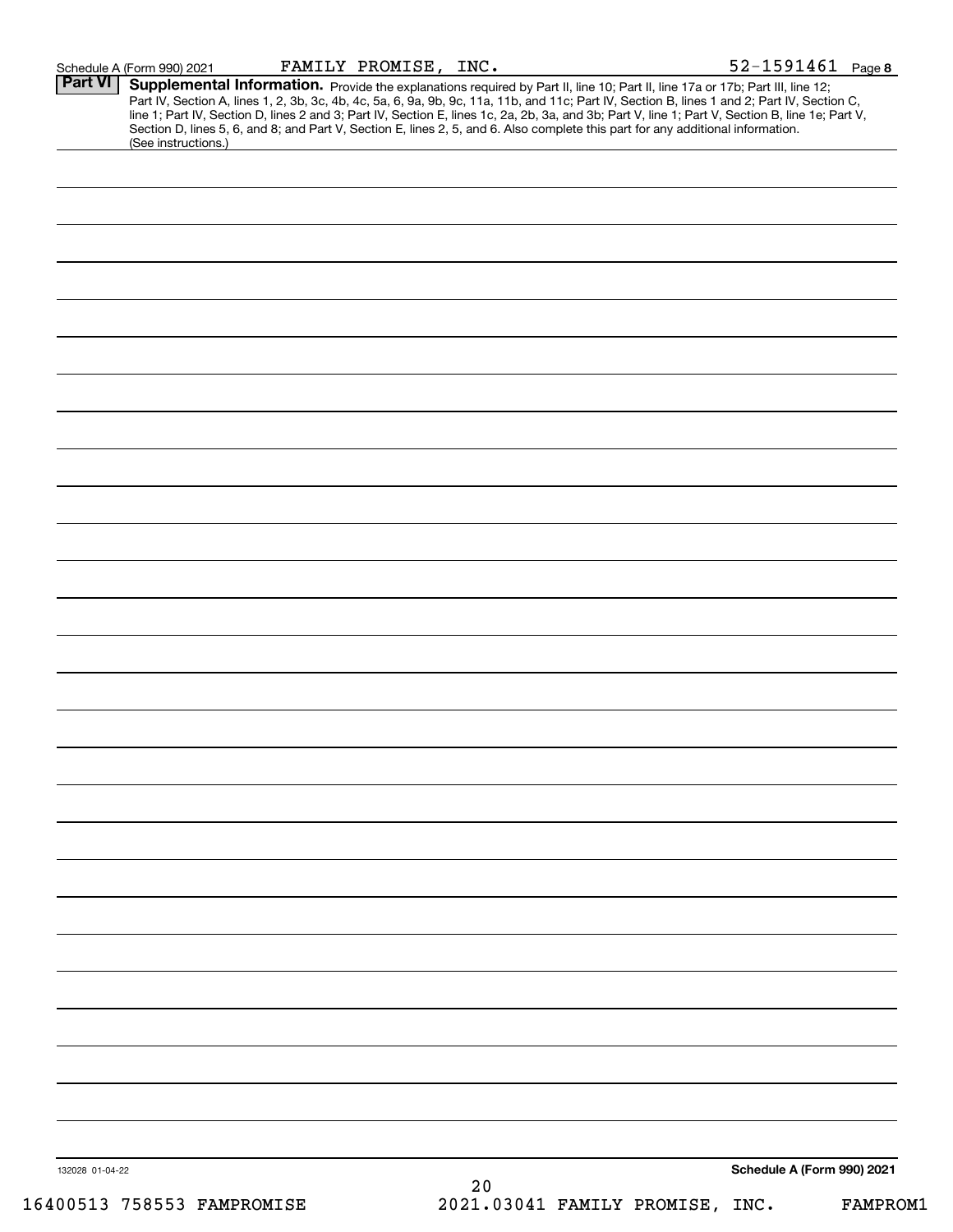Department of the Treasury Internal Revenue Service

Name of the organization

**Organization type** (check one):

## **Schedule B Schedule of Contributors**

**(Form 990) | Attach to Form 990 or Form 990-PF. | Go to www.irs.gov/Form990 for the latest information.** OMB No. 1545-0047

**2021**

**Employer identification number**

52-1591461

|  | FAMILY PROMISE, | INC |
|--|-----------------|-----|
|--|-----------------|-----|

| Filers of:         | Section:                                                                           |
|--------------------|------------------------------------------------------------------------------------|
| Form 990 or 990-FZ | $\boxed{\textbf{X}}$ 501(c)( 3) (enter number) organization                        |
|                    | $4947(a)(1)$ nonexempt charitable trust <b>not</b> treated as a private foundation |
|                    | 527 political organization                                                         |
| Form 990-PF        | 501(c)(3) exempt private foundation                                                |
|                    | 4947(a)(1) nonexempt charitable trust treated as a private foundation              |
|                    | 501(c)(3) taxable private foundation                                               |

Check if your organization is covered by the **General Rule** or a **Special Rule. Note:**  Only a section 501(c)(7), (8), or (10) organization can check boxes for both the General Rule and a Special Rule. See instructions.

#### **General Rule**

 $\mathcal{L}^{\text{max}}$ 

For an organization filing Form 990, 990-EZ, or 990-PF that received, during the year, contributions totaling \$5,000 or more (in money or property) from any one contributor. Complete Parts I and II. See instructions for determining a contributor's total contributions.

#### **Special Rules**

contributor, during the year, total contributions of the greater of (1**)** \$5,000; or (2) 2% of the amount on (i) Form 990, Part VIII, line 1h;  $\boxed{\textbf{X}}$  For an organization described in section 501(c)(3) filing Form 990 or 990-EZ that met the 33 1/3% support test of the regulations under sections 509(a)(1) and 170(b)(1)(A)(vi), that checked Schedule A (Form 990), Part II, line 13, 16a, or 16b, and that received from any one or (ii) Form 990-EZ, line 1. Complete Parts I and II.

For an organization described in section 501(c)(7), (8), or (10) filing Form 990 or 990-EZ that received from any one contributor, during the year, total contributions of more than \$1,000 exclusively for religious, charitable, scientific, literary, or educational purposes, or for the prevention of cruelty to children or animals. Complete Parts I (entering "N/A" in column (b) instead of the contributor name and address), II, and III.  $\mathcal{L}^{\text{max}}$ 

purpose. Don't complete any of the parts unless the **General Rule** applies to this organization because it received *nonexclusively* year, contributions <sub>exclusively</sub> for religious, charitable, etc., purposes, but no such contributions totaled more than \$1,000. If this box is checked, enter here the total contributions that were received during the year for an  $\;$ exclusively religious, charitable, etc., For an organization described in section 501(c)(7), (8), or (10) filing Form 990 or 990-EZ that received from any one contributor, during the religious, charitable, etc., contributions totaling \$5,000 or more during the year  $\Box$ — $\Box$   $\Box$  $\mathcal{L}^{\text{max}}$ 

Caution: An organization that isn't covered by the General Rule and/or the Special Rules doesn't file Schedule B (Form 990), but it **must** answer "No" on Part IV, line 2, of its Form 990; or check the box on line H of its Form 990-EZ or on its Form 990-PF, Part I, line 2, to certify that it doesn't meet the filing requirements of Schedule B (Form 990).

**For Paperwork Reduction Act Notice, see the instructions for Form 990, 990-EZ, or 990-PF. Schedule B (Form 990) (2021)** LHA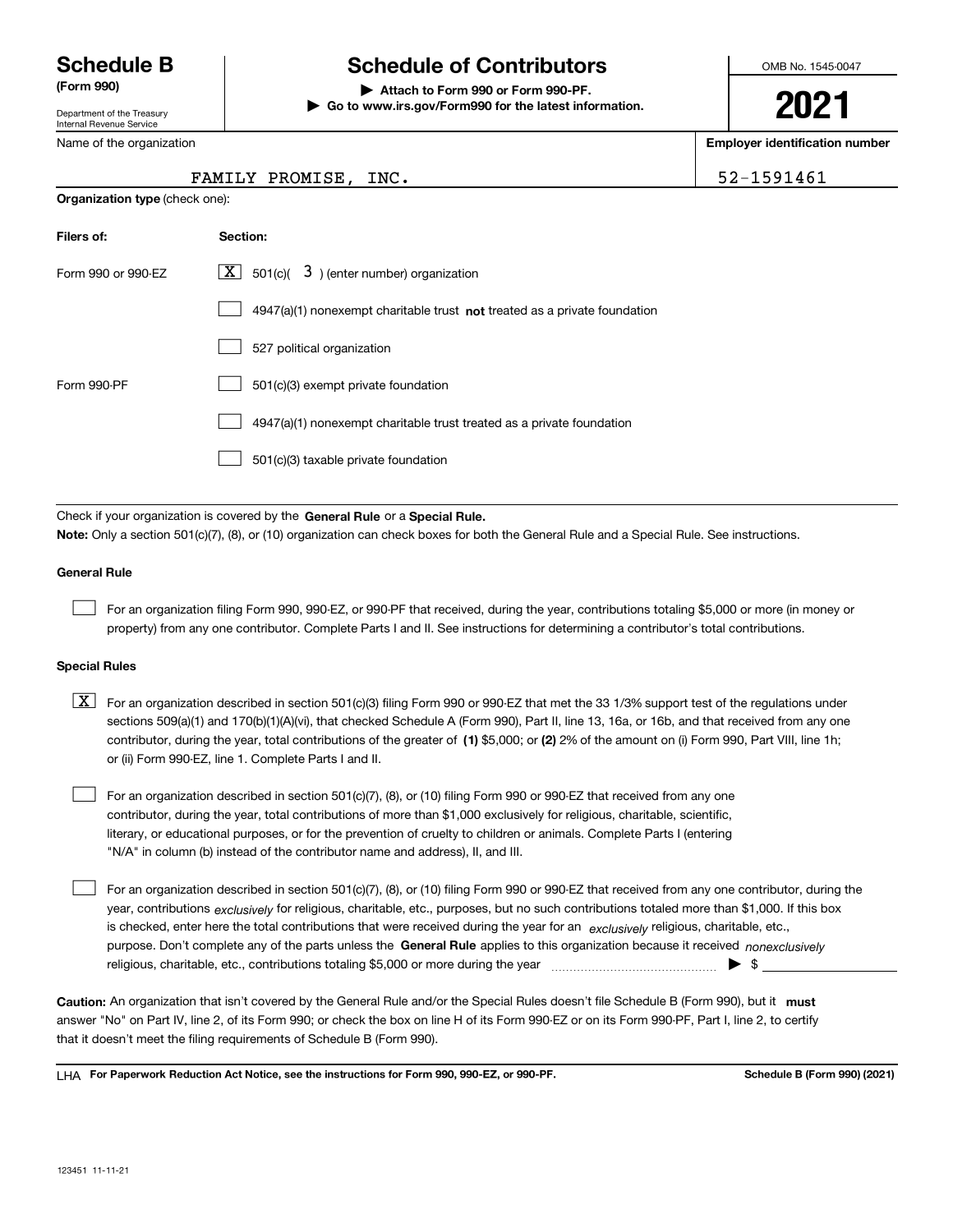| <b>SCHEDULE C</b>                                                  | <b>Political Campaign and Lobbying Activities</b>                             |                                                                                                                                                                                                                                                                                               | OMB No. 1545-0047 |                                                                                                                                                                                                                                                                                                                                                                     |                          |                                                       |
|--------------------------------------------------------------------|-------------------------------------------------------------------------------|-----------------------------------------------------------------------------------------------------------------------------------------------------------------------------------------------------------------------------------------------------------------------------------------------|-------------------|---------------------------------------------------------------------------------------------------------------------------------------------------------------------------------------------------------------------------------------------------------------------------------------------------------------------------------------------------------------------|--------------------------|-------------------------------------------------------|
| (Form 990)                                                         | For Organizations Exempt From Income Tax Under section 501(c) and section 527 |                                                                                                                                                                                                                                                                                               |                   |                                                                                                                                                                                                                                                                                                                                                                     |                          |                                                       |
|                                                                    |                                                                               | ▶ Complete if the organization is described below. ▶ Attach to Form 990 or Form 990-EZ.                                                                                                                                                                                                       |                   |                                                                                                                                                                                                                                                                                                                                                                     |                          |                                                       |
| Department of the Treasury<br>Internal Revenue Service             |                                                                               | Go to www.irs.gov/Form990 for instructions and the latest information.                                                                                                                                                                                                                        |                   |                                                                                                                                                                                                                                                                                                                                                                     |                          | <b>Open to Public</b><br>Inspection                   |
|                                                                    |                                                                               | If the organization answered "Yes," on Form 990, Part IV, line 3, or Form 990-EZ, Part V, line 46 (Political Campaign Activities), then                                                                                                                                                       |                   |                                                                                                                                                                                                                                                                                                                                                                     |                          |                                                       |
|                                                                    |                                                                               | • Section 501(c)(3) organizations: Complete Parts I-A and B. Do not complete Part I-C.                                                                                                                                                                                                        |                   |                                                                                                                                                                                                                                                                                                                                                                     |                          |                                                       |
|                                                                    |                                                                               | • Section 501(c) (other than section 501(c)(3)) organizations: Complete Parts I-A and C below. Do not complete Part I-B.                                                                                                                                                                      |                   |                                                                                                                                                                                                                                                                                                                                                                     |                          |                                                       |
| • Section 527 organizations: Complete Part I-A only.               |                                                                               |                                                                                                                                                                                                                                                                                               |                   |                                                                                                                                                                                                                                                                                                                                                                     |                          |                                                       |
|                                                                    |                                                                               | If the organization answered "Yes," on Form 990, Part IV, line 4, or Form 990-EZ, Part VI, line 47 (Lobbying Activities), then                                                                                                                                                                |                   |                                                                                                                                                                                                                                                                                                                                                                     |                          |                                                       |
|                                                                    |                                                                               | • Section 501(c)(3) organizations that have filed Form 5768 (election under section 501(h)): Complete Part II-A. Do not complete Part II-B.                                                                                                                                                   |                   |                                                                                                                                                                                                                                                                                                                                                                     |                          |                                                       |
|                                                                    |                                                                               | • Section 501(c)(3) organizations that have NOT filed Form 5768 (election under section 501(h)): Complete Part II-B. Do not complete Part II-A.                                                                                                                                               |                   |                                                                                                                                                                                                                                                                                                                                                                     |                          |                                                       |
| Tax) (See separate instructions), then                             |                                                                               | If the organization answered "Yes," on Form 990, Part IV, line 5 (Proxy Tax) (See separate instructions) or Form 990-EZ, Part V, line 35c (Proxy                                                                                                                                              |                   |                                                                                                                                                                                                                                                                                                                                                                     |                          |                                                       |
| • Section 501(c)(4), (5), or (6) organizations: Complete Part III. |                                                                               |                                                                                                                                                                                                                                                                                               |                   |                                                                                                                                                                                                                                                                                                                                                                     |                          |                                                       |
| Name of organization                                               |                                                                               |                                                                                                                                                                                                                                                                                               |                   |                                                                                                                                                                                                                                                                                                                                                                     |                          | <b>Employer identification number</b>                 |
|                                                                    |                                                                               | FAMILY PROMISE, INC.                                                                                                                                                                                                                                                                          |                   |                                                                                                                                                                                                                                                                                                                                                                     |                          | 52-1591461                                            |
| Part I-A                                                           |                                                                               | Complete if the organization is exempt under section 501(c) or is a section 527 organization.                                                                                                                                                                                                 |                   |                                                                                                                                                                                                                                                                                                                                                                     |                          |                                                       |
|                                                                    |                                                                               |                                                                                                                                                                                                                                                                                               |                   |                                                                                                                                                                                                                                                                                                                                                                     |                          |                                                       |
|                                                                    |                                                                               | 1 Provide a description of the organization's direct and indirect political campaign activities in Part IV.                                                                                                                                                                                   |                   |                                                                                                                                                                                                                                                                                                                                                                     |                          |                                                       |
| Political campaign activity expenditures<br>2                      |                                                                               |                                                                                                                                                                                                                                                                                               |                   |                                                                                                                                                                                                                                                                                                                                                                     | $\blacktriangleright$ \$ |                                                       |
| Volunteer hours for political campaign activities<br>з             |                                                                               |                                                                                                                                                                                                                                                                                               |                   |                                                                                                                                                                                                                                                                                                                                                                     |                          |                                                       |
|                                                                    |                                                                               |                                                                                                                                                                                                                                                                                               |                   |                                                                                                                                                                                                                                                                                                                                                                     |                          |                                                       |
| Part I-B                                                           |                                                                               | Complete if the organization is exempt under section 501(c)(3).                                                                                                                                                                                                                               |                   |                                                                                                                                                                                                                                                                                                                                                                     |                          |                                                       |
|                                                                    |                                                                               | 1 Enter the amount of any excise tax incurred by the organization under section 4955                                                                                                                                                                                                          |                   |                                                                                                                                                                                                                                                                                                                                                                     | $\blacktriangleright$ \$ |                                                       |
| 2<br>3                                                             |                                                                               | Enter the amount of any excise tax incurred by organization managers under section 4955                                                                                                                                                                                                       |                   | $\begin{picture}(20,10) \put(0,0){\vector(1,0){100}} \put(15,0){\vector(1,0){100}} \put(15,0){\vector(1,0){100}} \put(15,0){\vector(1,0){100}} \put(15,0){\vector(1,0){100}} \put(15,0){\vector(1,0){100}} \put(15,0){\vector(1,0){100}} \put(15,0){\vector(1,0){100}} \put(15,0){\vector(1,0){100}} \put(15,0){\vector(1,0){100}} \put(15,0){\vector(1,0){100}} \$ |                          | Yes<br>No                                             |
| 4a Was a correction made?                                          |                                                                               |                                                                                                                                                                                                                                                                                               |                   |                                                                                                                                                                                                                                                                                                                                                                     |                          | Yes<br>No                                             |
| <b>b</b> If "Yes," describe in Part IV.                            |                                                                               |                                                                                                                                                                                                                                                                                               |                   |                                                                                                                                                                                                                                                                                                                                                                     |                          |                                                       |
| Part I-C                                                           |                                                                               | Complete if the organization is exempt under section 501(c), except section 501(c)(3).                                                                                                                                                                                                        |                   |                                                                                                                                                                                                                                                                                                                                                                     |                          |                                                       |
|                                                                    |                                                                               | 1 Enter the amount directly expended by the filing organization for section 527 exempt function activities                                                                                                                                                                                    |                   |                                                                                                                                                                                                                                                                                                                                                                     | $\blacktriangleright$ \$ |                                                       |
|                                                                    |                                                                               | 2 Enter the amount of the filing organization's funds contributed to other organizations for section 527                                                                                                                                                                                      |                   |                                                                                                                                                                                                                                                                                                                                                                     |                          |                                                       |
| exempt function activities                                         |                                                                               |                                                                                                                                                                                                                                                                                               |                   |                                                                                                                                                                                                                                                                                                                                                                     | $\blacktriangleright$ \$ |                                                       |
|                                                                    |                                                                               | 3 Total exempt function expenditures. Add lines 1 and 2. Enter here and on Form 1120-POL,                                                                                                                                                                                                     |                   |                                                                                                                                                                                                                                                                                                                                                                     |                          |                                                       |
| line 17b                                                           |                                                                               |                                                                                                                                                                                                                                                                                               |                   |                                                                                                                                                                                                                                                                                                                                                                     | $\blacktriangleright$ \$ |                                                       |
|                                                                    |                                                                               | Did the filing organization file Form 1120-POL for this year?                                                                                                                                                                                                                                 |                   |                                                                                                                                                                                                                                                                                                                                                                     |                          | <b>No</b><br>Yes                                      |
| 5.                                                                 |                                                                               | Enter the names, addresses and employer identification number (EIN) of all section 527 political organizations to which the filing organization                                                                                                                                               |                   |                                                                                                                                                                                                                                                                                                                                                                     |                          |                                                       |
|                                                                    |                                                                               | made payments. For each organization listed, enter the amount paid from the filing organization's funds. Also enter the amount of political<br>contributions received that were promptly and directly delivered to a separate political organization, such as a separate segregated fund or a |                   |                                                                                                                                                                                                                                                                                                                                                                     |                          |                                                       |
|                                                                    |                                                                               | political action committee (PAC). If additional space is needed, provide information in Part IV.                                                                                                                                                                                              |                   |                                                                                                                                                                                                                                                                                                                                                                     |                          |                                                       |
|                                                                    |                                                                               | (b) Address                                                                                                                                                                                                                                                                                   |                   |                                                                                                                                                                                                                                                                                                                                                                     |                          |                                                       |
| (a) Name                                                           |                                                                               |                                                                                                                                                                                                                                                                                               | $(c)$ EIN         | (d) Amount paid from<br>filing organization's                                                                                                                                                                                                                                                                                                                       |                          | (e) Amount of political<br>contributions received and |
|                                                                    |                                                                               |                                                                                                                                                                                                                                                                                               |                   | funds. If none, enter -0-.                                                                                                                                                                                                                                                                                                                                          |                          | promptly and directly                                 |
|                                                                    |                                                                               |                                                                                                                                                                                                                                                                                               |                   |                                                                                                                                                                                                                                                                                                                                                                     |                          | delivered to a separate<br>political organization.    |
|                                                                    |                                                                               |                                                                                                                                                                                                                                                                                               |                   |                                                                                                                                                                                                                                                                                                                                                                     |                          | If none, enter -0-.                                   |
|                                                                    |                                                                               |                                                                                                                                                                                                                                                                                               |                   |                                                                                                                                                                                                                                                                                                                                                                     |                          |                                                       |
|                                                                    |                                                                               |                                                                                                                                                                                                                                                                                               |                   |                                                                                                                                                                                                                                                                                                                                                                     |                          |                                                       |
|                                                                    |                                                                               |                                                                                                                                                                                                                                                                                               |                   |                                                                                                                                                                                                                                                                                                                                                                     |                          |                                                       |
|                                                                    |                                                                               |                                                                                                                                                                                                                                                                                               |                   |                                                                                                                                                                                                                                                                                                                                                                     |                          |                                                       |
|                                                                    |                                                                               |                                                                                                                                                                                                                                                                                               |                   |                                                                                                                                                                                                                                                                                                                                                                     |                          |                                                       |
|                                                                    |                                                                               |                                                                                                                                                                                                                                                                                               |                   |                                                                                                                                                                                                                                                                                                                                                                     |                          |                                                       |
|                                                                    |                                                                               |                                                                                                                                                                                                                                                                                               |                   |                                                                                                                                                                                                                                                                                                                                                                     |                          |                                                       |
|                                                                    |                                                                               |                                                                                                                                                                                                                                                                                               |                   |                                                                                                                                                                                                                                                                                                                                                                     |                          |                                                       |
|                                                                    |                                                                               |                                                                                                                                                                                                                                                                                               |                   |                                                                                                                                                                                                                                                                                                                                                                     |                          |                                                       |
|                                                                    |                                                                               |                                                                                                                                                                                                                                                                                               |                   |                                                                                                                                                                                                                                                                                                                                                                     |                          |                                                       |
|                                                                    |                                                                               |                                                                                                                                                                                                                                                                                               |                   |                                                                                                                                                                                                                                                                                                                                                                     |                          |                                                       |
|                                                                    |                                                                               | For Paperwork Reduction Act Notice, see the Instructions for Form 990 or 990-EZ.                                                                                                                                                                                                              |                   |                                                                                                                                                                                                                                                                                                                                                                     |                          | Schedule C (Form 990) 2021                            |
| <b>LHA</b>                                                         |                                                                               |                                                                                                                                                                                                                                                                                               |                   |                                                                                                                                                                                                                                                                                                                                                                     |                          |                                                       |

132041 11-03-21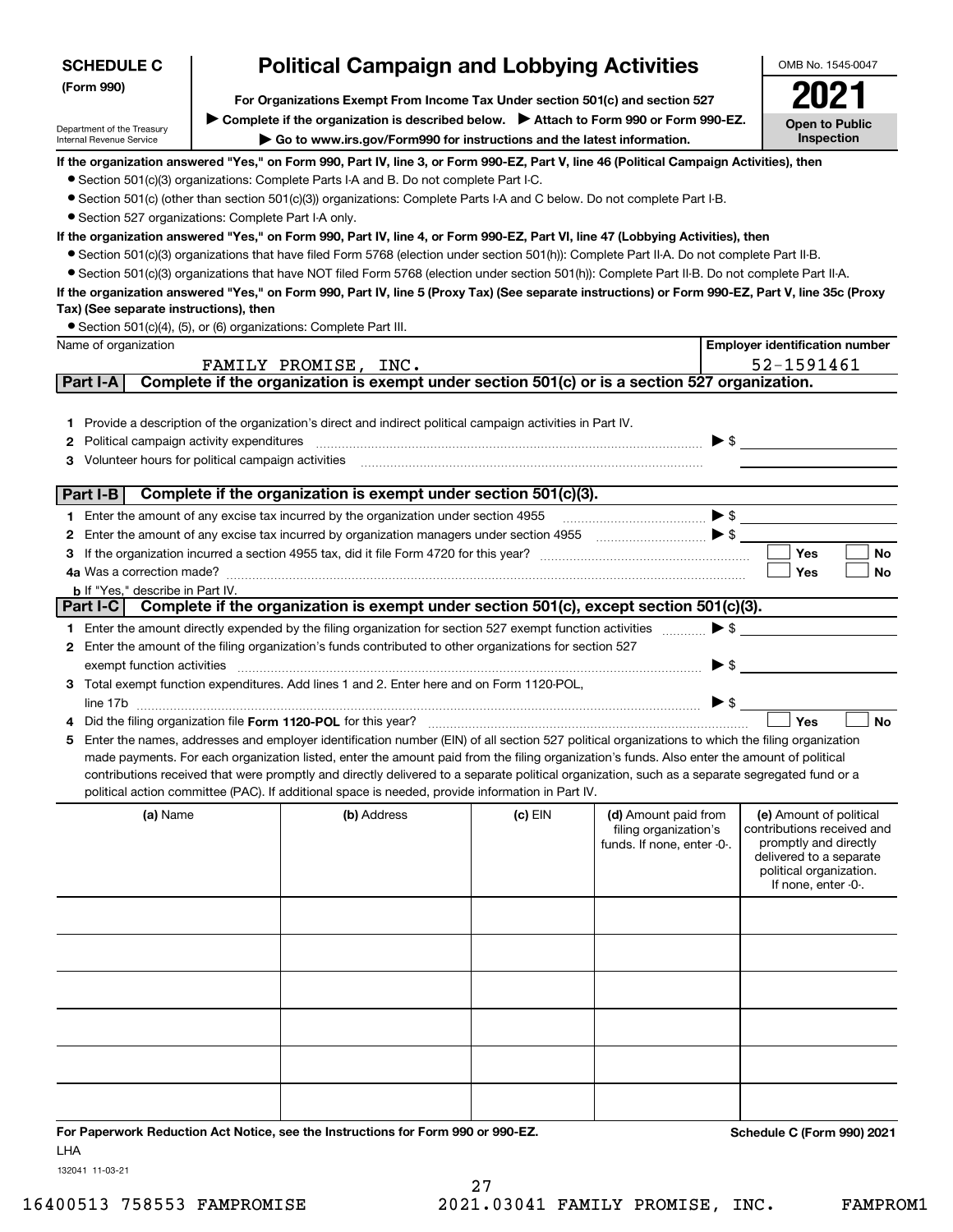| Schedule C (Form 990) 2021                                                                                                                                                                                                                                                       |  | FAMILY PROMISE, INC.                         |                                    |                                                                                                                                   |                              | $52 - 1591461$ Page 2          |
|----------------------------------------------------------------------------------------------------------------------------------------------------------------------------------------------------------------------------------------------------------------------------------|--|----------------------------------------------|------------------------------------|-----------------------------------------------------------------------------------------------------------------------------------|------------------------------|--------------------------------|
| Complete if the organization is exempt under section 501(c)(3) and filed Form 5768 (election under<br>Part II-A<br>section 501(h)).                                                                                                                                              |  |                                              |                                    |                                                                                                                                   |                              |                                |
| A Check $\blacktriangleright$                                                                                                                                                                                                                                                    |  |                                              |                                    | if the filing organization belongs to an affiliated group (and list in Part IV each affiliated group member's name, address, EIN, |                              |                                |
| expenses, and share of excess lobbying expenditures).                                                                                                                                                                                                                            |  |                                              |                                    |                                                                                                                                   |                              |                                |
| $B$ Check $\blacktriangleright$<br>if the filing organization checked box A and "limited control" provisions apply.                                                                                                                                                              |  |                                              |                                    |                                                                                                                                   |                              |                                |
|                                                                                                                                                                                                                                                                                  |  | <b>Limits on Lobbying Expenditures</b>       |                                    |                                                                                                                                   | (a) Filing<br>organization's | (b) Affiliated group<br>totals |
| (The term "expenditures" means amounts paid or incurred.)                                                                                                                                                                                                                        |  |                                              |                                    |                                                                                                                                   | totals                       |                                |
| 1a Total lobbying expenditures to influence public opinion (grassroots lobbying)                                                                                                                                                                                                 |  |                                              |                                    |                                                                                                                                   |                              |                                |
| <b>b</b> Total lobbying expenditures to influence a legislative body (direct lobbying)                                                                                                                                                                                           |  |                                              |                                    |                                                                                                                                   |                              |                                |
| с                                                                                                                                                                                                                                                                                |  |                                              |                                    |                                                                                                                                   |                              |                                |
| d Other exempt purpose expenditures                                                                                                                                                                                                                                              |  |                                              |                                    |                                                                                                                                   |                              |                                |
|                                                                                                                                                                                                                                                                                  |  |                                              |                                    |                                                                                                                                   |                              |                                |
| f Lobbying nontaxable amount. Enter the amount from the following table in both columns.                                                                                                                                                                                         |  |                                              |                                    |                                                                                                                                   |                              |                                |
| If the amount on line 1e, column (a) or (b) is:                                                                                                                                                                                                                                  |  |                                              | The lobbying nontaxable amount is: |                                                                                                                                   |                              |                                |
| Not over \$500,000                                                                                                                                                                                                                                                               |  |                                              | 20% of the amount on line 1e.      |                                                                                                                                   |                              |                                |
| Over \$500,000 but not over \$1,000,000                                                                                                                                                                                                                                          |  |                                              |                                    | \$100,000 plus 15% of the excess over \$500,000.                                                                                  |                              |                                |
| Over \$1,000,000 but not over \$1,500,000                                                                                                                                                                                                                                        |  |                                              |                                    | \$175,000 plus 10% of the excess over \$1,000,000.                                                                                |                              |                                |
| Over \$1,500,000 but not over \$17,000,000<br>\$225,000 plus 5% of the excess over \$1,500,000.                                                                                                                                                                                  |  |                                              |                                    |                                                                                                                                   |                              |                                |
| Over \$17,000,000                                                                                                                                                                                                                                                                |  |                                              |                                    |                                                                                                                                   |                              |                                |
| h Subtract line 1g from line 1a. If zero or less, enter -0-<br>Subtract line 1f from line 1c. If zero or less, enter -0-<br>If there is an amount other than zero on either line 1h or line 1i, did the organization file Form 4720<br>reporting section 4911 tax for this year? |  |                                              |                                    |                                                                                                                                   |                              | Yes<br>No                      |
| (Some organizations that made a section 501(h) election do not have to complete all of the five columns below.                                                                                                                                                                   |  | 4-Year Averaging Period Under Section 501(h) |                                    | See the separate instructions for lines 2a through 2f.)                                                                           |                              |                                |
|                                                                                                                                                                                                                                                                                  |  |                                              |                                    | Lobbying Expenditures During 4-Year Averaging Period                                                                              |                              |                                |
| Calendar year<br>(or fiscal year beginning in)                                                                                                                                                                                                                                   |  | (a) 2018                                     | $(b)$ 2019                         | $(c)$ 2020                                                                                                                        | $(d)$ 2021                   | (e) Total                      |
| 2a Lobbying nontaxable amount                                                                                                                                                                                                                                                    |  |                                              |                                    |                                                                                                                                   |                              |                                |
| <b>b</b> Lobbying ceiling amount<br>(150% of line 2a, column(e))                                                                                                                                                                                                                 |  |                                              |                                    |                                                                                                                                   |                              |                                |
| c Total lobbying expenditures                                                                                                                                                                                                                                                    |  |                                              |                                    |                                                                                                                                   |                              |                                |
| d Grassroots nontaxable amount                                                                                                                                                                                                                                                   |  |                                              |                                    |                                                                                                                                   |                              |                                |
| e Grassroots ceiling amount<br>(150% of line 2d, column (e))                                                                                                                                                                                                                     |  |                                              |                                    |                                                                                                                                   |                              |                                |
| f Grassroots lobbying expenditures                                                                                                                                                                                                                                               |  |                                              |                                    |                                                                                                                                   |                              | Schodule C (Form 000) 2024     |

**Schedule C (Form 990) 2021**

132042 11-03-21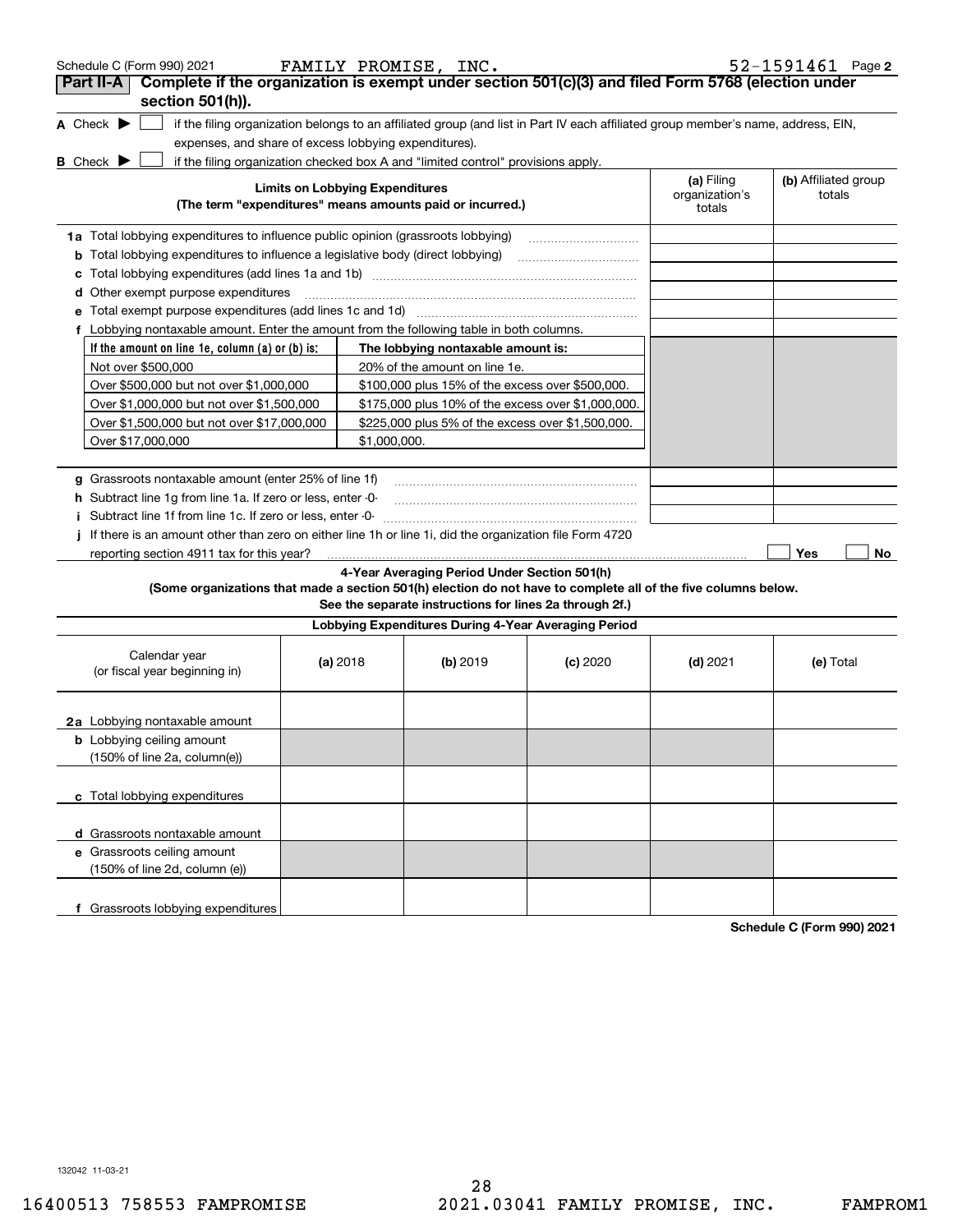### **Part II-B Complete if the organization is exempt under section 501(c)(3) and has NOT filed Form 5768 (election under section 501(h)).**

|         | For each "Yes" response on lines 1a through 1i below, provide in Part IV a detailed description                                                                                                                                     | (a)                     |                |     | (b)    |
|---------|-------------------------------------------------------------------------------------------------------------------------------------------------------------------------------------------------------------------------------------|-------------------------|----------------|-----|--------|
|         | of the lobbying activity.                                                                                                                                                                                                           | Yes                     | No             |     | Amount |
| 1.      | During the year, did the filing organization attempt to influence foreign, national, state, or                                                                                                                                      |                         |                |     |        |
|         | local legislation, including any attempt to influence public opinion on a legislative matter                                                                                                                                        |                         |                |     |        |
|         | or referendum, through the use of:                                                                                                                                                                                                  |                         |                |     |        |
|         |                                                                                                                                                                                                                                     | х<br>$\mathbf x$        |                |     |        |
|         | <b>b</b> Paid staff or management (include compensation in expenses reported on lines 1c through 1i)?                                                                                                                               |                         |                |     |        |
|         |                                                                                                                                                                                                                                     |                         | х              |     |        |
|         |                                                                                                                                                                                                                                     | $\mathbf X$             |                |     | 500.   |
|         | e Publications, or published or broadcast statements?                                                                                                                                                                               | $\overline{\mathbf{x}}$ |                |     | 500.   |
|         | f Grants to other organizations for lobbying purposes?                                                                                                                                                                              |                         | X              |     |        |
|         | g Direct contact with legislators, their staffs, government officials, or a legislative body?                                                                                                                                       | $\mathbf x$             |                |     | 500.   |
|         | h Rallies, demonstrations, seminars, conventions, speeches, lectures, or any similar means?                                                                                                                                         |                         | X              |     |        |
|         | <i>i</i> Other activities?                                                                                                                                                                                                          |                         | X              |     |        |
|         |                                                                                                                                                                                                                                     |                         |                |     | 1,500. |
|         | 2a Did the activities in line 1 cause the organization to be not described in section 501(c)(3)?                                                                                                                                    |                         | X              |     |        |
|         |                                                                                                                                                                                                                                     |                         |                |     |        |
|         | c If "Yes," enter the amount of any tax incurred by organization managers under section 4912                                                                                                                                        |                         |                |     |        |
|         | d If the filing organization incurred a section 4912 tax, did it file Form 4720 for this year?                                                                                                                                      |                         |                |     |        |
|         | Complete if the organization is exempt under section 501(c)(4), section 501(c)(5), or section<br>Part III-A                                                                                                                         |                         |                |     |        |
|         | $501(c)(6)$ .                                                                                                                                                                                                                       |                         |                |     |        |
|         |                                                                                                                                                                                                                                     |                         |                | Yes | No     |
| 1       | Were substantially all (90% or more) dues received nondeductible by members?                                                                                                                                                        |                         | 1.             |     |        |
| 2       | Did the organization make only in-house lobbying expenditures of \$2,000 or less?                                                                                                                                                   |                         | $\overline{2}$ |     |        |
| з       | Did the organization agree to carry over lobbying and political campaign activity expenditures from the prior year?<br>Part III-B Complete if the organization is exempt under section 501(c)(4), section 501(c)(5), or section     |                         | 3              |     |        |
|         | 501(c)(6) and if either (a) BOTH Part III-A, lines 1 and 2, are answered "No" OR (b) Part III-A, line 3, is                                                                                                                         |                         |                |     |        |
|         | answered "Yes."                                                                                                                                                                                                                     |                         |                |     |        |
| 1       |                                                                                                                                                                                                                                     |                         | 1              |     |        |
| 2       | Section 162(e) nondeductible lobbying and political expenditures (do not include amounts of political                                                                                                                               |                         |                |     |        |
|         | expenses for which the section 527(f) tax was paid).                                                                                                                                                                                |                         |                |     |        |
|         |                                                                                                                                                                                                                                     |                         | 2a             |     |        |
|         | <b>b</b> Carryover from last year manufactured and content to content the content of the content of the content of the content of the content of the content of the content of the content of the content of the content of the con |                         | 2b             |     |        |
| c       |                                                                                                                                                                                                                                     |                         | 2c             |     |        |
| з       | Aggregate amount reported in section 6033(e)(1)(A) notices of nondeductible section 162(e) dues                                                                                                                                     |                         | 3              |     |        |
| 4       | If notices were sent and the amount on line 2c exceeds the amount on line 3, what portion of the excess                                                                                                                             |                         |                |     |        |
|         | does the organization agree to carryover to the reasonable estimate of nondeductible lobbying and political                                                                                                                         |                         |                |     |        |
|         | expenditure next year?                                                                                                                                                                                                              |                         | 4              |     |        |
| 5       | Taxable amount of lobbying and political expenditures. See instructions                                                                                                                                                             |                         | 5              |     |        |
| Part IV | <b>Supplemental Information</b>                                                                                                                                                                                                     |                         |                |     |        |
|         | Provide the descriptions required for Part I-A, line 1; Part I-B, line 4; Part I-C, line 5; Part II-A (affiliated group list); Part II-A, lines 1 and 2 (See                                                                        |                         |                |     |        |
|         | instructions); and Part II-B, line 1. Also, complete this part for any additional information.                                                                                                                                      |                         |                |     |        |
|         | PART II-B, LINE 1, LOBBYING ACTIVITIES:                                                                                                                                                                                             |                         |                |     |        |
|         |                                                                                                                                                                                                                                     |                         |                |     |        |
|         | EXPENSES INCLUDE TRAVEL TO WASHINGTON DC TO ENGAGE WITH HUD AND USICH,                                                                                                                                                              |                         |                |     |        |

### STAFF TIME, AND MATERIALS.

**Schedule C (Form 990) 2021**

132043 11-03-21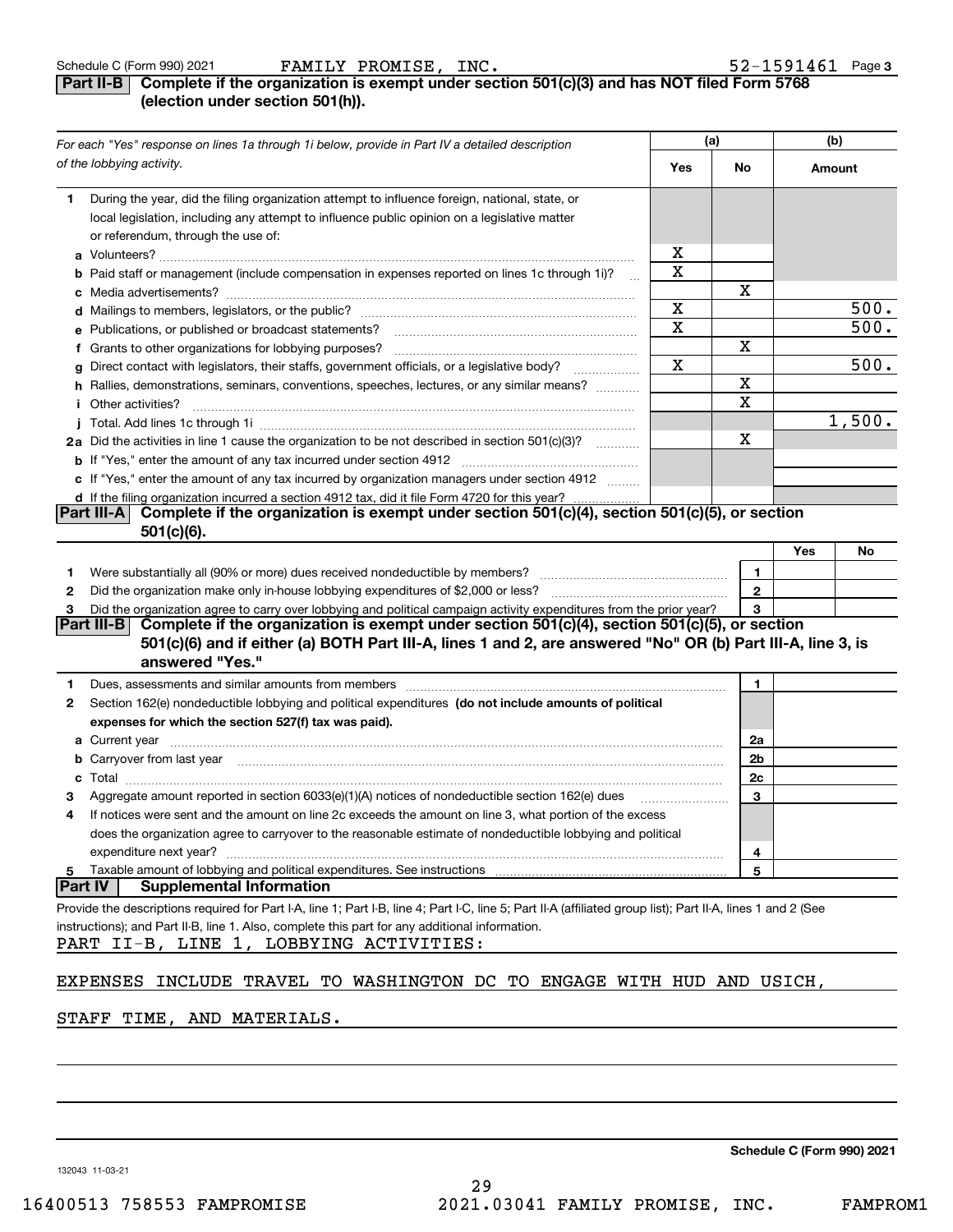|          |                                                                                                                  |                                                                                                             |                                                                                                                                                                                                                                                                          | OMB No. 1545-0047                                  |
|----------|------------------------------------------------------------------------------------------------------------------|-------------------------------------------------------------------------------------------------------------|--------------------------------------------------------------------------------------------------------------------------------------------------------------------------------------------------------------------------------------------------------------------------|----------------------------------------------------|
|          | <b>SCHEDULE D</b>                                                                                                |                                                                                                             | <b>Supplemental Financial Statements</b><br>Complete if the organization answered "Yes" on Form 990,                                                                                                                                                                     |                                                    |
|          | (Form 990)                                                                                                       |                                                                                                             | Part IV, line 6, 7, 8, 9, 10, 11a, 11b, 11c, 11d, 11e, 11f, 12a, or 12b.                                                                                                                                                                                                 |                                                    |
|          | Department of the Treasury<br>Internal Revenue Service                                                           |                                                                                                             | Attach to Form 990.<br>Go to www.irs.gov/Form990 for instructions and the latest information.                                                                                                                                                                            | Open to Public<br><b>Inspection</b>                |
|          | Name of the organization                                                                                         |                                                                                                             |                                                                                                                                                                                                                                                                          | <b>Employer identification number</b>              |
|          |                                                                                                                  | FAMILY PROMISE, INC.                                                                                        |                                                                                                                                                                                                                                                                          | 52-1591461                                         |
| Part I   |                                                                                                                  | organization answered "Yes" on Form 990, Part IV, line 6.                                                   | Organizations Maintaining Donor Advised Funds or Other Similar Funds or Accounts. Complete if the                                                                                                                                                                        |                                                    |
|          |                                                                                                                  |                                                                                                             | (a) Donor advised funds                                                                                                                                                                                                                                                  | (b) Funds and other accounts                       |
| 1.       |                                                                                                                  |                                                                                                             |                                                                                                                                                                                                                                                                          |                                                    |
| 2        |                                                                                                                  | Aggregate value of contributions to (during year)                                                           |                                                                                                                                                                                                                                                                          |                                                    |
| з        |                                                                                                                  | Aggregate value of grants from (during year)                                                                |                                                                                                                                                                                                                                                                          |                                                    |
| 4        |                                                                                                                  |                                                                                                             |                                                                                                                                                                                                                                                                          |                                                    |
| 5        | Did the organization inform all donors and donor advisors in writing that the assets held in donor advised funds |                                                                                                             |                                                                                                                                                                                                                                                                          |                                                    |
|          |                                                                                                                  |                                                                                                             |                                                                                                                                                                                                                                                                          | <b>No</b><br>Yes                                   |
| 6        |                                                                                                                  |                                                                                                             | Did the organization inform all grantees, donors, and donor advisors in writing that grant funds can be used only                                                                                                                                                        |                                                    |
|          |                                                                                                                  |                                                                                                             | for charitable purposes and not for the benefit of the donor or donor advisor, or for any other purpose conferring                                                                                                                                                       |                                                    |
|          | impermissible private benefit?                                                                                   |                                                                                                             |                                                                                                                                                                                                                                                                          | Yes<br>No                                          |
| Part II  |                                                                                                                  |                                                                                                             | Conservation Easements. Complete if the organization answered "Yes" on Form 990, Part IV, line 7.                                                                                                                                                                        |                                                    |
| 1        |                                                                                                                  | Purpose(s) of conservation easements held by the organization (check all that apply).                       |                                                                                                                                                                                                                                                                          |                                                    |
|          |                                                                                                                  | Preservation of land for public use (for example, recreation or education)<br>Protection of natural habitat | Preservation of a certified historic structure                                                                                                                                                                                                                           | Preservation of a historically important land area |
|          |                                                                                                                  | Preservation of open space                                                                                  |                                                                                                                                                                                                                                                                          |                                                    |
| 2        |                                                                                                                  |                                                                                                             | Complete lines 2a through 2d if the organization held a qualified conservation contribution in the form of a conservation easement on the last                                                                                                                           |                                                    |
|          | day of the tax year.                                                                                             |                                                                                                             |                                                                                                                                                                                                                                                                          | Held at the End of the Tax Year                    |
| a        |                                                                                                                  | Total number of conservation easements                                                                      |                                                                                                                                                                                                                                                                          | 2a                                                 |
| b        |                                                                                                                  | Total acreage restricted by conservation easements                                                          |                                                                                                                                                                                                                                                                          | 2b                                                 |
| с        |                                                                                                                  |                                                                                                             | Number of conservation easements on a certified historic structure included in (a) manufacture included in (a)                                                                                                                                                           | 2c                                                 |
| d        |                                                                                                                  |                                                                                                             | Number of conservation easements included in (c) acquired after 7/25/06, and not on a historic structure                                                                                                                                                                 |                                                    |
|          |                                                                                                                  |                                                                                                             | listed in the National Register [111] Marshall Register [11] Marshall Register [11] Marshall Register [11] Marshall Register [11] Marshall Register [11] Marshall Register [11] Marshall Register [11] Marshall Register [11]                                            | 2d                                                 |
| 3        |                                                                                                                  |                                                                                                             | Number of conservation easements modified, transferred, released, extinguished, or terminated by the organization during the tax                                                                                                                                         |                                                    |
|          | $year \blacktriangleright$                                                                                       |                                                                                                             |                                                                                                                                                                                                                                                                          |                                                    |
| 4        |                                                                                                                  | Number of states where property subject to conservation easement is located >                               |                                                                                                                                                                                                                                                                          |                                                    |
| 5        |                                                                                                                  | Does the organization have a written policy regarding the periodic monitoring, inspection, handling of      |                                                                                                                                                                                                                                                                          |                                                    |
|          |                                                                                                                  | violations, and enforcement of the conservation easements it holds?                                         |                                                                                                                                                                                                                                                                          | <b>No</b><br>Yes                                   |
| 6        |                                                                                                                  |                                                                                                             | Staff and volunteer hours devoted to monitoring, inspecting, handling of violations, and enforcing conservation easements during the year                                                                                                                                |                                                    |
| 7        |                                                                                                                  |                                                                                                             | Amount of expenses incurred in monitoring, inspecting, handling of violations, and enforcing conservation easements during the year                                                                                                                                      |                                                    |
|          | $\blacktriangleright$ \$                                                                                         |                                                                                                             |                                                                                                                                                                                                                                                                          |                                                    |
| 8        |                                                                                                                  |                                                                                                             | Does each conservation easement reported on line 2(d) above satisfy the requirements of section 170(h)(4)(B)(i)                                                                                                                                                          |                                                    |
|          |                                                                                                                  |                                                                                                             |                                                                                                                                                                                                                                                                          | Yes<br>No                                          |
| 9        |                                                                                                                  |                                                                                                             | In Part XIII, describe how the organization reports conservation easements in its revenue and expense statement and                                                                                                                                                      |                                                    |
|          |                                                                                                                  |                                                                                                             | balance sheet, and include, if applicable, the text of the footnote to the organization's financial statements that describes the                                                                                                                                        |                                                    |
|          |                                                                                                                  | organization's accounting for conservation easements.                                                       |                                                                                                                                                                                                                                                                          |                                                    |
| Part III |                                                                                                                  |                                                                                                             | Organizations Maintaining Collections of Art, Historical Treasures, or Other Similar Assets.                                                                                                                                                                             |                                                    |
|          |                                                                                                                  | Complete if the organization answered "Yes" on Form 990, Part IV, line 8.                                   |                                                                                                                                                                                                                                                                          |                                                    |
|          |                                                                                                                  |                                                                                                             | 1a If the organization elected, as permitted under FASB ASC 958, not to report in its revenue statement and balance sheet works                                                                                                                                          |                                                    |
|          |                                                                                                                  |                                                                                                             | of art, historical treasures, or other similar assets held for public exhibition, education, or research in furtherance of public                                                                                                                                        |                                                    |
|          |                                                                                                                  |                                                                                                             | service, provide in Part XIII the text of the footnote to its financial statements that describes these items.                                                                                                                                                           |                                                    |
|          |                                                                                                                  |                                                                                                             | b If the organization elected, as permitted under FASB ASC 958, to report in its revenue statement and balance sheet works of<br>art, historical treasures, or other similar assets held for public exhibition, education, or research in furtherance of public service, |                                                    |
|          |                                                                                                                  | provide the following amounts relating to these items:                                                      |                                                                                                                                                                                                                                                                          |                                                    |
|          | (i)                                                                                                              |                                                                                                             |                                                                                                                                                                                                                                                                          |                                                    |
|          |                                                                                                                  |                                                                                                             | (ii) Assets included in Form 990, Part X <b>manual construction control and construction</b> construction construction                                                                                                                                                   |                                                    |
| 2        |                                                                                                                  |                                                                                                             | If the organization received or held works of art, historical treasures, or other similar assets for financial gain, provide                                                                                                                                             |                                                    |
|          |                                                                                                                  | the following amounts required to be reported under FASB ASC 958 relating to these items:                   |                                                                                                                                                                                                                                                                          |                                                    |
| а        |                                                                                                                  |                                                                                                             |                                                                                                                                                                                                                                                                          |                                                    |
|          |                                                                                                                  |                                                                                                             |                                                                                                                                                                                                                                                                          | $\blacktriangleright$ s                            |

| LHA For Paperwork Reduction Act Notice, see the Instructions for Form 9 |
|-------------------------------------------------------------------------|
| 132051 10-28-21                                                         |

**For Paperwork Reduction Act Notice, see the Instructions for Form 990. Schedule D (Form 990) 2021**

30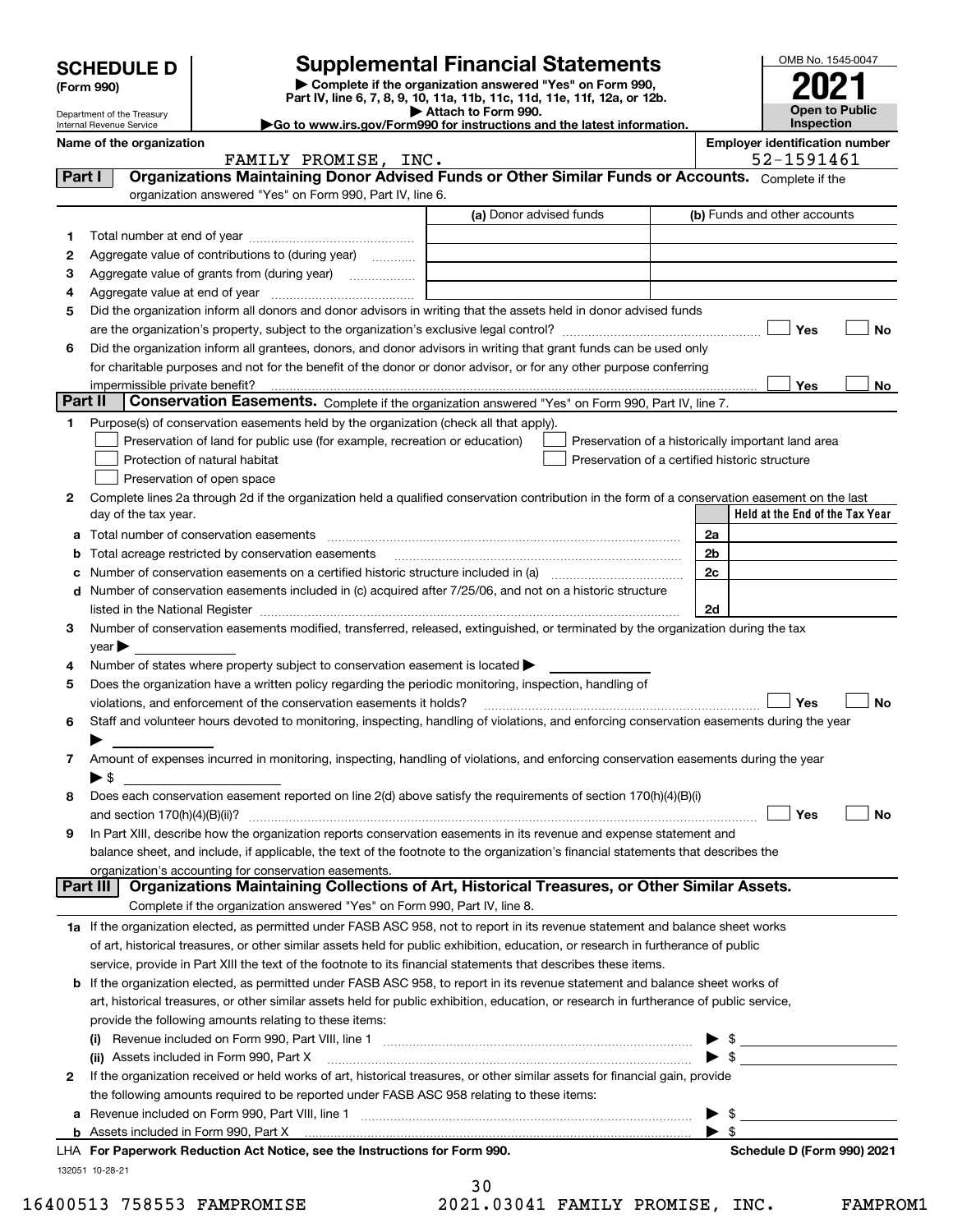|        | Schedule D (Form 990) 2021                                                                                                                                                                                                    | FAMILY PROMISE, INC.                    |   |                |                                                                                                                                                                                                                               |  |                                 |  | 52-1591461     | Page 2              |
|--------|-------------------------------------------------------------------------------------------------------------------------------------------------------------------------------------------------------------------------------|-----------------------------------------|---|----------------|-------------------------------------------------------------------------------------------------------------------------------------------------------------------------------------------------------------------------------|--|---------------------------------|--|----------------|---------------------|
|        | Organizations Maintaining Collections of Art, Historical Treasures, or Other Similar Assets (continued)<br>Part III                                                                                                           |                                         |   |                |                                                                                                                                                                                                                               |  |                                 |  |                |                     |
| 3      | Using the organization's acquisition, accession, and other records, check any of the following that make significant use of its<br>collection items (check all that apply):                                                   |                                         |   |                |                                                                                                                                                                                                                               |  |                                 |  |                |                     |
| a      | Public exhibition                                                                                                                                                                                                             |                                         | d |                | Loan or exchange program                                                                                                                                                                                                      |  |                                 |  |                |                     |
| b      | Scholarly research                                                                                                                                                                                                            |                                         | е |                | Other and the contract of the contract of the contract of the contract of the contract of the contract of the contract of the contract of the contract of the contract of the contract of the contract of the contract of the |  |                                 |  |                |                     |
| с      | Preservation for future generations                                                                                                                                                                                           |                                         |   |                |                                                                                                                                                                                                                               |  |                                 |  |                |                     |
| 4      | Provide a description of the organization's collections and explain how they further the organization's exempt purpose in Part XIII.                                                                                          |                                         |   |                |                                                                                                                                                                                                                               |  |                                 |  |                |                     |
| 5      | During the year, did the organization solicit or receive donations of art, historical treasures, or other similar assets                                                                                                      |                                         |   |                |                                                                                                                                                                                                                               |  |                                 |  |                |                     |
|        |                                                                                                                                                                                                                               |                                         |   |                |                                                                                                                                                                                                                               |  |                                 |  | Yes            | No                  |
|        | <b>Part IV</b><br>Escrow and Custodial Arrangements. Complete if the organization answered "Yes" on Form 990, Part IV, line 9, or                                                                                             |                                         |   |                |                                                                                                                                                                                                                               |  |                                 |  |                |                     |
|        | reported an amount on Form 990, Part X, line 21.                                                                                                                                                                              |                                         |   |                |                                                                                                                                                                                                                               |  |                                 |  |                |                     |
|        | 1a Is the organization an agent, trustee, custodian or other intermediary for contributions or other assets not included                                                                                                      |                                         |   |                |                                                                                                                                                                                                                               |  |                                 |  |                |                     |
|        |                                                                                                                                                                                                                               |                                         |   |                |                                                                                                                                                                                                                               |  |                                 |  | Yes            | No                  |
|        | b If "Yes," explain the arrangement in Part XIII and complete the following table:                                                                                                                                            |                                         |   |                |                                                                                                                                                                                                                               |  |                                 |  |                |                     |
|        |                                                                                                                                                                                                                               |                                         |   |                |                                                                                                                                                                                                                               |  |                                 |  | Amount         |                     |
| c      | Beginning balance material content contracts and all the content of the content of the content of the content of the content of the content of the content of the content of the content of the content of the content of the |                                         |   |                |                                                                                                                                                                                                                               |  | 1c                              |  |                |                     |
|        |                                                                                                                                                                                                                               |                                         |   |                |                                                                                                                                                                                                                               |  | 1d                              |  |                |                     |
| е      | Distributions during the year measurement contains and all the state of the state of the state of the state of                                                                                                                |                                         |   |                |                                                                                                                                                                                                                               |  | 1e                              |  |                |                     |
| Ť.     |                                                                                                                                                                                                                               |                                         |   |                |                                                                                                                                                                                                                               |  | 1f                              |  |                |                     |
|        | 2a Did the organization include an amount on Form 990, Part X, line 21, for escrow or custodial account liability?                                                                                                            |                                         |   |                |                                                                                                                                                                                                                               |  |                                 |  | Yes            | No                  |
| Part V | b If "Yes," explain the arrangement in Part XIII. Check here if the explanation has been provided on Part XIII                                                                                                                |                                         |   |                |                                                                                                                                                                                                                               |  |                                 |  |                |                     |
|        | Endowment Funds. Complete if the organization answered "Yes" on Form 990, Part IV, line 10.                                                                                                                                   | (a) Current year                        |   | (b) Prior year | (c) Two years back $\vert$ (d) Three years back $\vert$                                                                                                                                                                       |  |                                 |  |                | (e) Four years back |
|        |                                                                                                                                                                                                                               |                                         |   |                |                                                                                                                                                                                                                               |  |                                 |  |                |                     |
|        | 1a Beginning of year balance                                                                                                                                                                                                  |                                         |   |                |                                                                                                                                                                                                                               |  |                                 |  |                |                     |
| b      |                                                                                                                                                                                                                               |                                         |   |                |                                                                                                                                                                                                                               |  |                                 |  |                |                     |
|        | Net investment earnings, gains, and losses                                                                                                                                                                                    |                                         |   |                |                                                                                                                                                                                                                               |  |                                 |  |                |                     |
|        | Grants or scholarships                                                                                                                                                                                                        |                                         |   |                |                                                                                                                                                                                                                               |  |                                 |  |                |                     |
|        | e Other expenditures for facilities                                                                                                                                                                                           |                                         |   |                |                                                                                                                                                                                                                               |  |                                 |  |                |                     |
|        | and programs                                                                                                                                                                                                                  |                                         |   |                |                                                                                                                                                                                                                               |  |                                 |  |                |                     |
| Ť.     |                                                                                                                                                                                                                               |                                         |   |                |                                                                                                                                                                                                                               |  |                                 |  |                |                     |
| g      | End of year balance                                                                                                                                                                                                           |                                         |   |                |                                                                                                                                                                                                                               |  |                                 |  |                |                     |
| 2      | Provide the estimated percentage of the current year end balance (line 1g, column (a)) held as:                                                                                                                               |                                         |   |                |                                                                                                                                                                                                                               |  |                                 |  |                |                     |
| а<br>b | Board designated or quasi-endowment<br>Permanent endowment $\blacktriangleright$                                                                                                                                              | %                                       | % |                |                                                                                                                                                                                                                               |  |                                 |  |                |                     |
| c      | Term endowment $\blacktriangleright$                                                                                                                                                                                          | %                                       |   |                |                                                                                                                                                                                                                               |  |                                 |  |                |                     |
|        | The percentages on lines 2a, 2b, and 2c should equal 100%.                                                                                                                                                                    |                                         |   |                |                                                                                                                                                                                                                               |  |                                 |  |                |                     |
|        | 3a Are there endowment funds not in the possession of the organization that are held and administered for the organization                                                                                                    |                                         |   |                |                                                                                                                                                                                                                               |  |                                 |  |                |                     |
|        | by:                                                                                                                                                                                                                           |                                         |   |                |                                                                                                                                                                                                                               |  |                                 |  |                | Yes<br>No           |
|        | (i)                                                                                                                                                                                                                           |                                         |   |                |                                                                                                                                                                                                                               |  |                                 |  | 3a(i)          |                     |
|        |                                                                                                                                                                                                                               |                                         |   |                |                                                                                                                                                                                                                               |  |                                 |  | 3a(ii)         |                     |
|        |                                                                                                                                                                                                                               |                                         |   |                |                                                                                                                                                                                                                               |  |                                 |  | 3b             |                     |
| 4      | Describe in Part XIII the intended uses of the organization's endowment funds.                                                                                                                                                |                                         |   |                |                                                                                                                                                                                                                               |  |                                 |  |                |                     |
|        | Land, Buildings, and Equipment.<br>Part VI                                                                                                                                                                                    |                                         |   |                |                                                                                                                                                                                                                               |  |                                 |  |                |                     |
|        | Complete if the organization answered "Yes" on Form 990, Part IV, line 11a. See Form 990, Part X, line 10.                                                                                                                    |                                         |   |                |                                                                                                                                                                                                                               |  |                                 |  |                |                     |
|        | Description of property                                                                                                                                                                                                       | (a) Cost or other<br>basis (investment) |   | basis (other)  | (b) Cost or other                                                                                                                                                                                                             |  | (c) Accumulated<br>depreciation |  | (d) Book value |                     |
|        |                                                                                                                                                                                                                               |                                         |   |                |                                                                                                                                                                                                                               |  |                                 |  |                |                     |
| b      |                                                                                                                                                                                                                               |                                         |   |                |                                                                                                                                                                                                                               |  |                                 |  |                |                     |
| c      | Leasehold improvements                                                                                                                                                                                                        |                                         |   |                | 751,548.                                                                                                                                                                                                                      |  | 751,548.                        |  |                | υ.                  |
|        |                                                                                                                                                                                                                               |                                         |   |                | 479,950.                                                                                                                                                                                                                      |  | 431,600.                        |  |                | 48,350.             |
|        |                                                                                                                                                                                                                               |                                         |   |                | 45,140.                                                                                                                                                                                                                       |  | 45,140.                         |  |                | υ.                  |
|        |                                                                                                                                                                                                                               |                                         |   |                |                                                                                                                                                                                                                               |  |                                 |  |                | 48,350.             |

**Schedule D (Form 990) 2021**

132052 10-28-21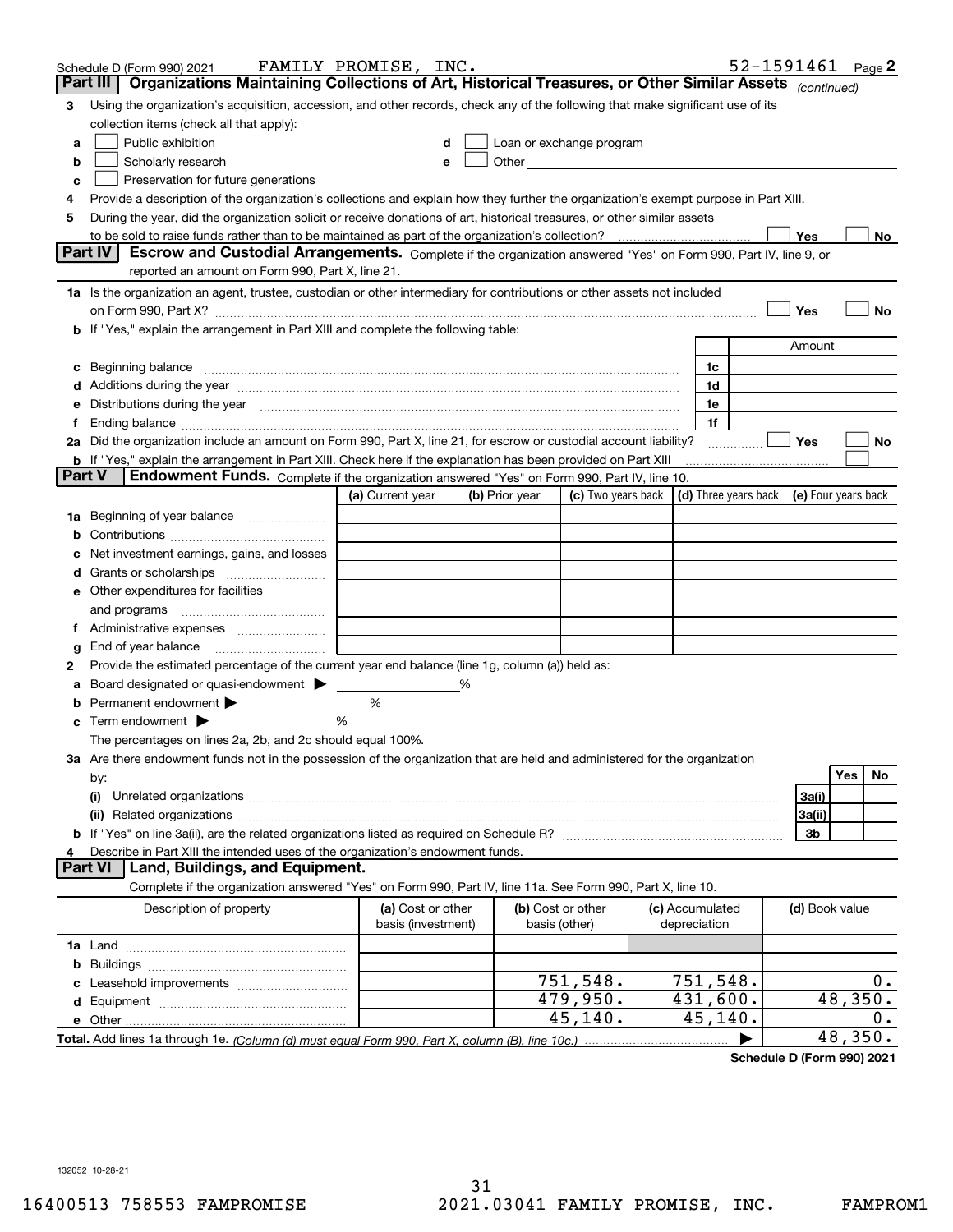| Schedule D (Form 990) 2021 |                                                 | FAMILY PROMISE, | INC. | 52-1591461 | Page |
|----------------------------|-------------------------------------------------|-----------------|------|------------|------|
|                            | <b>Part VII</b> Investments - Other Securities. |                 |      |            |      |

Complete if the organization answered "Yes" on Form 990, Part IV, line 11b. See Form 990, Part X, line 12.

| (a) Description of security or category (including name of security)                          | (b) Book value | (c) Method of valuation: Cost or end-of-year market value |
|-----------------------------------------------------------------------------------------------|----------------|-----------------------------------------------------------|
| (1) Financial derivatives                                                                     |                |                                                           |
| (2) Closely held equity interests                                                             |                |                                                           |
| $(3)$ Other                                                                                   |                |                                                           |
| (A)                                                                                           |                |                                                           |
| (B)                                                                                           |                |                                                           |
| (C)                                                                                           |                |                                                           |
| (D)                                                                                           |                |                                                           |
| (E)                                                                                           |                |                                                           |
| (F)                                                                                           |                |                                                           |
| (G)                                                                                           |                |                                                           |
| (H)                                                                                           |                |                                                           |
| <b>Total.</b> (Col. (b) must equal Form 990, Part X, col. (B) line 12.) $\blacktriangleright$ |                |                                                           |

### **Part VIII Investments - Program Related.**

Complete if the organization answered "Yes" on Form 990, Part IV, line 11c. See Form 990, Part X, line 13.

| (a) Description of investment                                    | (b) Book value | (c) Method of valuation: Cost or end-of-year market value |
|------------------------------------------------------------------|----------------|-----------------------------------------------------------|
| (1)                                                              |                |                                                           |
| (2)                                                              |                |                                                           |
| (3)                                                              |                |                                                           |
| (4)                                                              |                |                                                           |
| $\frac{1}{2}$                                                    |                |                                                           |
| (6)                                                              |                |                                                           |
| (7)                                                              |                |                                                           |
| (8)                                                              |                |                                                           |
| (9)                                                              |                |                                                           |
| Total. (Col. (b) must equal Form 990, Part X, col. (B) line 13.) |                |                                                           |

### **Part IX Other Assets.**

Complete if the organization answered "Yes" on Form 990, Part IV, line 11d. See Form 990, Part X, line 15.

| (a) Description                     | (b) Book value |
|-------------------------------------|----------------|
| (1)                                 |                |
| (2)                                 |                |
| (3)                                 |                |
| (4)                                 |                |
| (5)                                 |                |
| (6)                                 |                |
| (7)                                 |                |
| (8)                                 |                |
| (9)                                 |                |
|                                     |                |
| <b>Other Liabilities.</b><br>Part X |                |

**1.(a)** Description of liability **Book value** Book value Book value Book value Book value Complete if the organization answered "Yes" on Form 990, Part IV, line 11e or 11f. See Form 990, Part X, line 25. (1)Federal income taxes (2)(3)(4)(5) (6)(7)(8)(9) $\blacktriangleright$ 

**Total.**  *(Column (b) must equal Form 990, Part X, col. (B) line 25.)* 

**2.**Liability for uncertain tax positions. In Part XIII, provide the text of the footnote to the organization's financial statements that reports the organization's liability for uncertain tax positions under FASB ASC 740. Check here if the text of the footnote has been provided in Part XIII

 $\boxed{\text{X}}$ 

**Schedule D (Form 990) 2021**

132053 10-28-21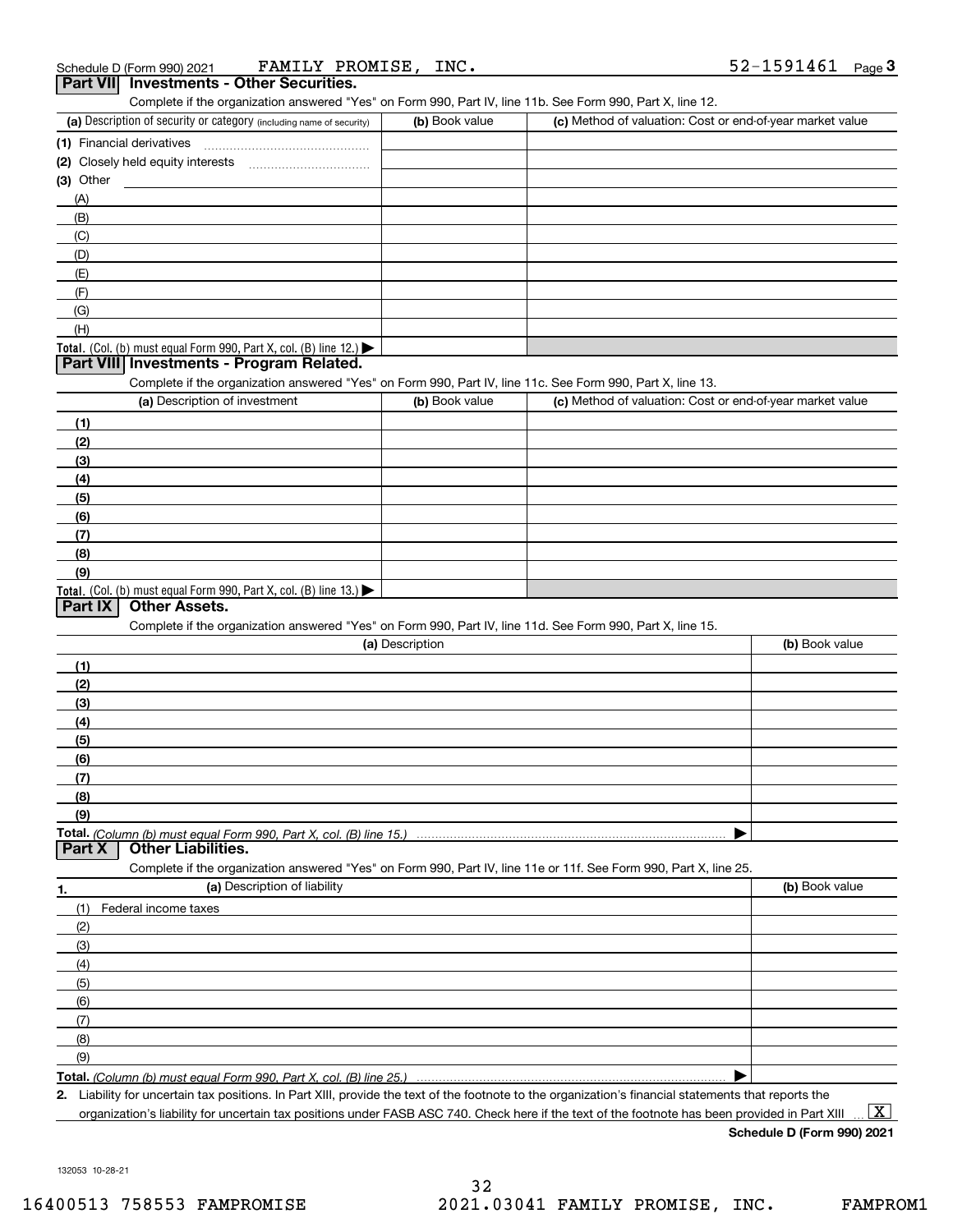|    | FAMILY PROMISE, INC.<br>Schedule D (Form 990) 2021                                                                                                                                                                                  |                |            |                         | 52-1591461<br>Page 4          |  |  |  |
|----|-------------------------------------------------------------------------------------------------------------------------------------------------------------------------------------------------------------------------------------|----------------|------------|-------------------------|-------------------------------|--|--|--|
|    | Reconciliation of Revenue per Audited Financial Statements With Revenue per Return.<br>Part XI                                                                                                                                      |                |            |                         |                               |  |  |  |
|    | Complete if the organization answered "Yes" on Form 990, Part IV, line 12a.                                                                                                                                                         |                |            |                         |                               |  |  |  |
| 1. | Total revenue, gains, and other support per audited financial statements                                                                                                                                                            |                |            | $\blacksquare$          | 6,883,354.                    |  |  |  |
| 2  | Amounts included on line 1 but not on Form 990, Part VIII, line 12:                                                                                                                                                                 |                |            |                         |                               |  |  |  |
| a  |                                                                                                                                                                                                                                     | 2a             | 251,953.   |                         |                               |  |  |  |
| b  |                                                                                                                                                                                                                                     | 2 <sub>b</sub> | 148,109.   |                         |                               |  |  |  |
|    |                                                                                                                                                                                                                                     | 2 <sub>c</sub> |            |                         |                               |  |  |  |
| d  | Other (Describe in Part XIII.) <b>Construction (Construction Construction</b> Chemical Construction Chemical Chemical Chemical Chemical Chemical Chemical Chemical Chemical Chemical Chemical Chemical Chemical Chemical Chemical C | 2d             | $-25,084.$ |                         |                               |  |  |  |
| е  | Add lines 2a through 2d                                                                                                                                                                                                             |                |            | 2e                      | $\frac{374,978.}{6,508,376.}$ |  |  |  |
| 3  |                                                                                                                                                                                                                                     |                |            | $\overline{\mathbf{3}}$ |                               |  |  |  |
| 4  | Amounts included on Form 990, Part VIII, line 12, but not on line 1:                                                                                                                                                                |                |            |                         |                               |  |  |  |
| a  |                                                                                                                                                                                                                                     | 4a             |            |                         |                               |  |  |  |
|    | Other (Describe in Part XIII.) <b>2006</b> 2006 2010 2010 2010 2010 2011 2012 2013 2014 2014 2015 2016 2017 2018 2019 2016 2017 2018 2019 2016 2017 2018 2019 2016 2017 2018 2019 2018 2019 2019 2016 2017 2018 2019 2018 2019 2019 | 4 <sub>b</sub> |            |                         |                               |  |  |  |
|    | c Add lines 4a and 4b                                                                                                                                                                                                               |                | 4c         | 0.                      |                               |  |  |  |
|    |                                                                                                                                                                                                                                     | 5              | 6,508,376. |                         |                               |  |  |  |
|    | Part XII   Reconciliation of Expenses per Audited Financial Statements With Expenses per Return.                                                                                                                                    |                |            |                         |                               |  |  |  |
|    | Complete if the organization answered "Yes" on Form 990, Part IV, line 12a.                                                                                                                                                         |                |            |                         |                               |  |  |  |
| 1  | Total expenses and losses per audited financial statements [11] [11] Total expenses and losses per audited financial statements [11] [11] Total expenses and losses per audited financial statements                                |                |            | $\blacksquare$          | 6, 585, 835.                  |  |  |  |
| 2  | Amounts included on line 1 but not on Form 990, Part IX, line 25:                                                                                                                                                                   |                |            |                         |                               |  |  |  |
| a  |                                                                                                                                                                                                                                     | 2a             | 148,109.   |                         |                               |  |  |  |
| b  | Prior year adjustments manufactured and contract and contract and contract and contract and contract and contract and contract and contract and contract and contract and contract and contract and contract and contract and       | 2 <sub>b</sub> |            |                         |                               |  |  |  |
|    | Other losses                                                                                                                                                                                                                        | 2c             |            |                         |                               |  |  |  |
|    |                                                                                                                                                                                                                                     | 2d             | $-25,013.$ |                         |                               |  |  |  |
| e  | Add lines 2a through 2d <b>must be a constructed as the constant of the constant of the constant of the construction</b>                                                                                                            |                |            | 2e                      | 123,096.                      |  |  |  |
| з  | Subtract line 2e from line 1 <b>manufacture contract and contract line 2e</b> from line 1                                                                                                                                           |                |            | 3                       | 6,462,739.                    |  |  |  |
| 4  |                                                                                                                                                                                                                                     |                |            |                         |                               |  |  |  |
|    | Amounts included on Form 990, Part IX, line 25, but not on line 1:                                                                                                                                                                  |                |            |                         |                               |  |  |  |
| a  | Investment expenses not included on Form 990, Part VIII, line 7b [1000000000000000000000000000000000                                                                                                                                | 4a             |            |                         |                               |  |  |  |
|    | Other (Describe in Part XIII.)                                                                                                                                                                                                      | 4 <sub>b</sub> |            |                         |                               |  |  |  |
|    | Add lines 4a and 4b                                                                                                                                                                                                                 |                |            | 4c                      | 0.                            |  |  |  |
| 5  |                                                                                                                                                                                                                                     |                |            | 5                       | 6,462,739.                    |  |  |  |
|    | Part XIII Supplemental Information.                                                                                                                                                                                                 |                |            |                         |                               |  |  |  |

FAMILY PROMICE, INC. **52-1591461** P.M.

Provide the descriptions required for Part II, lines 3, 5, and 9; Part III, lines 1a and 4; Part IV, lines 1b and 2b; Part V, line 4; Part X, line 2; Part XI, lines 2d and 4b; and Part XII, lines 2d and 4b. Also complete this part to provide any additional information.

PART X, LINE 2:

THE ORGANIZATION IS A NOT-FOR-PROFIT ORGANIZATION THAT IS EXEMPT FROM

INCOME TAXES UNDER SECTION 501(C)(3) OF THE INTERNAL REVENUE CODE AND,

ACCORDINGLY, IS NOT LIABLE FOR FEDERAL AND STATE INCOME TAXES.

THE ORGANIZATION FOLLOWS STANDARDS THAT PROVIDE CLARIFICATION ON

ACCOUNTING FOR UNCERTAINTY IN INCOME TAXES RECOGNIZED IN THE

ORGANIZATION'S FINANCIAL STATEMENTS. THE GUIDANCE PRESCRIBES A

RECOGNITION THRESHOLD AND MEASUREMENT ATTRIBUTE FOR THE RECOGNITION AND

MEASUREMENT OF A TAX POSITION TAKEN OR EXPECTED TO BE TAKEN IN A TAX

RETURN, AND ALSO PROVIDES GUIDANCE ON DE-RECOGNITION, CLASSIFICATION,

INTEREST AND PENALTIES, DISCLOSURE AND TRANSITION. NO INTEREST AND

33

132054 10-28-21

16400513 758553 FAMPROMISE 2021.03041 FAMILY PROMISE, INC. FAMPROM1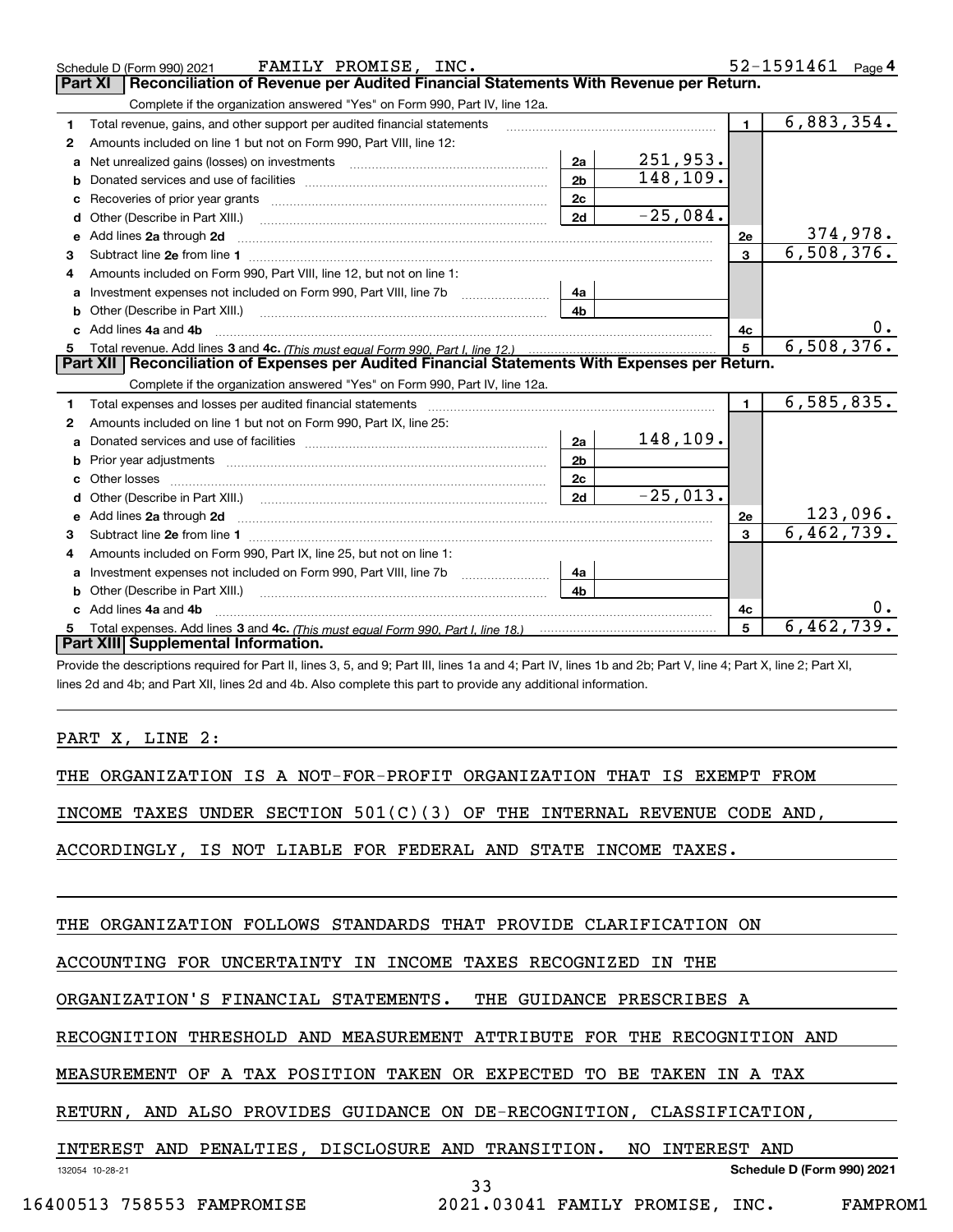| Schedule D (Form 990) 2021 FAMILY PROMISE, INC.<br><b>Part XIII Supplemental Information</b> (continued) | $52 - 1591461$ Page 5 |
|----------------------------------------------------------------------------------------------------------|-----------------------|
| PENALTIES WERE RECORDED DURING THE YEAR ENDED DECEMBER 31, 2021. AT                                      |                       |
| DECEMBER 31, 2021, THERE ARE NO SIGNIFICANT INCOME TAX UNCERTANTIES THAT                                 |                       |
| ARE EXPECTED TO HAVE A MATERIAL IMPACT ON THE ORGANIZATION'S FINANCIAL                                   |                       |
| STATEMENTS.                                                                                              |                       |
|                                                                                                          |                       |
| PART XI, LINE 2D - OTHER ADJUSTMENTS:                                                                    |                       |
| INVESTMENT FEES                                                                                          | $-16$ , 104.          |
| LOSS ON DISPOSAL OF FIXED ASSETS                                                                         | $-8,980$ .            |
| TOTAL TO SCHEDULE D, PART XI, LINE 2D                                                                    | $-25,084.$            |
|                                                                                                          |                       |
| PART XII, LINE 2D - OTHER ADJUSTMENTS:                                                                   |                       |
| INVESTMENT FEES                                                                                          | $-16$ , 104.          |
| LOSS ON DISPOSAL OF FIXED ASSET                                                                          | $-8$ ,980.            |
| BAD DEBT EXPENSE                                                                                         | 71.                   |
| TOTAL TO SCHEDULE D, PART XII, LINE 2D                                                                   | $-25,013.$            |
|                                                                                                          |                       |
|                                                                                                          |                       |
|                                                                                                          |                       |
|                                                                                                          |                       |
|                                                                                                          |                       |
|                                                                                                          |                       |
|                                                                                                          |                       |
|                                                                                                          |                       |
|                                                                                                          |                       |
|                                                                                                          |                       |
|                                                                                                          |                       |
|                                                                                                          |                       |

**Schedule D (Form 990) 2021**

132055 10-28-21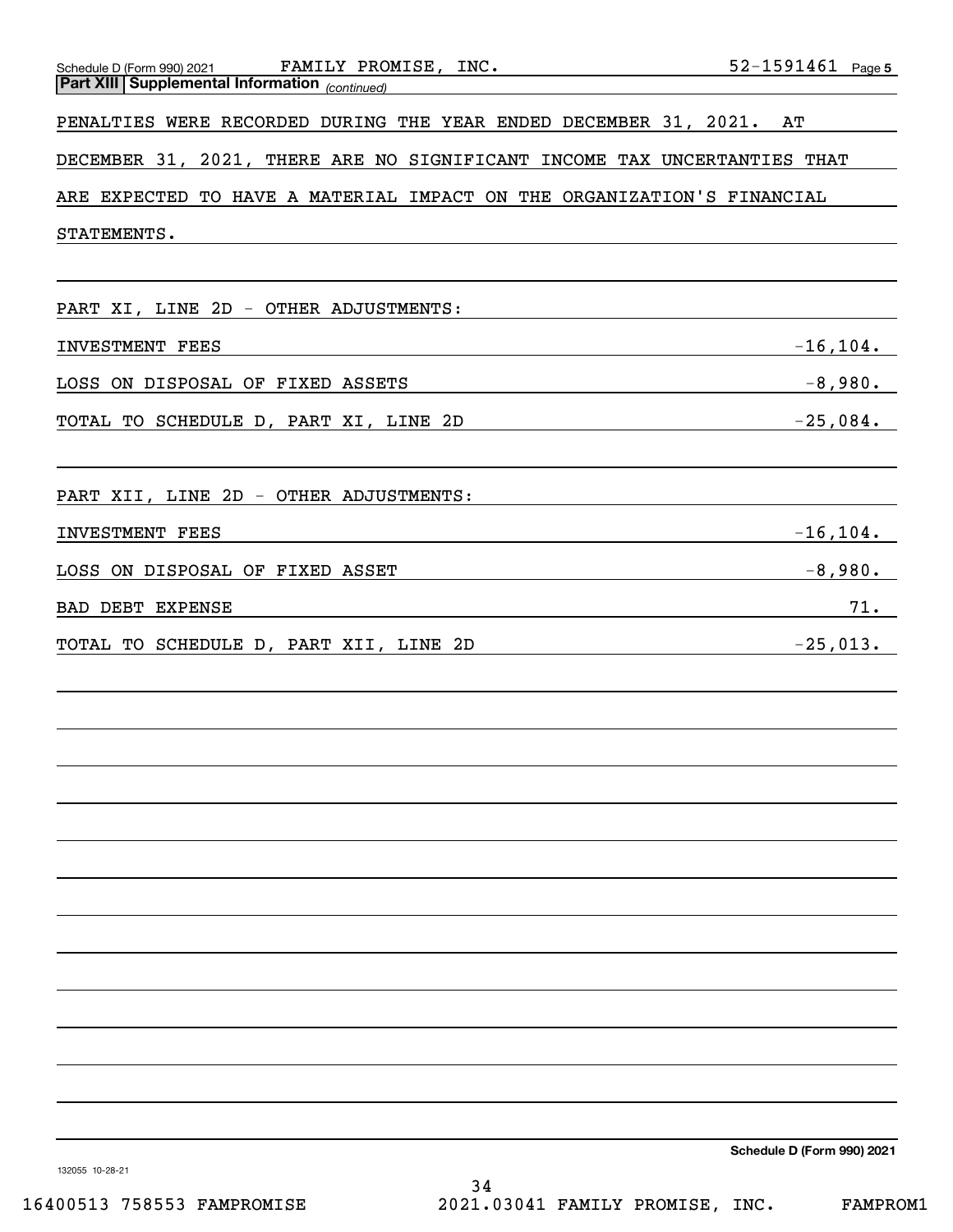| <b>SCHEDULE I</b>                                                                                                                                                                                                                                                                    |                                                                                                                                       | <b>Grants and Other Assistance to Organizations,</b> |                                                       |                                        |                                                                |                                          | OMB No. 1545-0047                                   |  |
|--------------------------------------------------------------------------------------------------------------------------------------------------------------------------------------------------------------------------------------------------------------------------------------|---------------------------------------------------------------------------------------------------------------------------------------|------------------------------------------------------|-------------------------------------------------------|----------------------------------------|----------------------------------------------------------------|------------------------------------------|-----------------------------------------------------|--|
| (Form 990)                                                                                                                                                                                                                                                                           | Governments, and Individuals in the United States<br>Complete if the organization answered "Yes" on Form 990, Part IV, line 21 or 22. |                                                      |                                                       |                                        |                                                                |                                          |                                                     |  |
| Department of the Treasury                                                                                                                                                                                                                                                           |                                                                                                                                       |                                                      | Attach to Form 990.                                   |                                        |                                                                |                                          | <b>Open to Public</b>                               |  |
| Internal Revenue Service                                                                                                                                                                                                                                                             |                                                                                                                                       |                                                      | Go to www.irs.gov/Form990 for the latest information. |                                        |                                                                |                                          | Inspection                                          |  |
| Name of the organization<br>FAMILY PROMISE, INC.                                                                                                                                                                                                                                     |                                                                                                                                       |                                                      |                                                       |                                        |                                                                |                                          | <b>Employer identification number</b><br>52-1591461 |  |
| Part I<br><b>General Information on Grants and Assistance</b>                                                                                                                                                                                                                        |                                                                                                                                       |                                                      |                                                       |                                        |                                                                |                                          |                                                     |  |
| Does the organization maintain records to substantiate the amount of the grants or assistance, the grantees' eligibility for the grants or assistance, and the selection<br>$\mathbf 1$                                                                                              |                                                                                                                                       |                                                      |                                                       |                                        |                                                                |                                          |                                                     |  |
| criteria used to award the grants or assistance?                                                                                                                                                                                                                                     |                                                                                                                                       |                                                      |                                                       |                                        |                                                                |                                          | $\sqrt{X}$ Yes<br>l No                              |  |
| Describe in Part IV the organization's procedures for monitoring the use of grant funds in the United States.<br>$\mathbf{2}$                                                                                                                                                        |                                                                                                                                       |                                                      |                                                       |                                        |                                                                |                                          |                                                     |  |
| Grants and Other Assistance to Domestic Organizations and Domestic Governments. Complete if the organization answered "Yes" on Form 990, Part IV, line 21, for any<br>Part II<br>recipient that received more than \$5,000. Part II can be duplicated if additional space is needed. |                                                                                                                                       |                                                      |                                                       |                                        |                                                                |                                          |                                                     |  |
| 1 (a) Name and address of organization<br>or government                                                                                                                                                                                                                              | $(b)$ EIN                                                                                                                             | (c) IRC section<br>(if applicable)                   | (d) Amount of<br>cash grant                           | (e) Amount of<br>noncash<br>assistance | (f) Method of<br>valuation (book,<br>FMV, appraisal,<br>other) | (g) Description of<br>noncash assistance | (h) Purpose of grant<br>or assistance               |  |
|                                                                                                                                                                                                                                                                                      |                                                                                                                                       |                                                      |                                                       |                                        |                                                                |                                          | FBH PREVENTION & SHELTER                            |  |
| FAMILY PROMISE IN ANOKA COUNTY                                                                                                                                                                                                                                                       |                                                                                                                                       |                                                      |                                                       |                                        |                                                                |                                          | DIVERSION GRANT/GRANTS                              |  |
| 14515 NOWTHEN BLVD NW                                                                                                                                                                                                                                                                |                                                                                                                                       |                                                      |                                                       |                                        |                                                                |                                          | FROM FAMILY PROMISE                                 |  |
| RAMSEY, MN 55303                                                                                                                                                                                                                                                                     | $27 - 1151848$ 501(C)3                                                                                                                |                                                      | 8,500                                                 | $\mathbf{0}$ .                         |                                                                |                                          | NATIONAL EVENTS                                     |  |
|                                                                                                                                                                                                                                                                                      |                                                                                                                                       |                                                      |                                                       |                                        |                                                                |                                          | SYNCHRONY SHELTER                                   |  |
| FAMILY PROMISE OF ATHENS                                                                                                                                                                                                                                                             |                                                                                                                                       |                                                      |                                                       |                                        |                                                                |                                          | DIVERSION/BELK POS                                  |  |
| PO BOX 581                                                                                                                                                                                                                                                                           |                                                                                                                                       |                                                      |                                                       |                                        |                                                                |                                          | GRANT/GRANTS FROM FAMILY                            |  |
| ATHENS, GA 30603                                                                                                                                                                                                                                                                     | $57 - 1154361$ 501(C)3                                                                                                                |                                                      | 59,550                                                | $\mathbf{0}$                           |                                                                |                                          | PROMISE NATIONAL                                    |  |
| FAMILY PROMISE OF AUGUSTA                                                                                                                                                                                                                                                            |                                                                                                                                       |                                                      |                                                       |                                        |                                                                |                                          |                                                     |  |
| 2177 CENTRAL AVENUE                                                                                                                                                                                                                                                                  |                                                                                                                                       |                                                      |                                                       |                                        |                                                                |                                          | BELK POS GRANT/INNOVATION                           |  |
| AUGUSTA, GA 30904                                                                                                                                                                                                                                                                    | $58 - 2279801$ 501(C) 3                                                                                                               |                                                      | 9,050                                                 | 0.                                     |                                                                |                                          | TECHNOLOGY                                          |  |
|                                                                                                                                                                                                                                                                                      |                                                                                                                                       |                                                      |                                                       |                                        |                                                                |                                          |                                                     |  |
| FAMILY PROMISE OF BEAUFORT COUNTY                                                                                                                                                                                                                                                    |                                                                                                                                       |                                                      |                                                       |                                        |                                                                |                                          | BELK POS GRANT/COVID-19                             |  |
| 181 BLUFFTON ROAD                                                                                                                                                                                                                                                                    |                                                                                                                                       |                                                      |                                                       |                                        |                                                                |                                          | <b>PREVENTION INNOVATION</b>                        |  |
| BLUFFTON, SC 29910                                                                                                                                                                                                                                                                   | $20 - 5647589$ 501(C)3                                                                                                                |                                                      | 6,550                                                 | 0.                                     |                                                                |                                          | <b>GRANT</b>                                        |  |
|                                                                                                                                                                                                                                                                                      |                                                                                                                                       |                                                      |                                                       |                                        |                                                                |                                          | COVID-19 PREVENTION                                 |  |
| FAMILY PROMISE OF BERGEN COUNTY                                                                                                                                                                                                                                                      |                                                                                                                                       |                                                      |                                                       |                                        |                                                                |                                          | <b>INNOVATION GRANT/NJ</b>                          |  |
| 100 DAYTON STREET                                                                                                                                                                                                                                                                    |                                                                                                                                       |                                                      |                                                       |                                        |                                                                |                                          | PANDEMIC RELIEF                                     |  |
| RIDGEWOOD, NJ 07450                                                                                                                                                                                                                                                                  | $22 - 2853599$ 501(C)3                                                                                                                |                                                      | 24,000                                                | $\mathbf{0}$                           |                                                                |                                          | FUNDS/HURRICANE RELIEF                              |  |
|                                                                                                                                                                                                                                                                                      |                                                                                                                                       |                                                      |                                                       |                                        |                                                                |                                          | FBH PREVENTION & SHELTER                            |  |
| FAMILY PROMISE OF BERKS COUNTY                                                                                                                                                                                                                                                       |                                                                                                                                       |                                                      |                                                       |                                        |                                                                |                                          | DIVERSION GRANT/GRANTS                              |  |
| 325 N. 5TH STREET #1                                                                                                                                                                                                                                                                 |                                                                                                                                       |                                                      |                                                       |                                        |                                                                |                                          | FROM FAMILY PROMISE                                 |  |
| READING, PA 19601                                                                                                                                                                                                                                                                    | $20 - 4557683$ 501(C)3                                                                                                                |                                                      | 11,000                                                | $\mathbf{0}$                           |                                                                |                                          | NATIONAL EVENTS                                     |  |
| Enter total number of section 501(c)(3) and government organizations listed in the line 1 table<br>2                                                                                                                                                                                 |                                                                                                                                       |                                                      |                                                       |                                        |                                                                |                                          | 77.                                                 |  |
| 3                                                                                                                                                                                                                                                                                    |                                                                                                                                       |                                                      |                                                       |                                        |                                                                |                                          |                                                     |  |
|                                                                                                                                                                                                                                                                                      |                                                                                                                                       |                                                      |                                                       |                                        |                                                                |                                          |                                                     |  |

**For Paperwork Reduction Act Notice, see the Instructions for Form 990. Schedule I (Form 990) 2021** LHA

SEE PART IV FOR COLUMN (H) DESCRIPTIONS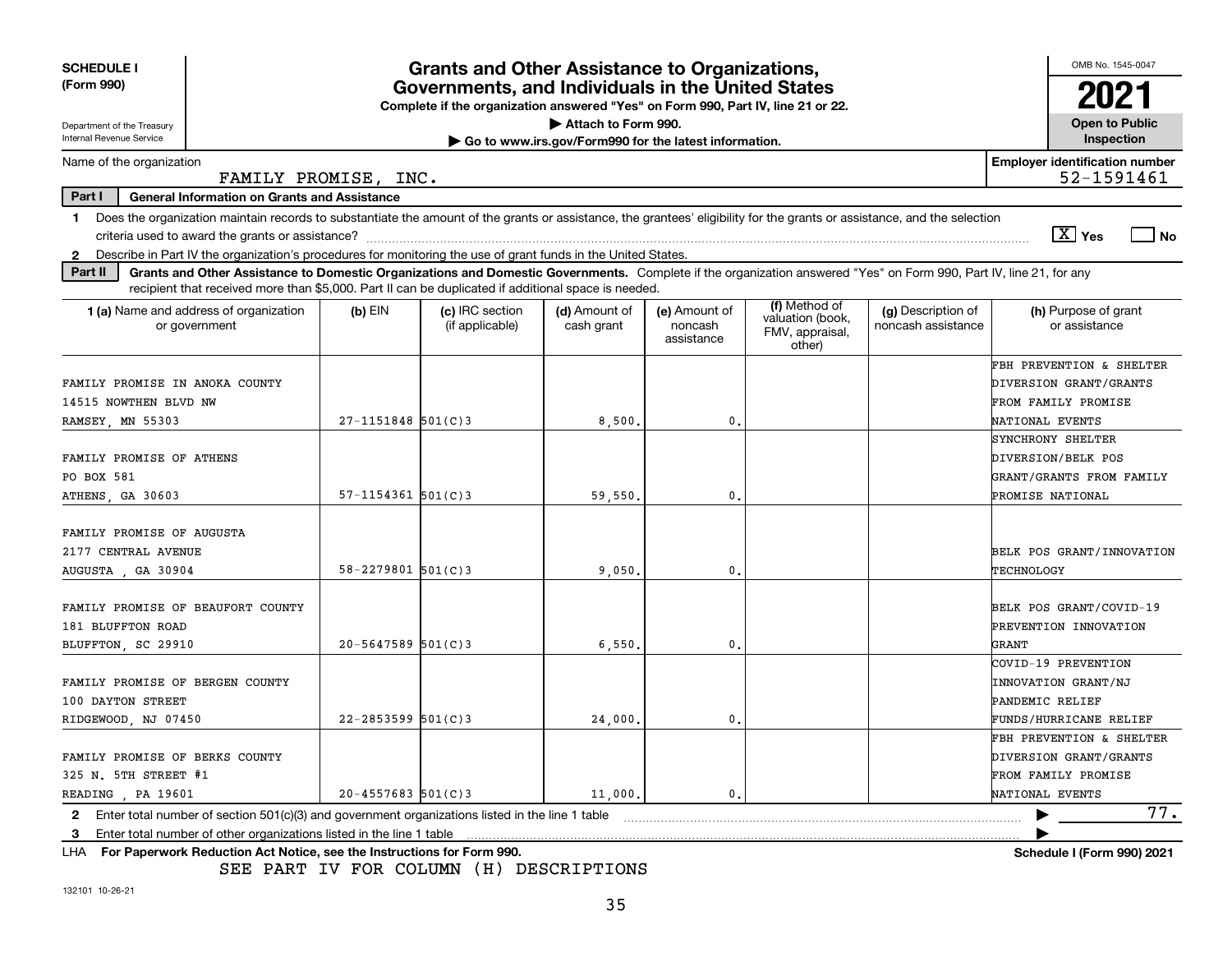#### Schedule I (Form 990) **FAMILY PROMISE, INC.** 52-1591461 <sub>Page 1</sub>

| (a) Name and address of<br>organization or government | $(b)$ EIN                | (c) IRC section<br>if applicable | (d) Amount of<br>cash grant | (e) Amount of<br>noncash | (f) Method of<br>valuation       | (g) Description of<br>non-cash assistance | (h) Purpose of grant<br>or assistance |
|-------------------------------------------------------|--------------------------|----------------------------------|-----------------------------|--------------------------|----------------------------------|-------------------------------------------|---------------------------------------|
|                                                       |                          |                                  |                             | assistance               | (book, FMV,<br>appraisal, other) |                                           |                                       |
|                                                       |                          |                                  |                             |                          |                                  |                                           | BELK POS GRANT/GRANTS                 |
| FAMILY PROMISE OF BLOUNT COUNTY                       |                          |                                  |                             |                          |                                  |                                           | FROM FAMILY PROMISE                   |
| PO BOX 4457                                           |                          |                                  |                             |                          |                                  |                                           | NATIONAL EVENTS/FBH                   |
| MARYVILLE, TN 37802                                   | $26 - 1457703$ 501(C) 3  |                                  | 16,550.                     | 0.                       |                                  |                                           | PREVENTION & SHELTER                  |
| FAMILY PROMISE OF BRADLEY COUNTY                      |                          |                                  |                             |                          |                                  |                                           | BELK POS GRANT/FBH                    |
| PO BOX 5703                                           |                          |                                  |                             |                          |                                  |                                           | <b>PREVENTION &amp; SHELTER</b>       |
| CLEVELAND, TN 37320                                   | $27 - 2074609$ 501(C)3   |                                  | 14,050.                     | 0.                       |                                  |                                           | <b>DIVERSION GRANT</b>                |
|                                                       |                          |                                  |                             |                          |                                  |                                           | BELK POS GRANT/COVID-19               |
| FAMILY PROMISE OF BREVARD, INC.                       |                          |                                  |                             |                          |                                  |                                           | PREVENTION INNOVATION                 |
| PO BOX 562666                                         |                          |                                  |                             |                          |                                  |                                           | GRANT/GRANTS TO                       |
| ROCKLEDGE, FL 32956                                   | $33 - 1170962$ 501(C) 3  |                                  | 7,050.                      | 0.                       |                                  |                                           | AFFILIATES - OTHER                    |
|                                                       |                          |                                  |                             |                          |                                  |                                           |                                       |
| FAMILY PROMISE OF BUTLER COUNTY                       |                          |                                  |                             |                          |                                  |                                           |                                       |
| PO BOX 95                                             |                          |                                  |                             |                          |                                  |                                           | FBH PREVENTION & SHELTER              |
| HAMILTON, OH 45011                                    | $47 - 2155537$ $501(C)3$ |                                  | 10,000                      | $\mathbf{0}$             |                                  |                                           | DIVERSION GRANT                       |
|                                                       |                          |                                  |                             |                          |                                  |                                           | COVID-19 PREVENTION                   |
| FAMILY PROMISE OF CLARK COUNTY                        |                          |                                  |                             |                          |                                  |                                           | <b>INNOVATION GRANT/FBH</b>           |
| PO BOX 873308                                         |                          |                                  |                             |                          |                                  |                                           | <b>PREVENTION &amp; SHELTER</b>       |
| VANCOUVER, WA 98687                                   | $81 - 4632218$ 501(C)3   |                                  | 11,000                      | 0.                       |                                  |                                           | DIVERSION GRANT/GRANTS                |
|                                                       |                          |                                  |                             |                          |                                  |                                           | BELK POS GRANT/INNOVATION             |
| FAMILY PROMISE OF DAVIE COUNTY                        |                          |                                  |                             |                          |                                  |                                           | TECHNOLOGY/GRANTS FROM                |
| 129 LIBERTY CIRCLE                                    |                          |                                  |                             |                          |                                  |                                           | FAMILY PROMISE NATIONAL               |
| MOCKSVILLE, NC 27028                                  | $81 - 1096297$ 501(C)3   |                                  | 9,550                       | 0.                       |                                  |                                           | <b>EVENTS</b>                         |
|                                                       |                          |                                  |                             |                          |                                  |                                           | BELK POS GRANT/GROW WITH              |
| FAMILY PROMISE OF GAINESVILLE                         |                          |                                  |                             |                          |                                  |                                           | GOOGLE/GRANTS FROM FAMILY             |
| PO BOX 5189                                           |                          |                                  |                             |                          |                                  |                                           | PROMISE NATIONAL EVENTS               |
| GAINESVILLE, FL 32627                                 | $59 - 3414493$ $501(C)3$ |                                  | 7,050.                      | 0.                       |                                  |                                           |                                       |
| FAMILY PROMISE OF GALLATIN VALLEY,                    |                          |                                  |                             |                          |                                  |                                           |                                       |
| INC. - PO BOX 475 - BOZEMAN, MT                       |                          |                                  |                             |                          |                                  |                                           | PETS WITH A PROMISE                   |
| 59771                                                 | $11 - 3739588$ 501(C) 3  |                                  | 12,655.                     | $\mathbf{0}$             |                                  |                                           | GRANT/FBH HOUSING GRANT               |
|                                                       |                          |                                  |                             |                          |                                  |                                           |                                       |
| FAMILY PROMISE OF GENESEE COUNTY                      |                          |                                  |                             |                          |                                  |                                           |                                       |
| PO BOX 4519                                           |                          |                                  |                             |                          |                                  |                                           | FBH PREVENTION & SHELTER              |
| FLINT, MI 48504                                       | $36 - 4747380$ 501(C)3   |                                  | 7,500.                      | $\mathbf{0}$ .           |                                  |                                           | <b>DIVERSION GRANT</b>                |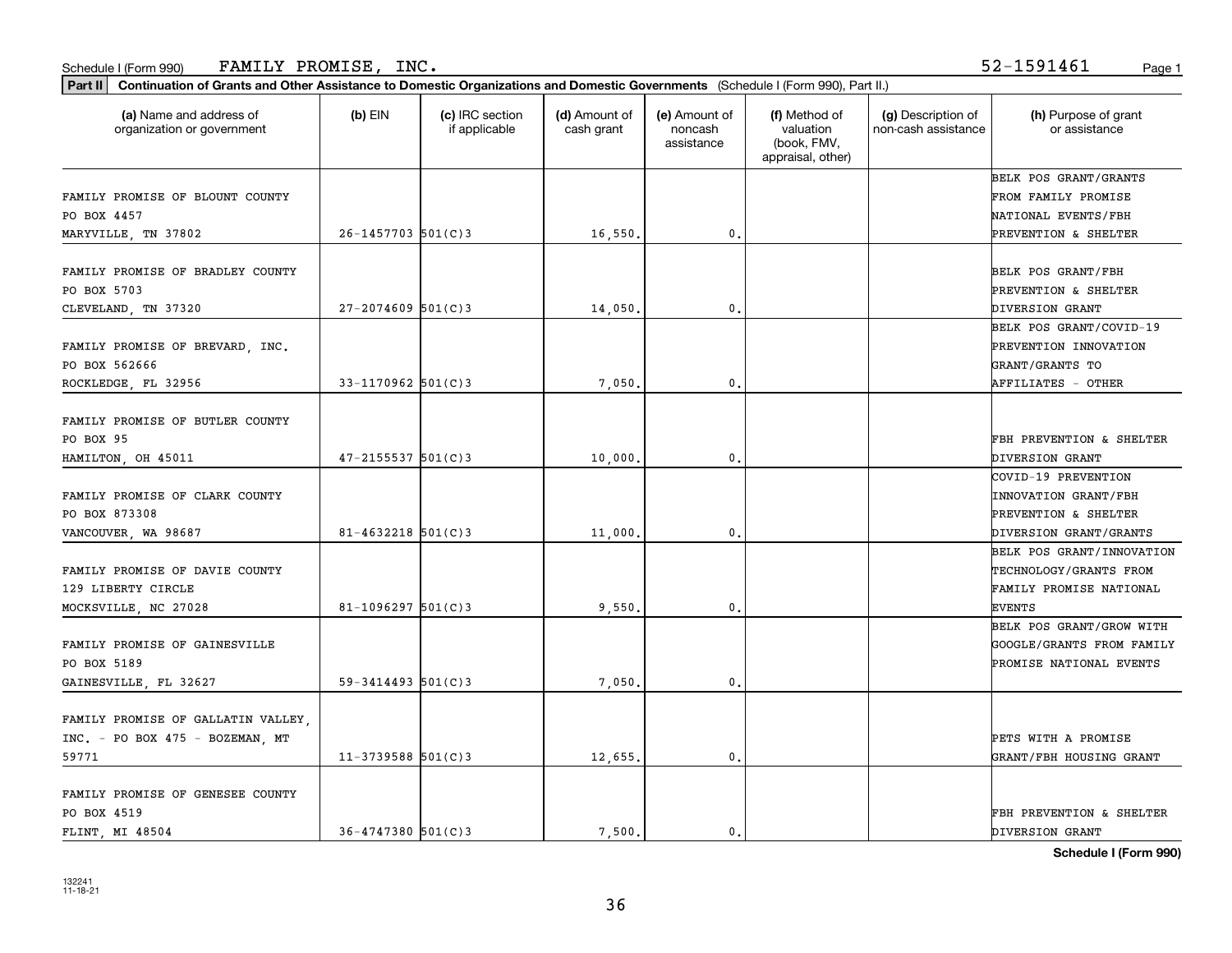| Part II   Continuation of Grants and Other Assistance to Domestic Organizations and Domestic Governments (Schedule I (Form 990), Part II.) |                          |                                  |                             |                                        |                                                                |                                           |                                          |  |
|--------------------------------------------------------------------------------------------------------------------------------------------|--------------------------|----------------------------------|-----------------------------|----------------------------------------|----------------------------------------------------------------|-------------------------------------------|------------------------------------------|--|
| (a) Name and address of<br>organization or government                                                                                      | $(b)$ EIN                | (c) IRC section<br>if applicable | (d) Amount of<br>cash grant | (e) Amount of<br>noncash<br>assistance | (f) Method of<br>valuation<br>(book, FMV,<br>appraisal, other) | (g) Description of<br>non-cash assistance | (h) Purpose of grant<br>or assistance    |  |
| FAMILY PROMISE OF GREATER                                                                                                                  |                          |                                  |                             |                                        |                                                                |                                           |                                          |  |
| CHATTANOOGA - 1184 BALDWIN ST -                                                                                                            |                          |                                  |                             |                                        |                                                                |                                           | BELK POS GRANT/INNOVATION                |  |
| CHATTANOOGA, TN 37403                                                                                                                      | $31 - 1529222$ $501(C)3$ |                                  | 9,050.                      | $\mathfrak{o}$ .                       |                                                                |                                           | TECHNOLOGY                               |  |
|                                                                                                                                            |                          |                                  |                             |                                        |                                                                |                                           |                                          |  |
| FAMILY PROMISE OF GREATER                                                                                                                  |                          |                                  |                             |                                        |                                                                |                                           |                                          |  |
| CLEVELAND $-3470$ E 152ND ST $-$                                                                                                           |                          |                                  |                             |                                        |                                                                |                                           |                                          |  |
| CLEVELAND, OH 44120                                                                                                                        | $34-1598710$ 501(C)3     |                                  | 15,000                      | $\mathbf{0}$ .                         |                                                                |                                           | FBH HOUSING GRANT                        |  |
| FAMILY PROMISE OF GREATER HELENA                                                                                                           |                          |                                  |                             |                                        |                                                                |                                           |                                          |  |
| PO BOX 939                                                                                                                                 |                          |                                  |                             |                                        |                                                                |                                           | FBH PREVENTION & SHELTER                 |  |
| HELENA, MT 59624                                                                                                                           | $27 - 2482216$ 501(C)3   |                                  | 10,000.                     | $\mathfrak{o}$ .                       |                                                                |                                           | DIVERSION GRANT                          |  |
|                                                                                                                                            |                          |                                  |                             |                                        |                                                                |                                           |                                          |  |
| FAMILY PROMISE OF GREATER ORLANDO                                                                                                          |                          |                                  |                             |                                        |                                                                |                                           | BELK POS GRANT/GRANTS                    |  |
| 1000 CLAY STREET                                                                                                                           |                          |                                  |                             |                                        |                                                                |                                           | FROM FAMILY PROMISE                      |  |
| WINTER PARK, FL 32789                                                                                                                      | $59 - 3679904$ 501(C)3   |                                  | 6,050.                      | $\mathbf{0}$                           |                                                                |                                           | NATIONAL EVENTS                          |  |
|                                                                                                                                            |                          |                                  |                             |                                        |                                                                |                                           |                                          |  |
| FAMILY PROMISE OF GREATER ROANOKE                                                                                                          |                          |                                  |                             |                                        |                                                                |                                           | FBH PREVENTION & SHELTER                 |  |
| 37 E CLAY ST                                                                                                                               | $54 - 1868833$ $501(C)3$ |                                  |                             | $\mathfrak o$ .                        |                                                                |                                           | DIVERSION GRANT/BELK POS<br><b>GRANT</b> |  |
| SALEM, VA 24153                                                                                                                            |                          |                                  | 14,050.                     |                                        |                                                                |                                           | GRANTS FROM FAMILY                       |  |
| FAMILY PROMISE OF GREATER WICHITA                                                                                                          |                          |                                  |                             |                                        |                                                                |                                           | PROMISE NATIONAL                         |  |
| 401 N. EMPORIA                                                                                                                             |                          |                                  |                             |                                        |                                                                |                                           | EVENTS/HUMI FAMILY                       |  |
| WICHITA, KS 67202                                                                                                                          | $47 - 5491118$ $501(C)3$ |                                  | 5,500                       | $\mathfrak{o}$ .                       |                                                                |                                           | PROMISE NATIONAL MATCHING                |  |
|                                                                                                                                            |                          |                                  |                             |                                        |                                                                |                                           |                                          |  |
| FAMILY PROMISE OF HENDRICKS COUNTY                                                                                                         |                          |                                  |                             |                                        |                                                                |                                           |                                          |  |
| 238 N VINE ST                                                                                                                              |                          |                                  |                             |                                        |                                                                |                                           |                                          |  |
| PLAINFIELD, IN 46168                                                                                                                       | $46 - 1733831$ 501(C)3   |                                  | 15,000.                     | $\mathfrak{o}$ .                       |                                                                |                                           | FBH HOUSING GRANT                        |  |
|                                                                                                                                            |                          |                                  |                             |                                        |                                                                |                                           |                                          |  |
| FAMILY PROMISE OF HUDSON<br>PO BOX 3701                                                                                                    |                          |                                  |                             |                                        |                                                                |                                           | HURRICANE RELIEF/NJ                      |  |
| JERSEY CITY, NJ 07302                                                                                                                      | $81 - 0773421$ 501(C)3   |                                  | 31,500.                     | $\mathbf{0}$                           |                                                                |                                           | PANDEMIC RELIEF FUNDS                    |  |
|                                                                                                                                            |                          |                                  |                             |                                        |                                                                |                                           |                                          |  |
| FAMILY PROMISE OF HUNTERDON COUNTY                                                                                                         |                          |                                  |                             |                                        |                                                                |                                           |                                          |  |
| 8 BARTLES CORNER RD STE 11                                                                                                                 |                          |                                  |                             |                                        |                                                                |                                           |                                          |  |
| FLEMINGTON, NJ 08822                                                                                                                       | $22 - 3049800$ 501(C)3   |                                  | 20,000.                     | $\mathbf{0}$ .                         |                                                                |                                           | NJ PANDEMIC RELIEF FUNDS                 |  |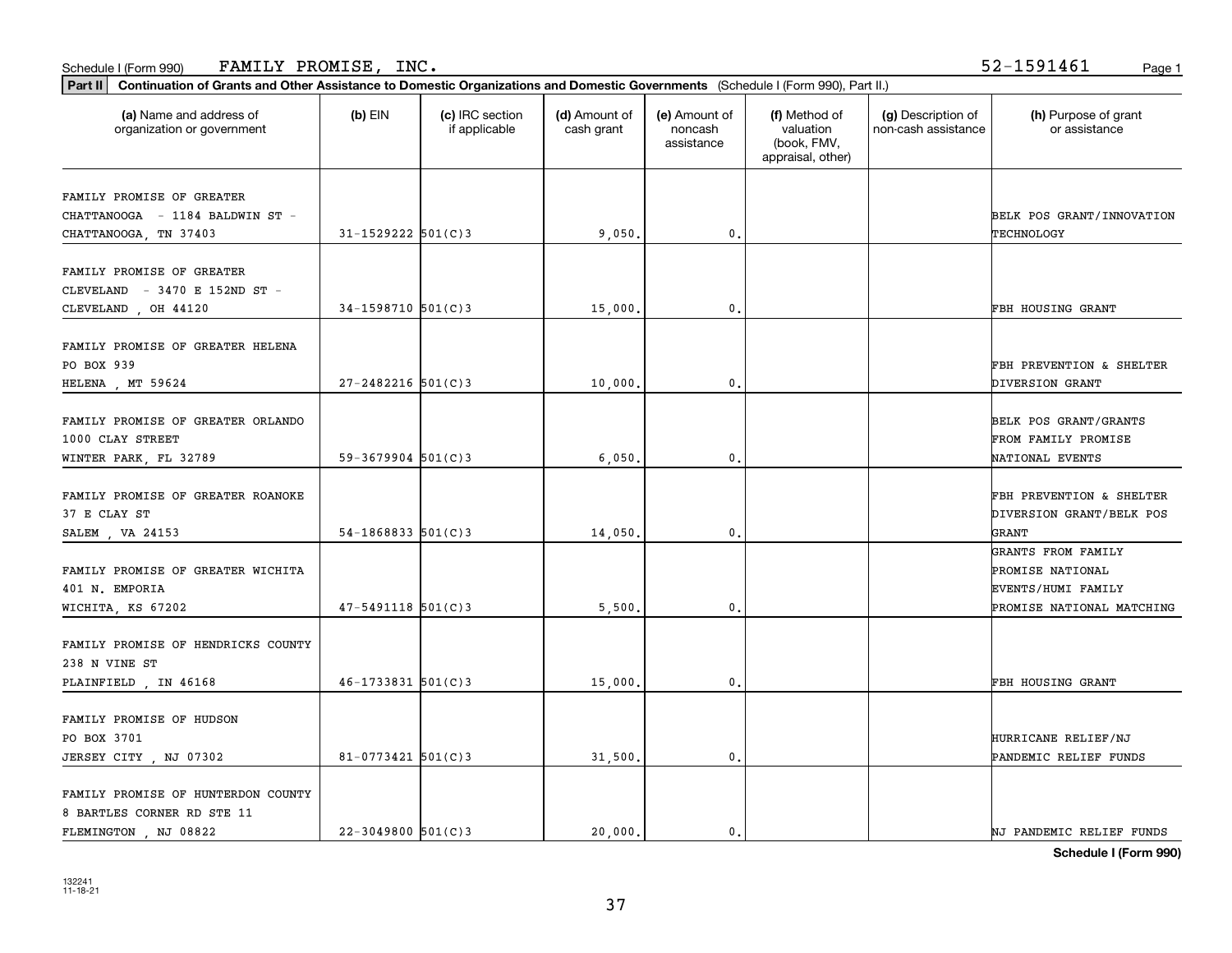| Part II   Continuation of Grants and Other Assistance to Domestic Organizations and Domestic Governments (Schedule I (Form 990), Part II.) |                         |                                  |                             |                                        |                                                                |                                           |                                                       |
|--------------------------------------------------------------------------------------------------------------------------------------------|-------------------------|----------------------------------|-----------------------------|----------------------------------------|----------------------------------------------------------------|-------------------------------------------|-------------------------------------------------------|
| (a) Name and address of<br>organization or government                                                                                      | $(b)$ EIN               | (c) IRC section<br>if applicable | (d) Amount of<br>cash grant | (e) Amount of<br>noncash<br>assistance | (f) Method of<br>valuation<br>(book, FMV,<br>appraisal, other) | (g) Description of<br>non-cash assistance | (h) Purpose of grant<br>or assistance                 |
| FAMILY PROMISE OF IRVING                                                                                                                   |                         |                                  |                             |                                        |                                                                |                                           |                                                       |
| 315 W 3RD ST                                                                                                                               |                         |                                  |                             |                                        |                                                                |                                           | BELK POS GRANT/INNOVATION                             |
| IRVING, TX 75060                                                                                                                           | $80 - 0630564$ 501(C)3  |                                  | 7,500.                      | 0.                                     |                                                                |                                           | TECHNOLOGY                                            |
|                                                                                                                                            |                         |                                  |                             |                                        |                                                                |                                           |                                                       |
| FAMILY PROMISE OF JACKSONVILLE<br>PO BOX 40363                                                                                             |                         |                                  |                             |                                        |                                                                |                                           | BELK POS GRANT/FBH<br><b>PREVENTION &amp; SHELTER</b> |
| JACKSONVILLE, FL 32203                                                                                                                     | $59 - 3685470$ 501(C) 3 |                                  | 11,550.                     | 0.                                     |                                                                |                                           | DIVERSION GRANT                                       |
|                                                                                                                                            |                         |                                  |                             |                                        |                                                                |                                           |                                                       |
| FAMILY PROMISE OF LAURENS COUNTY                                                                                                           |                         |                                  |                             |                                        |                                                                |                                           | BELK POS GRANT/FBH                                    |
| PO BOX 1608                                                                                                                                |                         |                                  |                             |                                        |                                                                |                                           | PREVENTION & SHELTER                                  |
| LAURENS, SC 29360                                                                                                                          | $82-0935712$ 501(C)3    |                                  | 14,050.                     | 0.                                     |                                                                |                                           | DIVERSION GRANT                                       |
|                                                                                                                                            |                         |                                  |                             |                                        |                                                                |                                           |                                                       |
| FAMILY PROMISE OF LAWRENCE                                                                                                                 |                         |                                  |                             |                                        |                                                                |                                           |                                                       |
| PO BOX 266                                                                                                                                 |                         |                                  |                             |                                        |                                                                |                                           |                                                       |
| LAWRENCE, KS 66044                                                                                                                         | $26 - 2709610$ 501(C)3  |                                  | 11,250.                     | $\mathbf{0}$                           |                                                                |                                           | FBH HOUSING GRANT                                     |
| FAMILY PROMISE OF LEHIGH VALLEY                                                                                                            |                         |                                  |                             |                                        |                                                                |                                           | COVID-19 PREVENTION<br><b>INNOVATION GRANT/FBH</b>    |
| 1346 W. HAMILTON STREET                                                                                                                    |                         |                                  |                             |                                        |                                                                |                                           | PREVENTION & SHELTER                                  |
| ALLENTOWN, PA 18102                                                                                                                        | $47 - 4401737$ 501(C)3  |                                  | 11,875.                     | 0.                                     |                                                                |                                           | DIVERSION GRANT                                       |
|                                                                                                                                            |                         |                                  |                             |                                        |                                                                |                                           |                                                       |
| FAMILY PROMISE OF LINN COUNTY                                                                                                              |                         |                                  |                             |                                        |                                                                |                                           |                                                       |
| 610 31ST STREET SE                                                                                                                         |                         |                                  |                             |                                        |                                                                |                                           | FBH PREVENTION & SHELTER                              |
| CEDAR RAPIDS, IA 52403                                                                                                                     | $27 - 3296139$ 501(C)3  |                                  | 10,000                      | 0.                                     |                                                                |                                           | DIVERSION GRANT                                       |
|                                                                                                                                            |                         |                                  |                             |                                        |                                                                |                                           |                                                       |
| FAMILY PROMISE OF MISSOULA                                                                                                                 |                         |                                  |                             |                                        |                                                                |                                           |                                                       |
| 202 BROOKS ST                                                                                                                              |                         |                                  |                             |                                        |                                                                |                                           | SYNCHRONY SHELTER                                     |
| MISSOULA, MT 59801                                                                                                                         | $27-3168018$ 501(C)3    |                                  | 50,000.                     | 0.                                     |                                                                |                                           | DIVERSION                                             |
| FAMILY PROMISE OF METROWEST                                                                                                                |                         |                                  |                             |                                        |                                                                |                                           |                                                       |
| 6 MULLIGAN ST                                                                                                                              |                         |                                  |                             |                                        |                                                                |                                           | FBH PREVENTION & SHELTER                              |
| NATICK, MA 01760                                                                                                                           | $20 - 5963640$ 501(C)3  |                                  | 10,000.                     | $\mathbf{0}$                           |                                                                |                                           | DIVERSION GRANT                                       |
|                                                                                                                                            |                         |                                  |                             |                                        |                                                                |                                           | <b>INNOVATION</b>                                     |
| FAMILY PROMISE OF MONTCO PA                                                                                                                |                         |                                  |                             |                                        |                                                                |                                           | TECHNOLOGY/GRANTS FROM                                |
| 31 S SPRING GARDEN ST                                                                                                                      |                         |                                  |                             |                                        |                                                                |                                           | FAMILY PROMISE NATIONAL                               |
| AMBLER, PA 19002                                                                                                                           | $22 - 2708420$ 501(C)3  |                                  | 8,500.                      | $\mathbf{0}$ .                         |                                                                |                                           | EVENTS/GROW WITH GOOGLE                               |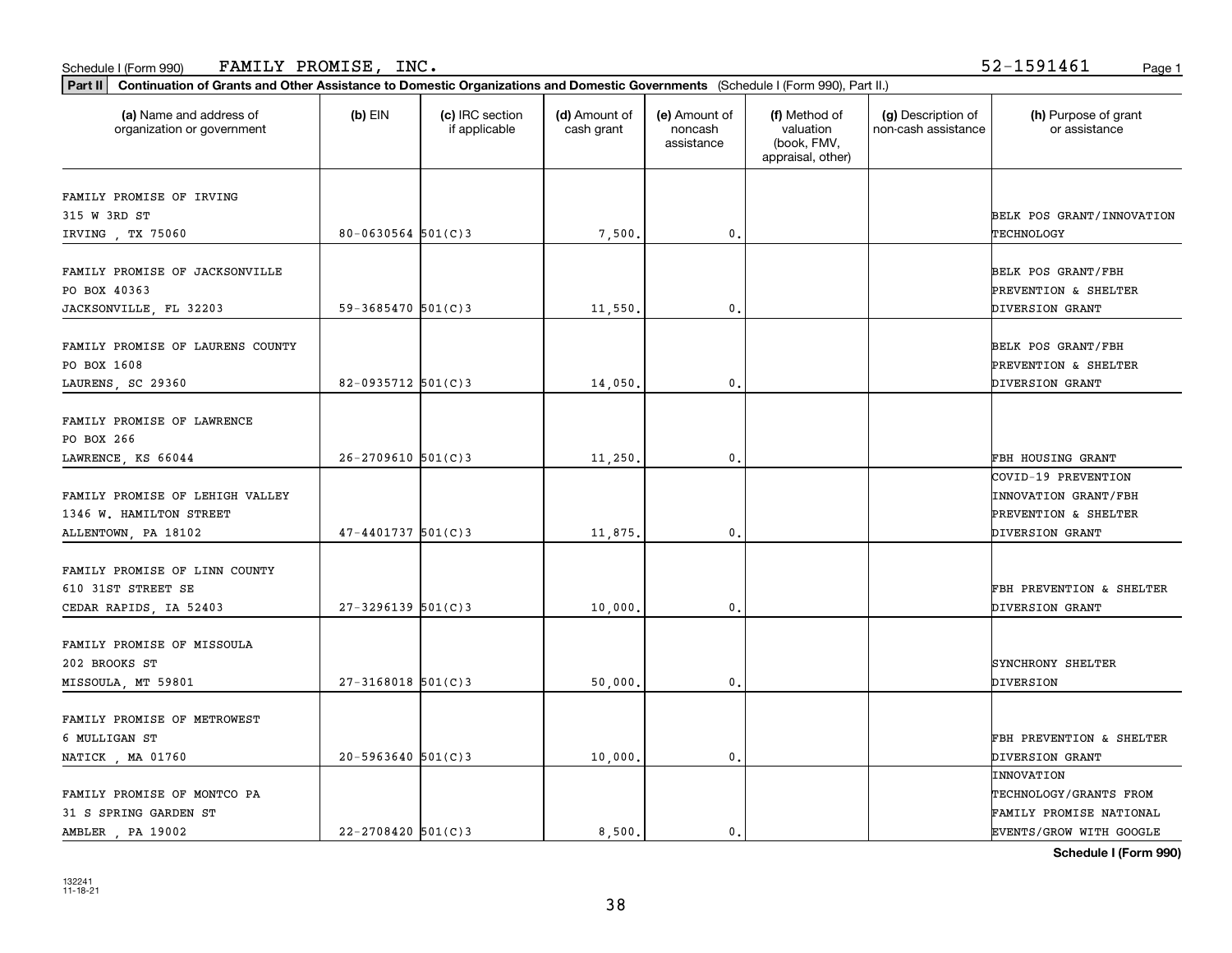| Part II   Continuation of Grants and Other Assistance to Domestic Organizations and Domestic Governments (Schedule I (Form 990), Part II.) |                          |                                  |                             |                                        |                                                                |                                           |                                                                                                    |
|--------------------------------------------------------------------------------------------------------------------------------------------|--------------------------|----------------------------------|-----------------------------|----------------------------------------|----------------------------------------------------------------|-------------------------------------------|----------------------------------------------------------------------------------------------------|
| (a) Name and address of<br>organization or government                                                                                      | $(b)$ EIN                | (c) IRC section<br>if applicable | (d) Amount of<br>cash grant | (e) Amount of<br>noncash<br>assistance | (f) Method of<br>valuation<br>(book, FMV,<br>appraisal, other) | (g) Description of<br>non-cash assistance | (h) Purpose of grant<br>or assistance                                                              |
| FAMILY PROMISE OF NORTH SHORE<br>BOSTON - 8 RANTOUL ST - BEVERLY<br>MA 01915                                                               | $27-1801635$ 501(C)3     |                                  | 62,500.                     | 0.                                     |                                                                |                                           | HUMI FAMILY PROMISE<br>NATIONAL MATCHING<br>GRANT/SYNCHRONY SHELTER<br>DIVERSION/GRANTS FROM       |
| FAMILY PROMISE OF NORTH CENTRAL<br>PALM BEACH - 2635 OLD OKEECHOBEE<br>RD - WEST PALM BEACH, FL 33409                                      | $26 - 2142007$ 501(C)3   |                                  | 52,500.                     | 0.                                     |                                                                |                                           | SYNCHRONY SHELTER<br>DIVERSION/GROW WITH<br><b>GOOGLE</b>                                          |
| FAMILY PROMISE OF NORTH<br>FULTON/DEKALB - 1978 MOUNT VERNON<br>ROAD - DUNWOODY, GA 30338                                                  | $45 - 2803656$ 501(C)3   |                                  | 10,300.                     | 0.                                     |                                                                |                                           | BELK POS GRANT/COVID-19<br>PREVENTION INNOVATION<br>GRANT/INNOVATION<br>TECHNOLOGY                 |
| FAMILY PROMISE OF MOORE COUNTY<br>P.O. BOX 1173<br>ABERDEEN, NC 28315                                                                      | $58 - 2480637$ 501(C)3   |                                  | 9,050.                      | 0.                                     |                                                                |                                           | BELK POS GRANT/INNOVATION<br>TECHNOLOGY                                                            |
| FAMILY PROMISE OF MORRIS COUNTY<br>PO BOX 1494<br>MORRISTOWN, NJ 07962                                                                     | $52 - 1572014$ $501(C)3$ |                                  | 70,500.                     | 0.                                     |                                                                |                                           | SYNCHRONY SHELTER<br>DIVERSION/NJ PANDEMIC<br>RELIEF FUNDS/GRANTS TO<br>AFFILIATES- OTHER          |
| FAMILY PROMISE OF OGDEN COUNTY<br>256 24TH ST<br>OGDEN, UT 84401                                                                           | $47 - 4944656$ 501(C) 3  |                                  | 7,500.                      | 0.                                     |                                                                |                                           | <b>INNOVATION</b><br>TECHNOLOGY/GROW WITH<br>GOOGLE                                                |
| FAMILY PROMISE OF ROANE COUNTY<br>PO BOX 605<br>ROCKWOOD, TN 37854                                                                         | $46 - 2584289$ 501(C) 3  |                                  | 15,000.                     | 0.                                     |                                                                |                                           | INNOVATION<br>TECHNOLOGY/BELK POS<br>GRANT/GROW WITH<br>GOOGLE/GRANTS TO                           |
| FAMILY PROMISE OF SHENANDOAH<br>COUNTY - 781 SPRING PARKWAY -<br>WOODSTOCK, VA 22664                                                       | $47 - 1024116$ 501(C)3   |                                  | 59,550.                     | $\mathbf{0}$ .                         |                                                                |                                           | SYNCHRONY SHELTER<br>DIVERSION/GRANTS TO<br>AFFILIATES-OTHER/BELK POS<br>GRANT/HUMI FAMILY PROMISE |
| FAMILY PROMISE OF SACRAMENTO<br>1400 NORTH C STREET<br>DOWNTOWN, CA 95811                                                                  | $68 - 0404332$ 501(C)3   |                                  | 10.000.                     | $\mathbf{0}$ .                         |                                                                |                                           | FBH PREVENTION & SHELTER<br>DIVERSION GRANT                                                        |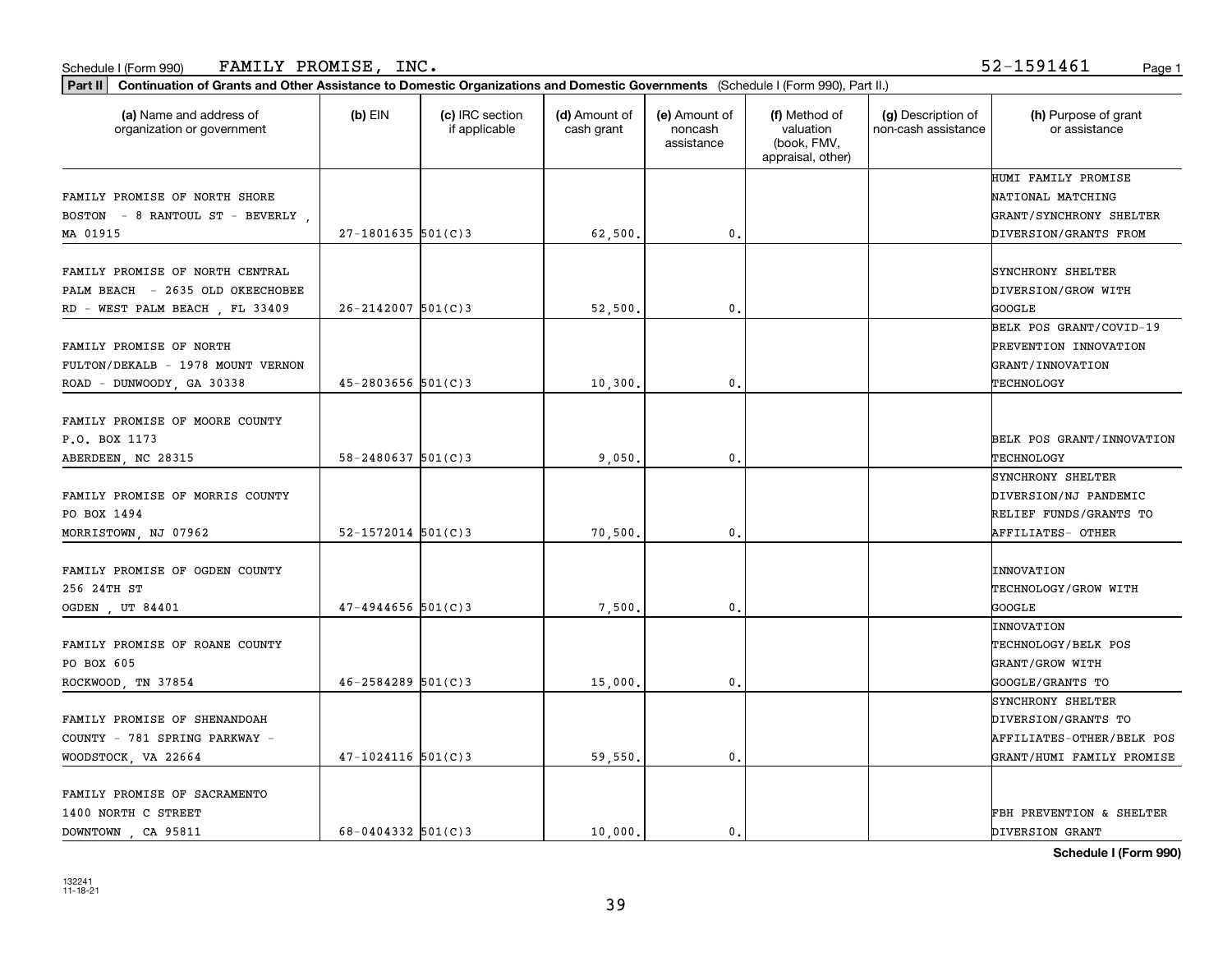| (a) Name and address of<br>organization or government | $(b)$ EIN                | (c) IRC section<br>if applicable | (d) Amount of<br>cash grant | (e) Amount of<br>noncash<br>assistance | (f) Method of<br>valuation<br>(book, FMV,<br>appraisal, other) | (g) Description of<br>non-cash assistance | (h) Purpose of grant<br>or assistance |
|-------------------------------------------------------|--------------------------|----------------------------------|-----------------------------|----------------------------------------|----------------------------------------------------------------|-------------------------------------------|---------------------------------------|
| FAMILY PROMISE OF SOUTH SARASOTA                      |                          |                                  |                             |                                        |                                                                |                                           |                                       |
| COUNTY - 720 SHAMROCK BLVD -                          |                          |                                  |                             |                                        |                                                                |                                           | BELK POS GRANT/FBH                    |
| VENICE, FL 34293                                      | $46 - 4906213$ 501(C)3   |                                  | 15,300.                     | 0.                                     |                                                                |                                           | HOUSING GRANT                         |
| FAMILY PROMISE OF SOUTHERN CHESTER                    |                          |                                  |                             |                                        |                                                                |                                           |                                       |
| COUNTY - 1156 W. BALTIMORE PIKE PO                    |                          |                                  |                             |                                        |                                                                |                                           | FBH PREVENTION AND                    |
| BOX 394 - KENNETT SQUARE, PA 19348                    | $35 - 2518819$ $501(C)3$ |                                  | 7,500,                      | $\mathbf{0}$ .                         |                                                                |                                           | SHELTER DIVERSION GRANT               |
|                                                       |                          |                                  |                             |                                        |                                                                |                                           |                                       |
| FAMILY PROMISE OF SALT LAKE                           |                          |                                  |                             |                                        |                                                                |                                           |                                       |
| 814 W 800 S                                           |                          |                                  |                             |                                        |                                                                |                                           | FBH PREVENTION & SHELTER              |
| SALT LAKE CITY, UT 84104                              | $87-0547916$ 501(C)3     |                                  | 10,500.                     | $\mathbf{0}$ .                         |                                                                |                                           | DIVERSION GRANT                       |
|                                                       |                          |                                  |                             |                                        |                                                                |                                           | COVID-19 PREVENTION                   |
| FAMILY PROMISE OF SPOKANE                             |                          |                                  |                             |                                        |                                                                |                                           | <b>INNOVATION GRANT/GROW</b>          |
| 904 E HARTSON AVENUE                                  |                          |                                  |                             |                                        |                                                                |                                           | WITH GOOGLE/GRANTS TO                 |
| SPOKANE, WA 99202                                     | $91 - 1707988$ 501(C)3   |                                  | 5,500                       | $\mathbf{0}$ .                         |                                                                |                                           | AFFILIATES - OTHER                    |
| FAMILY PROMISE OF SAN GABRIELLE                       |                          |                                  |                             |                                        |                                                                |                                           |                                       |
| VALLEY - 1005 E LAS TUNAS DR                          |                          |                                  |                             |                                        |                                                                |                                           |                                       |
| #525, SAN GABRIEL, CA 91776 - SAN                     |                          |                                  |                             |                                        |                                                                |                                           | SYNCHRONY SHELTER                     |
| GABRIELLE , CA 91776                                  | $27-0315194$ 501(C)3     |                                  | 50,000.                     | $\mathbf{0}$                           |                                                                |                                           | DIVERSION                             |
|                                                       |                          |                                  |                             |                                        |                                                                |                                           | BELK POS GRANT/COVID-19               |
| FAMILY PROMISE OF THE LOWER CAPE                      |                          |                                  |                             |                                        |                                                                |                                           | PREVENTION INNOVATION                 |
| FEAR - 20 N. 4TH STREET -                             |                          |                                  |                             |                                        |                                                                |                                           | GRANT/INNOVATION                      |
| WILMINGTON, NC 28401                                  | $56 - 1925967$ $501(C)3$ |                                  | 10,925.                     | 0.                                     |                                                                |                                           | TECHNOLOGY                            |
|                                                       |                          |                                  |                             |                                        |                                                                |                                           | FBH PREVENTION & SHELTER              |
| FAMILY PROMISE OF THE SOUTH BAY                       |                          |                                  |                             |                                        |                                                                |                                           | DIVERSION GRANT/GRANTS                |
| 2930 EL DORADO STREET                                 |                          |                                  |                             |                                        |                                                                |                                           | FROM FAMILY PROMISE                   |
| TORRANCE, CA 90503                                    | $45 - 2812002$ 501(C)3   |                                  | 14,000,                     | 0.                                     |                                                                |                                           | NATIONAL EVENTS/GROW WITH             |
|                                                       |                          |                                  |                             |                                        |                                                                |                                           | GRANTS FROM FAMILY                    |
| FAMILY PROMISE OF PALOUSE                             |                          |                                  |                             |                                        |                                                                |                                           | PROMISE NATIONAL EVENTS/              |
| 510 W PALOUSE RIVER DR                                |                          |                                  |                             |                                        |                                                                |                                           | INNOVATION                            |
| MOSCOW, ID 83843                                      | $45 - 5497267$ 501(C)3   |                                  | 8,000.                      | 0.                                     |                                                                |                                           | TECHNOLOGY/GROW WITH                  |
|                                                       |                          |                                  |                             |                                        |                                                                |                                           | FBH PREVENTION & SHELTER              |
| FAMILY PROMISE OF TUALATIN VALLEY                     |                          |                                  |                             |                                        |                                                                |                                           | DIVERSION GRANT/GRANTS                |
| 20425 SW STAFFORD RD                                  |                          |                                  |                             |                                        |                                                                |                                           | FROM FAMILY PROMISE                   |
| TUALATIN, OR 97062                                    | $81 - 5297091$ 501(C)3   |                                  | 11,091.                     | 0.                                     |                                                                |                                           | NATIONAL EVENTS/GRANTS TO             |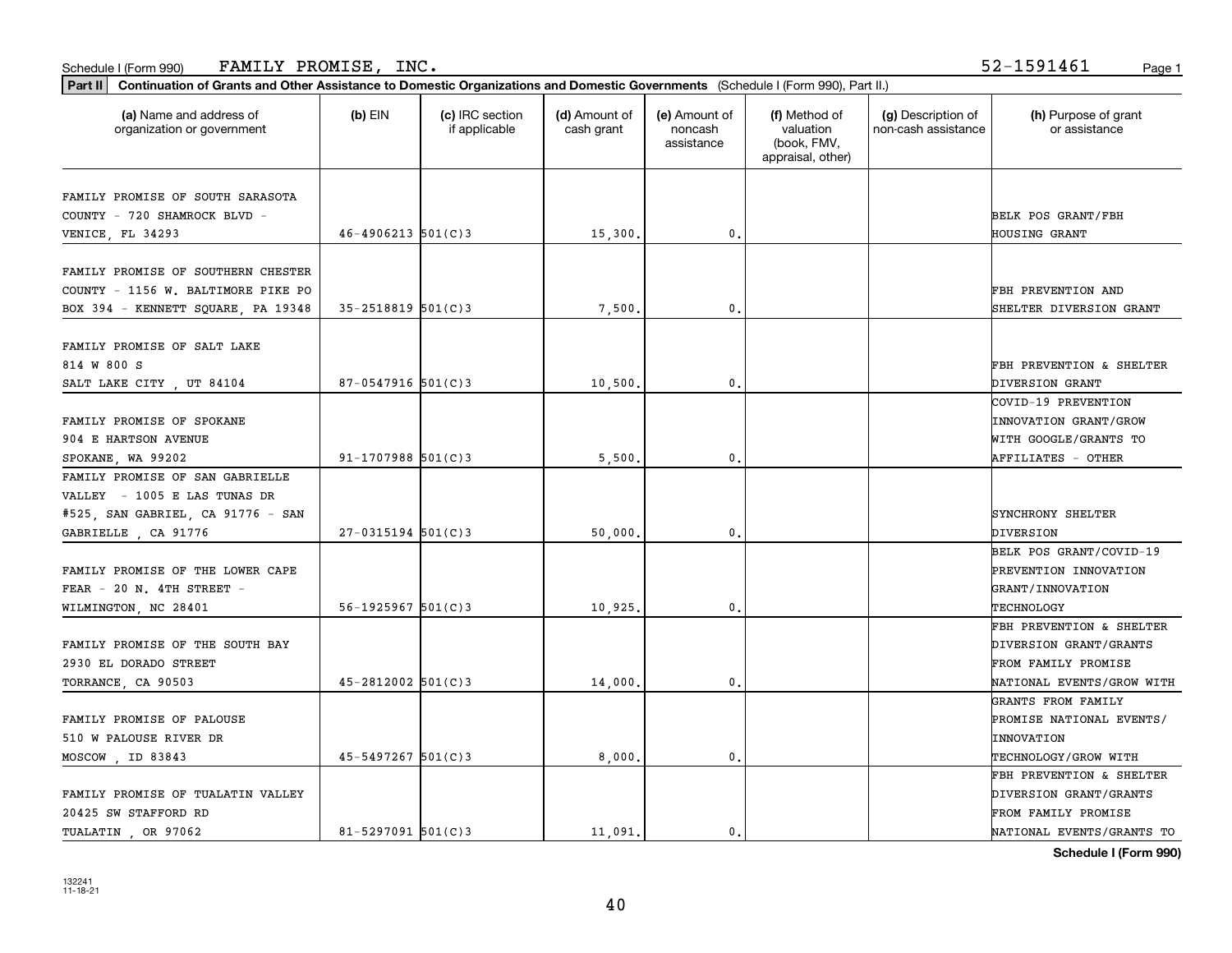| Part II   Continuation of Grants and Other Assistance to Domestic Organizations and Domestic Governments (Schedule I (Form 990), Part II.) |                         |                                  |                             |                                        |                                                                |                                           |                                       |
|--------------------------------------------------------------------------------------------------------------------------------------------|-------------------------|----------------------------------|-----------------------------|----------------------------------------|----------------------------------------------------------------|-------------------------------------------|---------------------------------------|
| (a) Name and address of<br>organization or government                                                                                      | $(b)$ EIN               | (c) IRC section<br>if applicable | (d) Amount of<br>cash grant | (e) Amount of<br>noncash<br>assistance | (f) Method of<br>valuation<br>(book, FMV,<br>appraisal, other) | (g) Description of<br>non-cash assistance | (h) Purpose of grant<br>or assistance |
|                                                                                                                                            |                         |                                  |                             |                                        |                                                                |                                           | FBH PREVENTION & SHELTER              |
| FORT BEND FAMILY PROMISE                                                                                                                   |                         |                                  |                             |                                        |                                                                |                                           | DIVERSION GRANT/COVID-19              |
| 4645 CARTWRIGHT ROAD                                                                                                                       |                         |                                  |                             |                                        |                                                                |                                           | PREVENTION INNOVATION                 |
| MISSOURI CITY, TX 77459                                                                                                                    | $20 - 3263469$ 501(C)3  |                                  | 12,500.                     | 0.                                     |                                                                |                                           | GRANT                                 |
|                                                                                                                                            |                         |                                  |                             |                                        |                                                                |                                           | FBH PREVENTION & SHELTER              |
| FAMILY PROMISE OF WAUKESHA COUNTY                                                                                                          |                         |                                  |                             |                                        |                                                                |                                           | DIVERSION GRANT/GRANTS                |
| 139 E NORTH ST                                                                                                                             |                         |                                  |                             |                                        |                                                                |                                           | FROM FAMILY PROMISE                   |
| WAUKESHA, WI 53188                                                                                                                         | $45 - 5502675$ 501(C)3  |                                  | 12,000,                     | 0.                                     |                                                                |                                           | NATIONAL EVENTS                       |
|                                                                                                                                            |                         |                                  |                             |                                        |                                                                |                                           |                                       |
| FAMILY PROMISE WHITE COUNTY                                                                                                                |                         |                                  |                             |                                        |                                                                |                                           | BELK POS GRANT/INNOVATION             |
| P.O BOX 905                                                                                                                                |                         |                                  |                             |                                        |                                                                |                                           | TECHNOLOGY/GROW WITH                  |
| CLEVELAND, GA 30528                                                                                                                        | $45 - 2221200$ 501(C)3  |                                  | 11,550.                     | 0.                                     |                                                                |                                           | <b>GOOGLE</b>                         |
|                                                                                                                                            |                         |                                  |                             |                                        |                                                                |                                           |                                       |
| FAMILY PROMISE OF BRISTOL                                                                                                                  |                         |                                  |                             |                                        |                                                                |                                           |                                       |
| 100 ASH STREET #2                                                                                                                          |                         |                                  |                             |                                        |                                                                |                                           | BELK POS GRANT/INNOVATION             |
| BRISTOL, TN 37620                                                                                                                          | $45 - 2278494$ 501(C)3  |                                  | 9,050,                      | 0.                                     |                                                                |                                           | TECHNOLOGY                            |
|                                                                                                                                            |                         |                                  |                             |                                        |                                                                |                                           | GRANTS FROM FAMILY                    |
| FAMILY PROMISE OF BURLINGTON                                                                                                               |                         |                                  |                             |                                        |                                                                |                                           | PROMISE NATIONAL                      |
| COUNTY - 16 E. MAIN STREET -                                                                                                               |                         |                                  |                             |                                        |                                                                |                                           | EVENTS/NJ PANDEMIC RELIEF             |
| MOORESTOWN, NJ 08057                                                                                                                       | $22 - 3516503$ 501(C) 3 |                                  | 21,000.                     | 0.                                     |                                                                |                                           | <b>FUNDS</b>                          |
| FAMILY PROMISE OF CHEYENNE                                                                                                                 |                         |                                  |                             |                                        |                                                                |                                           | GROW WITH GOOGLE/FBH                  |
| 2950 SPRUCE DRIVE                                                                                                                          |                         |                                  |                             |                                        |                                                                |                                           | <b>PREVENTION &amp; SHELTER</b>       |
|                                                                                                                                            |                         |                                  |                             |                                        |                                                                |                                           |                                       |
| CHEYENNE, WY 82001                                                                                                                         | $83 - 0329171$ 501(C)3  |                                  | 12,500.                     | 0.                                     |                                                                |                                           | DIVERSION GRANT                       |
| FAMILY PROMISE OF CLEAR CREEK                                                                                                              |                         |                                  |                             |                                        |                                                                |                                           | <b>INNOVATION</b>                     |
| 1101 S. EGRET BAY BLVD BLDG B                                                                                                              |                         |                                  |                             |                                        |                                                                |                                           | TECHNOLOGY/GROW WITH                  |
|                                                                                                                                            |                         |                                  |                             |                                        |                                                                |                                           |                                       |
| LEAGUE CITY, TX 77573                                                                                                                      | $27 - 0635006$ 501(C)3  |                                  | 7,500.                      | 0.                                     |                                                                |                                           | GOOGLE                                |
| FAMILY PROMISE OF COASTAL ALABAMA                                                                                                          |                         |                                  |                             |                                        |                                                                |                                           |                                       |
| PO BOX 40881                                                                                                                               |                         |                                  |                             |                                        |                                                                |                                           | BELK POS GRANT/INNOVATION             |
| MOBILE, AL 36640                                                                                                                           | $38 - 3684968$ 501(C) 3 |                                  | 9,050,                      | 0.                                     |                                                                |                                           | TECHNOLOGY                            |
|                                                                                                                                            |                         |                                  |                             |                                        |                                                                |                                           |                                       |
| FAMILY PROMISE OF COBB COUNTY                                                                                                              |                         |                                  |                             |                                        |                                                                |                                           |                                       |
| 1823 BLACKWELL RD                                                                                                                          |                         |                                  |                             |                                        |                                                                |                                           | BELK POS GRANT/INNOVATION             |
| MARIETTA, GA 30066                                                                                                                         | $46 - 0531824$ 501(C)3  |                                  | 9.050.                      | $\mathbf{0}$ .                         |                                                                |                                           | TECHNOLOGY                            |
|                                                                                                                                            |                         |                                  |                             |                                        |                                                                |                                           |                                       |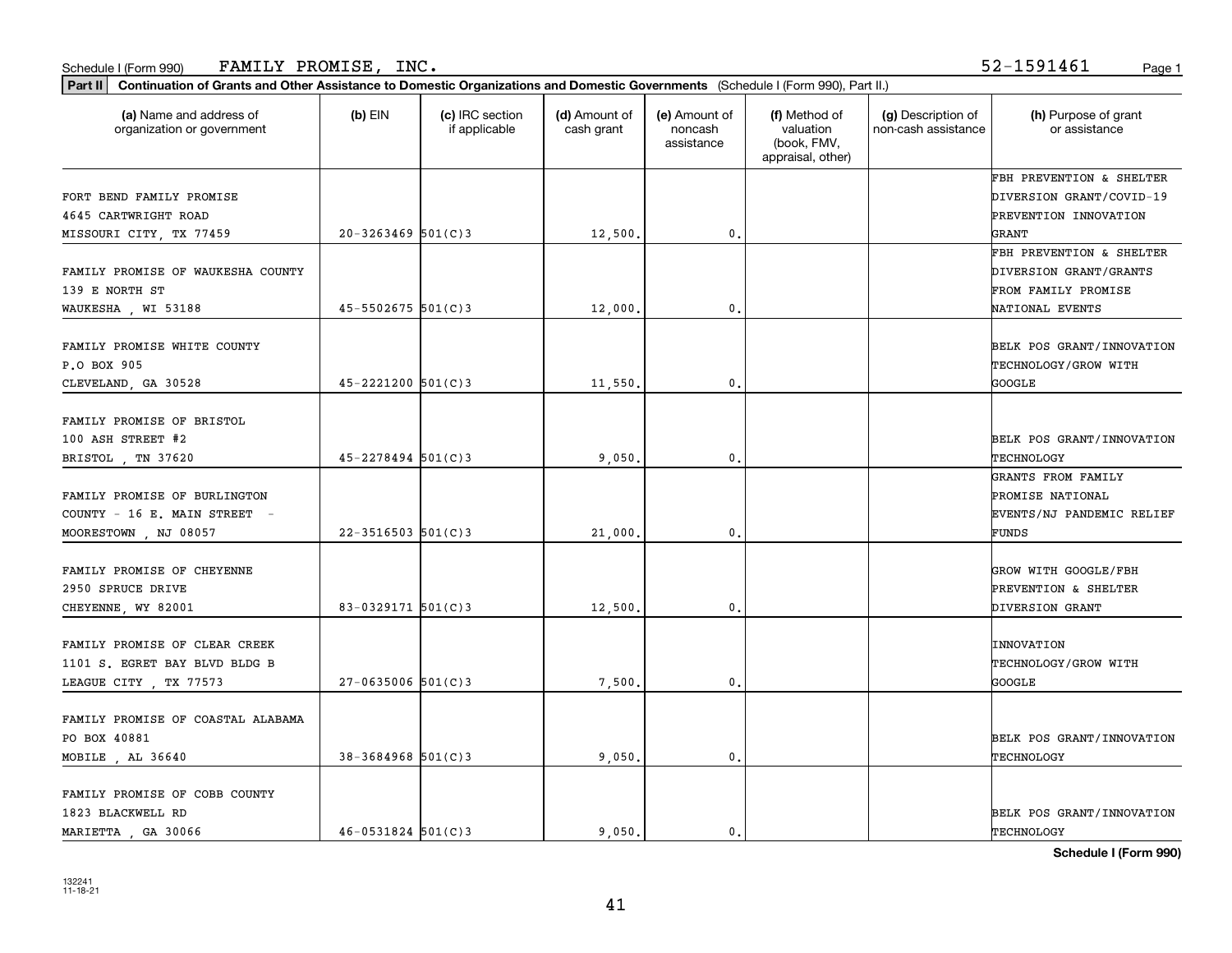#### Schedule I (Form 990) **FAMILY PROMISE, INC.** 52-1591461 <sub>Page 1</sub>

| Part II   Continuation of Grants and Other Assistance to Domestic Organizations and Domestic Governments (Schedule I (Form 990), Part II.) |                         |                                  |                             |                                        |                                                                |                                           |                                       |
|--------------------------------------------------------------------------------------------------------------------------------------------|-------------------------|----------------------------------|-----------------------------|----------------------------------------|----------------------------------------------------------------|-------------------------------------------|---------------------------------------|
| (a) Name and address of<br>organization or government                                                                                      | $(b)$ EIN               | (c) IRC section<br>if applicable | (d) Amount of<br>cash grant | (e) Amount of<br>noncash<br>assistance | (f) Method of<br>valuation<br>(book, FMV,<br>appraisal, other) | (g) Description of<br>non-cash assistance | (h) Purpose of grant<br>or assistance |
| FAMILY PROMISE OF COLLINS COUNTY                                                                                                           |                         |                                  |                             |                                        |                                                                |                                           | BELK POS GRANT/FBH                    |
| PO BOX 1601                                                                                                                                |                         |                                  |                             |                                        |                                                                |                                           | PREVENTION & SHELTER                  |
|                                                                                                                                            | $26 - 3417504$ 501(C)3  |                                  | 11,550.                     | 0.                                     |                                                                |                                           | DIVERSION GRANT                       |
| ALLEN, TX 75013                                                                                                                            |                         |                                  |                             |                                        |                                                                |                                           |                                       |
| FAMILY PROMISE OF COLORADO SPRINGS                                                                                                         |                         |                                  |                             |                                        |                                                                |                                           |                                       |
| 1647 S. NEVADA AVENUE                                                                                                                      |                         |                                  |                             |                                        |                                                                |                                           |                                       |
| COLORADO SPRINGS, CO 80906                                                                                                                 | $84-1366832$ 501(C)3    |                                  | 15,000.                     | 0.                                     |                                                                |                                           | FBH HOUSING GRANT                     |
|                                                                                                                                            |                         |                                  |                             |                                        |                                                                |                                           |                                       |
| FAMILY PROMISE OF E. BELL COUNTY                                                                                                           |                         |                                  |                             |                                        |                                                                |                                           | SYNCHRONY SHELTER                     |
| 1018 E AVENUE A                                                                                                                            |                         |                                  |                             |                                        |                                                                |                                           | DIVERSION/BELK POS                    |
|                                                                                                                                            | $11-3703229$ 501(C)3    |                                  | 56,550.                     | 0.                                     |                                                                |                                           | GRANT/GROW WITH GOOGLE                |
| TEMPLE, TX 76501                                                                                                                           |                         |                                  |                             |                                        |                                                                |                                           | HUMI FAMILY PROMISE                   |
| FAMILY PROMISE OF ESSEX COUNTY                                                                                                             |                         |                                  |                             |                                        |                                                                |                                           | NATIONAL MATCHING                     |
| <b>46 PARK ST</b>                                                                                                                          |                         |                                  |                             |                                        |                                                                |                                           |                                       |
|                                                                                                                                            |                         |                                  |                             |                                        |                                                                |                                           | GRANT/GROW WITH GOOGLE/NJ             |
| MONTCLAIR, NJ 07042                                                                                                                        | $22 - 2841105$ 501(C)3  |                                  | 37,500.                     | $\mathbf 0$                            |                                                                |                                           | PANDEMIC RELIEF FUND                  |
|                                                                                                                                            |                         |                                  |                             |                                        |                                                                |                                           | GRANTS FROM FAMILY                    |
| FAMILY PROMISE OF GREATER                                                                                                                  |                         |                                  |                             |                                        |                                                                |                                           | PROMISE NATIONAL                      |
| LAFAYETTE - 2010 ELMWOOD AVE -                                                                                                             |                         |                                  |                             |                                        |                                                                |                                           | EVENTS/INNOVATION                     |
| LAFAYETTE, IN 47904                                                                                                                        | $26 - 0827155$ 501(C)3  |                                  | 6,500                       | 0.                                     |                                                                |                                           | TECHNOLOGY                            |
|                                                                                                                                            |                         |                                  |                             |                                        |                                                                |                                           | FBH PREVENTION AND                    |
| FAMILY PROMISE OF LAKE HOUSTON                                                                                                             |                         |                                  |                             |                                        |                                                                |                                           | SHELTER DIVERSION                     |
| 111 S AVENUE G                                                                                                                             |                         |                                  |                             |                                        |                                                                |                                           | GRANT/GRANTS FROM FAMILY              |
| HUMBLE , TX 77338                                                                                                                          | 20-8217060              |                                  | 11,000                      | 0.                                     |                                                                |                                           | PROMISE NATIONAL EVENTS               |
|                                                                                                                                            |                         |                                  |                             |                                        |                                                                |                                           | FBH HOUSING                           |
| FAMILY PROMISE OF LAS VEGAS                                                                                                                |                         |                                  |                             |                                        |                                                                |                                           | GRANT/COVID-19 PREVENTION             |
| 1410 S MARYLAND PKWY                                                                                                                       |                         |                                  |                             |                                        |                                                                |                                           | <b>INNOVATION GRANT/GRANTS</b>        |
| LAS VEGAS, NV 89104                                                                                                                        | 88-0352350 501(C)3      |                                  | 13,000.                     | 0.                                     |                                                                |                                           | TO AFFILIATES -OTHER                  |
|                                                                                                                                            |                         |                                  |                             |                                        |                                                                |                                           |                                       |
| FAMILY PROMISE OF ONTARIO COUNTY                                                                                                           |                         |                                  |                             |                                        |                                                                |                                           |                                       |
| 185 N MAIN ST                                                                                                                              |                         |                                  |                             |                                        |                                                                |                                           |                                       |
| CANANDAIGUA, NY 14424                                                                                                                      | $81 - 4353748$ 501(C) 3 |                                  | 11,750.                     | $\mathbf{0}$                           |                                                                |                                           | FBH HOUSING GRANT                     |
|                                                                                                                                            |                         |                                  |                             |                                        |                                                                |                                           |                                       |
| FAMILY PROMISE OF ORANGE COUNTY                                                                                                            |                         |                                  |                             |                                        |                                                                |                                           | HUMI FAMILY PROMISE                   |
| 310 W BROADWAY SUITE 203-205                                                                                                               |                         |                                  |                             |                                        |                                                                |                                           | NATIONAL MATCHING                     |
| ANAHEIM CA 92805                                                                                                                           | $27 - 0660182$ 501(C)3  |                                  | 12,500.                     | $\mathbf{0}$ .                         |                                                                |                                           | GRANT/GROW WITH GOOGLE                |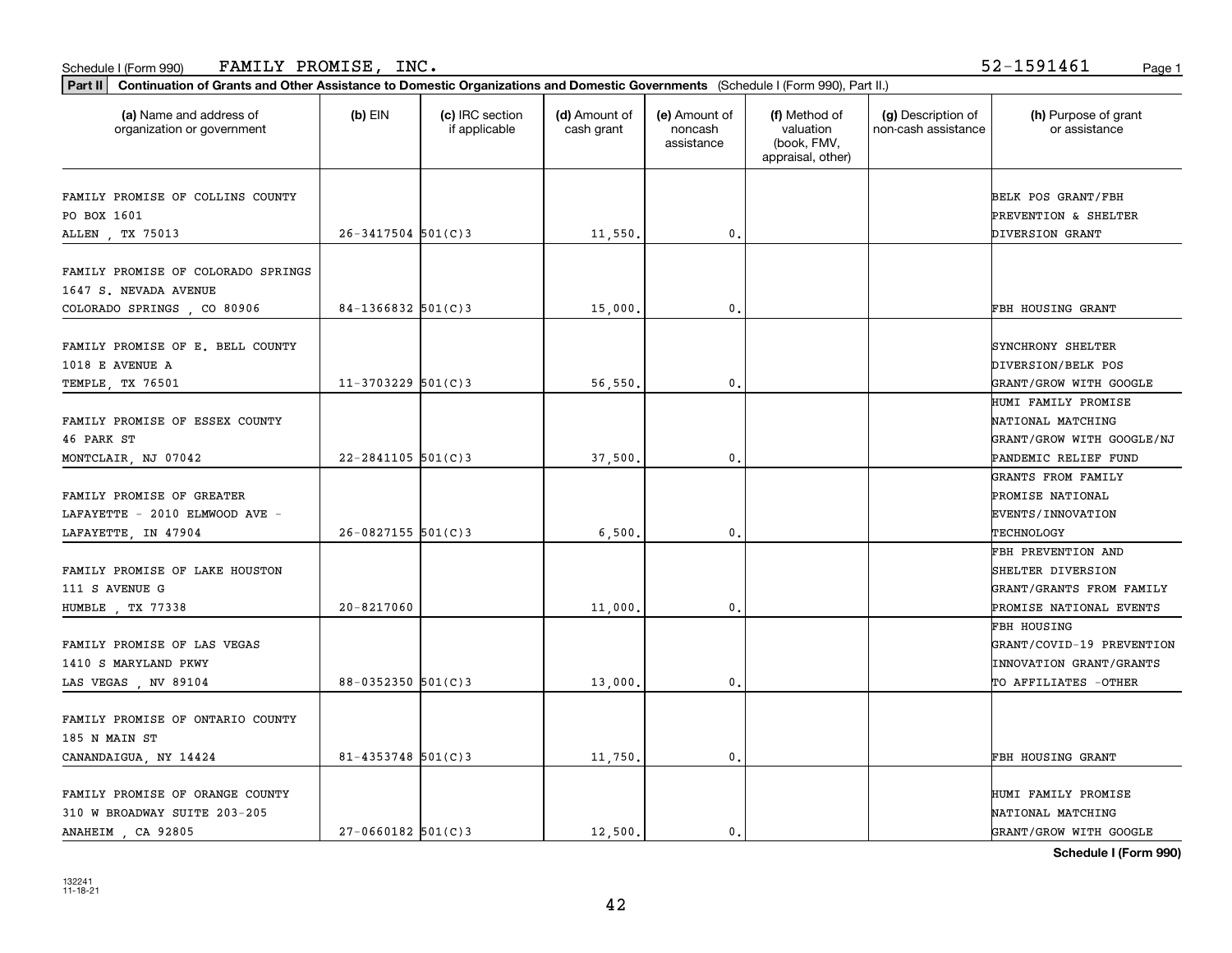| (a) Name and address of<br>organization or government                                    | $(b)$ EIN                | (c) IRC section<br>if applicable | (d) Amount of<br>cash grant | (e) Amount of<br>noncash<br>assistance | (f) Method of<br>valuation<br>(book, FMV,<br>appraisal, other) | (g) Description of<br>non-cash assistance | (h) Purpose of grant<br>or assistance                                                 |
|------------------------------------------------------------------------------------------|--------------------------|----------------------------------|-----------------------------|----------------------------------------|----------------------------------------------------------------|-------------------------------------------|---------------------------------------------------------------------------------------|
| FAMILY PROMISE OF PHILADELPHIA                                                           |                          |                                  |                             |                                        |                                                                |                                           |                                                                                       |
| 7047 GERMANTOWN AVENUE                                                                   |                          |                                  |                             |                                        |                                                                |                                           | HUMI FAMILY PROMISE                                                                   |
| PHILADELPHIA, PA 19119                                                                   | $23 - 2633807$ 501(C)3   |                                  | 11,250.                     | 0.                                     |                                                                |                                           | NATIONAL MATCHING GRANT                                                               |
| FAMILY PROMISE OF PULASKI COUNTY<br>222 E 8TH ST                                         |                          |                                  |                             |                                        |                                                                |                                           | BELK POS GRANT/INNOVATION<br>TECHNOLOGY/GROW WITH                                     |
| LITTLE ROCK, AR 72202                                                                    | $02 - 0703257$ 501(C)3   |                                  | 11,550.                     | $\mathbf{0}$                           |                                                                |                                           | GOOGLE                                                                                |
| FAMILY PROMISE OF SARASOTA<br>8499 TAMIAMI TRAIL, PMB 267<br>SARASOTA, FL 34238          | $20 - 5058968$ $501(C)3$ |                                  | 10,000.                     | 0.                                     |                                                                |                                           | FBH PREVENTON & SHELTER<br>DIVERSION GRANT/BELK POS<br>GRANT                          |
| FAMILY PROMISE OF SOUTHERN OCEAN<br>COUNTY - 1001 S MAIN ST - WEST<br>CREEK, NJ 08092    | $26 - 1970045$ 501(C)3   |                                  | 30,000.                     | $\mathbf{0}$ .                         |                                                                |                                           | NJ PANDEMIC RELIEF<br><b>FUNDS/INNOVATION</b><br>TECNOLOGY                            |
| FAMILY PROMISE OF SOUTH NEW<br>HAMPSHIRE - 3 CROWN ST BUILDING B<br>$-$ NASHUA, NH 03061 | $02 - 0528837$ 501(C) 3  |                                  | 7,500.                      | $\mathbf{0}$ .                         |                                                                |                                           | FBH PREVENTION & SHELTER<br>DIVERSION GRANT                                           |
| FAMILY PROMISE OF SOUTHWEST JERSEY<br>206 ELLIS STREET<br>GLASSBORO, NJ 08028            | $55 - 0830629$ $501(C)3$ |                                  | 31,500.                     | $\mathbf{0}$ .                         |                                                                |                                           | NJ PANDEMIC RELIEF<br>FUNDS/HUMI FAMILY PROMISE<br>NATIONAL MATCHING GRANT            |
| FAMILY PROMISE OF SUSSEX COUNTY<br>19 CHURCH ST<br>NEWTON, NJ 07860                      | $22 - 3496775$ 501(C)3   |                                  | 75,000.                     | $\mathbf{0}$ .                         |                                                                |                                           | SYNCHRONY SHELTER<br>DIVERSION/NJ PANDEMIC<br>RELIEF FUNDS                            |
| FAMILY PROMISE OF THE COASTAL<br>EMPIRE - P.O. BOX 22023 -<br>SAVANNAH, GA 31403         | $58 - 2345964$ $501(C)3$ |                                  | 22,800.                     | $\mathbf{0}$ .                         |                                                                |                                           | HUMI FAMILY PROMISE<br>NATIONAL MATCHING<br>GRANT/GRANTS TO<br>AFFILIATES- OTHER/BELK |
|                                                                                          |                          |                                  |                             |                                        |                                                                |                                           |                                                                                       |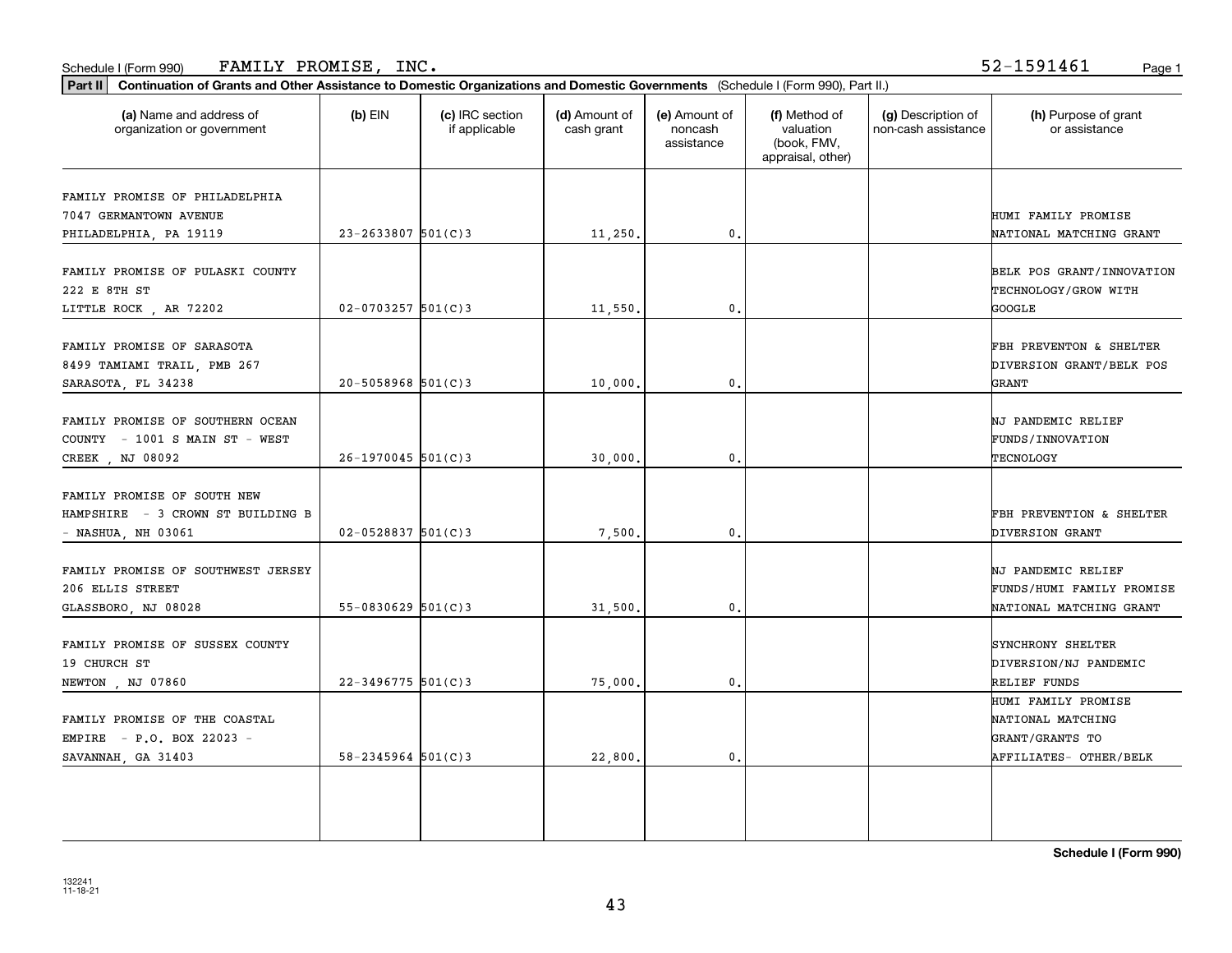**2**

**Part III Grants and Other Assistance to Domestic Individuals.**  Complete if the organization answered "Yes" on Form 990, Part IV, line 22. Part III can be duplicated if additional space is needed.

| (a) Type of grant or assistance            | (b) Number of<br>recipients | (c) Amount of<br>cash grant | (d) Amount of non-<br>cash assistance | (e) Method of valuation<br>(book, FMV, appraisal, other) | (f) Description of noncash assistance                                    |
|--------------------------------------------|-----------------------------|-----------------------------|---------------------------------------|----------------------------------------------------------|--------------------------------------------------------------------------|
|                                            |                             |                             |                                       |                                                          |                                                                          |
| RENTAL ASSISTANCE                          | 38                          | 168,013.                    | $\mathbf{0}$                          |                                                          |                                                                          |
|                                            |                             |                             |                                       |                                                          |                                                                          |
| BRIDGE TO SUCCESS                          | 28                          | 22,292.                     | $\mathfrak{o}$ .                      |                                                          |                                                                          |
|                                            |                             |                             |                                       |                                                          |                                                                          |
| SHELTER DIVERSION                          | 49                          | 103,980.                    | $\mathfrak{o}$ .                      |                                                          |                                                                          |
|                                            |                             |                             |                                       |                                                          | <b>SHELTER</b><br>SUPPORT/CHILDCARE/DONATED<br>CLOTHING, HH ITEMS, CARS, |
| VARIOUS ASSISTANCE                         | 350                         | 205, 495.                   | 484,011.FMV                           |                                                          | MATTRESSES, FOOD, AND OTHER                                              |
|                                            |                             |                             |                                       |                                                          |                                                                          |
| CDBG CARES ACT FUNDING - RENTAL ASSISTANCE | 57                          | 290, 353.                   | $\mathbf{0}$                          |                                                          |                                                                          |

Part IV | Supplemental Information. Provide the information required in Part I, line 2; Part III, column (b); and any other additional information.

PART I, LINE 2:

GRANTS TO AFFILIATES:

GROW WITH GOOGLE: FUNDS ALLOCATED IN GRANTS TO AFFILIATES VIA NATIONAL RFP

PROCESS. FUNDING IS TO SUPPORT THE FAMILY PROMISE/GOOGLE PARTNERSHIP,

INCLUDING TECHNOLOGY AND CASE MANAGEMENT SUPPORT FOR AFFILIATES OFFERING

GROW WITH GOOGLE TRAININGS AND DIGITAL SKILLS TO AFFILIATE STAFF, GUESTS,

VOLUNTEERS, AND NETWORK. AFFILIATES REQUIRED TO REPORT ON SPENDING AND

IMPACT SIX MONTHS AFTER RECEIVING THE FUNDING AND TWELVE MONTHS AFTER

RECEIVING THE FUNDING.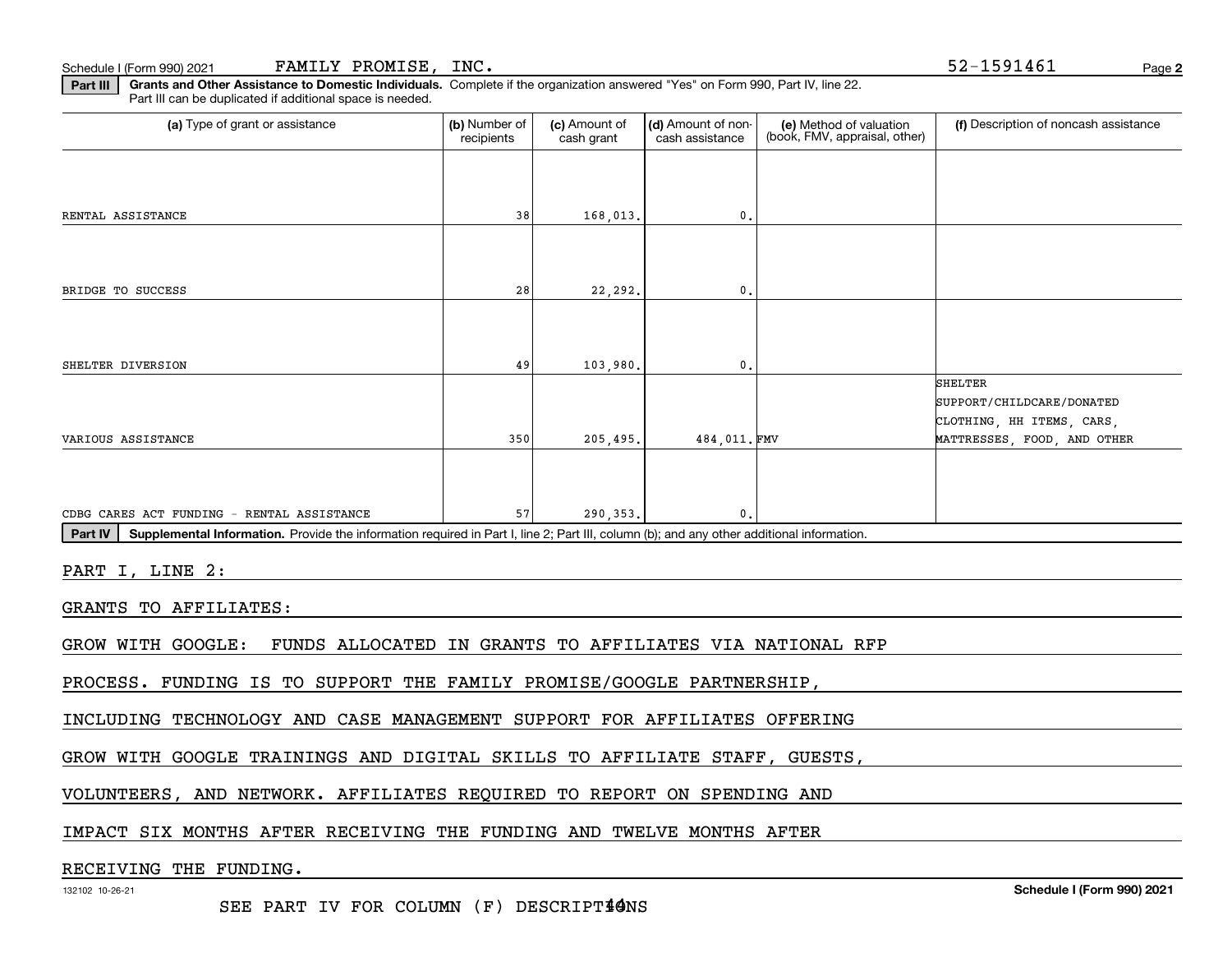INNOVATION TECHNOLOGY: FUNDS ALLOCATED IN GRANTS TO AFFILIATES VIA NATIONAL RFP PROCESS. FUNDING IS TO BE USED FOR TECHNOLOGY OPTIMIZATION AND IMPROVED RESOURCES FOR FP AFFILIATE STAFF AND FOR FP FAMILIES. AFFILIATES WILL REPORT ON SPENDING AND IMPACT SIX MONTHS AFTER RECEIVING THE FUNDING AND TWELVE MONTHS AFTER RECEIVING THE FUNDING.

FBH HOUSING GRANT: FUNDS ALLOCATED IN GRANTS TO AFFILIATES VIA NATIONAL RFP PROCESS. FUNDING IS TO BE USED TO BUILD OR CONTINUE ONE OF FIVE HOUSING PROGRAMS: PROPERTY ACQUISITION, PARTNERS IN HOUSING, LANDLORD PARTNERSHIPS, MASTER LEASING, AND SHARED HOUSING. AFFILIATES WERE REQUIRED TO SIGN A MOU AT THE START OF THE GRANT CYCLE AND SUBMIT QUARTERLY REPORTS ON THE USAGE OF THE FUNDS. THIS IS A MATCHING GRANT. CLAYTON HOMES PROVIDED THE FUNDING FOR THIS GRANT.

FBH PREVENTION AND SHELTER DIVERSION GRANT: FUNDS ALLOCATED IN GRANTS TO AFFILIATES VIA NATIONAL RFP PROCESS. FUNDING IS TO BE USED FOR HOMELESSNESS PREVENTION ASSISTANCE AND SHELTER DIVERSION ASSISTANCE, INCLUDING RENTAL ASSISTANCE, UTILITIES ASSISTANCE, ETC. AFFILIATES WERE REQUIRED TO SIGN A MOU AT THE START OF THE GRANT CYCLE AND SUBMIT QUARTERLY REPORTS ON THE USAGE OF THE FUNDS. THIS IS A MATCHING GRANT. CLAYTON HOMES AND FP NATIONAL PROVIDED THE FUNDING FOR THIS GRANT.

**Schedule I (Form 990)** COVID-19 PREVENTION INNOVATION GRANT: FUNDS ALLOCATED IN GRANTS TO AFFILIATES VIA NATIONAL RFP PROCESS. FUNDING OFFERED LIMITED FINANCIAL ASSISTANCE AND CASE MANAGEMENT TO FAMILIES WITH CHILDREN TO AVOID EPISODES OF HOMELESSNESS, EVICTION, OR HOUSING INSTABILITY. THIS IS A MATCHING GRANT. CLAYTON HOMES PROVIDED THE FUNDING FOR THIS GRANT.

45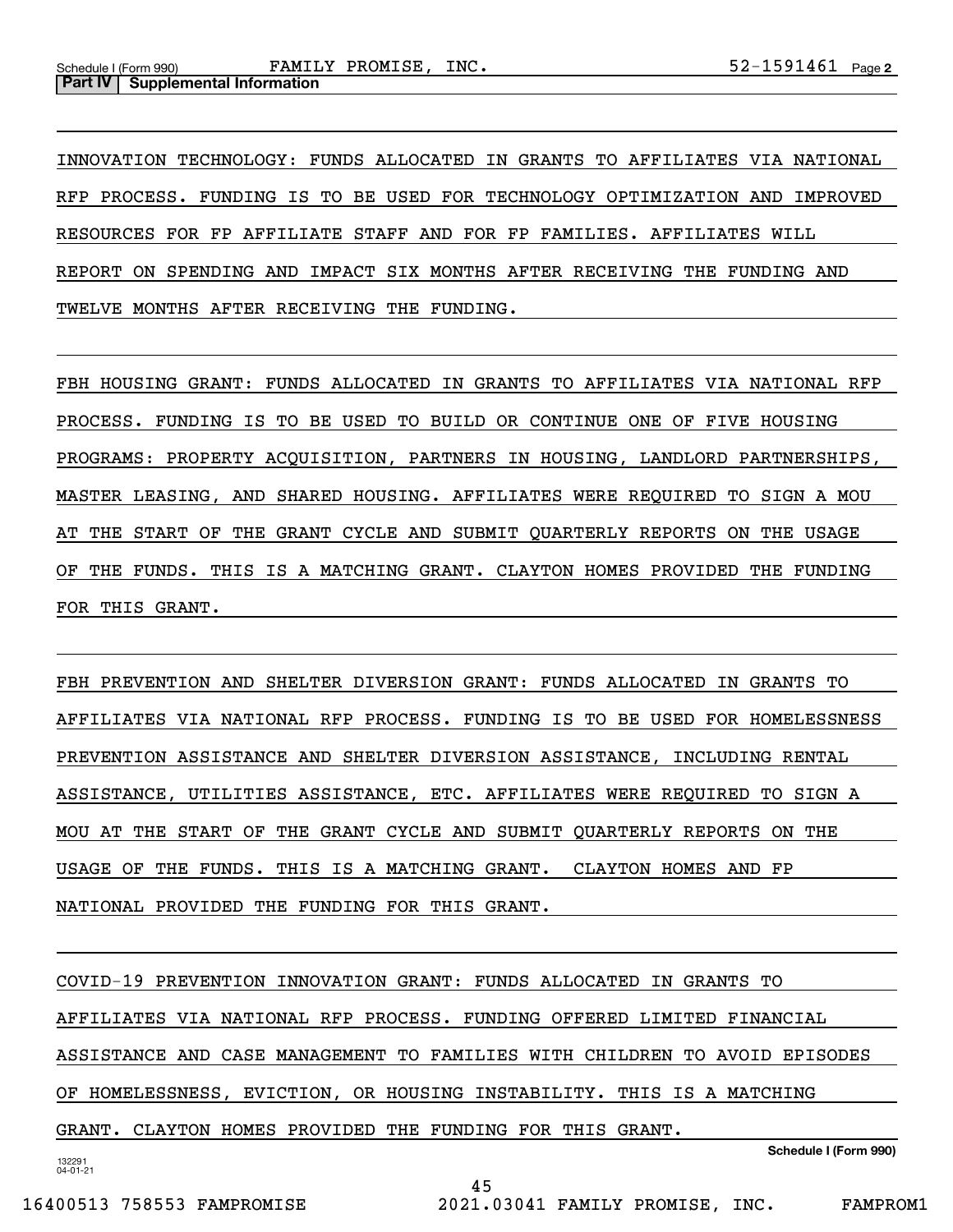NJ PANDEMIC RELIEF FUND : FUNDS ALLOCATED TO NEW JERSEY AFFILIATES TO OFFER PREVENTION SERVICES TO FAMILIES. FUNDING PROVIDED LIMITED FINANCIAL ASSISTANCE AND CASE MANAGEMENT TO FAMILIES WITH CHILDREN TO AVOID EPISODES OF HOMELESSNESS, EVICTION, OR HOUSING INSTABILITY.

BELK POS GRANTS: FUNDS DISTRIBUTED IN GRANTS TO AFFILIATES IN THE BELK FOOTPRINT. AFFILIATES IN THE BELK FOOTPRINT WERE INVITED TO PARTICIPATE IN THE FALL CHARITY SALE AND ALL THAT CONFIRMED THEIR INTEREST AND WERE IN GOOD STANDING RECEIVED FUNDS. THE FUNDS FROM THE SALE WERE DISTRIBUTED EQUALLY AMONGST THE AFFILIATES.

HUMI FAMILY PROMISE NATIONAL MATCHING GRANT: FUNDS PROVIDED TO AFFILIATES AS A MATCHING GRANT AFTER THEY RAISED A MINIMUM LEVEL OF FUNDS FROM THEIR COMMUNITY. DESIGNED TO SUPPORT PREVENTION AND STABILIZATION PRACTICES. AFFILIATES APPLY VIA NATIONAL RFP PROCESS, REVIEWED BY HUMI AND FAMILY PROMISE NATIONAL STAFF. SELECTED AFFILIATES SIGN A MOU COMMITTING TO SPECIFIC REPORTING, PROGRAM, AND FUNDRAISING REQUIREMENTS.

SYNCHRONY SHELTER DIVERSION: FUNDS DISTRIBUTED IN GRANTS TO AFFILIATES VIA NATIONAL RFP PROCESS. FUNDING CAN BE USED TO PILOT SHELTER DIVERSION PRACTICES AT EACH AFFILIATE, INCLUDING RENTAL ASSISTANCE, UTILITY ASSISTANCE, AND INTENSIVE CASE MANAGEMENT. PARTICIPATING AFFILIATES COMMITTED TO PROVIDING QUARTERLY REPORTS, ATTEND TRAINING AT ONSET OF PROGRAM, ALONG WITH ONGOING GROUP MEETINGS. SYNCHRONY BANK PROVIDED THE FUNDING FOR THIS GRANT.

132291 04-01-21**Schedule I (Form 990)** PETS WITH A PROMISE GRANT: FUNDS DISTRIBUTED IN GRANTS THROUGH A ROLLING

46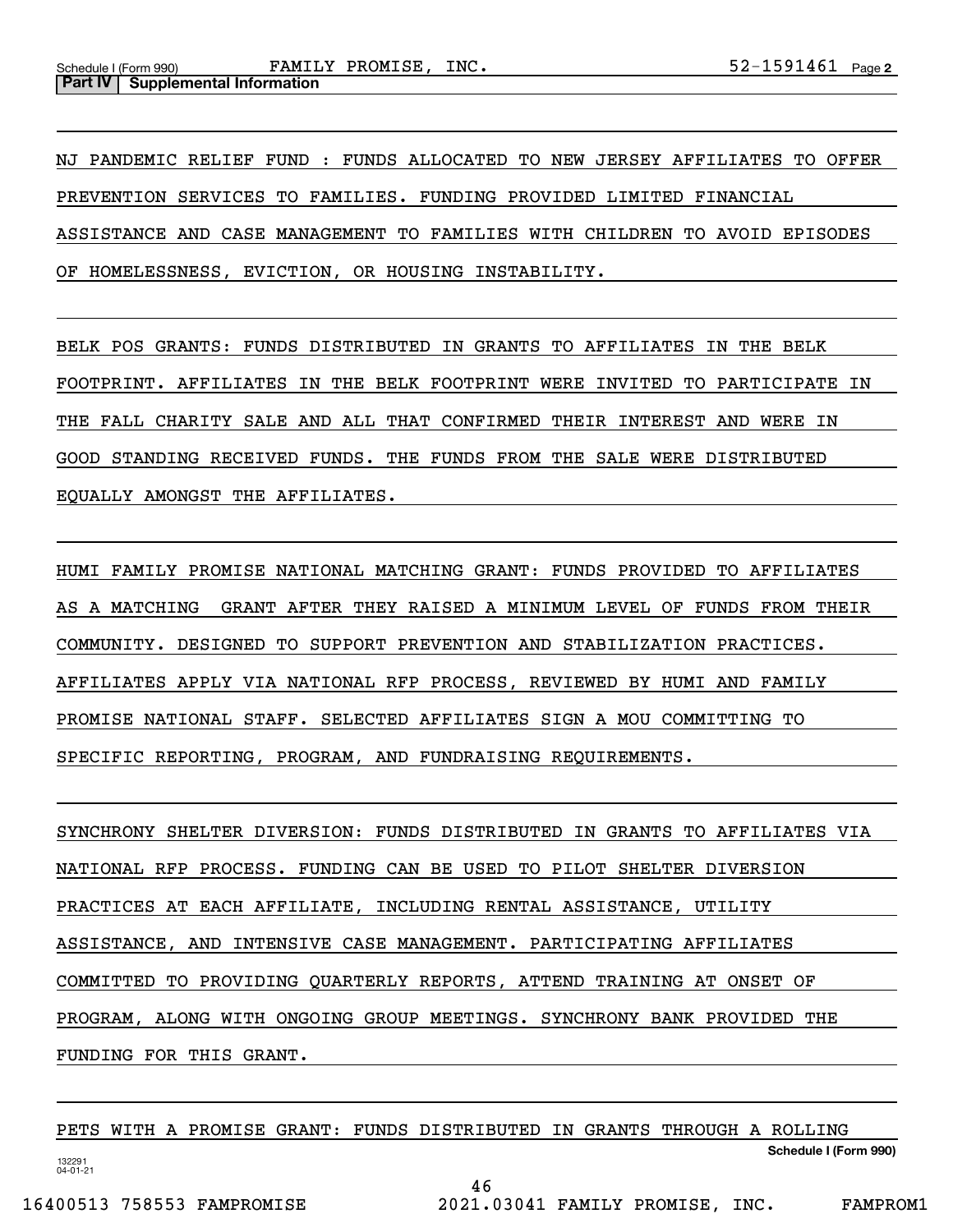APPLICATION PROCESS. THE FINAL GRANT FROM PETSMART CHARITIES WAS RECEIVED IN 2020 SO GOAL OF 2021 WAS TO DISTRIBUTE REMAINING FUNDS. FUNDS MUST BE USED FOR SERVICES RELATED TO KEEPING PETS WITH THEIR FAMILIES AND ARE MONITORED BY THE BOOKKEEPER AND EDUCATION & ENGAGEMENT MANAGER.

HURRICANE RELIEF: FUNDS RAISED IN AFTERMATH OF HURRICANE IDA FOR AFFILIATES THAT WERE IMPACTED BY HURRICANE IDA. THERE WERE THREE AFFILIATES IDENTIFIED AND PROVIDED WITH GRANT FUNDS TO BE USED ON THEIR POST-STORM RECOVERY.

GRANTS FROM FAMILY PROMISE NATIONAL EVENTS: FUNDS DISTRIBUTED IN GIFTS OF VARYING AMOUNTS TO AFFILIATES AS PRIZES FOR MEETING CAMPAIGN SPECIFIC CRITERIA. TO RECEIVE THE PRIZES, AFFILIATES NEEDED TO PARTICIPATE IN THE CORRESPONDING NATIONAL CAMPAIGN (GIVING DAY, FAMILY PROMISE WEEK, ETC.), MEET THE CONTEST REQUIREMENTS (REGISTERING BY SET DATE, SUBMITTING A PHOTO FOR JUDGEMENT, ETC.), AND BE SELECTED BY FAMILY PROMISE NATIONAL STAFF.

GRANTS TO AFFILIATES-OTHER:

BELK MATCHING HOMETOWN GRANT: FUNDS DISTRIBUTED TO 1 AFFILIATE IN 2021, AS CARRY-OVER FROM AN EARLIER GRANT. NEW AFFILIATES, DEVELOPING IN THE BELK FOOTPRINT, WERE ELIGIBLE TO RECEIVE FUNDS WHEN THEY HIRED THEIR FIRST STAFF MEMBER.

GUEST SURVEY: NINE AFFILIATES WERE EACH PROVIDED \$500 TO PARTICIPATE IN A CONSTITUENT SURVEY. THE GOAL OF THIS SURVEY WAS TO BETTER UNDERSTAND THE WELL-BEING OF PROGRAM PARTICIPANTS AND THE IMPACT OF OUR WORK.

GRANTS TO INDIVIDUALS FPUC:

RENTAL ASSISTANCE (UNION COUNTY PROGRAM): RENTAL ASSISTANCE FUNDS ARE

47

**Schedule I (Form 990)**

132291 04-01-21

16400513 758553 FAMPROMISE 2021.03041 FAMILY PROMISE, INC. FAMPROM1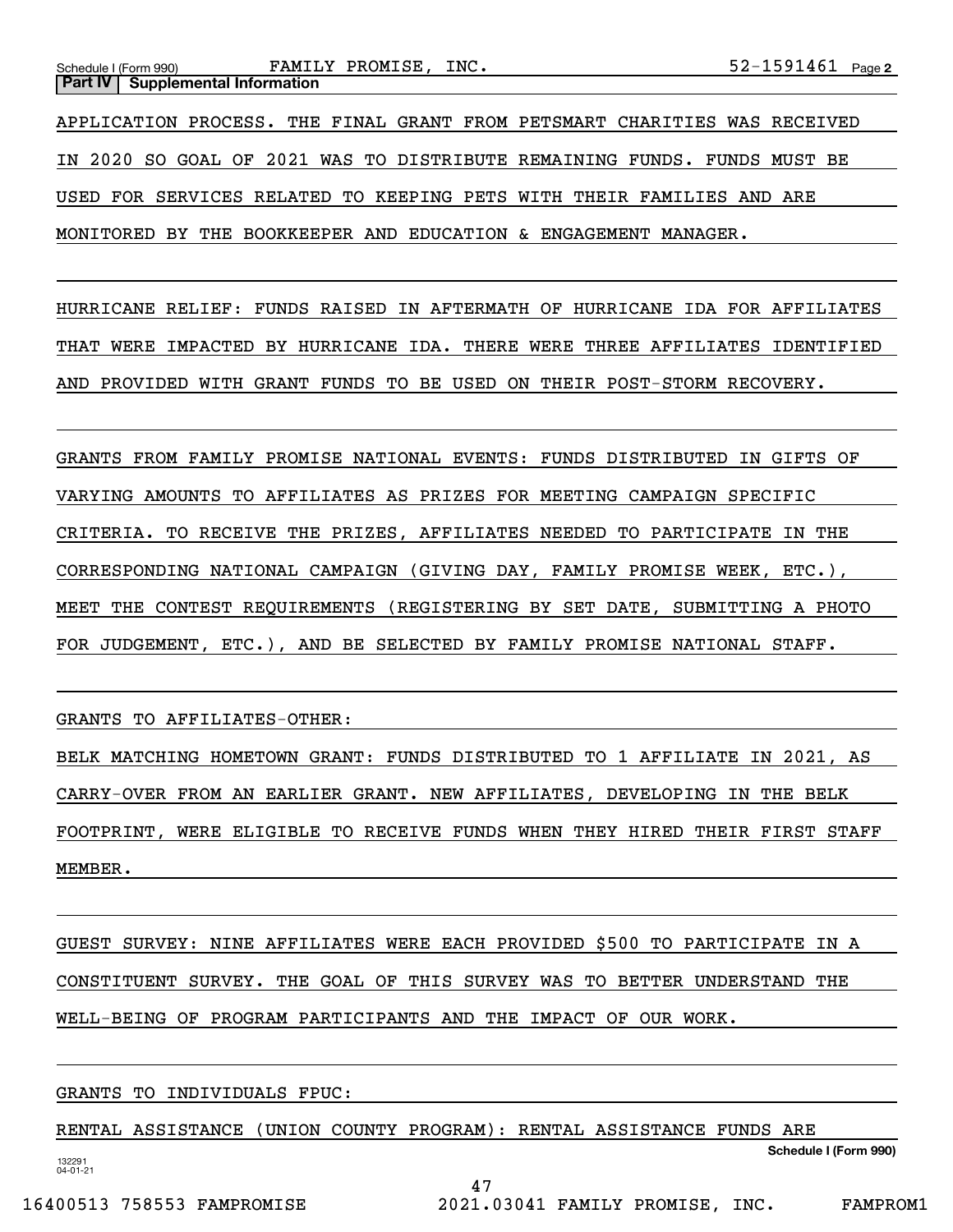RECEIVED FROM THE COUNTY OF UNION THROUGH FEDERAL GRANTS PROGRAMS. THERE ARE STRICT FEDERAL GUIDELINES WE FOLLOW IN DISBURSING THESE FUNDS. ONCE IT IS DETERMINED THAT FUNDS WILL BE DISTRIBUTED, THE EXECUTIVE DIRECTOR OF THE UNION COUNTY PROGRAM SUBMITS A CHECK REQUEST AND FUNDS ARE PAID DIRECTLY TO THE LANDLORD. THESE INCLUDE:

HES CARES ACT FUNDING FOR RAPID RE-HOUSING AND PREVENTION

HTF (HOMELESS TRUST FUND) RAPID RE-HOUSING AND SECURITY DEPOSITS

SSH (SOCIAL SERVICES FOR HOMELESS) SECURITY DEPOSITS

BRIDGE TO SUCCESS (UNION COUNTY PROGRAM): AS PART OF EACH CLIENT FAMILY'S CASE MANAGEMENT, THE TEAM DETERMINES WHETHER A FAMILY REQUIRES ASSISTANCE FROM BRIDGE TO SUCCESS. THIS PROGRAM WILL COVER FUNDING FOR ITEMS SUCH AS MEDICATION, FOOD, CLOTHING, BABY ITEMS, FIELD TRIPS, LAUNDRY, HOTELS, UNIFORMS, U-HAUL TRUCKS, STORAGE, AUTO REPAIR, BIRTH CERTIFICATES, BUS PASSES, GAS, AND FOOD GIFT CARDS. THE EXECUTIVE DIRECTOR PROVIDES FINAL APPROVAL OF SUCH EXPENSES. ONCE A DETERMINATION IS MADE THAT A FAMILY (WHICH COULD BE FROM THE SHELTER PROGRAM, GRADUATE GUEST FAMILY, RENTAL ASSISTANCE FAMILY) NEEDS FUNDS AND APPROVAL IS RECEIVED, THE ITEM(S) ARE PURCHASED. A SIGNED EXPENSE REPORT IS SUBMITTED, WHICH IS REVIEWED AND APPROVED BY THE CEO. A COPY OF THE ITEM IS MAINTAINED IN THE CASE MANAGEMENT FILE.

132291 04-01-21**Schedule I (Form 990)** SHELTER DIVERSION PROGRAM (UNION COUNTY PROGRAM): FUNDS ARE RECEIVED FROM THE UNION COUNTY BOARD OF CHOSEN FREEHOLDERS' DISCRETIONARY FUND. FPUC ADHERES TO GUIDELINES OF THE PROGRAM, AS CO-DEVELOPED AND APPROVED BY THE UNION COUNTY DEPARTMENT OF HUMAN SERVICES. THE SHELTER DIVERSION CASE MANAGEMENT TEAM DETERMINES WHICH EXPENSES SHOULD BE APPROVED AND DISBURSED.

16400513 758553 FAMPROMISE 2021.03041 FAMILY PROMISE, INC. FAMPROM1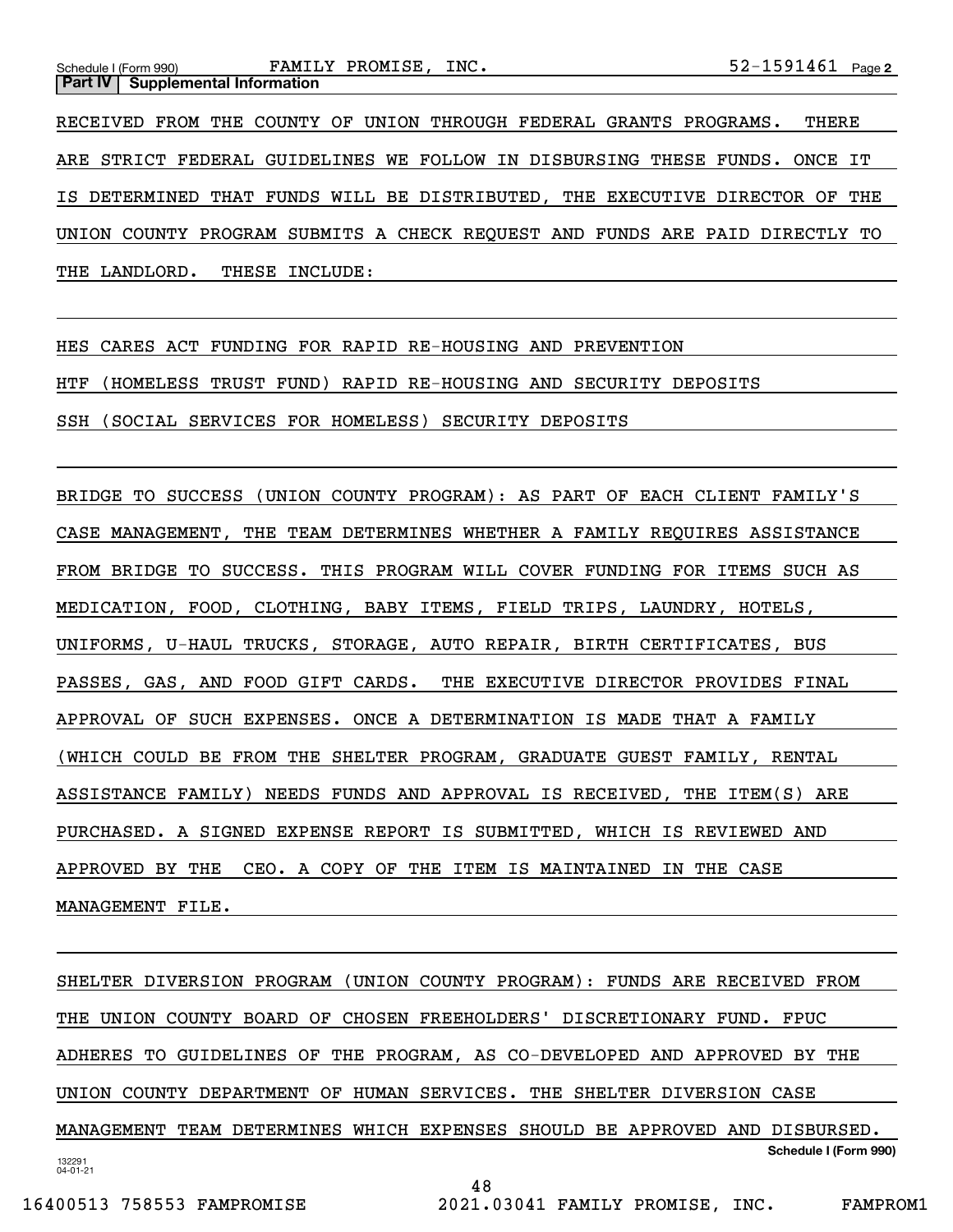DIRECTOR AND APPROVED BY THE CEO.

CDBG CARES ACT FUNDING RENTAL ASSISTANCE: THIS FUNDING IS SPECIFICALLY FOR HOUSEHOLDS IN UNION COUNTY, WHO ARE AT THE 50-80% AMI, AND HAVE BEEN AFFECTED BY THE COVID-19 PANDEMIC. POTENTIAL PARTICIPANTS APPLY VIA OUR WEBSITE. A CASE MANAGER IS ASSIGNED AFTER APPLICATION IS COMPLETED. FPUC IS ONE OF THREE AGENCIES WORKING WITH THIS PROGRAM. AFTER THE CASH MANAGER DETERMINES THAT AN APPLICANT HAS MET THE GUIDELINES, THE APPLICATION IS REVIEWED BY COUNTY STAFF WHO WILL APPROVE THE CASE. THE CASE MANAGER OBTAINS APPROVAL FROM THE EXECUTIVE DIRECTOR FOR PAYMENT AND REQUEST IS MADE TO BOOKKEEPER TO CUT A CHECK. COPIES OF CHECKS ARE RETAINED BY EXECUTIVE DIRCTOR AND TEAM. REPORTS ARE SENT TO THE COUNTY FOR A DRAWDOWN REIMBURSEMENT OF FUNDS.

PART II, LINE 1, COLUMN (H):

NAME OF ORGANIZATION OR GOVERNMENT: FAMILY PROMISE OF ATHENS (H) PURPOSE OF GRANT OR ASSISTANCE: SYNCHRONY SHELTER DIVERSION/BELK POS GRANT/GRANTS FROM FAMILY PROMISE NATIONAL EVENTS/HUMI FAMILY PROMISE NATIONAL MATCHING GRANT

NAME OF ORGANIZATION OR GOVERNMENT: FAMILY PROMISE OF BLOUNT COUNTY (H) PURPOSE OF GRANT OR ASSISTANCE: BELK POS GRANT/GRANTS FROM FAMILY PROMISE NATIONAL EVENTS/FBH PREVENTION & SHELTER DIVERSION GRANT/GRANTS TO AFFILIATES- OTHER

**Schedule I (Form 990)**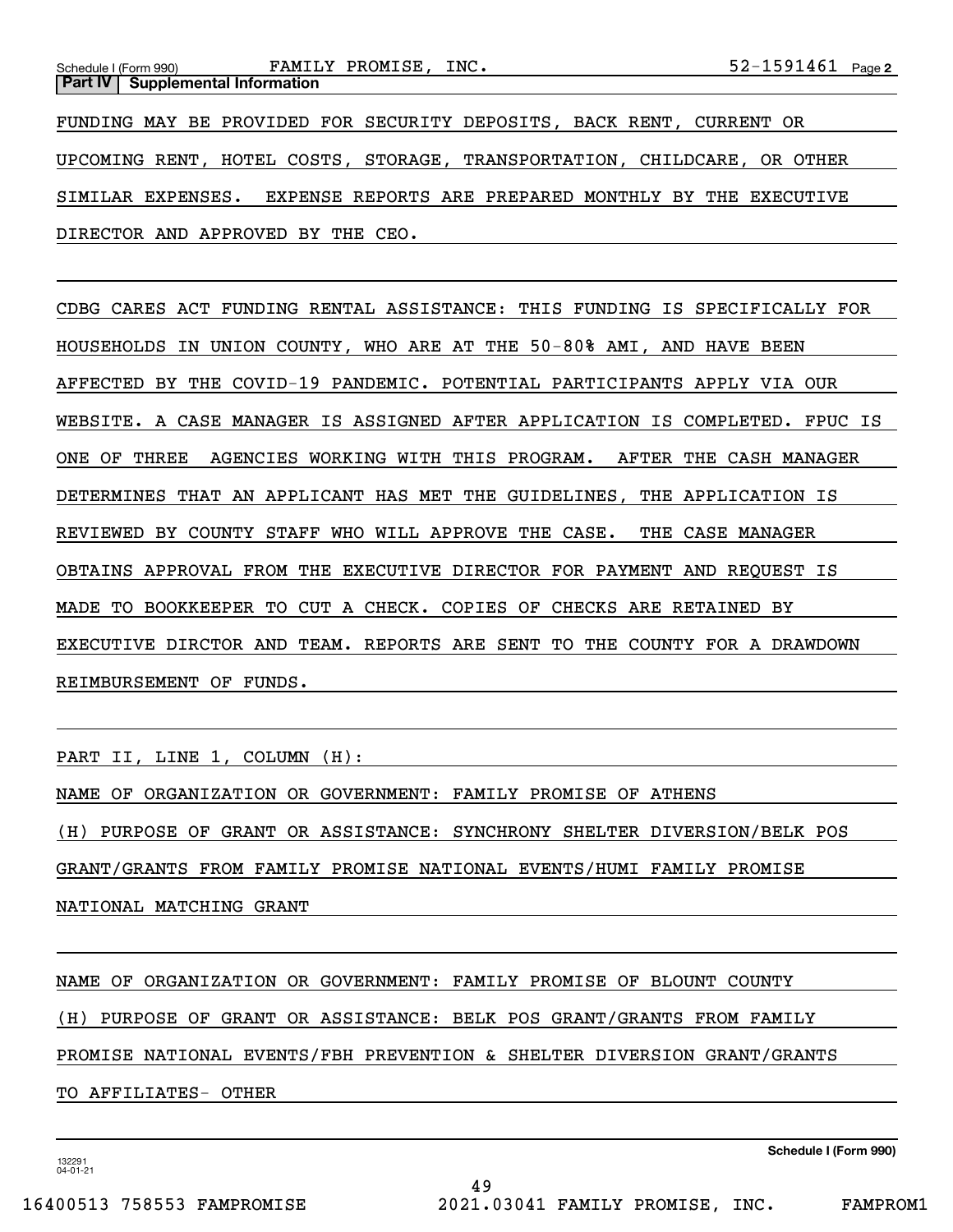NATIONAL EVENTS

NAME OF ORGANIZATION OR GOVERNMENT: FAMILY PROMISE OF GREATER WICHITA (H) PURPOSE OF GRANT OR ASSISTANCE: GRANTS FROM FAMILY PROMISE NATIONAL EVENTS/HUMI FAMILY PROMISE NATIONAL MATCHING GRANT

NAME OF ORGANIZATION OR GOVERNMENT: FAMILY PROMISE OF NORTH SHORE BOSTON (H) PURPOSE OF GRANT OR ASSISTANCE: HUMI FAMILY PROMISE NATIONAL MATCHING GRANT/SYNCHRONY SHELTER DIVERSION/GRANTS FROM FAMILY PROMISE NATIONAL GRANTS

NAME OF ORGANIZATION OR GOVERNMENT: FAMILY PROMISE OF ROANE COUNTY (H) PURPOSE OF GRANT OR ASSISTANCE: INNOVATION TECHNOLOGY/BELK POS GRANT/GROW WITH GOOGLE/GRANTS TO AFFILIATES - OTHER

NAME OF ORGANIZATION OR GOVERNMENT: FAMILY PROMISE OF SHENANDOAH COUNTY (H) PURPOSE OF GRANT OR ASSISTANCE: SYNCHRONY SHELTER DIVERSION/GRANTS TO AFFILIATES-OTHER/BELK POS GRANT/HUMI FAMILY PROMISE NATIONAL MATCHING GRANT

NAME OF ORGANIZATION OR GOVERNMENT: FAMILY PROMISE OF THE SOUTH BAY (H) PURPOSE OF GRANT OR ASSISTANCE: FBH PREVENTION & SHELTER DIVERSION GRANT/GRANTS FROM FAMILY PROMISE NATIONAL EVENTS/GROW WITH GOOGLE

50

NAME OF ORGANIZATION OR GOVERNMENT: FAMILY PROMISE OF PALOUSE

**Schedule I (Form 990)**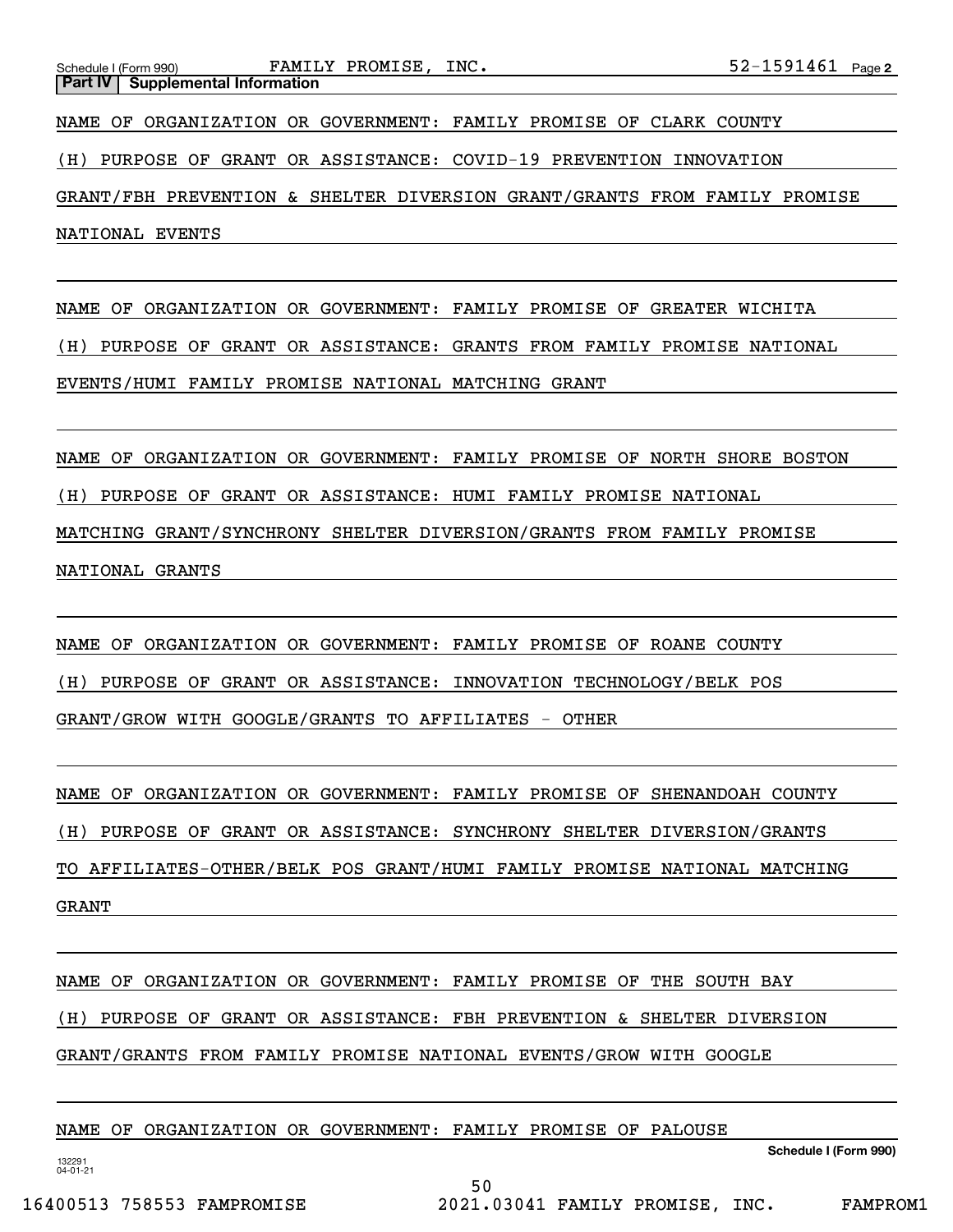**Part IV** | Supplemental Information

(H) PURPOSE OF GRANT OR ASSISTANCE: GRANTS FROM FAMILY PROMISE NATIONAL

EVENTS/ INNOVATION TECHNOLOGY/GROW WITH GOOGLE

NAME OF ORGANIZATION OR GOVERNMENT: FAMILY PROMISE OF TUALATIN VALLEY

(H) PURPOSE OF GRANT OR ASSISTANCE: FBH PREVENTION & SHELTER DIVERSION

GRANT/GRANTS FROM FAMILY PROMISE NATIONAL EVENTS/GRANTS TO AFFILIATES-

OTHER

NAME OF ORGANIZATION OR GOVERNMENT: FAMILY PROMISE OF THE COASTAL EMPIRE

(H) PURPOSE OF GRANT OR ASSISTANCE: HUMI FAMILY PROMISE NATIONAL

MATCHING GRANT/GRANTS TO AFFILIATES- OTHER/BELK POS GRANT/GRANTS FROM

FAMILY PROMISE NATIONAL EVENTS/FBH HOUSING GRANT

(F) DESCRIPTION OF NON-CASH ASSISTANCE: SHELTER

SUPPORT/CHILDCARE/DONATED CLOTHING, HH ITEMS, CARS, MATTRESSES, FOOD, AND

OTHER ITEMS.

**Schedule I (Form 990)**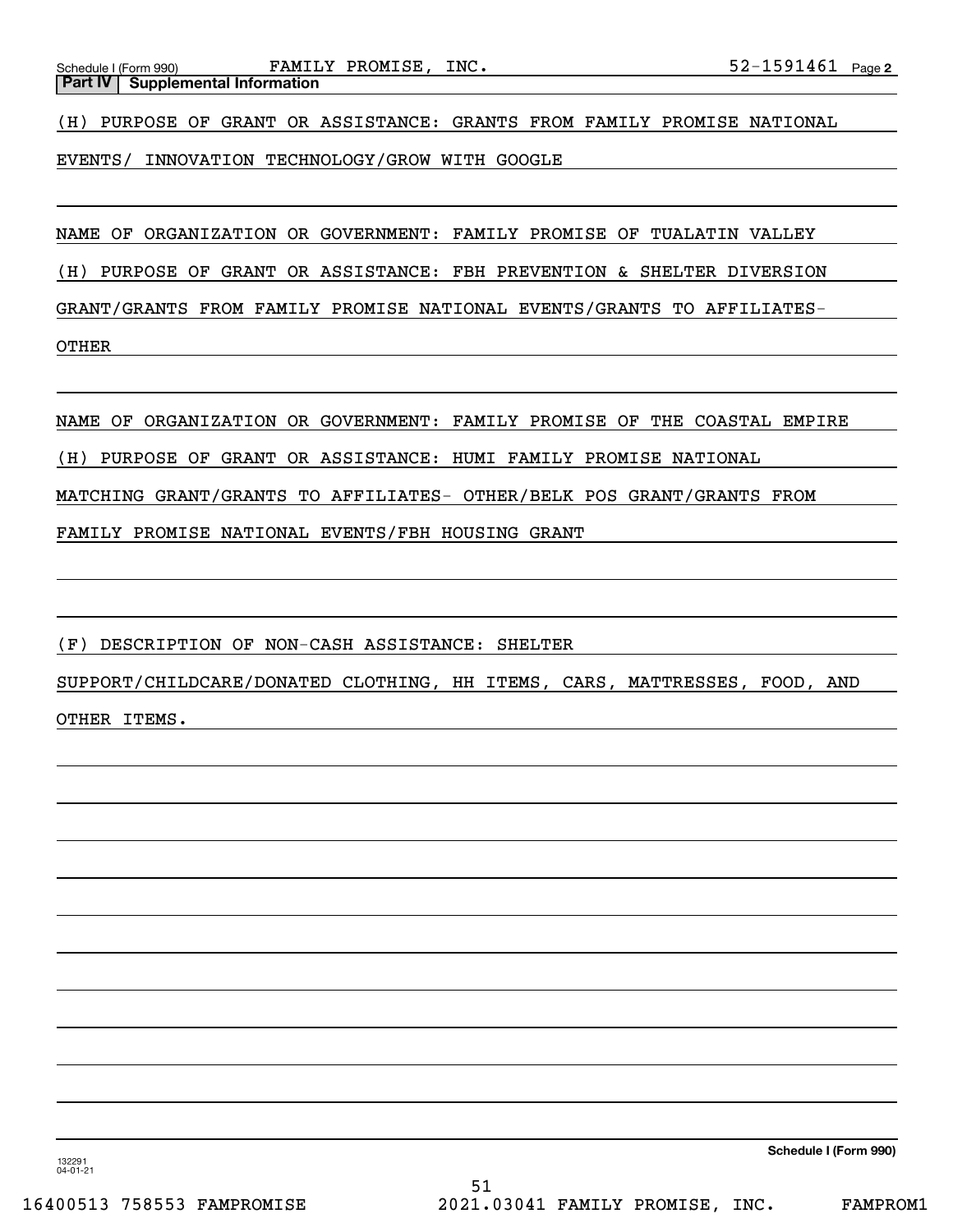|        | <b>SCHEDULE J</b>                              | OMB No. 1545-0047                                                                                                                |                                       |     |             |
|--------|------------------------------------------------|----------------------------------------------------------------------------------------------------------------------------------|---------------------------------------|-----|-------------|
|        | (Form 990)                                     | <b>Compensation Information</b><br>For certain Officers, Directors, Trustees, Key Employees, and Highest                         |                                       |     |             |
|        |                                                | <b>Compensated Employees</b>                                                                                                     | 2021                                  |     |             |
|        | Department of the Treasury                     | Complete if the organization answered "Yes" on Form 990, Part IV, line 23.<br>Attach to Form 990.                                | <b>Open to Public</b>                 |     |             |
|        | Internal Revenue Service                       | ► Go to www.irs.gov/Form990 for instructions and the latest information.                                                         | Inspection                            |     |             |
|        | Name of the organization                       |                                                                                                                                  | <b>Employer identification number</b> |     |             |
|        |                                                | FAMILY PROMISE, INC.                                                                                                             | 52-1591461                            |     |             |
| Part I |                                                | <b>Questions Regarding Compensation</b>                                                                                          |                                       |     |             |
|        |                                                |                                                                                                                                  |                                       | Yes | No.         |
|        |                                                | <b>1a</b> Check the appropriate box(es) if the organization provided any of the following to or for a person listed on Form 990, |                                       |     |             |
|        |                                                | Part VII, Section A, line 1a. Complete Part III to provide any relevant information regarding these items.                       |                                       |     |             |
|        | First-class or charter travel                  | Housing allowance or residence for personal use                                                                                  |                                       |     |             |
|        | Travel for companions                          | Payments for business use of personal residence                                                                                  |                                       |     |             |
|        |                                                | Health or social club dues or initiation fees<br>Tax indemnification and gross-up payments                                       |                                       |     |             |
|        |                                                | Discretionary spending account<br>Personal services (such as maid, chauffeur, chef)                                              |                                       |     |             |
|        |                                                |                                                                                                                                  |                                       |     |             |
|        |                                                | <b>b</b> If any of the boxes on line 1a are checked, did the organization follow a written policy regarding payment or           |                                       |     |             |
|        |                                                | reimbursement or provision of all of the expenses described above? If "No," complete Part III to explain                         | 1b                                    |     |             |
| 2      |                                                | Did the organization require substantiation prior to reimbursing or allowing expenses incurred by all directors,                 |                                       |     |             |
|        |                                                |                                                                                                                                  | $\mathbf{2}$                          |     |             |
| З      |                                                | Indicate which, if any, of the following the organization used to establish the compensation of the organization's               |                                       |     |             |
|        |                                                | CEO/Executive Director. Check all that apply. Do not check any boxes for methods used by a related organization to               |                                       |     |             |
|        |                                                | establish compensation of the CEO/Executive Director, but explain in Part III.                                                   |                                       |     |             |
|        | $ \mathbf{X} $ Compensation committee          | Written employment contract                                                                                                      |                                       |     |             |
|        | Independent compensation consultant            |                                                                                                                                  |                                       |     |             |
|        | $ \mathbf{X} $ Form 990 of other organizations |                                                                                                                                  |                                       |     |             |
|        |                                                | $ \mathbf{X} $ Approval by the board or compensation committee                                                                   |                                       |     |             |
| 4      |                                                | During the year, did any person listed on Form 990, Part VII, Section A, line 1a, with respect to the filing                     |                                       |     |             |
|        | organization or a related organization:        |                                                                                                                                  |                                       |     |             |
| а      |                                                | Receive a severance payment or change-of-control payment?                                                                        | 4a                                    |     | Χ           |
| b      |                                                | Participate in or receive payment from a supplemental nonqualified retirement plan?                                              | 4b                                    |     | X           |
| с      |                                                | Participate in or receive payment from an equity-based compensation arrangement?                                                 | 4c                                    |     | $\mathbf X$ |
|        |                                                | If "Yes" to any of lines 4a-c, list the persons and provide the applicable amounts for each item in Part III.                    |                                       |     |             |
|        |                                                |                                                                                                                                  |                                       |     |             |
|        |                                                | Only section 501(c)(3), 501(c)(4), and 501(c)(29) organizations must complete lines 5-9.                                         |                                       |     |             |
|        |                                                | For persons listed on Form 990, Part VII, Section A, line 1a, did the organization pay or accrue any compensation                |                                       |     |             |
|        | contingent on the revenues of:                 |                                                                                                                                  |                                       |     |             |
|        |                                                | a The organization? <b>Entitation</b> and the organization?                                                                      | 5а                                    |     | х           |
|        |                                                |                                                                                                                                  | 5b                                    |     | $\mathbf x$ |
|        |                                                | If "Yes" on line 5a or 5b, describe in Part III.                                                                                 |                                       |     |             |
| 6.     |                                                | For persons listed on Form 990, Part VII, Section A, line 1a, did the organization pay or accrue any compensation                |                                       |     |             |
|        | contingent on the net earnings of:             |                                                                                                                                  |                                       |     |             |
|        |                                                | a The organization? <b>Entitled Strategies and Strategies and Strategies</b> and The organization?                               | 6а                                    |     | х           |
|        |                                                |                                                                                                                                  | 6b                                    |     | $\mathbf X$ |
|        |                                                | If "Yes" on line 6a or 6b, describe in Part III.                                                                                 |                                       |     |             |
|        |                                                | 7 For persons listed on Form 990, Part VII, Section A, line 1a, did the organization provide any nonfixed payments               |                                       |     |             |
|        |                                                |                                                                                                                                  | 7                                     |     | х           |
| 8      |                                                | Were any amounts reported on Form 990, Part VII, paid or accrued pursuant to a contract that was subject to the                  |                                       |     |             |
|        |                                                | initial contract exception described in Regulations section 53.4958-4(a)(3)? If "Yes," describe in Part III                      | 8                                     |     | х           |
| 9      |                                                | If "Yes" on line 8, did the organization also follow the rebuttable presumption procedure described in                           |                                       |     |             |
|        |                                                |                                                                                                                                  | 9                                     |     |             |
|        |                                                | LHA For Paperwork Reduction Act Notice, see the Instructions for Form 990.                                                       | Schedule J (Form 990) 2021            |     |             |

132111 11-02-21

52 16400513 758553 FAMPROMISE 2021.03041 FAMILY PROMISE, INC. FAMPROM1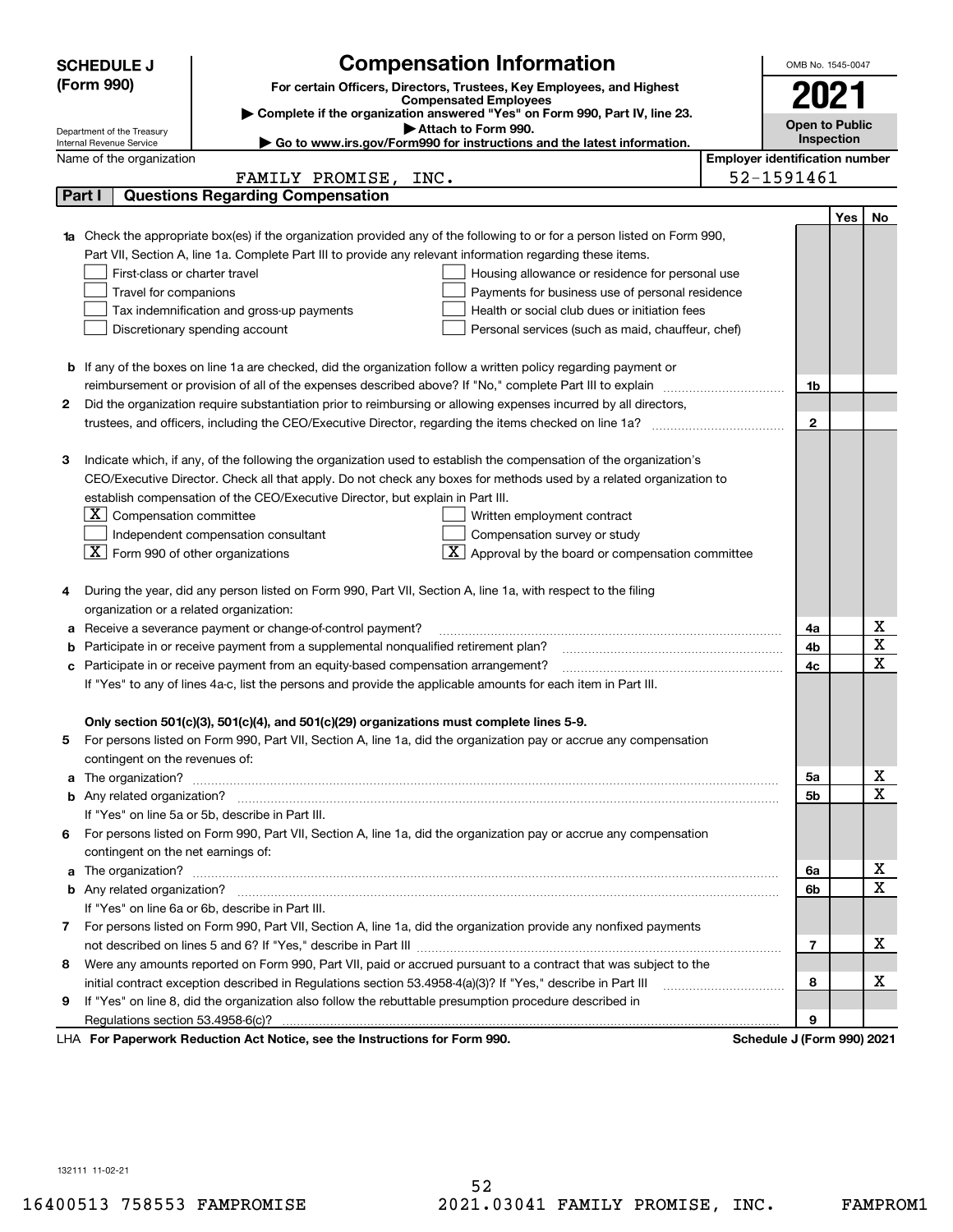52-1591461

# **Part II Officers, Directors, Trustees, Key Employees, and Highest Compensated Employees.**  Schedule J (Form 990) 2021 Page Use duplicate copies if additional space is needed.

For each individual whose compensation must be reported on Schedule J, report compensation from the organization on row (i) and from related organizations, described in the instructions, on row (ii). Do not list any individuals that aren't listed on Form 990, Part VII.

**Note:**  The sum of columns (B)(i)-(iii) for each listed individual must equal the total amount of Form 990, Part VII, Section A, line 1a, applicable column (D) and (E) amounts for that individual.

|                         |                           | (B) Breakdown of W-2 and/or 1099-MISC and/or 1099-NEC | compensation                              |                                           | (C) Retirement and<br>other deferred | (D) Nontaxable<br>benefits | (E) Total of columns<br>$(B)(i)-(D)$ | (F) Compensation<br>in column (B)         |  |
|-------------------------|---------------------------|-------------------------------------------------------|-------------------------------------------|-------------------------------------------|--------------------------------------|----------------------------|--------------------------------------|-------------------------------------------|--|
| (A) Name and Title      |                           | (i) Base<br>compensation                              | (ii) Bonus &<br>incentive<br>compensation | (iii) Other<br>reportable<br>compensation | compensation                         |                            |                                      | reported as deferred<br>on prior Form 990 |  |
| CLAAS EHLERS<br>(1)     | (i)                       | 173,784.                                              | $\overline{0}$ .                          | $\overline{0}$ .                          | 11,262.                              | 29,241.                    | 214, 287.                            | 0.                                        |  |
| CHIEF EXECUTIVE OFFICER | <u>(ii)</u>               | $\overline{0}$ .                                      | $\overline{0}$ .                          | $\overline{0}$ .                          | $\overline{0}$ .                     | $\overline{0}$ .           | $\overline{0}$ .                     | $\overline{0}$ .                          |  |
|                         | (i)                       |                                                       |                                           |                                           |                                      |                            |                                      |                                           |  |
|                         | <u>(ii)</u>               |                                                       |                                           |                                           |                                      |                            |                                      |                                           |  |
|                         | (i)                       |                                                       |                                           |                                           |                                      |                            |                                      |                                           |  |
|                         | <u>(ii)</u>               |                                                       |                                           |                                           |                                      |                            |                                      |                                           |  |
|                         | (i)                       |                                                       |                                           |                                           |                                      |                            |                                      |                                           |  |
|                         | <u>(ii)</u>               |                                                       |                                           |                                           |                                      |                            |                                      |                                           |  |
|                         | (i)                       |                                                       |                                           |                                           |                                      |                            |                                      |                                           |  |
|                         | <u>(ii)</u>               |                                                       |                                           |                                           |                                      |                            |                                      |                                           |  |
|                         | $(\sf{i})$                |                                                       |                                           |                                           |                                      |                            |                                      |                                           |  |
|                         | <u>(ii)</u>               |                                                       |                                           |                                           |                                      |                            |                                      |                                           |  |
|                         | $(\sf{i})$                |                                                       |                                           |                                           |                                      |                            |                                      |                                           |  |
|                         | <u>(ii)</u>               |                                                       |                                           |                                           |                                      |                            |                                      |                                           |  |
|                         | $(\sf{i})$<br><u>(ii)</u> |                                                       |                                           |                                           |                                      |                            |                                      |                                           |  |
|                         | $(\sf{i})$                |                                                       |                                           |                                           |                                      |                            |                                      |                                           |  |
|                         | (ii)                      |                                                       |                                           |                                           |                                      |                            |                                      |                                           |  |
|                         | (i)                       |                                                       |                                           |                                           |                                      |                            |                                      |                                           |  |
|                         | <u>(ii)</u>               |                                                       |                                           |                                           |                                      |                            |                                      |                                           |  |
|                         | $(\sf{i})$                |                                                       |                                           |                                           |                                      |                            |                                      |                                           |  |
|                         | <u>(ii)</u>               |                                                       |                                           |                                           |                                      |                            |                                      |                                           |  |
|                         | $(\sf{i})$                |                                                       |                                           |                                           |                                      |                            |                                      |                                           |  |
|                         | <u>(ii)</u>               |                                                       |                                           |                                           |                                      |                            |                                      |                                           |  |
|                         | (i)                       |                                                       |                                           |                                           |                                      |                            |                                      |                                           |  |
|                         | (ii)                      |                                                       |                                           |                                           |                                      |                            |                                      |                                           |  |
|                         | (i)                       |                                                       |                                           |                                           |                                      |                            |                                      |                                           |  |
|                         | (ii)                      |                                                       |                                           |                                           |                                      |                            |                                      |                                           |  |
|                         | (i)                       |                                                       |                                           |                                           |                                      |                            |                                      |                                           |  |
|                         | <u>(ii)</u>               |                                                       |                                           |                                           |                                      |                            |                                      |                                           |  |
|                         | (i)                       |                                                       |                                           |                                           |                                      |                            |                                      |                                           |  |
|                         | $\overline{}}$            |                                                       |                                           |                                           |                                      |                            |                                      |                                           |  |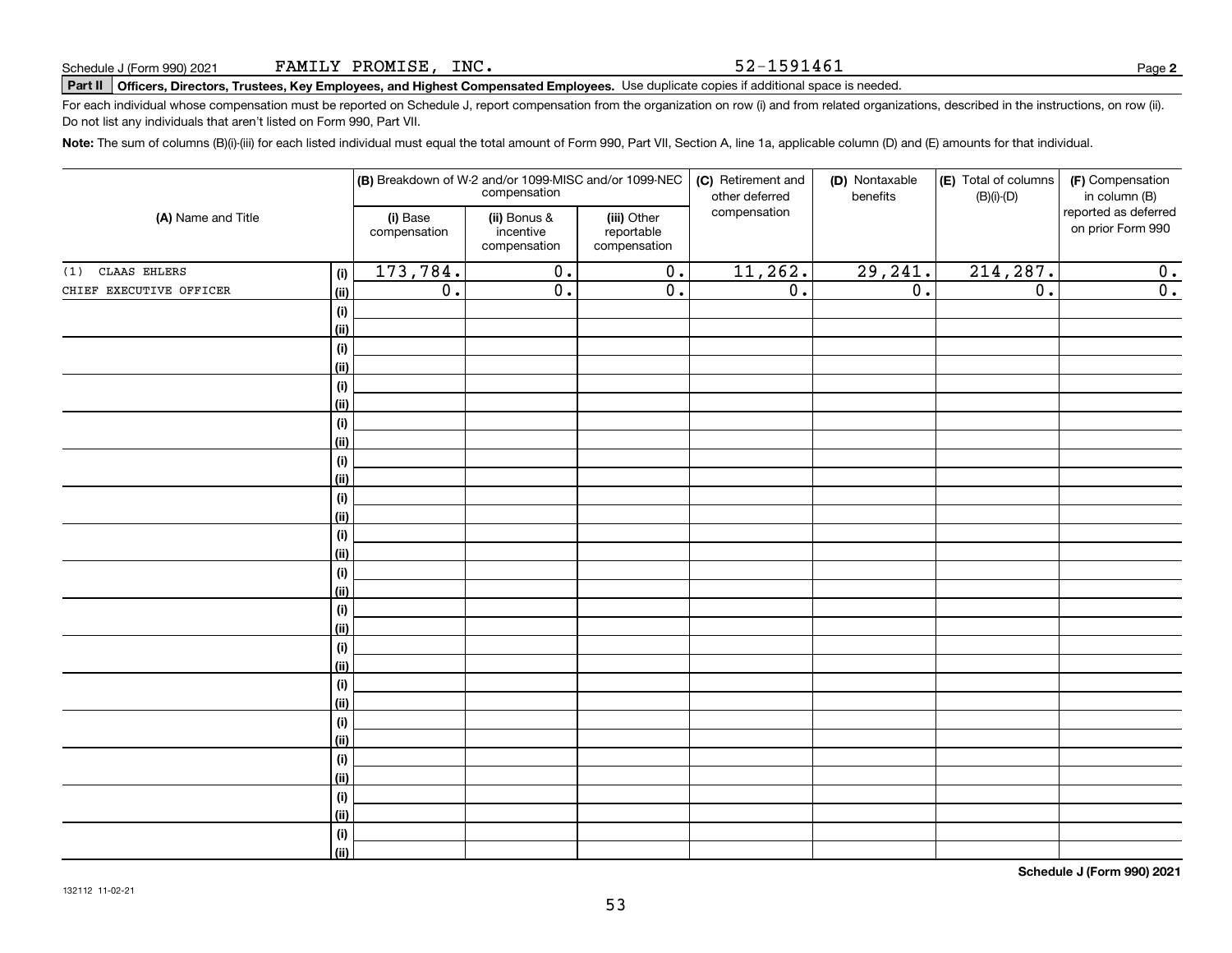### **Part III Supplemental Information**

Schedule J (Form 990) 2021 FAMILY PROMISE, INC.<br>Part III Supplemental Information<br>Provide the information, explanation, or descriptions required for Part I, lines 1a, 1b, 3, 4a, 4b, 4c, 5a, 5b, 6a, 6b, 7, and 8, and for Pa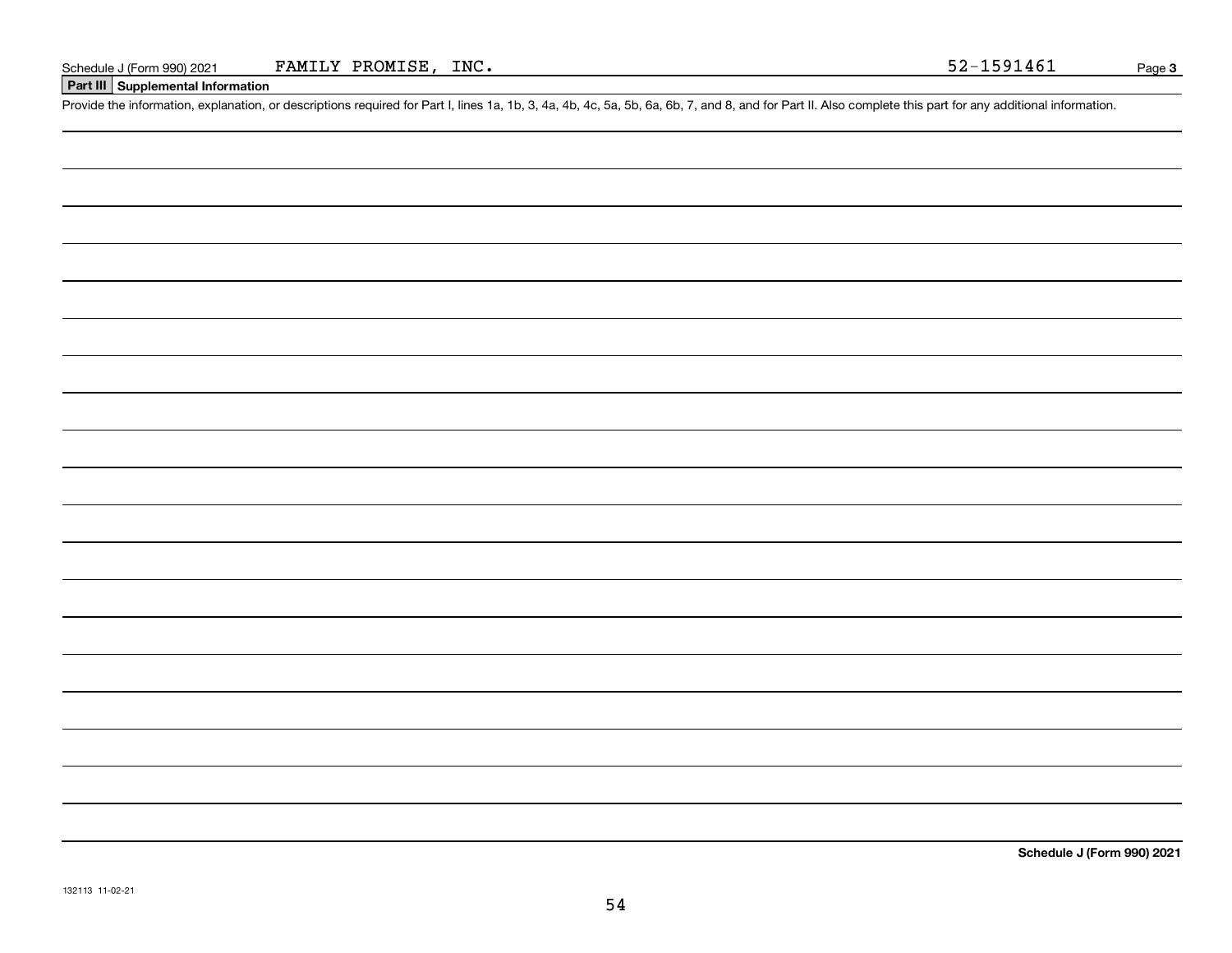### **SCHEDULE M (Form 990)**

# **Noncash Contributions**

OMB No. 1545-0047

| Department of the Treasury      |  |
|---------------------------------|--|
| <b>Internal Revenue Service</b> |  |

**Part I** 

**Complete if the organizations answered "Yes" on Form 990, Part IV, lines 29 or 30.** <sup>J</sup>**2021 Attach to Form 990.** J

**Open to Public Inspection**

|  |  | Name of the organization |
|--|--|--------------------------|
|  |  |                          |

 **Go to www.irs.gov/Form990 for instructions and the latest information.** J

| e organization           |                               |                                      |                                                                                                       | <b>Employer identification number</b>                        |
|--------------------------|-------------------------------|--------------------------------------|-------------------------------------------------------------------------------------------------------|--------------------------------------------------------------|
| FAMILY PROMISE,          | INC.                          |                                      |                                                                                                       | 52-1591461                                                   |
| <b>Types of Property</b> |                               |                                      |                                                                                                       |                                                              |
|                          | (a)<br>Check if<br>applicable | (b)<br>Number of<br>contributions or | (C)<br>Noncash contribution<br>amounts reported on<br>litems contributed Form 990, Part VIII, line 1g | (d)<br>Method of determining<br>noncash contribution amounts |
|                          |                               |                                      |                                                                                                       |                                                              |

| 1  |                                                                                         |             |   |             |           |
|----|-----------------------------------------------------------------------------------------|-------------|---|-------------|-----------|
| 2  |                                                                                         |             |   |             |           |
| 3  |                                                                                         |             |   |             |           |
| 4  |                                                                                         |             |   |             |           |
| 5  | Clothing and household goods                                                            | $\mathbf x$ |   | 484,011.FMV |           |
| 6  |                                                                                         |             |   |             |           |
| 7  |                                                                                         |             |   |             |           |
| 8  |                                                                                         |             |   |             |           |
| 9  |                                                                                         | $\mathbf x$ | 9 | 206,111.FMV |           |
| 10 | Securities - Closely held stock                                                         |             |   |             |           |
| 11 | Securities - Partnership, LLC, or                                                       |             |   |             |           |
|    | trust interests                                                                         |             |   |             |           |
| 12 | Securities - Miscellaneous                                                              |             |   |             |           |
| 13 | Qualified conservation contribution -                                                   |             |   |             |           |
|    | Historic structures                                                                     |             |   |             |           |
| 14 | Qualified conservation contribution - Other                                             |             |   |             |           |
| 15 | Real estate - Residential                                                               |             |   |             |           |
| 16 | Real estate - Commercial                                                                |             |   |             |           |
| 17 |                                                                                         |             |   |             |           |
| 18 |                                                                                         |             |   |             |           |
| 19 |                                                                                         |             |   |             |           |
| 20 | Drugs and medical supplies                                                              |             |   |             |           |
| 21 |                                                                                         |             |   |             |           |
| 22 |                                                                                         |             |   |             |           |
| 23 |                                                                                         |             |   |             |           |
| 24 |                                                                                         |             |   |             |           |
| 25 | Other $\blacktriangleright$                                                             |             |   |             |           |
| 26 | Other $\blacktriangleright$<br>$\overline{\phantom{a}}$ )                               |             |   |             |           |
| 27 | Other $\blacktriangleright$                                                             |             |   |             |           |
| 28 | Other                                                                                   |             |   |             |           |
| 29 | Number of Forms 8283 received by the organization during the tax year for contributions |             |   |             |           |
|    | for which the organization completed Form 8283, Part V, Donee Acknowledgement           |             |   | 29          |           |
|    |                                                                                         |             |   |             | Yes<br>No |
|    |                                                                                         |             |   |             |           |

|     | 30a During the year, did the organization receive by contribution any property reported in Part I, lines 1 through 28, that it |                            |   |   |
|-----|--------------------------------------------------------------------------------------------------------------------------------|----------------------------|---|---|
|     | must hold for at least three years from the date of the initial contribution, and which isn't required to be used for          |                            |   |   |
|     | exempt purposes for the entire holding period?                                                                                 | 30a                        |   |   |
|     | <b>b</b> If "Yes," describe the arrangement in Part II.                                                                        |                            |   |   |
| 31  | Does the organization have a gift acceptance policy that requires the review of any nonstandard contributions?                 | 31                         | х |   |
| 32а | Does the organization hire or use third parties or related organizations to solicit, process, or sell noncash                  |                            |   |   |
|     | contributions?                                                                                                                 | 32a                        |   | A |
|     | <b>b</b> If "Yes," describe in Part II.                                                                                        |                            |   |   |
| 33  | If the organization didn't report an amount in column (c) for a type of property for which column (a) is checked,              |                            |   |   |
|     | describe in Part II.                                                                                                           |                            |   |   |
|     | $1 \mu\Lambda$ . For Danorwork Poduction Act Notice, see the Instructions for Form 000.                                        | Schodule M (Form 000) 2021 |   |   |

**For Paperwork Reduction Act Notice, see the Instructions for Form 990. Schedule M (Form 990) 2021** LHA

132141 11-17-21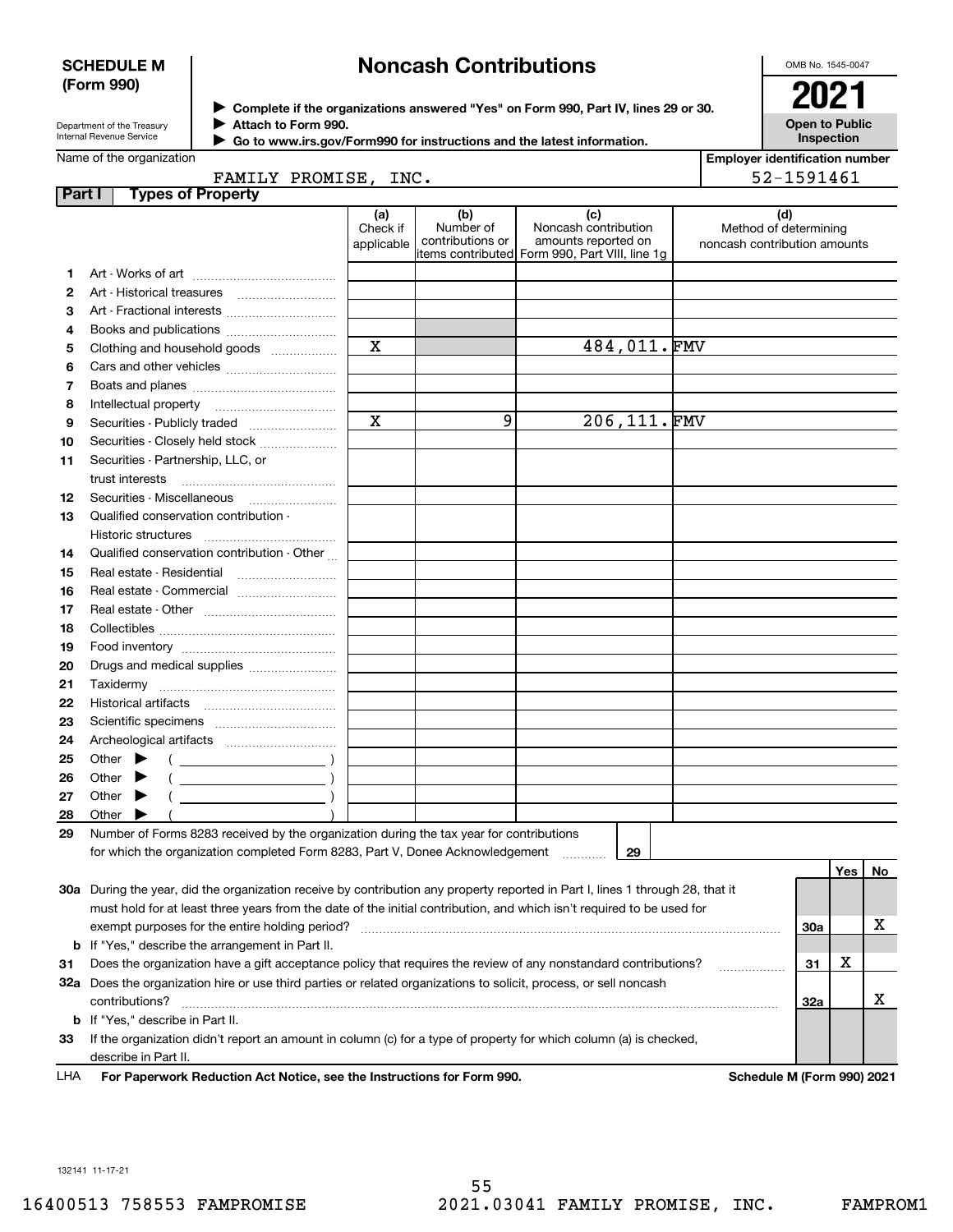**2**

Part II | Supplemental Information. Provide the information required by Part I, lines 30b, 32b, and 33, and whether the organization is reporting in Part I, column (b), the number of contributions, the number of items received, or a combination of both. Also complete this part for any additional information.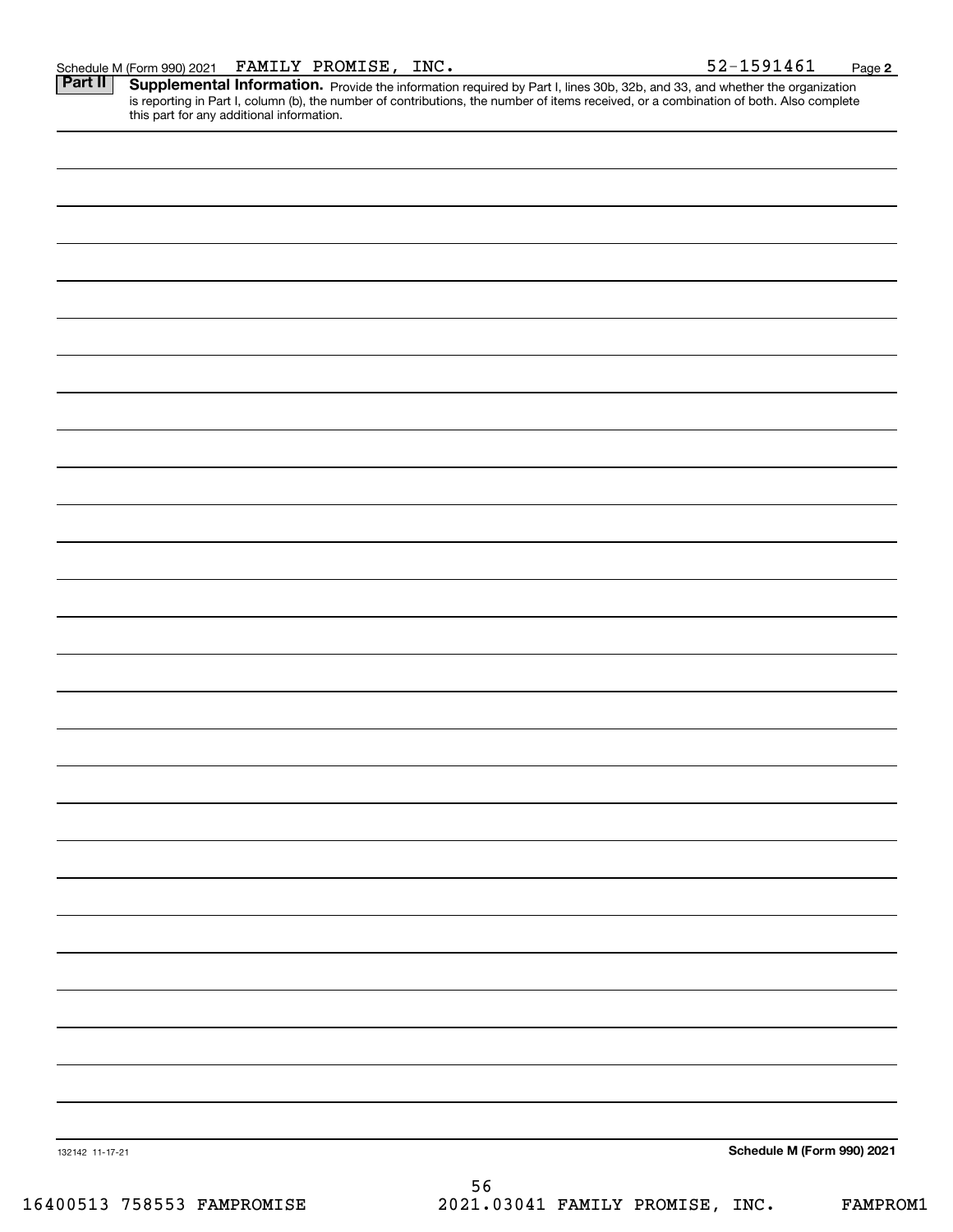**(Form 990)**

Department of the Treasury Internal Revenue Service Name of the organization

**Complete to provide information for responses to specific questions on Form 990 or 990-EZ or to provide any additional information. | Attach to Form 990 or Form 990-EZ. | Go to www.irs.gov/Form990 for the latest information. SCHEDULE O Supplemental Information to Form 990 or 990-EZ**



**Employer identification number**

FAMILY PROMISE, INC.  $\vert$  52-1591461

FORM 990, PART I, LINE 1, DESCRIPTION OF ORGANIZATION MISSION:

OF COMMUNITY-BASED AFFILIATE PROGRAMS THAT SERVE CHILDREN AND FAMILIES

EXPERIENCING AND AT RISK OF HOMELESSNESS AND PROVIDES ONGOING SUPPORT

FOR THESE AFFILIATES TO EMPOWER FAMILIES TO ACHIEVE SUSTAINABLE

INDEPENDENCE THROUGH A HOLISTIC, COMMUNITY-BASED RESPONSE. THROUGH

HIGHLY INDIVIDUALIZED, PERSON-CENTERED, TRAUMA-INFORMED CARE, WE

PROVIDE A COMPASSIONATE, COMPREHENSIVE RESPONSE TO THE CRISIS OF FAMILY

HOMELESSNESS - PREVENTION SERVICES BEFORE FAMILIES REACH CRISIS,

SHELTER AND CASE MANAGEMENT WHEN THEY BECOME HOMELESS, AND

STABILIZATION PROGRAMS ONCE THEY HAVE SECURED HOUSING, TO ENSURE THEY

REMAIN INDEPENDENT. FAMILY PROMISE PROVIDES TECHNICAL ASSISTANCE AND

EXPERTISE TO A NATIONAL NETWORK OF MORE THAN 200 AFFILIATE

ORGANIZATIONS IN 43 STATES, MOBILIZING AN AVERAGE OF 200,000 VOLUNTEERS

AND SERVING APPROXIMATELY 125,000 FAMILY MEMBERS EXPERIENCING

HOMELESSNESS EACH YEAR.

FORM 990, PART III, LINE 1, DESCRIPTION OF ORGANIZATION MISSION:

EMPOWER FAMILIES TO ACHIEVE SUSTAINABLE INDEPENDENCE THROUGH A

HOLISTIC, COMMUNITY-BASED RESPONSE. THROUGH HIGHLY INDIVIDUALIZED,

PERSON-CENTERED, TRAUMA-INFORMED CARE, WE PROVIDE A COMPASSIONATE,

COMPREHENSIVE RESPONSE TO THE CRISIS OF FAMILY HOMELESSNESS -

PREVENTION SERVICES BEFORE FAMILIES REACH CRISIS, SHELTER AND CASE

MANAGEMENT WHEN THEY BECOME HOMELESS, AND STABILIZATION PROGRAMS ONCE

THEY HAVE SECURED HOUSING, TO ENSURE THEY REMAIN INDEPENDENT. FAMILY

PROMISE PROVIDES TECHNICAL ASSISTANCE AND EXPERTISE TO A NATIONAL

NETWORK OF MORE THAN 200 AFFILIATE ORGANIZATIONS IN 43 STATES,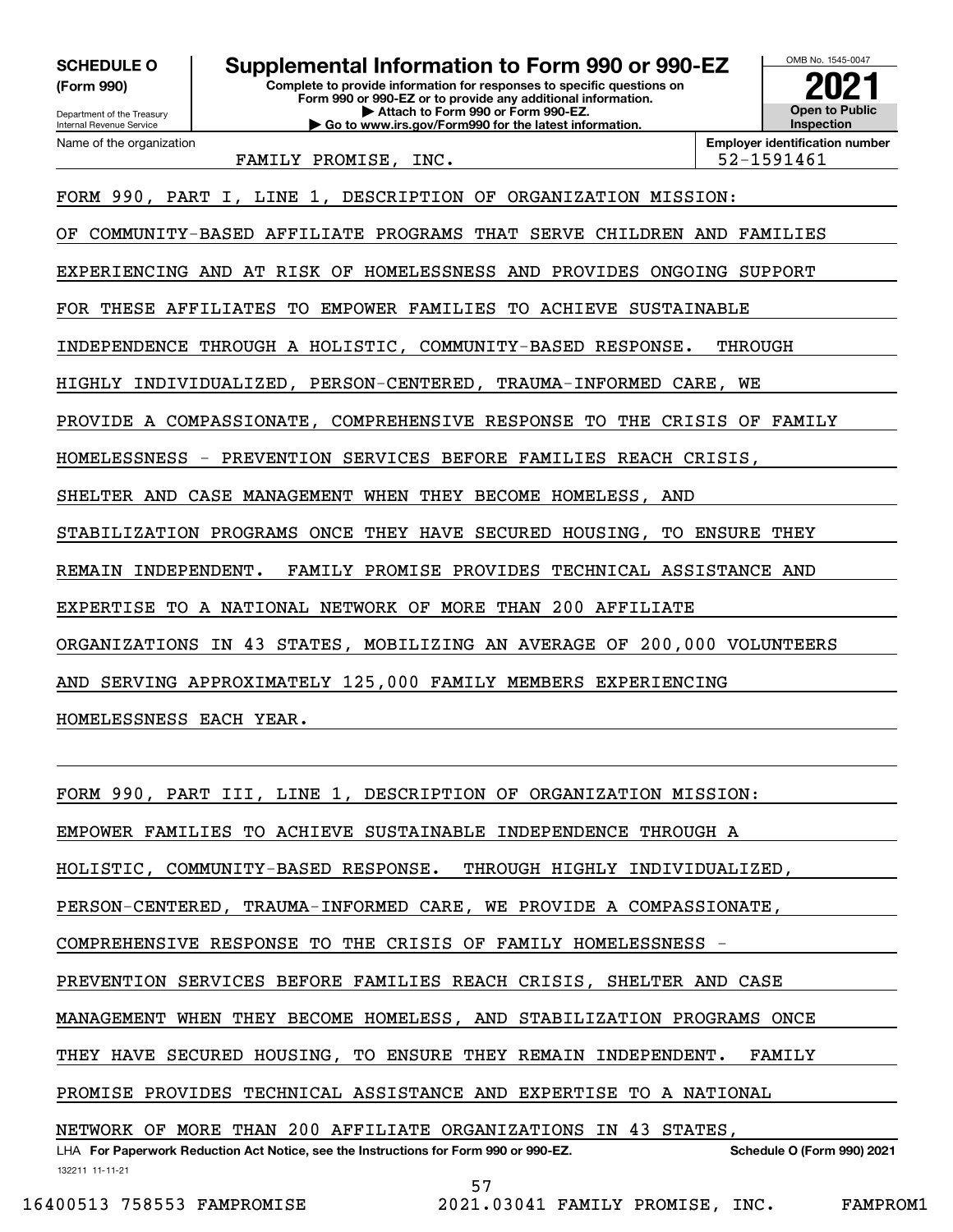MOBILIZING AN AVERAGE OF 200,000 VOLUNTEERS AND SERVING APPROXIMATELY

125,000 FAMILY MEMBERS EXPERIENCING HOMELESSNESS EACH YEAR.

FORM 990, PART III, LINE 4B, PROGRAM SERVICE ACCOMPLISHMENTS:

ADDRESSING HOUSING, EMPLOYMENT, FINANCIAL CAPABILITY, TRANSPORTATION,

AND HEALTH/WELLNESS.

FORM 990, PART VI, SECTION A, LINE 2:

TWO BOARD MEMBERS, DAVID FLECK AND KEVIN BARRETT ARE BUSINESS PARTNERS.

FORM 990, PART VI, SECTION B, LINE 11B:

THE FORM IS PROVIDED TO THE ORGANIZATION TO BE FILED. THE 990 IS REVIEWED AND APPROVED BY THE GOVERNING BODY.

FORM 990, PART VI, SECTION B, LINE 12C:

IN THE COURSE OF MEETINGS OR ACTIVITIES, STAFF, VOLUNTEERS, OR BOARD

MEMBERS WILL DISCLOSE ANY INTERESTS IN TRANSACTIONS OR DECISIONS WHERE THEY OR THEIR FAMILY WILL RECEIVE BENEFIT OR GAIN. THEY WILL BE ASKED TO LEAVE

THE ROOM FOR DISCUSSION AND WILL NOT BE PERMITTED TO VOTE ON THE QUESTION.

FORM 990, PART VI, SECTION B, LINE 15A:

COMPENSATION IS REVIEWED AND APPROVED BY THE BOARD.

FORM 990, PART VI, LINE 17, LIST OF STATES RECEIVING COPY OF FORM 990:

NJ,AL,AR,CA,FL,GA,HI,IL,KS,KY,MD,MA,MI,MN,MS,NH,NM,NY,NC,ND,PA,RI,SC,TN,UT

58

VA,WV,WI

FORM 990, PART VI, SECTION C, LINE 19:

132212 11-11-21

**Schedule O (Form 990) 2021**

16400513 758553 FAMPROMISE 2021.03041 FAMILY PROMISE, INC. FAMPROM1